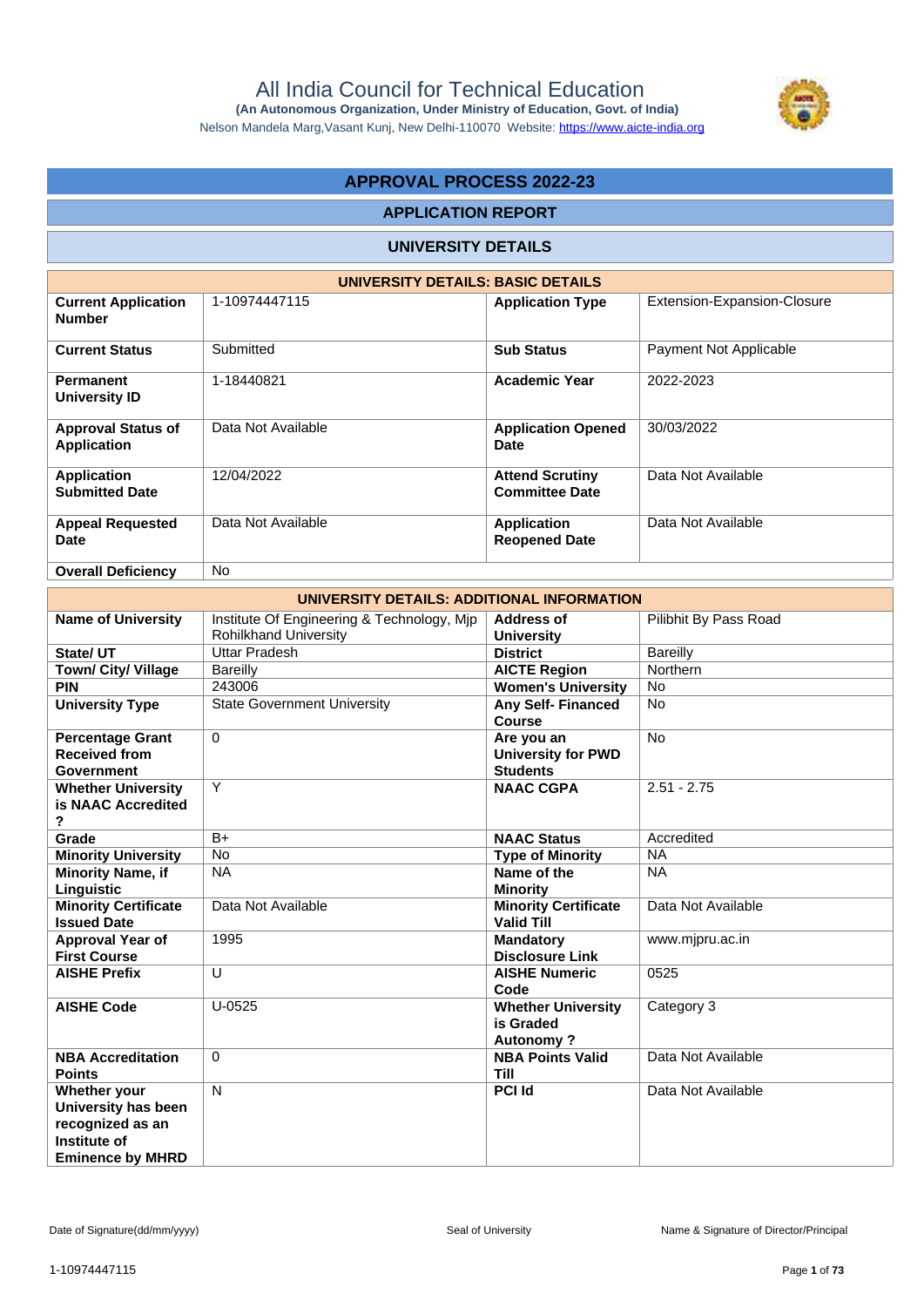#### **ODL DETAILS**

**OL DETAILS**

Data not entered by University

Data not entered by University

| Data flut efficied by University                           |                                                             |                                                    |                    |  |  |  |  |
|------------------------------------------------------------|-------------------------------------------------------------|----------------------------------------------------|--------------------|--|--|--|--|
|                                                            | <b>ORGANIZATION</b>                                         |                                                    |                    |  |  |  |  |
| Name of the Parent Organization<br>(Trust/Society/Company) | Mip Rohilkhand University,<br>Bareilly, Uttar Pradesh       | Type of the Organization<br>(Trust/Society/Company | Univ Managed       |  |  |  |  |
| <b>Registered With</b>                                     | State Government And Mip<br>Rohilkhand University, Bareilly | <b>Registration Date</b>                           | 01/07/1995         |  |  |  |  |
| <b>Registration Number</b>                                 | BTECH/IET/MJPRU/CAMPUS                                      | <b>Organization Address</b>                        | Data Not Available |  |  |  |  |
| State/UT                                                   | Uttar Pradesh                                               | <b>District</b>                                    | Bareilly           |  |  |  |  |
| Town / City / Village                                      | City                                                        | <b>PIN</b>                                         | 243006             |  |  |  |  |
| <b>Land Phone STD Code</b>                                 | 581                                                         | <b>Land Phone Number</b>                           | 2524232            |  |  |  |  |
| <b>PAN</b>                                                 | AAAJM1007B                                                  | <b>Organization Website</b>                        |                    |  |  |  |  |
|                                                            | <b>BOARD OF GOVERNORS/ TRUSTEF/ DIRECTORS</b>               |                                                    |                    |  |  |  |  |

| 89/11P 91 99/15/119/19/1199155-01115919119 |                      |                    |                      |                     |                      |                       |
|--------------------------------------------|----------------------|--------------------|----------------------|---------------------|----------------------|-----------------------|
| Sr.No                                      | Name                 | <b>Designation</b> | <b>Trustee Since</b> | <b>Trustee Till</b> | <b>Mobile Number</b> | Email                 |
|                                            | Prof. Vinay Rishiwal | Member             | 01/07/2021           | 30/06/2022          | 9412149229           | Vrishiwal@Mjpru.Ac.In |
|                                            | Prof. K. P. Singh    | Chairman           | 17/08/2020           | 16/08/2023          | 9528464533           | Vcoffice@Mipru.Ac.In  |

| <b>QUESTIONS</b>                                                                                                                        |           |  |  |  |
|-----------------------------------------------------------------------------------------------------------------------------------------|-----------|--|--|--|
| Do you wish to Apply for 'Extension of Approval (EOA)'?                                                                                 | Yes       |  |  |  |
| Do you wish to apply for any change(s) as per the provisions of this year Approval Process<br>Handbook?                                 | No        |  |  |  |
| Do you wish to Apply for Increase of Intake in Existing Course(Division Size change)/New Course<br>(Normal/Vocational/Dual/Integrated)? | No        |  |  |  |
| Do you wish to Apply for Reduction of Intake in Existing Course((Division Size change)/Closure<br>Course?                               | No        |  |  |  |
| Do you wish to Apply for Introduction of NRI?                                                                                           | <b>No</b> |  |  |  |
| Do you wish to Apply for Introduction of PIO or Twinning Program?                                                                       | No        |  |  |  |
| Do you wish to Apply for Extended EoA?                                                                                                  | No        |  |  |  |

| <b>CONTACT PERSON\REGISTRAR DETAILS</b> |                          |                       |                            |  |  |  |
|-----------------------------------------|--------------------------|-----------------------|----------------------------|--|--|--|
| Title:                                  | Prof.                    | <b>First Name:</b>    | Sharad                     |  |  |  |
| Last Name:                              | Panday                   | Address:              | Institute Of Engineering & |  |  |  |
|                                         |                          |                       | Technology, Mjp Rohilkhand |  |  |  |
|                                         |                          |                       | University, Bareilly (U.P) |  |  |  |
| Designation:                            | Professor & Dean         | State/ UT:            | <b>Uttar Pradesh</b>       |  |  |  |
| District:                               | <b>Bareilly</b>          | Town/ City/ Village:  | <b>Bareilly</b>            |  |  |  |
| <b>Postal Code:</b>                     | 243006                   | <b>STD Code:</b>      | 581                        |  |  |  |
| <b>Land Phone Number:</b>               | 2524232                  | <b>Mobile Number:</b> | 9412485450                 |  |  |  |
| <b>Alternate Mobile</b>                 | 9411699867               | <b>Email Address:</b> | hod.ch@mjpru.ac.in         |  |  |  |
| Number:                                 |                          |                       |                            |  |  |  |
| <b>Alternate Email</b>                  | rickyshobhna@yahoo.co.in |                       |                            |  |  |  |
| Address:                                |                          |                       |                            |  |  |  |

# **PROGRAMS & COURSES**

| <b>PROGRAMS</b>                      |                                |  |  |
|--------------------------------------|--------------------------------|--|--|
| Programme                            | <b>New/ Existing Programme</b> |  |  |
| ENGINEERING AND<br><b>TECHNOLOGY</b> | <b>Existing Programme</b>      |  |  |
| <b>COURSE DETAILS</b>                |                                |  |  |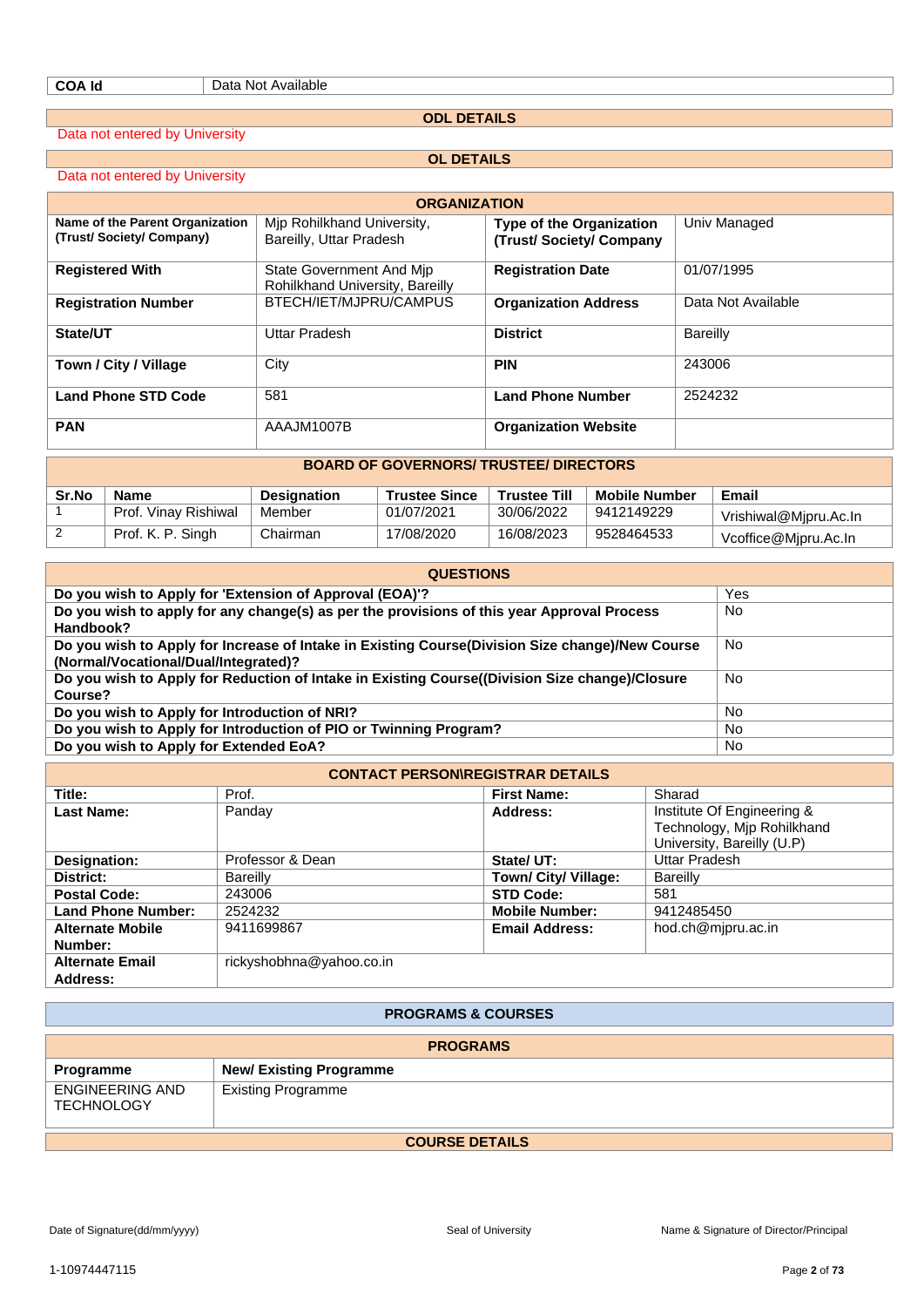|                | <b>Programme</b>                                                                            |           |           | <b>Engineering &amp; Technology</b>                    |                               |                               |                       |                                     |                                                   |                                |                                         |                                                       |                                                 |
|----------------|---------------------------------------------------------------------------------------------|-----------|-----------|--------------------------------------------------------|-------------------------------|-------------------------------|-----------------------|-------------------------------------|---------------------------------------------------|--------------------------------|-----------------------------------------|-------------------------------------------------------|-------------------------------------------------|
| Sr.<br>No.     | Course<br>Name                                                                              | Level     | FT/PT     | <b>Affiliating</b><br>body/<br><b>University</b>       | Intake<br>approved<br>2020-21 | Intake<br>Approved<br>2021-22 | <b>Applied</b><br>For | <b>Applied</b><br>intake<br>2022-23 | <b>Number</b><br>of<br>Required<br><b>Faculty</b> | <b>Number</b><br>of<br>Faculty | <b>NRI</b><br>Approval<br><b>Status</b> | <b>OCI/</b><br><b>FN</b><br>Approval<br><b>Status</b> | <b>Status of</b><br><b>NBA</b><br>accreditation |
| $\overline{1}$ | <b>COMPUTER</b><br><b>SCIENCE AND</b><br><b>INFORMATION</b><br><b>TECHNOLOGY</b>            | UG        | FT        | M.J.P.<br>Rohilkhand<br>University,<br>Bareilly        | 60                            | 60                            | EoA<br>Only           | 60                                  | 12                                                | 14                             | Not<br>interested                       | <b>Not</b><br>interested                              | Not Applicable                                  |
| $\overline{2}$ | <b>CHEMICAL</b><br><b>ENGINEERING</b>                                                       | UG        | FT        | M.J.P.<br>Rohilkhand<br>University,<br>Bareilly        | 60                            | 60                            | EoA<br>Only           | 60                                  | 12                                                | 16                             | Not<br>interested                       | Not<br>interested                                     | Not Applicable                                  |
| 3              | ELECTRICAL<br><b>ENGINEERING</b>                                                            | UG        | <b>FT</b> | M.J.P.<br>Rohilkhand<br>University,<br><b>Bareilly</b> | 60                            | 60                            | EoA<br>Only           | 60                                  | 12                                                | 17                             | Not<br>interested                       | Not<br>interested                                     | Not Applicable                                  |
| $\overline{4}$ | <b>MECHANICAL</b><br><b>ENGINEERING</b>                                                     | UG        | FT        | M.J.P.<br>Rohilkhand<br>University,<br>Bareilly        | 60                            | 60                            | EoA<br>Only           | 60                                  | 12                                                | 12                             | Not<br>interested                       | Not<br>interested                                     | Not Applicable                                  |
| 5              | Electronics and<br>Communication<br>Engineering<br>(Microwaves)                             | UG        | FT        | M.J.P.<br>Rohilkhand<br>University,<br>Bareilly        | 60                            | 60                            | EoA<br>Only           | 60                                  | 12                                                | 20                             | Not<br>interested                       | Not<br>interested                                     | Not Applicable                                  |
| 6              | <b>ELECTRONICS</b><br><b>AND</b><br><b>INSTRUMENTA</b><br><b>TION</b><br><b>ENGINEERING</b> | <b>UG</b> | FT        | M.J.P.<br>Rohilkhand<br>University,<br>Bareilly        | 60                            | 60                            | EoA<br>Only           | 60                                  | 12                                                | 18                             | Not<br>interested                       | Not<br>interested                                     | Not Applicable                                  |

#### **COURSES IN REGIONAL LANGUAGE**

Data not entered by University

**ODL COURSE DETAILS**

Data not entered by University

**OL COURSE DETAILS**

Data not entered by University

# **INFRASTRUCTURE DETAILS**

| <b>LAND DETAILS</b>                   |                                       |                            |                    |  |  |  |
|---------------------------------------|---------------------------------------|----------------------------|--------------------|--|--|--|
| Location:                             | Urban                                 | <b>Land in Hilly Area:</b> | No.                |  |  |  |
| <b>Total Area in Acres:</b>           | 206.6                                 | <b>FSI/FSR:</b>            | Data Not Available |  |  |  |
| <b>Built Up Area (Sqm):</b>           | Data Not Available                    | <b>Number of Pieces:</b>   |                    |  |  |  |
| Land Piece Area 1 in                  | 206.6                                 | Land Piece Area 2 in       | Data Not Available |  |  |  |
| Acres:                                |                                       | Acres:                     |                    |  |  |  |
| Land Piece Area 3 in                  | Data Not Available                    | Max distance in farthest   | Data Not Available |  |  |  |
| Acres:                                |                                       | land pieces (Km):          |                    |  |  |  |
| Land registered with:                 | State Govt.                           | Date of Registration:      | 22/08/1980         |  |  |  |
| Land use certificate                  | <b>District Authorities and State</b> | Land use certificate       | 07/01/2011         |  |  |  |
| issued by:                            | Government                            | <b>issued Date:</b>        |                    |  |  |  |
| <b>Ownership Details:</b>             | Government Land                       | Is the Land Mortgaged:     | <b>No</b>          |  |  |  |
| <b>Mortgaged Purpose:</b>             | N                                     |                            |                    |  |  |  |
| Land (North/South):                   | North                                 | <b>Latitude Degree:</b>    | 28                 |  |  |  |
| <b>Latitude Minute:</b>               | 22                                    | Latitude Second:           | $\Omega$           |  |  |  |
| Longitude (East/West)                 | East                                  | <b>Longitude Degree:</b>   | 79                 |  |  |  |
| <b>Longitude Minute:</b>              | 27                                    | <b>Longitude Second:</b>   | 0                  |  |  |  |
| <b>LAND DETAILS: MORE INFORMATION</b> |                                       |                            |                    |  |  |  |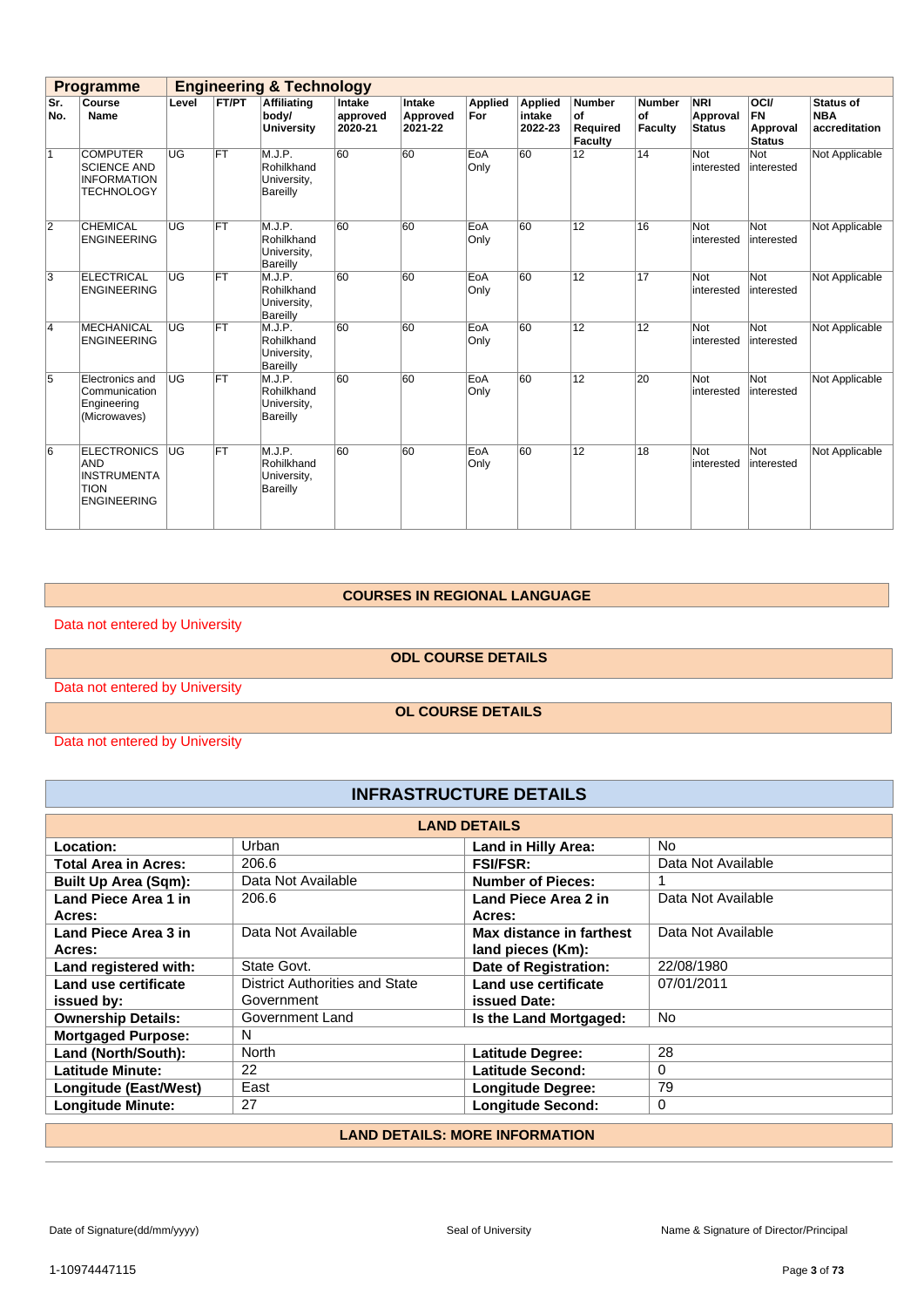| Sr.<br>No. | <b>Land Registration</b><br>Number: | 5280/15-44(5)-77 | <b>Date of Registration:</b> | 26/09/1979                     |
|------------|-------------------------------------|------------------|------------------------------|--------------------------------|
|            | Area of Land:                       | 206.6            | Khasra Number:               | 160                            |
|            | <b>Plot Number/</b>                 |                  | <b>Land Situated At:</b>     | bareilly                       |
|            | <b>Survey Number:</b>               |                  |                              |                                |
|            | <b>Land Registered in</b>           | Yes              | Ownership or                 | Government Lease               |
|            | the Name of:                        |                  | <b>Government Lease:</b>     |                                |
|            | Land use                            | Yes              | <b>Land Use Certificate</b>  | <b>District Administration</b> |
|            | <b>Certificate Issued</b>           |                  | <b>Issuing Authority:</b>    |                                |
|            | Is it for Change of                 | <b>No</b>        |                              |                                |
|            | <b>Site</b>                         |                  |                              |                                |

| <b>BUILDING DETAILS</b>                                                       |           |                                                                                                                                                           |       |  |  |  |
|-------------------------------------------------------------------------------|-----------|-----------------------------------------------------------------------------------------------------------------------------------------------------------|-------|--|--|--|
| <b>Building Status:</b>                                                       | Available | <b>Total built up Area</b><br>(ready) Sqm:                                                                                                                | 29245 |  |  |  |
| <b>Activities in the building</b><br>other than courses<br>approved by AICTE: | N         | <b>Whether Access</b><br><b>&amp;Circulation Area and</b><br><b>Toilet Area are</b><br>maintained as per<br><b>National Building Code</b><br>(NBC) Norms? | Yes   |  |  |  |
| <b>Total Carpet Instructional</b><br>Area (ready) -Sqm:                       | 13412     | <b>Total Carpet</b><br><b>Administrative Area</b><br>(ready) -Sqm:                                                                                        | 3180  |  |  |  |
| <b>Access and Circulation</b><br>Area (Sqm):                                  | 6029      | <b>Total built up Area -Sqm</b><br>Planned:                                                                                                               | 30000 |  |  |  |
| <b>Total Carpet Amenities</b><br>Area (ready) -Sqm:                           | 4263      |                                                                                                                                                           |       |  |  |  |

#### **BUILDING DETAILS: MORE INFORMATION**

| Sr.<br>No.     | <b>Building Name:</b>                                         | <b>Electrical Engineering</b> | <b>Building Approval</b><br>Number:                                       | $\mathbf{1}$ |
|----------------|---------------------------------------------------------------|-------------------------------|---------------------------------------------------------------------------|--------------|
| $\mathbf{1}$   | <b>Sanctioned Built</b><br>Up Area:                           | 2375                          | <b>Constructed Built Up</b><br>Area:                                      | 2375         |
|                | <b>Approved Carpet</b><br>Area-Instructional:                 | 1248                          | <b>Constructed Carpet Area-</b><br>Instructional:                         | 1248         |
|                | <b>Approved Carpet</b><br>Area-<br><b>Administrative:</b>     | 290                           | <b>Constructed Carpet Area-</b><br><b>Administrative:</b>                 | 290          |
|                | <b>Approved Carpet</b><br><b>Area-Amenities:</b>              | 84                            | <b>Constructed Carpet Area-</b><br><b>Amenities:</b>                      | 84           |
|                | <b>Total Area</b><br>Approved:                                | 2375                          | <b>Total Area Constructed:</b>                                            | 2375         |
|                | <b>Activities</b><br>Conducted in the<br><b>Building:</b>     | teaching                      | <b>Non AICTE Approved</b><br>courses running in the<br>Building (if any): | nil          |
|                | <b>Building Plan</b><br><b>Approving</b><br><b>Authority:</b> | <b>Building Committee</b>     | <b>Building Plan Approval</b><br>Date:                                    | 11/05/1999   |
| Sr.<br>No.     | <b>Building Name:</b>                                         | Electronics Instrumentation   | <b>Building Approval</b><br>Number:                                       | 2            |
| $\overline{2}$ | <b>Sanctioned Built</b><br>Up Area:                           | 2234                          | <b>Constructed Built Up</b><br>Area:                                      | 2234         |
|                | <b>Approved Carpet</b><br>Area-Instructional:                 | 1166                          | <b>Constructed Carpet Area-</b><br>Instructional:                         | 1166         |
|                | <b>Approved Carpet</b><br>Area-<br><b>Administrative:</b>     | 72                            | <b>Constructed Carpet Area-</b><br><b>Administrative:</b>                 | 72           |
|                | <b>Approved Carpet</b><br><b>Area-Amenities:</b>              | 96                            | <b>Constructed Carpet Area-</b><br><b>Amenities:</b>                      | 96           |
|                | <b>Total Area</b><br>Approved:                                | 2234                          | <b>Total Area Constructed:</b>                                            | 2234         |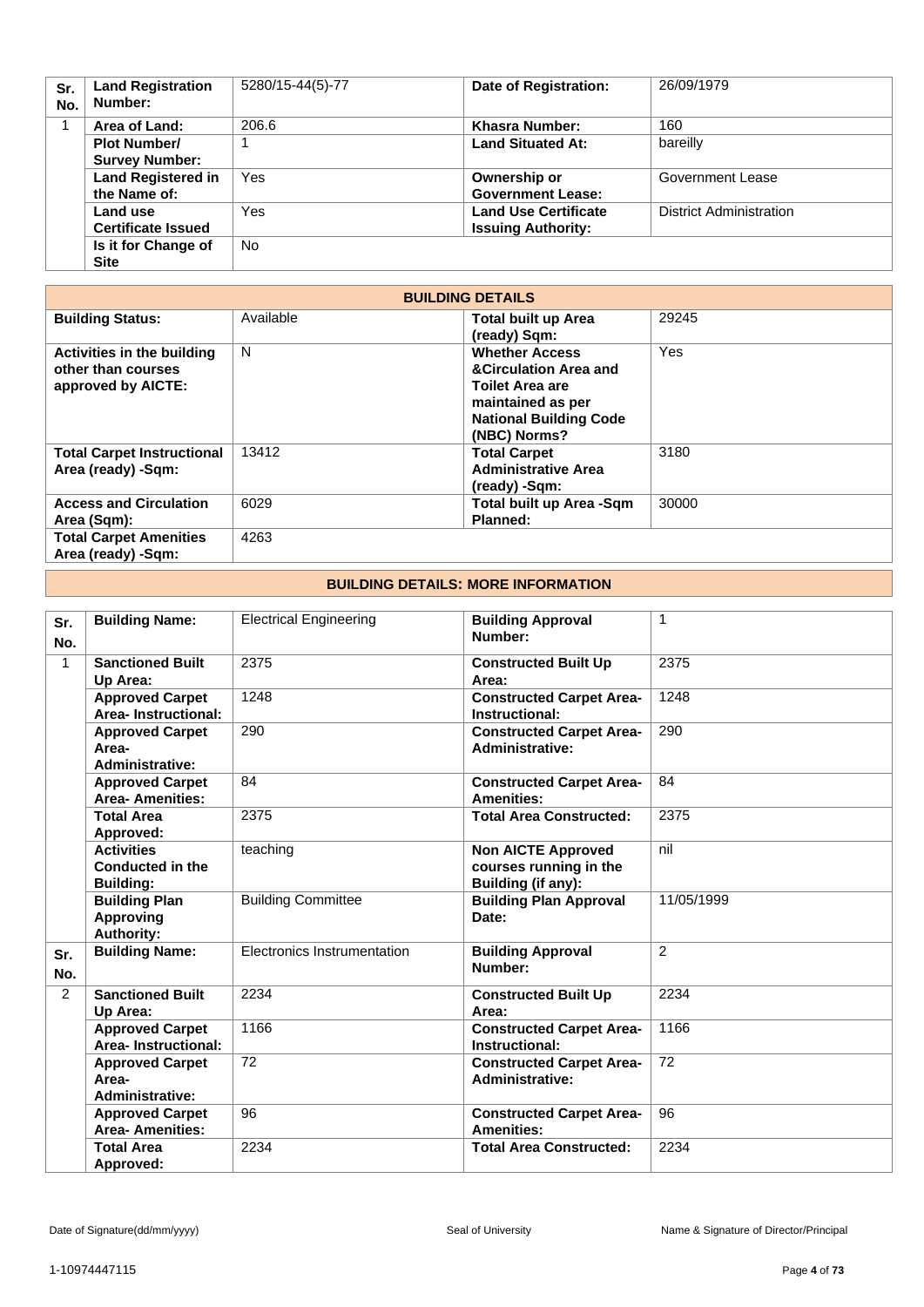|            | <b>Activities</b><br><b>Conducted in the</b><br><b>Building:</b> | teaching                             | <b>Non AICTE Approved</b><br>courses running in the<br>Building (if any): | nil        |
|------------|------------------------------------------------------------------|--------------------------------------|---------------------------------------------------------------------------|------------|
|            | <b>Building Plan</b><br><b>Approving</b><br><b>Authority:</b>    | <b>Building Commitee</b>             | <b>Building Plan Approval</b><br>Date:                                    | 13/03/2007 |
| Sr.<br>No. | <b>Building Name:</b>                                            | <b>Mechanical Engineering</b>        | <b>Building Approval</b><br>Number:                                       | 3          |
| 3          | <b>Sanctioned Built</b><br>Up Area:                              | 2316                                 | <b>Constructed Built Up</b><br>Area:                                      | 2316       |
|            | <b>Approved Carpet</b><br><b>Area-Instructional:</b>             | 1443                                 | <b>Constructed Carpet Area-</b><br>Instructional:                         | 1443       |
|            | <b>Approved Carpet</b><br>Area-<br><b>Administrative:</b>        | 51                                   | <b>Constructed Carpet Area-</b><br><b>Administrative:</b>                 | 51         |
|            | <b>Approved Carpet</b><br><b>Area-Amenities:</b>                 | 77                                   | <b>Constructed Carpet Area-</b><br><b>Amenities:</b>                      | 77         |
|            | <b>Total Area</b><br>Approved:                                   | 2316                                 | <b>Total Area Constructed:</b>                                            | 2316       |
|            | <b>Activities</b><br><b>Conducted in the</b><br><b>Building:</b> | teaching                             | <b>Non AICTE Approved</b><br>courses running in the<br>Building (if any): | nil        |
|            | <b>Building Plan</b><br><b>Approving</b><br><b>Authority:</b>    | <b>Building Commitee</b>             | <b>Building Plan Approval</b><br>Date:                                    | 07/03/1996 |
| Sr.<br>No. | <b>Building Name:</b>                                            | Workshop                             | <b>Building Approval</b><br>Number:                                       | 4          |
| 4          | <b>Sanctioned Built</b><br>Up Area:                              | 1221                                 | <b>Constructed Built Up</b><br>Area:                                      | 1221       |
|            | <b>Approved Carpet</b><br><b>Area-Instructional:</b>             | 849                                  | <b>Constructed Carpet Area-</b><br>Instructional:                         | 849        |
|            | <b>Approved Carpet</b><br>Area-<br><b>Administrative:</b>        | 46                                   | <b>Constructed Carpet Area-</b><br><b>Administrative:</b>                 | 46         |
|            | <b>Approved Carpet</b><br><b>Area-Amenities:</b>                 | 139                                  | <b>Constructed Carpet Area-</b><br><b>Amenities:</b>                      | 139        |
|            | <b>Total Area</b><br>Approved:                                   | 1221                                 | <b>Total Area Constructed:</b>                                            | 1221       |
|            | <b>Activities</b><br><b>Conducted in the</b><br><b>Building:</b> | teaching                             | <b>Non AICTE Approved</b><br>courses running in the<br>Building (if any): | nil        |
|            | <b>Building Plan</b><br><b>Approving</b><br><b>Authority:</b>    | <b>Building Commitee</b>             | <b>Building Plan Approval</b><br>Date:                                    | 07/03/1996 |
| Sr.<br>No. | <b>Building Name:</b>                                            | <b>Electronics And Communication</b> | <b>Building Approval</b><br>Number:                                       | 5          |
| 5          | <b>Sanctioned Built</b><br>Up Area:                              | 1918                                 | <b>Constructed Built Up</b><br>Area:                                      | 1918       |
|            | <b>Approved Carpet</b><br>Area-Instructional:                    | 1026                                 | <b>Constructed Carpet Area-</b><br>Instructional:                         | 1026       |
|            | <b>Approved Carpet</b><br>Area-<br><b>Administrative:</b>        | 40                                   | <b>Constructed Carpet Area-</b><br><b>Administrative:</b>                 | 40         |
|            | <b>Approved Carpet</b><br><b>Area-Amenities:</b>                 | 160                                  | <b>Constructed Carpet Area-</b><br><b>Amenities:</b>                      | 160        |
|            | <b>Total Area</b><br>Approved:                                   | 1918                                 | <b>Total Area Constructed:</b>                                            | 1918       |
|            | <b>Activities</b><br><b>Conducted in the</b><br><b>Building:</b> | teaching                             | <b>Non AICTE Approved</b><br>courses running in the<br>Building (if any): | nil        |
|            | <b>Building Plan</b><br><b>Approving</b><br><b>Authority:</b>    | <b>Building Commitee</b>             | <b>Building Plan Approval</b><br>Date:                                    | 05/01/1996 |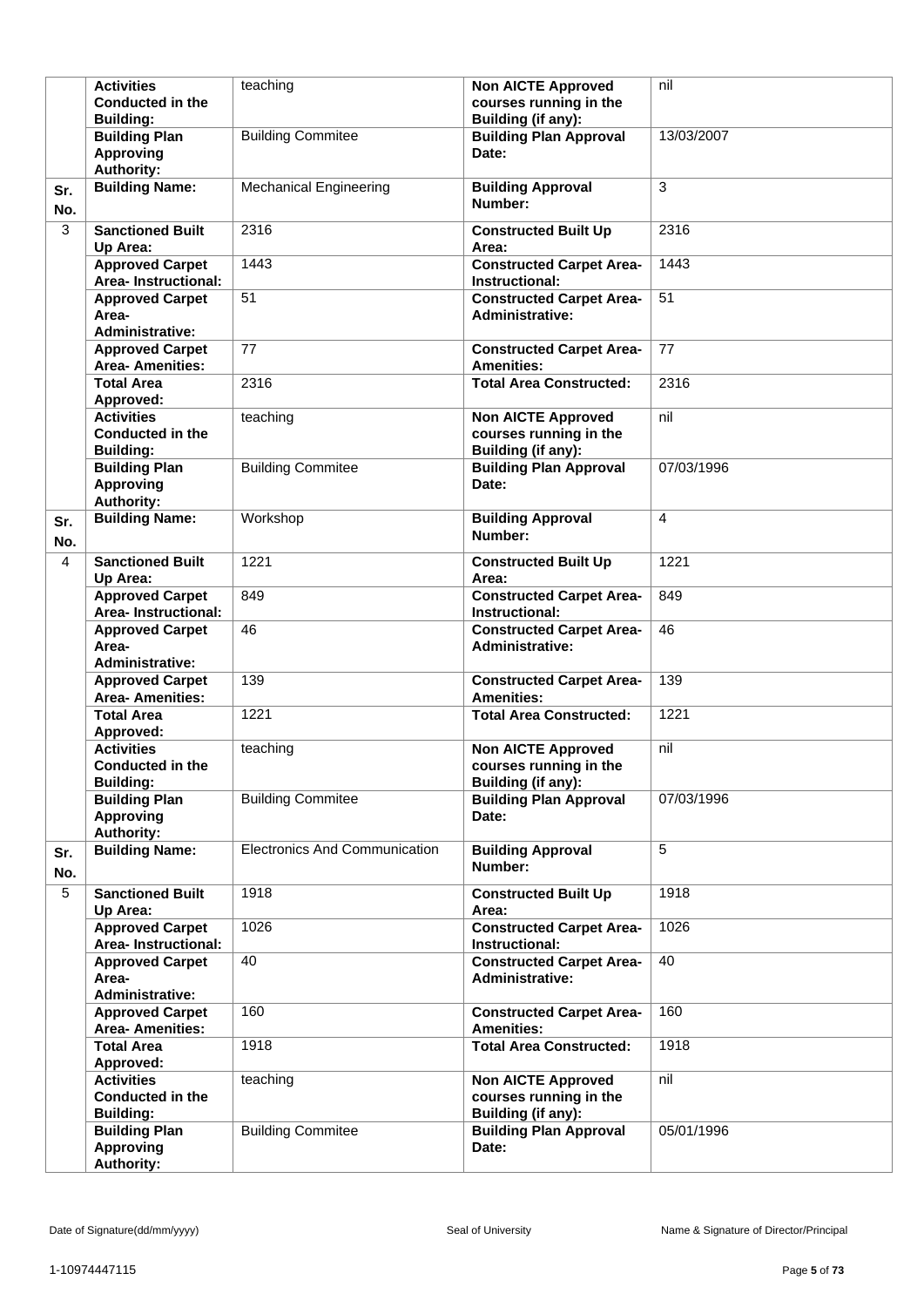| Sr.<br>No.     | <b>Building Name:</b>                                            | <b>Computer Science</b>     | <b>Building Approval</b><br>Number:                                              | 6              |
|----------------|------------------------------------------------------------------|-----------------------------|----------------------------------------------------------------------------------|----------------|
| 6              | <b>Sanctioned Built</b><br>Up Area:                              | 1796                        | <b>Constructed Built Up</b><br>Area:                                             | 1796           |
|                | <b>Approved Carpet</b><br><b>Area-Instructional:</b>             | 924                         | <b>Constructed Carpet Area-</b><br>Instructional:                                | 924            |
|                | <b>Approved Carpet</b><br>Area-<br><b>Administrative:</b>        | 171                         | <b>Constructed Carpet Area-</b><br><b>Administrative:</b>                        | 171            |
|                | <b>Approved Carpet</b><br><b>Area-Amenities:</b>                 | 60                          | <b>Constructed Carpet Area-</b><br><b>Amenities:</b>                             | 60             |
|                | <b>Total Area</b><br>Approved:                                   | 1796                        | <b>Total Area Constructed:</b>                                                   | 1796           |
|                | <b>Activities</b><br><b>Conducted in the</b><br><b>Building:</b> | teaching                    | <b>Non AICTE Approved</b><br>courses running in the<br>Building (if any):        | nil            |
|                | <b>Building Plan</b><br><b>Approving</b><br>Authority:           | <b>Building Commitee</b>    | <b>Building Plan Approval</b><br>Date:                                           | 12/02/1996     |
| Sr.<br>No.     | <b>Building Name:</b>                                            | <b>Chemical Engineering</b> | <b>Building Approval</b><br>Number:                                              | $\overline{7}$ |
| $\overline{7}$ | <b>Sanctioned Built</b><br>Up Area:                              | 3094                        | <b>Constructed Built Up</b><br>Area:                                             | 3094           |
|                | <b>Approved Carpet</b><br>Area-Instructional:                    | 1555                        | <b>Constructed Carpet Area-</b><br>Instructional:                                | 1555           |
|                | <b>Approved Carpet</b><br>Area-<br><b>Administrative:</b>        | 141                         | <b>Constructed Carpet Area-</b><br><b>Administrative:</b>                        | 141            |
|                | <b>Approved Carpet</b><br><b>Area- Amenities:</b>                | 112                         | <b>Constructed Carpet Area-</b><br><b>Amenities:</b>                             | 112            |
|                | <b>Total Area</b><br>Approved:                                   | 3094                        | <b>Total Area Constructed:</b>                                                   | 3094           |
|                | <b>Activities</b><br><b>Conducted in the</b><br><b>Building:</b> | teaching                    | <b>Non AICTE Approved</b><br>courses running in the<br><b>Building (if any):</b> | nil            |
|                | <b>Building Plan</b><br><b>Approving</b><br><b>Authority:</b>    | <b>Building Commitee</b>    | <b>Building Plan Approval</b><br>Date:                                           | 10/03/2004     |
| Sr.<br>No.     | <b>Building Name:</b>                                            | Nehru Kendra                | <b>Building Approval</b><br>Number:                                              | 8              |
| 8              | <b>Sanctioned Built</b><br>Up Area:                              | 3211                        | <b>Constructed Built Up</b><br>Area:                                             | 3211           |
|                | <b>Approved Carpet</b><br>Area-Instructional:                    | 1355                        | <b>Constructed Carpet Area-</b><br>Instructional:                                | 1355           |
|                | <b>Approved Carpet</b><br>Area-<br><b>Administrative:</b>        | 328                         | <b>Constructed Carpet Area-</b><br><b>Administrative:</b>                        | 328            |
|                | <b>Approved Carpet</b><br><b>Area- Amenities:</b>                | 70                          | <b>Constructed Carpet Area-</b><br><b>Amenities:</b>                             | 70             |
|                | <b>Total Area</b><br>Approved:                                   | 3211                        | <b>Total Area Constructed:</b>                                                   | 3211           |
|                | <b>Activities</b><br><b>Conducted in the</b><br><b>Building:</b> | teaching                    | <b>Non AICTE Approved</b><br>courses running in the<br>Building (if any):        | nil            |
|                | <b>Building Plan</b><br><b>Approving</b><br><b>Authority:</b>    | <b>Building Commitee</b>    | <b>Building Plan Approval</b><br>Date:                                           | 04/12/1995     |

| <b>LABORATORY DETAILS</b> |            |                                      |             |                               |
|---------------------------|------------|--------------------------------------|-------------|-------------------------------|
| Sr.<br>No.                | Programme: | ENGINEERING AND<br><b>TECHNOLOGY</b> | Department: | <b>Electrical Engineering</b> |
|                           | Course:    | ELECTRICAL ENGINEERING               | Level:      | Under Graduate                |

'n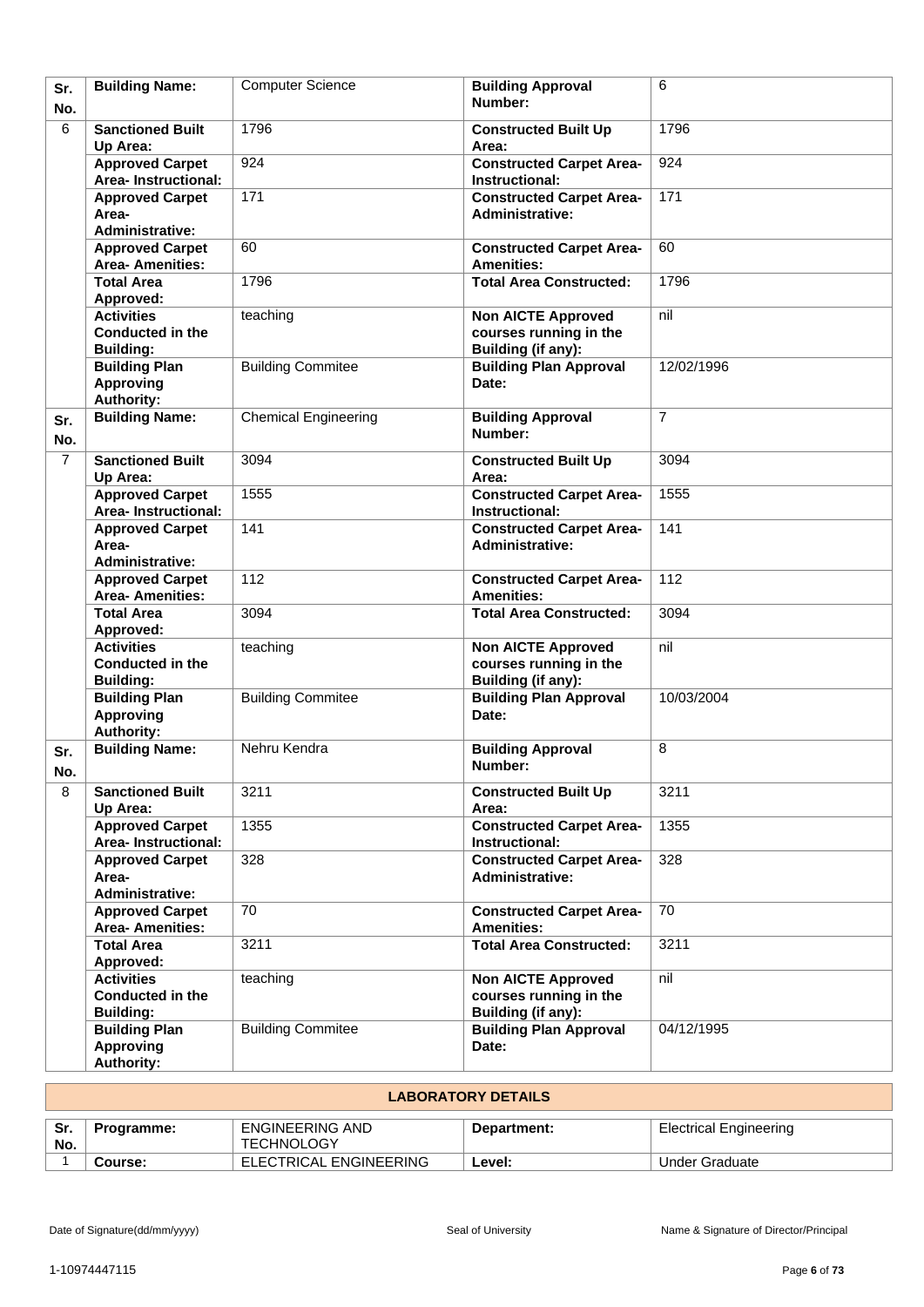|                | Name of the<br>Laboratory:                         | 16-Bit Microprocessor Lab 8085                                                                                      | Is it Research lab for PG<br>Course(Y/N): | No                                                    |
|----------------|----------------------------------------------------|---------------------------------------------------------------------------------------------------------------------|-------------------------------------------|-------------------------------------------------------|
|                | <b>Major Equipments:</b>                           | Trainer Kit 8086-, Trainer Kit-                                                                                     | <b>Building Name</b>                      | Data Not Available                                    |
|                |                                                    | 8085.                                                                                                               |                                           |                                                       |
|                | <b>Building Number</b>                             | Data Not Available                                                                                                  |                                           |                                                       |
| Sr.<br>No.     | Programme:                                         | <b>ENGINEERING AND</b><br><b>TECHNOLOGY</b>                                                                         | Department:                               | Electronics And Instrumentation<br>Engineering        |
| 2              | Course:                                            | <b>ELECTRONICS AND</b><br><b>INSTRUMENTATION</b><br><b>ENGINEERING</b>                                              | Level:                                    | <b>Under Graduate</b>                                 |
|                | Name of the                                        | 8-Bit Micro Processor Lab 8086                                                                                      | Is it Research lab for PG                 | <b>No</b>                                             |
|                | Laboratory:                                        | 8086 Trainer Kit Vmc-860P                                                                                           | Course(Y/N):<br><b>Building Name</b>      | Data Not Available                                    |
|                | <b>Major Equipments:</b><br><b>Building Number</b> | Data Not Available                                                                                                  |                                           |                                                       |
| Sr.            | Programme:                                         | <b>ENGINEERING AND</b>                                                                                              | Department:                               | Electronics And Instrumentation                       |
| No.            |                                                    | <b>TECHNOLOGY</b>                                                                                                   |                                           | Engineering                                           |
| 3              | Course:                                            | <b>ELECTRONICS AND</b><br><b>INSTRUMENTATION</b><br><b>ENGINEERING</b>                                              | Level:                                    | <b>Under Graduate</b>                                 |
|                | Name of the<br>Laboratory:                         | Advanced Instrument Lab                                                                                             | Is it Research lab for PG<br>Course(Y/N): | <b>No</b>                                             |
|                | <b>Major Equipments:</b>                           | Optical Transduar Tranine Kit,<br>Tem Transducer Trainer Kit,<br><b>Digital Conductivity Meter Ph</b><br>Meter Osci | <b>Building Name</b>                      | Data Not Available                                    |
|                | <b>Building Number</b>                             | Data Not Available                                                                                                  |                                           |                                                       |
| Sr.<br>No.     | Programme:                                         | <b>ENGINEERING AND</b><br><b>TECHNOLOGY</b>                                                                         | Department:                               | <b>Computer Science And Engineering</b>               |
| 4              | Course:                                            | <b>COMPUTER SCIENCE AND</b><br>INFORMATION TECHNOLOGY                                                               | Level:                                    | <b>Under Graduate</b>                                 |
|                | Name of the<br>Laboratory:                         | <b>Basic Computer Lab</b>                                                                                           | Is it Research lab for PG<br>Course(Y/N): | <b>No</b>                                             |
|                | <b>Major Equipments:</b>                           | P-Iv Computers, Laser Printer,<br>Switch Furniture, Ups                                                             | <b>Building Name</b>                      | Data Not Available                                    |
|                | <b>Building Number</b>                             | Data Not Available                                                                                                  |                                           |                                                       |
| Sr.<br>No.     | Programme:                                         | <b>ENGINEERING AND</b><br><b>TECHNOLOGY</b>                                                                         | Department:                               | <b>Electrical Engineering</b>                         |
| 5              | Course:                                            | ELECTRICAL ENGINEERING                                                                                              | Level:                                    | <b>Under Graduate</b>                                 |
|                | Name of the                                        | <b>Basic Electrical Lab</b>                                                                                         | Is it Research lab for PG                 | <b>No</b>                                             |
|                | Laboratory:                                        |                                                                                                                     | Course(Y/N):                              |                                                       |
|                | <b>Major Equipments:</b>                           | Max. Power Trans. Kit, Kvl/Kcl Kit,<br>Super Position Kit, Thevenin And<br>Norton Kit, A/D Convertor                | <b>Building Name</b>                      | Data Not Available                                    |
|                | <b>Building Number</b>                             | Data Not Available                                                                                                  |                                           |                                                       |
| Sr.<br>No.     | Programme:                                         | <b>ENGINEERING AND</b><br><b>TECHNOLOGY</b>                                                                         | Department:                               | <b>Electronics And Instrumentation</b><br>Engineering |
| 6              | Course:                                            | <b>ELECTRONICS AND</b><br><b>INSTRUMENTATION</b><br><b>ENGINEERING</b>                                              | Level:                                    | <b>Under Graduate</b>                                 |
|                | Name of the<br>Laboratory:                         | <b>Basic Electronics Lab</b>                                                                                        | Is it Research lab for PG<br>Course(Y/N): | <b>No</b>                                             |
|                | <b>Major Equipments:</b>                           | Cro Function Generators,<br>Electonic Components, Bread<br>Board Instruments. P.S.                                  | <b>Building Name</b>                      | Data Not Available                                    |
|                | <b>Building Number</b>                             | Data Not Available                                                                                                  |                                           |                                                       |
| Sr.<br>No.     | Programme:                                         | <b>ENGINEERING AND</b><br><b>TECHNOLOGY</b>                                                                         | Department:                               | <b>Mechanical Engineering</b>                         |
| $\overline{7}$ | Course:                                            | MECHANICAL ENGINEERING                                                                                              | Level:                                    | <b>Under Graduate</b>                                 |
|                | Name of the<br>Laboratory:                         | Cad/Cam Lab                                                                                                         | Is it Research lab for PG<br>Course(Y/N): | <b>No</b>                                             |
|                | <b>Major Equipments:</b>                           | Solid Edge Software + Fe Map,                                                                                       | <b>Building Name</b>                      | Data Not Available                                    |
|                |                                                    | Mmap, Deford Star, Mill Star Cnc,<br>Pc, Pc Molding, Pc Lcd Printing                                                |                                           |                                                       |
|                | <b>Building Number</b>                             | Data Not Available                                                                                                  |                                           |                                                       |
| Sr.            | Programme:                                         | <b>ENGINEERING AND</b>                                                                                              | Department:                               | <b>Mechanical Engineering</b>                         |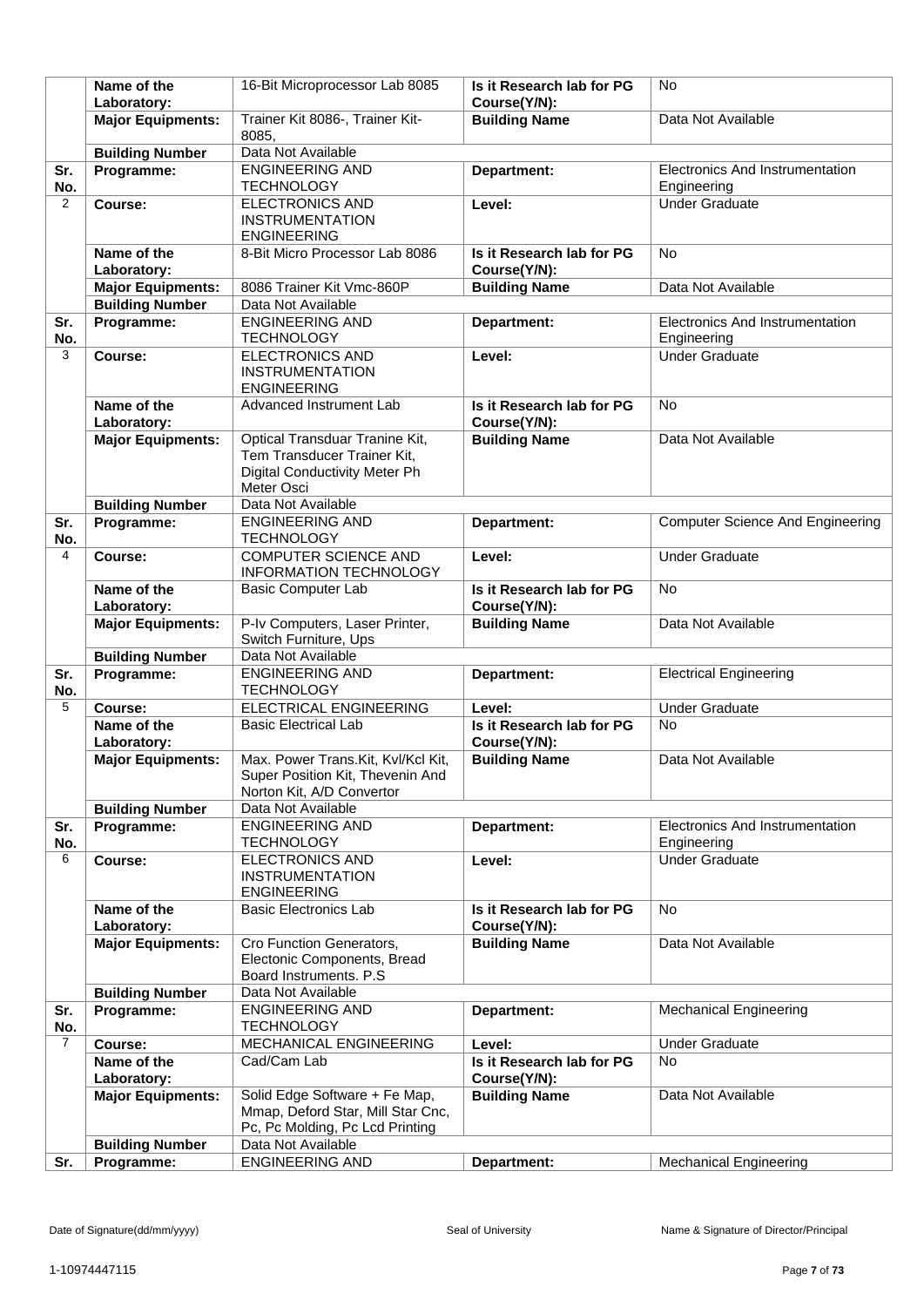| No. |                          | <b>TECHNOLOGY</b>                               |                           |                                         |
|-----|--------------------------|-------------------------------------------------|---------------------------|-----------------------------------------|
| 8   | Course:                  | MECHANICAL ENGINEERING                          | Level:                    | <b>Under Graduate</b>                   |
|     | Name of the              | Carpentary Lab                                  | Is it Research lab for PG | <b>No</b>                               |
|     | Laboratory:              |                                                 | Course(Y/N):              |                                         |
|     | <b>Major Equipments:</b> | Carpentary Workbench, Fitting                   | <b>Building Name</b>      | Data Not Available                      |
|     |                          | Wotkbench                                       |                           |                                         |
|     | <b>Building Number</b>   | Data Not Available                              |                           |                                         |
| Sr. | Programme:               | <b>ENGINEERING AND</b>                          | Department:               | <b>Chemical Engineering</b>             |
| No. |                          | <b>TECHNOLOGY</b>                               |                           |                                         |
| 9   | Course:                  | <b>CHEMICAL ENGINEERING</b>                     | Level:                    | <b>Under Graduate</b>                   |
|     | Name of the              | <b>Chemical Process Lab</b>                     | Is it Research lab for PG | <b>No</b>                               |
|     | Laboratory:              |                                                 | Course(Y/N):              |                                         |
|     | <b>Major Equipments:</b> | Glasswares, Chemicals,                          | <b>Building Name</b>      | Data Not Available                      |
|     |                          | Waterbath Apparatus, Sprit Lamp<br>Etc.         |                           |                                         |
|     | <b>Building Number</b>   | Data Not Available                              |                           |                                         |
| Sr. | Programme:               | <b>ENGINEERING AND</b>                          | Department:               | <b>Electronics And Communications</b>   |
| No. |                          | <b>TECHNOLOGY</b>                               |                           | Engineering                             |
| 10  | Course:                  | <b>ELECTRONICS &amp;</b>                        | Level:                    | <b>Under Graduate</b>                   |
|     |                          | <b>COMMUNICATION ENGG</b>                       |                           |                                         |
|     | Name of the              | Communication Lab                               | Is it Research lab for PG | <b>No</b>                               |
|     | Laboratory:              |                                                 | Course(Y/N):              |                                         |
|     | <b>Major Equipments:</b> | Cro, Function Generator, Dmm,                   | <b>Building Name</b>      | Data Not Available                      |
|     |                          | Bread Board, Servo Stablizer,                   |                           |                                         |
|     |                          | <b>Trainer Kits</b>                             |                           |                                         |
|     | <b>Building Number</b>   | Data Not Available                              |                           |                                         |
| Sr. | Programme:               | <b>ENGINEERING AND</b>                          | Department:               | <b>Electrical Engineering</b>           |
| No. |                          | <b>TECHNOLOGY</b>                               |                           |                                         |
| 11  | Course:                  | ELECTRICAL ENGINEERING                          | Level:                    | <b>Under Graduate</b>                   |
|     | Name of the              | Computer Networking Lab                         | Is it Research lab for PG | <b>No</b>                               |
|     | Laboratory:              |                                                 | Course(Y/N):              |                                         |
|     | <b>Major Equipments:</b> | Utp Connector, Stabilizer, Patch                | <b>Building Name</b>      | Data Not Available                      |
|     |                          | Cords, Ohp Model 20000, Ups,<br><b>Scanners</b> |                           |                                         |
|     | <b>Building Number</b>   | Data Not Available                              |                           |                                         |
| Sr. | Programme:               | <b>ENGINEERING AND</b>                          | Department:               | <b>Electrical Engineering</b>           |
| No. |                          | <b>TECHNOLOGY</b>                               |                           |                                         |
| 12  | Course:                  | <b>ELECTRICAL ENGINEERING</b>                   | Level:                    | <b>Under Graduate</b>                   |
|     | Name of the              | Control System Lab                              | Is it Research lab for PG | <b>No</b>                               |
|     | Laboratory:              |                                                 | Course(Y/N):              |                                         |
|     | <b>Major Equipments:</b> | Study Of Compensating Network,                  | <b>Building Name</b>      | Data Not Available                      |
|     |                          | Study Of Temp. Control, Stepper                 |                           |                                         |
|     |                          | Motor Control Kit Etc.                          |                           |                                         |
|     | <b>Building Number</b>   | Data Not Available                              |                           |                                         |
| Sr. | Programme:               | <b>ENGINEERING AND</b>                          | Department:               | <b>Computer Science And Engineering</b> |
| No. |                          | <b>TECHNOLOGY</b>                               |                           |                                         |
| 13  | Course:                  | COMPUTER SCIENCE AND                            | Level:                    | <b>Under Graduate</b>                   |
|     | Name of the              | INFORMATION TECHNOLOGY<br>Data Base Lab         | Is it Research lab for PG | No                                      |
|     | Laboratory:              |                                                 | Course(Y/N):              |                                         |
|     | <b>Major Equipments:</b> | P4 Computers, Laser Printers,                   | <b>Building Name</b>      | Data Not Available                      |
|     |                          | Switch Furniture, Ups 5Kva                      |                           |                                         |
|     | <b>Building Number</b>   | Data Not Available                              |                           |                                         |
| Sr. | Programme:               | <b>ENGINEERING AND</b>                          | Department:               | <b>Electronics And Communications</b>   |
| No. |                          | <b>TECHNOLOGY</b>                               |                           | Engineering                             |
| 14  | Course:                  | <b>ELECTRONICS &amp;</b>                        | Level:                    | <b>Under Graduate</b>                   |
|     |                          | <b>COMMUNICATION ENGG</b>                       |                           |                                         |
|     | Name of the              | <b>Digital Electronics Lab</b>                  | Is it Research lab for PG | <b>No</b>                               |
|     | Laboratory:              |                                                 | Course(Y/N):              |                                         |
|     | <b>Major Equipments:</b> | Cro Ic Tester Bread Board Ic'S                  | <b>Building Name</b>      | Data Not Available                      |
|     | <b>Building Number</b>   | Data Not Available                              |                           |                                         |
| Sr. | Programme:               | <b>ENGINEERING AND</b>                          | Department:               | <b>Mechanical Engineering</b>           |
| No. |                          | <b>TECHNOLOGY</b>                               |                           |                                         |
| 15  | Course:                  | MECHANICAL ENGINEERING                          | Level:                    | <b>Under Graduate</b>                   |
|     | Name of the              | Dom Lab                                         | Is it Research lab for PG | No                                      |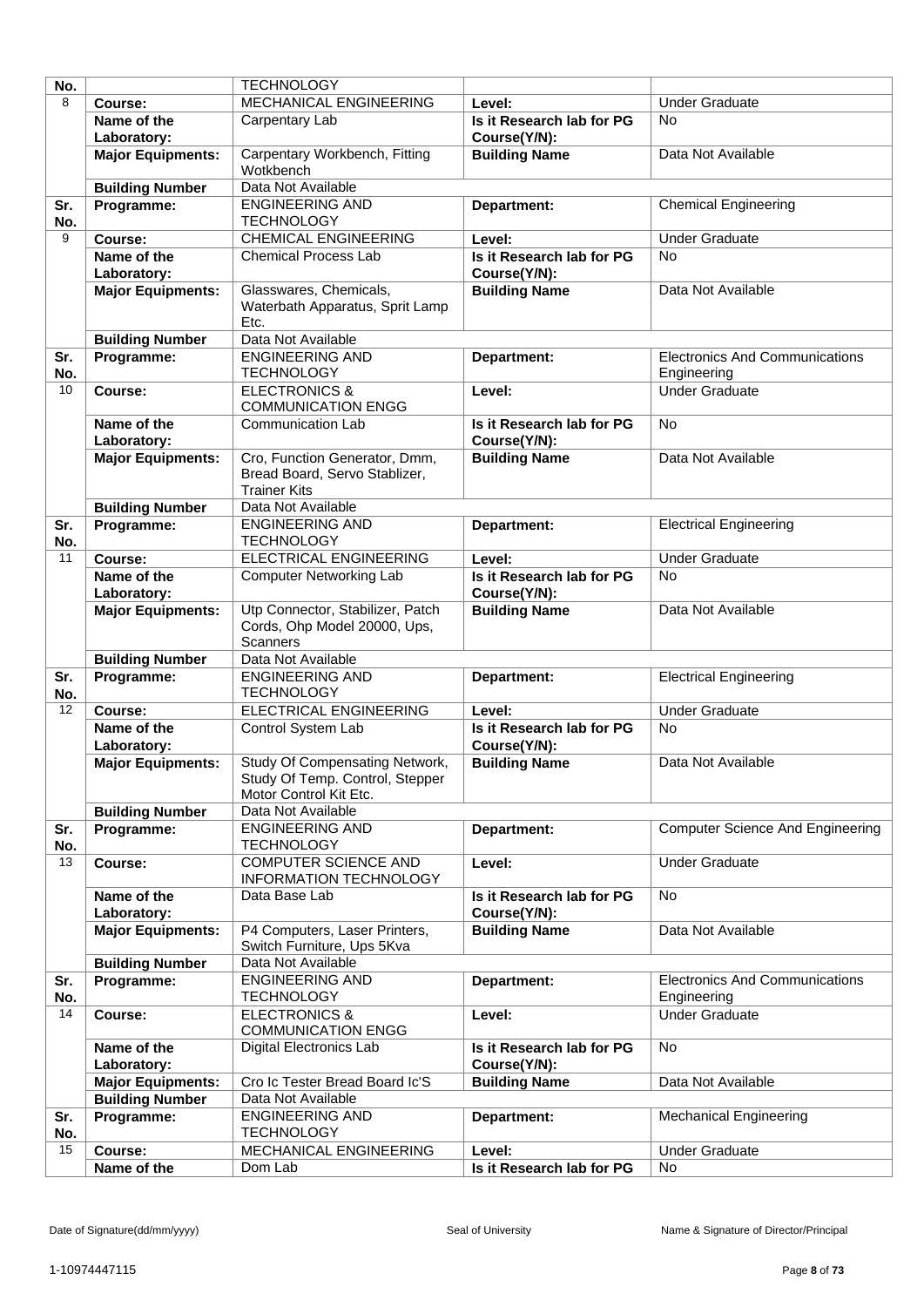|           | Laboratory:              |                                             | Course(Y/N):                        |                                       |
|-----------|--------------------------|---------------------------------------------|-------------------------------------|---------------------------------------|
|           | <b>Major Equipments:</b> | Com Analysis, Gyroscope, Proter             | <b>Building Name</b>                | Data Not Available                    |
|           |                          | Governor, Statics Dynamics Bal.,            |                                     |                                       |
|           |                          | Midling Speed, Universal Vibrator           |                                     |                                       |
|           | <b>Building Number</b>   | Data Not Available                          |                                     |                                       |
| Sr.       | Programme:               | <b>ENGINEERING AND</b>                      | Department:                         | <b>Electronics And Communications</b> |
| No.       |                          | <b>TECHNOLOGY</b>                           |                                     | Engineering                           |
| 16        | Course:                  | <b>ELECTRONICS &amp;</b>                    | Level:                              | <b>Under Graduate</b>                 |
|           |                          | <b>COMMUNICATION ENGG</b>                   |                                     |                                       |
|           | Name of the              | Dsp Lab                                     | Is it Research lab for PG           | <b>No</b>                             |
|           | Laboratory:              |                                             | Course(Y/N):                        |                                       |
|           | <b>Major Equipments:</b> | Computers, Laser Printer Dot                | <b>Building Name</b>                | Data Not Available                    |
|           |                          | Matrix Printer, Ups                         |                                     |                                       |
|           | <b>Building Number</b>   | Data Not Available                          |                                     |                                       |
| Sr.       | Programme:               | <b>ENGINEERING AND</b>                      | Department:                         | <b>Electrical Engineering</b>         |
| No.       |                          | <b>TECHNOLOGY</b>                           |                                     |                                       |
| 17        | Course:                  | ELECTRICAL ENGINEERING                      | Level:                              | <b>Under Graduate</b>                 |
|           | Name of the              | Electrical Machine 1 Lab                    | Is it Research lab for PG           | <b>No</b>                             |
|           | Laboratory:              |                                             | Course(Y/N):                        |                                       |
|           | <b>Major Equipments:</b> | Transformer, Dc Gen., Dc Motors,            | <b>Building Name</b>                | Data Not Available                    |
|           |                          | Auto-Transformers, Indection                |                                     |                                       |
|           |                          | Motors, Synchronous Motors Etc.             |                                     |                                       |
|           | <b>Building Number</b>   | Data Not Available                          |                                     |                                       |
| Sr.       | Programme:               | <b>ENGINEERING AND</b>                      | Department:                         | <b>Electronics And Communications</b> |
| No.       |                          | <b>TECHNOLOGY</b>                           |                                     | Engineering                           |
| 18        | Course:                  | <b>ELECTRONICS &amp;</b>                    | Level:                              | <b>Under Graduate</b>                 |
|           |                          | <b>COMMUNICATION ENGG</b>                   |                                     |                                       |
|           | Name of the              | <b>Electronics Circuit Lab</b>              | Is it Research lab for PG           | No                                    |
|           | Laboratory:              |                                             | Course(Y/N):                        |                                       |
|           | <b>Major Equipments:</b> | Cro, Dmm Power Supplies Bread               | <b>Building Name</b>                | Data Not Available                    |
|           |                          | Board                                       |                                     |                                       |
|           | <b>Building Number</b>   | Data Not Available                          |                                     |                                       |
| Sr.       | Programme:               | <b>ENGINEERING AND</b><br><b>TECHNOLOGY</b> | Department:                         | <b>Chemical Engineering</b>           |
| No.<br>19 | Course:                  | <b>CHEMICAL ENGINEERING</b>                 | Level:                              | <b>Under Graduate</b>                 |
|           | Name of the              | Energy Lab                                  | Is it Research lab for PG           | <b>No</b>                             |
|           | Laboratory:              |                                             | Course(Y/N):                        |                                       |
|           | <b>Major Equipments:</b> | Penskymartin Apparatus,                     | <b>Building Name</b>                | Data Not Available                    |
|           |                          | Redwood Viscometer, Abel"S                  |                                     |                                       |
|           |                          | Apparatus Etc.                              |                                     |                                       |
|           | <b>Building Number</b>   | Data Not Available                          |                                     |                                       |
| Sr.       | Programme:               | <b>ENGINEERING AND</b>                      | Department:                         | <b>Chemical Engineering</b>           |
| No.       |                          | <b>TECHNOLOGY</b>                           |                                     |                                       |
| 20        | Course:                  | <b>CHEMICAL ENGINEERING</b>                 | Level:                              | <b>Under Graduate</b>                 |
|           | Name of the              | Fluid And Particle Mechanics Lab            | Is it Research lab for PG           | No                                    |
|           | Laboratory:              |                                             | Course(Y/N):                        |                                       |
|           | <b>Major Equipments:</b> | Cyclone Separator, Fluidized Bed            | <b>Building Name</b>                | Data Not Available                    |
|           |                          | Apparatus, Sieveshaker Etc.                 |                                     |                                       |
|           | <b>Building Number</b>   | Data Not Available                          |                                     |                                       |
| Sr.       | Programme:               | <b>ENGINEERING AND</b>                      | Department:                         | <b>Mechanical Engineering</b>         |
| No.       |                          | <b>TECHNOLOGY</b>                           |                                     |                                       |
| 21        | Course:                  | MECHANICAL ENGINEERING                      | Level:                              | <b>Under Graduate</b>                 |
|           | Name of the              | <b>Fluid Mechanics Lab</b>                  | Is it Research lab for PG           | <b>No</b>                             |
|           | Laboratory:              |                                             | Course(Y/N):                        |                                       |
|           | <b>Major Equipments:</b> | System For Determination Of                 | <b>Building Name</b>                | Data Not Available                    |
|           |                          | Laws In Pipeliness, Cd, Cv, Cc Of           |                                     |                                       |
|           |                          | Orifice And Mouth Piece,                    |                                     |                                       |
|           |                          | Venturimeter                                |                                     |                                       |
|           | <b>Building Number</b>   | Data Not Available                          |                                     |                                       |
| Sr.       | Programme:               | <b>ENGINEERING AND</b>                      | Department:                         | <b>Mechanical Engineering</b>         |
| No.<br>22 |                          | <b>TECHNOLOGY</b><br>MECHANICAL ENGINEERING |                                     | <b>Under Graduate</b>                 |
|           | Course:<br>Name of the   | Heat Transfer Lab                           | Level:<br>Is it Research lab for PG | <b>No</b>                             |
|           | Laboratory:              |                                             | Course(Y/N):                        |                                       |
|           | <b>Major Equipments:</b> | <b>Thermal Conductivity Of Metal</b>        | <b>Building Name</b>                | Data Not Available                    |
|           |                          |                                             |                                     |                                       |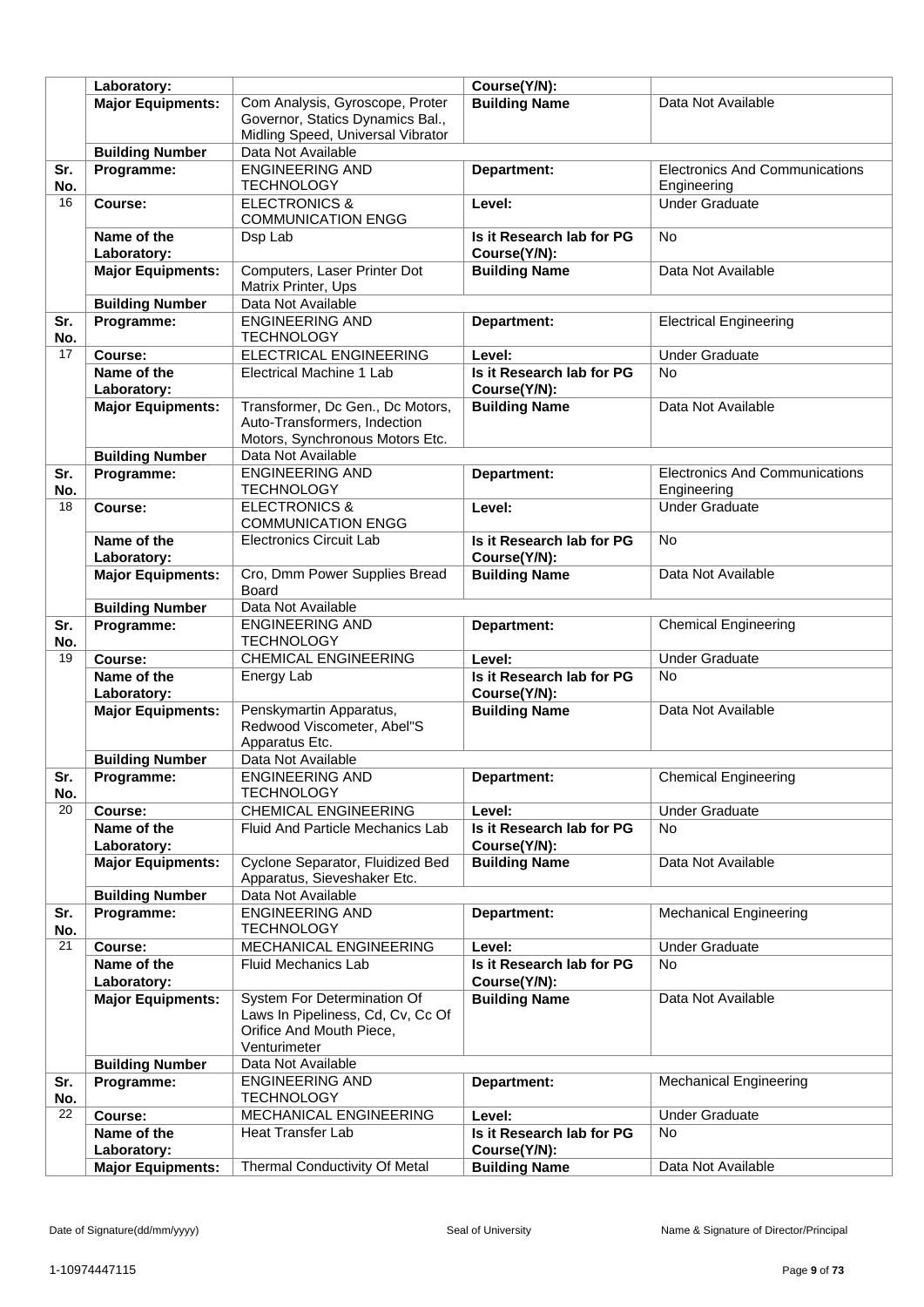|           |                          | Rod, Convective Heat Transfer       |                           |                                 |
|-----------|--------------------------|-------------------------------------|---------------------------|---------------------------------|
|           |                          | Natural Convection, Force           |                           |                                 |
|           |                          | Convection, Em                      |                           |                                 |
|           | <b>Building Number</b>   | Data Not Available                  |                           |                                 |
| Sr.       | Programme:               | <b>ENGINEERING AND</b>              | Department:               | <b>Chemical Engineering</b>     |
| No.       |                          | <b>TECHNOLOGY</b>                   |                           |                                 |
| 23        | Course:                  | <b>CHEMICAL ENGINEERING</b>         | Level:                    | <b>Under Graduate</b>           |
|           | Name of the              | Heat Transfer Lab-2                 | Is it Research lab for PG | <b>No</b>                       |
|           | Laboratory:              |                                     | Course(Y/N):              |                                 |
|           | <b>Major Equipments:</b> | Stefan Boltzman, Constant App.,     | <b>Building Name</b>      | Data Not Available              |
|           |                          | Shell And Tube Heat Exchanger,      |                           |                                 |
|           |                          | Emmisivity, Measurement App.        |                           |                                 |
|           | <b>Building Number</b>   | Data Not Available                  |                           |                                 |
| Sr.       | Programme:               | <b>ENGINEERING AND</b>              | Department:               | <b>Mechanical Engineering</b>   |
| No.       |                          | <b>TECHNOLOGY</b>                   |                           |                                 |
| 24        | Course:                  | MECHANICAL ENGINEERING              | Level:                    | <b>Under Graduate</b>           |
|           | Name of the              |                                     |                           |                                 |
|           |                          | Ic Engine Lab                       | Is it Research lab for PG | <b>No</b>                       |
|           | Laboratory:              |                                     | Course(Y/N):              |                                 |
|           | <b>Major Equipments:</b> | Twin Engine, Two Storke Petrol      | <b>Building Name</b>      | Data Not Available              |
|           |                          | Engine, Deisel Engine               |                           |                                 |
|           | <b>Building Number</b>   | Data Not Available                  |                           |                                 |
| Sr.       | Programme:               | <b>ENGINEERING AND</b>              | Department:               | <b>Chemical Engineering</b>     |
| No.       |                          | <b>TECHNOLOGY</b>                   |                           |                                 |
| 25        | Course:                  | <b>CHEMICAL ENGINEERING</b>         | Level:                    | <b>Under Graduate</b>           |
|           | Name of the              | Industrial Pollution Control Lab    | Is it Research lab for PG | <b>No</b>                       |
|           | Laboratory:              |                                     | Course(Y/N):              |                                 |
|           | <b>Major Equipments:</b> | Spectrophotometer, Bod              | <b>Building Name</b>      | Data Not Available              |
|           |                          | Incubrator, Ph Meter, Titrator Etc  |                           |                                 |
|           | <b>Building Number</b>   | Data Not Available                  |                           |                                 |
| Sr.       | Programme:               | <b>ENGINEERING AND</b>              | Department:               | <b>Electrical Engineering</b>   |
| No.       |                          | <b>TECHNOLOGY</b>                   |                           |                                 |
| 26        | Course:                  | <b>ELECTRICAL ENGINEERING</b>       | Level:                    | <b>Under Graduate</b>           |
|           | Name of the              | Instrumentation Lab                 | Is it Research lab for PG | <b>No</b>                       |
|           | Laboratory:              |                                     | Course(Y/N):              |                                 |
|           | <b>Major Equipments:</b> | Lvdt Kit, Strain Guage, Auto        | <b>Building Name</b>      | Data Not Available              |
|           |                          | Coupler Kit, Optical Device Kit,    |                           |                                 |
|           |                          | Speed Measurement Kit Etc.          |                           |                                 |
|           | <b>Building Number</b>   | Data Not Available                  |                           |                                 |
| Sr.       | Programme:               | <b>ENGINEERING AND</b>              | Department:               | <b>Mechanical Engineering</b>   |
| No.       |                          | <b>TECHNOLOGY</b>                   |                           |                                 |
| 27        | Course:                  | MECHANICAL ENGINEERING              | Level:                    | <b>Under Graduate</b>           |
|           | Name of the              | Kom Lab                             | Is it Research lab for PG | No                              |
|           | Laboratory:              |                                     | Course(Y/N):              |                                 |
|           | <b>Major Equipments:</b> | Disc Brake, Sltuch Singal Shoe      | <b>Building Name</b>      | Data Not Available              |
|           |                          | Brake, Internally Expanding         |                           |                                 |
|           |                          | Centraling, Multiple Friction, Gear |                           |                                 |
|           |                          | Pair                                |                           |                                 |
|           | <b>Building Number</b>   | Data Not Available                  |                           |                                 |
| Sr.       | Programme:               | <b>ENGINEERING AND</b>              | Department:               | Electronics And Instrumentation |
| No.       |                          | <b>TECHNOLOGY</b>                   |                           | Engineering                     |
| 28        | Course:                  | <b>ELECTRONICS AND</b>              | Level:                    | <b>Under Graduate</b>           |
|           |                          | <b>INSTRUMENTATION</b>              |                           |                                 |
|           |                          | <b>ENGINEERING</b>                  |                           |                                 |
|           | Name of the              | Lic Lab                             | Is it Research lab for PG | <b>No</b>                       |
|           | Laboratory:              |                                     | Course(Y/N):              |                                 |
|           | <b>Major Equipments:</b> | Cro Power Supply                    | <b>Building Name</b>      | Data Not Available              |
|           | <b>Building Number</b>   | Data Not Available                  |                           |                                 |
|           |                          | <b>ENGINEERING AND</b>              |                           |                                 |
| Sr.       | Programme:               | <b>TECHNOLOGY</b>                   | Department:               | <b>Mechanical Engineering</b>   |
| No.<br>29 |                          |                                     |                           |                                 |
|           | Course:                  | MECHANICAL ENGINEERING              | Level:                    | <b>Under Graduate</b>           |
|           | Name of the              | Machine Shop                        | Is it Research lab for PG | <b>No</b>                       |
|           | Laboratory:              |                                     | Course(Y/N):              |                                 |
|           | <b>Major Equipments:</b> | Three Jew Chuck, Four Jew           | <b>Building Name</b>      | Data Not Available              |
|           |                          | Chuck, Power Hucksaw,               |                           |                                 |
|           |                          | Pantagraph Dirling M/C Furret       |                           |                                 |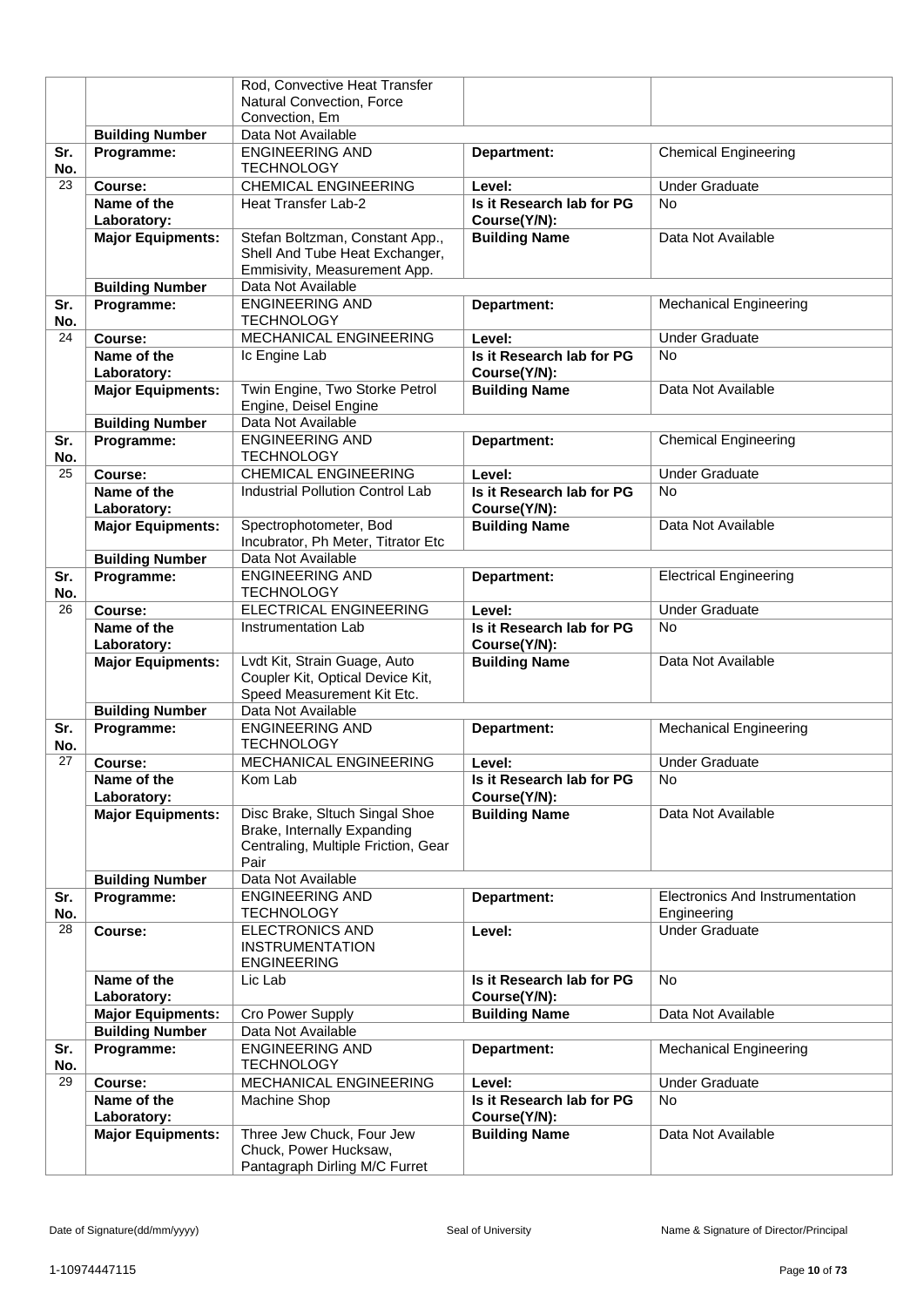|            |                            | Lathe, Milling M/C G                                                                                                 |                                           |                                                |
|------------|----------------------------|----------------------------------------------------------------------------------------------------------------------|-------------------------------------------|------------------------------------------------|
|            | <b>Building Number</b>     | Data Not Available                                                                                                   |                                           |                                                |
| Sr.        | Programme:                 | <b>ENGINEERING AND</b>                                                                                               | Department:                               | <b>Electrical Engineering</b>                  |
| No.        |                            | <b>TECHNOLOGY</b>                                                                                                    |                                           |                                                |
| 30         | Course:                    | ELECTRICAL ENGINEERING                                                                                               | Level:                                    | <b>Under Graduate</b>                          |
|            | Name of the<br>Laboratory: | Measurement Lab                                                                                                      | Is it Research lab for PG<br>Course(Y/N): | <b>No</b>                                      |
|            | <b>Major Equipments:</b>   | Anderson, Maxwell, De Sauty,<br>Wein"S Bridges And Energy Meter<br>Etc.                                              | <b>Building Name</b>                      | Data Not Available                             |
|            | <b>Building Number</b>     | Data Not Available                                                                                                   |                                           |                                                |
| Sr.<br>No. | Programme:                 | <b>ENGINEERING AND</b><br><b>TECHNOLOGY</b>                                                                          | Department:                               | <b>Mechanical Engineering</b>                  |
| 31         | Course:                    | MECHANICAL ENGINEERING                                                                                               | Level:                                    | <b>Under Graduate</b>                          |
|            | Name of the                | <b>Mechanical Measurement Lab</b>                                                                                    | Is it Research lab for PG                 | <b>No</b>                                      |
|            | Laboratory:                |                                                                                                                      | Course(Y/N):                              |                                                |
|            | <b>Major Equipments:</b>   | Displacement Measurement,<br>Lvdti, Pressure Management,<br><b>Torque Measurement</b>                                | <b>Building Name</b>                      | Data Not Available                             |
|            | <b>Building Number</b>     | Data Not Available                                                                                                   |                                           |                                                |
| Sr.<br>No. | Programme:                 | <b>ENGINEERING AND</b><br><b>TECHNOLOGY</b>                                                                          | Department:                               | Electronics And Instrumentation<br>Engineering |
| 32         | Course:                    | <b>ELECTRONICS AND</b><br><b>INSTRUMENTATION</b><br><b>ENGINEERING</b>                                               | Level:                                    | <b>Under Graduate</b>                          |
|            | Name of the<br>Laboratory: | Micro Controller Lab                                                                                                 | Is it Research lab for PG<br>Course(Y/N): | <b>No</b>                                      |
|            | <b>Major Equipments:</b>   | 8085 Kits Pcs Other Electronic<br><b>Componets Cro</b>                                                               | <b>Building Name</b>                      | Data Not Available                             |
|            | <b>Building Number</b>     | Data Not Available                                                                                                   |                                           |                                                |
| Sr.        | Programme:                 | <b>ENGINEERING AND</b>                                                                                               | Department:                               | <b>Electronics And Communications</b>          |
| No.        |                            | <b>TECHNOLOGY</b>                                                                                                    |                                           | Engineering                                    |
| 33         | Course:                    | <b>ELECTRONICS &amp;</b><br><b>COMMUNICATION ENGG</b>                                                                | Level:                                    | <b>Under Graduate</b>                          |
|            | Name of the<br>Laboratory: | Microwave Lab                                                                                                        | Is it Research lab for PG<br>Course(Y/N): | <b>No</b>                                      |
|            | <b>Major Equipments:</b>   | Klystron Power Supply, Gun<br>Power Supply, Frequency Meter,<br>Klystron Tube, Microwave<br>Waveguides/Compon        | <b>Building Name</b>                      | Data Not Available                             |
|            | <b>Building Number</b>     | Data Not Available                                                                                                   |                                           |                                                |
| Sr.<br>No. | Programme:                 | <b>ENGINEERING AND</b><br><b>TECHNOLOGY</b>                                                                          | Department:                               | <b>Mechanical Engineering</b>                  |
| 34         | Course:                    | MECHANICAL ENGINEERING                                                                                               | Level:                                    | <b>Under Graduate</b>                          |
|            | Name of the<br>Laboratory: | Mos Lab                                                                                                              | Is it Research lab for PG<br>Course(Y/N): | <b>No</b>                                      |
|            | <b>Major Equipments:</b>   | Torsion Testing Mach., Impact<br><b>Testing Machine, Ultrasonic</b><br>Testing, Rockwell, Hardness<br>Tester, Brinel | <b>Building Name</b>                      | Data Not Available                             |
|            | <b>Building Number</b>     | Data Not Available                                                                                                   |                                           |                                                |
| Sr.<br>No. | Programme:                 | <b>ENGINEERING AND</b><br><b>TECHNOLOGY</b>                                                                          | Department:                               | <b>Computer Science And Engineering</b>        |
| 35         | Course:                    | <b>COMPUTER SCIENCE AND</b><br><b>INFORMATION TECHNOLOGY</b>                                                         | Level:                                    | <b>Under Graduate</b>                          |
|            | Name of the<br>Laboratory: | Multimedia Lab (Shared With<br>B.Tech Program)                                                                       | Is it Research lab for PG<br>Course(Y/N): | No                                             |
|            | <b>Major Equipments:</b>   | P4 Computers, Laser Printers,<br>Switch, Furniture And Ups 5Kva                                                      | <b>Building Name</b>                      | Data Not Available                             |
|            | <b>Building Number</b>     | Data Not Available                                                                                                   |                                           |                                                |
| Sr.<br>No. | Programme:                 | <b>ENGINEERING AND</b><br><b>TECHNOLOGY</b>                                                                          | Department:                               | <b>Computer Science And Engineering</b>        |
| 36         | Course:                    | <b>COMPUTER SCIENCE AND</b><br><b>INFORMATION TECHNOLOGY</b>                                                         | Level:                                    | <b>Under Graduate</b>                          |
|            | Name of the                | Networking Lab (Shared With                                                                                          | Is it Research lab for PG                 | No                                             |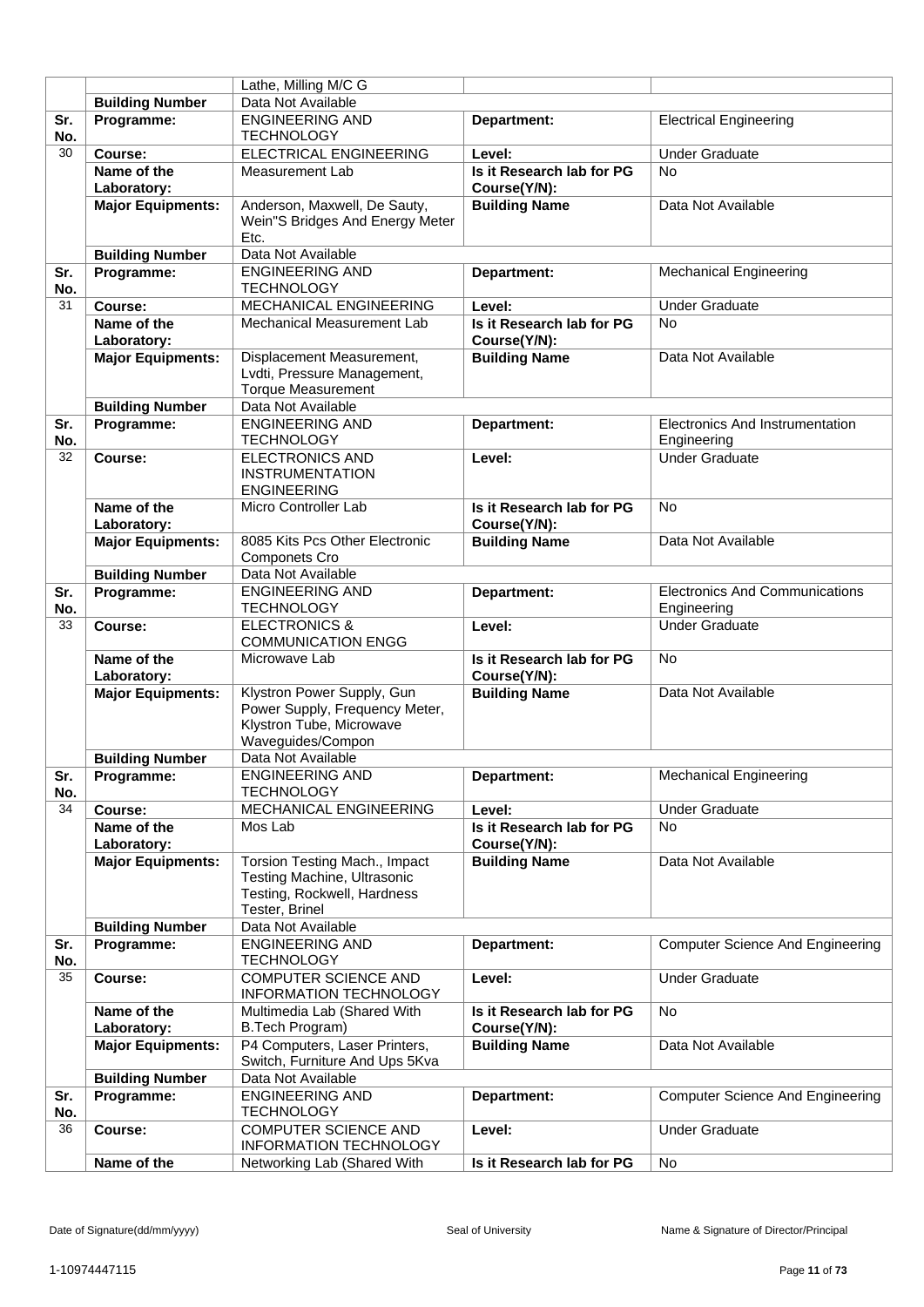|     | Laboratory:              | B.Tech Program)                                  | Course(Y/N):              |                                         |
|-----|--------------------------|--------------------------------------------------|---------------------------|-----------------------------------------|
|     | <b>Major Equipments:</b> | P4 Computers, Laser Printers,                    | <b>Building Name</b>      | Data Not Available                      |
|     |                          | Switch, Furniture And Ups 5Kva                   |                           |                                         |
|     | <b>Building Number</b>   | Data Not Available                               |                           |                                         |
|     |                          |                                                  |                           |                                         |
| Sr. | Programme:               | <b>ENGINEERING AND</b>                           | Department:               | <b>Electronics And Instrumentation</b>  |
| No. |                          | <b>TECHNOLOGY</b>                                |                           | Engineering                             |
| 37  | Course:                  | <b>ELECTRONICS AND</b>                           | Level:                    | <b>Under Graduate</b>                   |
|     |                          | <b>INSTRUMENTATION</b>                           |                           |                                         |
|     |                          | <b>ENGINEERING</b>                               |                           |                                         |
|     | Name of the              | Pcb Lab                                          | Is it Research lab for PG | <b>No</b>                               |
|     | Laboratory:              |                                                  | Course(Y/N):              |                                         |
|     | <b>Major Equipments:</b> | Cro Interfacing Module Exting M/C                | <b>Building Name</b>      | Data Not Available                      |
|     | <b>Building Number</b>   | Data Not Available                               |                           |                                         |
| Sr. | Programme:               | <b>ENGINEERING AND</b>                           | Department:               | <b>Electrical Engineering</b>           |
| No. |                          | <b>TECHNOLOGY</b>                                |                           |                                         |
| 38  | Course:                  | <b>ELECTRICAL ENGINEERING</b>                    | Level:                    | <b>Under Graduate</b>                   |
|     | Name of the              | Power Electronics Lab                            | Is it Research lab for PG | <b>No</b>                               |
|     |                          |                                                  |                           |                                         |
|     | Laboratory:              |                                                  | Course(Y/N):              |                                         |
|     | <b>Major Equipments:</b> | Dc Motor Speed Control, Fet Kit,                 | <b>Building Name</b>      | Data Not Available                      |
|     |                          | Mosfet Kit, Ujt Kit, Triac Kit,                  |                           |                                         |
|     |                          | Function Gen., Cro Etc.                          |                           |                                         |
|     | <b>Building Number</b>   | Data Not Available                               |                           |                                         |
| Sr. | Programme:               | <b>ENGINEERING AND</b>                           | Department:               | Electronics And Instrumentation         |
| No. |                          | <b>TECHNOLOGY</b>                                |                           | Engineering                             |
| 39  | Course:                  | <b>ELECTRONICS AND</b>                           | Level:                    | <b>Under Graduate</b>                   |
|     |                          | <b>INSTRUMENTATION</b>                           |                           |                                         |
|     |                          | <b>ENGINEERING</b>                               |                           |                                         |
|     | Name of the              | Product Design Lab                               | Is it Research lab for PG | <b>No</b>                               |
|     | Laboratory:              |                                                  | Course(Y/N):              |                                         |
|     | <b>Major Equipments:</b> | Soldring Iron Cro Power Supplies,                | <b>Building Name</b>      | Data Not Available                      |
|     |                          | Multimeter Bread Borad                           |                           |                                         |
|     | <b>Building Number</b>   | Data Not Available                               |                           |                                         |
| Sr. | Programme:               | <b>ENGINEERING AND</b>                           | Department:               | Electronics And Instrumentation         |
| No. |                          | <b>TECHNOLOGY</b>                                |                           | Engineering                             |
| 40  |                          |                                                  |                           |                                         |
|     | Course:                  | <b>ELECTRONICS AND</b><br><b>INSTRUMENTATION</b> | Level:                    | <b>Under Graduate</b>                   |
|     |                          |                                                  |                           |                                         |
|     |                          | <b>ENGINEERING</b>                               |                           |                                         |
|     | Name of the              | Project Lab                                      | Is it Research lab for PG | <b>No</b>                               |
|     | Laboratory:              |                                                  | Course(Y/N):              |                                         |
|     | <b>Major Equipments:</b> | Cro, Computer Function                           | <b>Building Name</b>      | Data Not Available                      |
|     |                          | Generator Solderint / De-Solders                 |                           |                                         |
|     |                          | Work States                                      |                           |                                         |
|     | <b>Building Number</b>   | Data Not Available                               |                           |                                         |
| Sr. | Programme:               | <b>ENGINEERING AND</b>                           | Department:               | <b>Computer Science And Engineering</b> |
| No. |                          | <b>TECHNOLOGY</b>                                |                           |                                         |
| 41  | Course:                  | COMPUTER SCIENCE AND                             | Level:                    | <b>Under Graduate</b>                   |
|     |                          | <b>INFORMATION TECHNOLOGY</b>                    |                           |                                         |
|     | Name of the              | Project Lab (Shared With B.Tech                  | Is it Research lab for PG | No                                      |
|     | Laboratory:              | Program)                                         | Course(Y/N):              |                                         |
|     | <b>Major Equipments:</b> | P4 Computers, Laser Printers,                    | <b>Building Name</b>      | Data Not Available                      |
|     |                          | Switches, Fuirnitures And Ups                    |                           |                                         |
|     |                          | 5Kva                                             |                           |                                         |
|     | <b>Building Number</b>   | Data Not Available                               |                           |                                         |
| Sr. | Programme:               | <b>ENGINEERING AND</b>                           | Department:               | <b>Chemical Engineering</b>             |
| No. |                          | <b>TECHNOLOGY</b>                                |                           |                                         |
| 42  | Course:                  | <b>CHEMICAL ENGINEERING</b>                      | Level:                    | <b>Under Graduate</b>                   |
|     | Name of the              | <b>Reaction Engineering</b>                      | Is it Research lab for PG | <b>No</b>                               |
|     |                          |                                                  |                           |                                         |
|     | Laboratory:              |                                                  | Course(Y/N):              |                                         |
|     | <b>Major Equipments:</b> | Cstr, Pfr, Batch Reactor                         | <b>Building Name</b>      | Data Not Available                      |
|     | <b>Building Number</b>   | Data Not Available                               |                           |                                         |
| Sr. | Programme:               | <b>ENGINEERING AND</b>                           | Department:               | <b>Computer Science And Engineering</b> |
| No. |                          | <b>TECHNOLOGY</b>                                |                           |                                         |
| 43  | Course:                  | <b>COMPUTER SCIENCE AND</b>                      | Level:                    | <b>Under Graduate</b>                   |
|     |                          | <b>INFORMATION TECHNOLOGY</b>                    |                           |                                         |
|     | Name of the              | Server Room (Shared With                         | Is it Research lab for PG | <b>No</b>                               |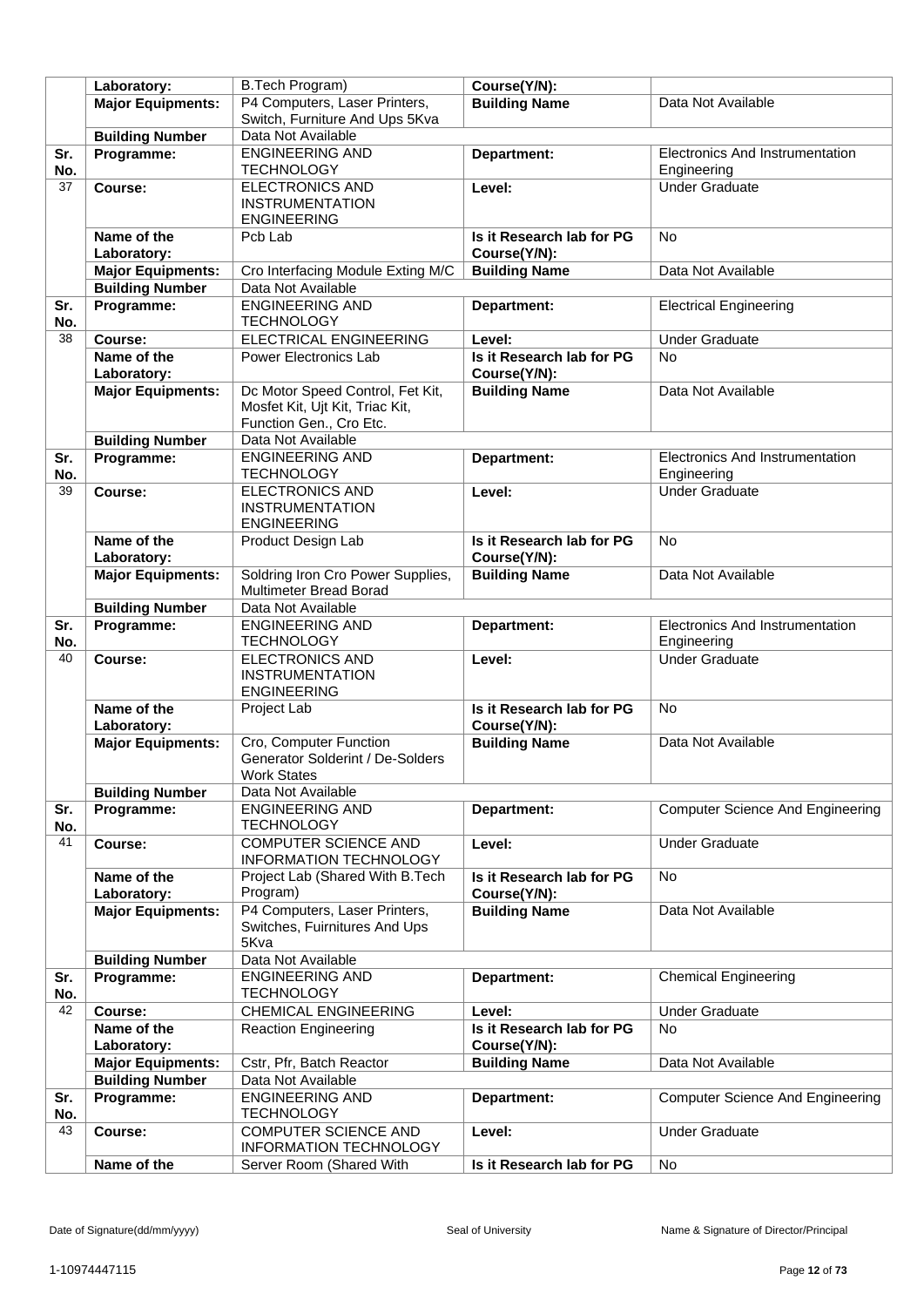|            | Laboratory:                | B.Tech Program)                                                                                                 | Course(Y/N):                              |                                                |
|------------|----------------------------|-----------------------------------------------------------------------------------------------------------------|-------------------------------------------|------------------------------------------------|
|            | <b>Major Equipments:</b>   | Server, Furniture, Ups,<br><b>Networking And Switches</b>                                                       | <b>Building Name</b>                      | Data Not Available                             |
|            | <b>Building Number</b>     | Data Not Available                                                                                              |                                           |                                                |
| Sr.<br>No. | Programme:                 | <b>ENGINEERING AND</b><br>TECHNOLOGY                                                                            | Department:                               | Electronics And Instrumentation<br>Engineering |
| 44         | Course:                    | <b>ELECTRONICS AND</b><br><b>INSTRUMENTATION</b><br><b>ENGINEERING</b>                                          | Level:                                    | <b>Under Graduate</b>                          |
|            | Name of the<br>Laboratory: | Transducer Lab                                                                                                  | Is it Research lab for PG<br>Course(Y/N): | <b>No</b>                                      |
|            | <b>Major Equipments:</b>   | Lvdt Traning Kit Speed<br>Measement Kit Strain Gauge Kit<br>Digital Tranier Kit Decade<br><b>Resistance Box</b> | <b>Building Name</b>                      | Data Not Available                             |
|            | <b>Building Number</b>     | Data Not Available                                                                                              |                                           |                                                |

#### **ADMINISTRATIVE AREA**

| Sr.<br>No.     | Room ID/ Name:                           | AB-101             | Room Type:                                                    | Maintenance          |
|----------------|------------------------------------------|--------------------|---------------------------------------------------------------|----------------------|
| $\mathbf{1}$   | Area in Sqm:                             | 12                 | <b>Building Name:</b>                                         | Data Not Available   |
|                | <b>Building Number:</b>                  | Data Not Available | <b>Readiness of Flooring</b>                                  | Ready                |
|                | <b>Readiness of Wall</b><br>and Painting | Ready              | <b>Readiness of</b><br><b>Electrification and</b>             | Ready                |
|                |                                          |                    | Lighting                                                      |                      |
|                | <b>Air Conditioning</b>                  | Not Available      | <b>Readiness of</b><br>furniture/fixtures                     | Ready                |
| Sr.<br>No.     | Room ID/Name:                            | AB-102             | Room Type:                                                    | Security             |
| $\overline{2}$ | Area in Sqm:                             | 12                 | <b>Building Name:</b>                                         | Data Not Available   |
|                | <b>Building Number:</b>                  | Data Not Available | <b>Readiness of Flooring</b>                                  | Ready                |
|                | <b>Readiness of Wall</b><br>and Painting | Ready              | <b>Readiness of</b><br><b>Electrification and</b><br>Lighting | Ready                |
|                | <b>Air Conditioning</b>                  | Not Available      | <b>Readiness of</b><br>furniture/fixtures                     | Ready                |
| Sr.<br>No.     | Room ID/ Name:                           | AB-103             | Room Type:                                                    | Housekeeping         |
| $\overline{3}$ | Area in Sqm:                             | 12                 | <b>Building Name:</b>                                         | Data Not Available   |
|                | <b>Building Number:</b>                  | Data Not Available | <b>Readiness of Flooring</b>                                  | Ready                |
|                | <b>Readiness of Wall</b><br>and Painting | Ready              | <b>Readiness of</b><br><b>Electrification and</b><br>Lighting | Ready                |
|                | <b>Air Conditioning</b>                  | Not Available      | <b>Readiness of</b><br>furniture/fixtures                     | Ready                |
| Sr.<br>No.     | Room ID/Name:                            | AB-104             | Room Type:                                                    | Office All Inclusive |
| 4              | Area in Sqm:                             | 80                 | <b>Building Name:</b>                                         | Data Not Available   |
|                | <b>Building Number:</b>                  | Data Not Available | <b>Readiness of Flooring</b>                                  | Ready                |
|                | <b>Readiness of Wall</b><br>and Painting | Ready              | <b>Readiness of</b><br><b>Electrification and</b><br>Lighting | Ready                |
|                | <b>Air Conditioning</b>                  | Available          | <b>Readiness of</b><br>furniture/fixtures                     | Ready                |
| Sr.<br>No.     | Room ID/ Name:                           | AB-105             | Room Type:                                                    | Office All Inclusive |
| 5              | Area in Sqm:                             | 90                 | <b>Building Name:</b>                                         | Data Not Available   |
|                | <b>Building Number:</b>                  | Data Not Available | <b>Readiness of Flooring</b>                                  | Ready                |
|                | <b>Readiness of Wall</b><br>and Painting | Ready              | <b>Readiness of</b><br><b>Electrification and</b><br>Lighting | Ready                |
|                | <b>Air Conditioning</b>                  | Available          | <b>Readiness of</b>                                           | Ready                |
|                |                                          |                    |                                                               |                      |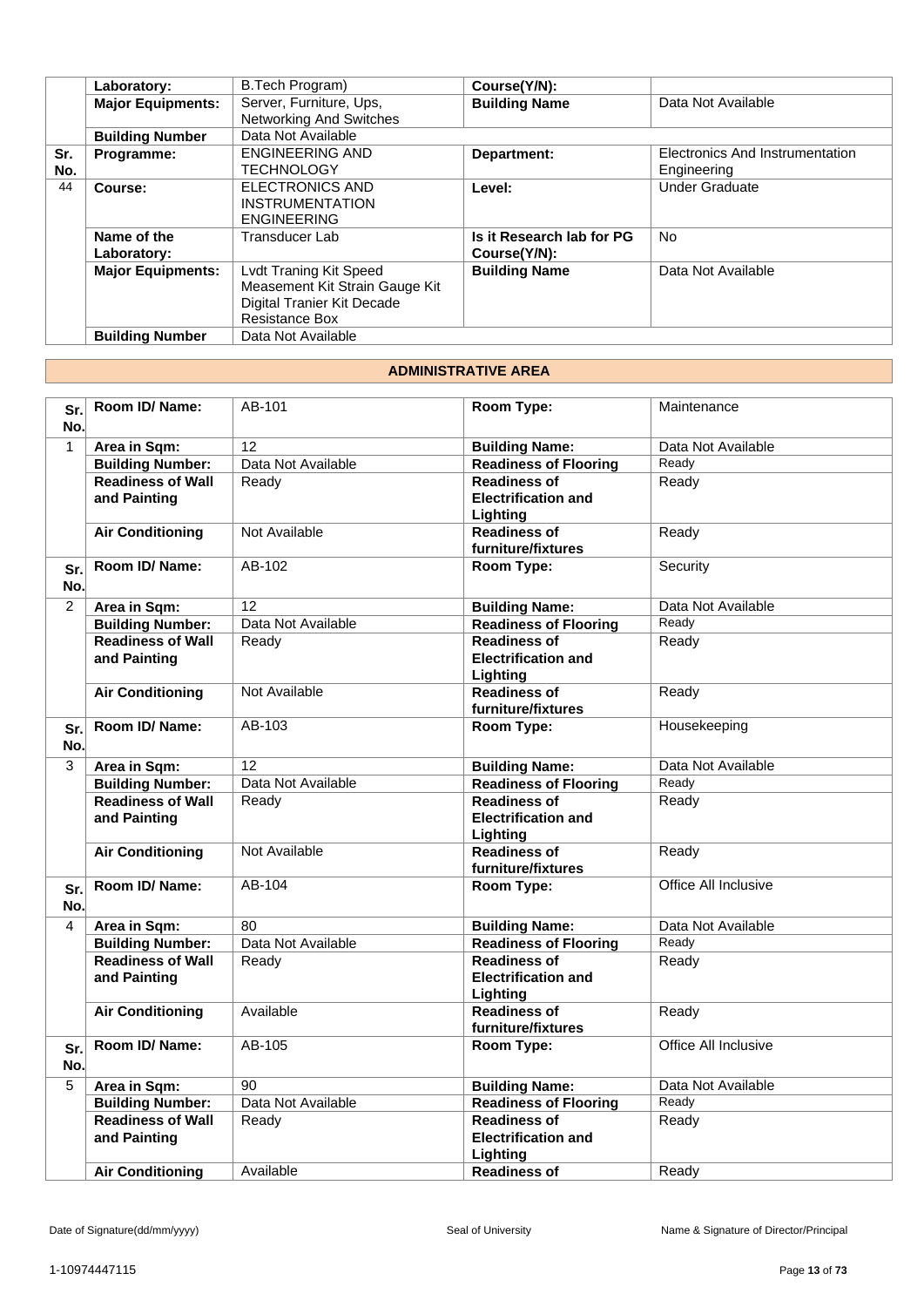|                |                                          |                    | furniture/fixtures                                            |                          |
|----------------|------------------------------------------|--------------------|---------------------------------------------------------------|--------------------------|
| Sr.<br>No.     | Room ID/ Name:                           | AB-106             | <b>Room Type:</b>                                             | Office All Inclusive     |
| 6              | Area in Sqm:                             | 90                 | <b>Building Name:</b>                                         | Data Not Available       |
|                | <b>Building Number:</b>                  | Data Not Available | <b>Readiness of Flooring</b>                                  | Ready                    |
|                | <b>Readiness of Wall</b>                 | Ready              | <b>Readiness of</b>                                           | Ready                    |
|                | and Painting                             |                    | <b>Electrification and</b><br>Lighting                        |                          |
|                | <b>Air Conditioning</b>                  | Available          | <b>Readiness of</b><br>furniture/fixtures                     | Ready                    |
| Sr.<br>No.     | Room ID/Name:                            | CE-101             | Room Type:                                                    | <b>Department Office</b> |
| $\overline{7}$ | Area in Sqm:                             | 16                 | <b>Building Name:</b>                                         | Data Not Available       |
|                | <b>Building Number:</b>                  | Data Not Available | <b>Readiness of Flooring</b>                                  | Ready                    |
|                | <b>Readiness of Wall</b><br>and Painting | Ready              | <b>Readiness of</b><br><b>Electrification and</b><br>Lighting | Ready                    |
|                | <b>Air Conditioning</b>                  | Not Available      | <b>Readiness of</b><br>furniture/fixtures                     | Ready                    |
| Sr.<br>No.     | Room ID/ Name:                           | CE-102             | Room Type:                                                    | Cabin for Head of Dept   |
| 8              | Area in Sqm:                             | 42                 | <b>Building Name:</b>                                         | Data Not Available       |
|                | <b>Building Number:</b>                  | Data Not Available | <b>Readiness of Flooring</b>                                  | Ready                    |
|                | <b>Readiness of Wall</b><br>and Painting | Ready              | <b>Readiness of</b><br><b>Electrification and</b><br>Lighting | Ready                    |
|                | <b>Air Conditioning</b>                  | Not Available      | <b>Readiness of</b><br>furniture/fixtures                     | Ready                    |
| Sr.<br>No.     | Room ID/Name:                            | CE-103             | Room Type:                                                    | <b>Board Room</b>        |
| 9              | Area in Sqm:                             | 61                 | <b>Building Name:</b>                                         | Data Not Available       |
|                | <b>Building Number:</b>                  | Data Not Available | <b>Readiness of Flooring</b>                                  | Ready                    |
|                | <b>Readiness of Wall</b><br>and Painting | Ready              | <b>Readiness of</b><br><b>Electrification and</b><br>Lighting | Ready                    |
|                | <b>Air Conditioning</b>                  | Not Available      | <b>Readiness of</b><br>furniture/fixtures                     | Ready                    |
| Sr.<br>No.     | Room ID/Name:                            | CE-116             | Room Type:                                                    | Faculty Room             |
| 10             | Area in Sqm:                             | 8                  | <b>Building Name:</b>                                         | Data Not Available       |
|                | <b>Building Number:</b>                  | Data Not Available | <b>Readiness of Flooring</b>                                  | Ready                    |
|                | <b>Readiness of Wall</b><br>and Painting | Ready              | <b>Readiness of</b><br><b>Electrification and</b><br>Lighting | Ready                    |
|                | <b>Air Conditioning</b>                  | Not Available      | <b>Readiness of</b><br>furniture/fixtures                     | Ready                    |
| Sr.<br>No.     | Room ID/Name:                            | <b>CE-117</b>      | Room Type:                                                    | Faculty Room             |
| 11             | Area in Sqm:                             | 8                  | <b>Building Name:</b>                                         | Data Not Available       |
|                | <b>Building Number:</b>                  | Data Not Available | <b>Readiness of Flooring</b>                                  | Ready                    |
|                | <b>Readiness of Wall</b><br>and Painting | Ready              | <b>Readiness of</b><br><b>Electrification and</b><br>Lighting | Ready                    |
|                | <b>Air Conditioning</b>                  | Not Available      | <b>Readiness of</b><br>furniture/fixtures                     | Ready                    |
| Sr.<br>No.     | Room ID/ Name:                           | CE-118             | Room Type:                                                    | Faculty Room             |
| 12             | Area in Sqm:                             | 8                  | <b>Building Name:</b>                                         | Data Not Available       |
|                | <b>Building Number:</b>                  | Data Not Available | <b>Readiness of Flooring</b>                                  | Ready                    |
|                | <b>Readiness of Wall</b><br>and Painting | Ready              | <b>Readiness of</b><br><b>Electrification and</b><br>Lighting | Ready                    |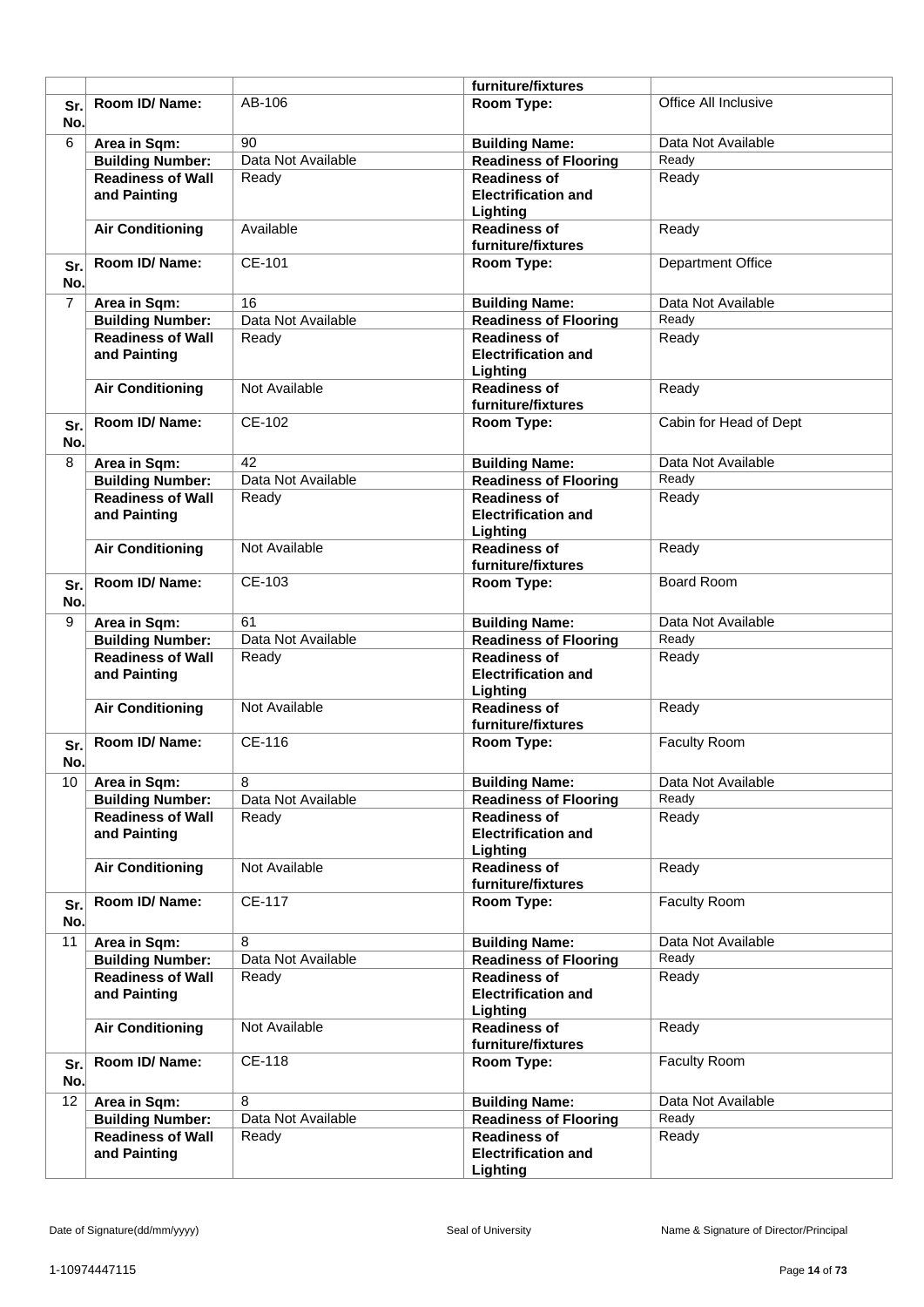|             | <b>Air Conditioning</b>                             | Not Available      | <b>Readiness of</b><br>furniture/fixtures                     | Ready               |
|-------------|-----------------------------------------------------|--------------------|---------------------------------------------------------------|---------------------|
| Sr.<br>No.  | Room ID/ Name:                                      | CE-119             | Room Type:                                                    | Faculty Room        |
| 13          | Area in Sqm:                                        | 8                  | <b>Building Name:</b>                                         | Data Not Available  |
|             | <b>Building Number:</b>                             | Data Not Available | <b>Readiness of Flooring</b>                                  | Ready               |
|             | <b>Readiness of Wall</b><br>and Painting            | Ready              | <b>Readiness of</b><br><b>Electrification and</b><br>Lighting | Ready               |
|             | <b>Air Conditioning</b>                             | Not Available      | <b>Readiness of</b><br>furniture/fixtures                     | Ready               |
| Sr.<br>No.  | Room ID/Name:                                       | CE-214             | Room Type:                                                    | Faculty Room        |
| 14          | Area in Sqm:                                        | 8                  | <b>Building Name:</b>                                         | Data Not Available  |
|             | <b>Building Number:</b>                             | Data Not Available | <b>Readiness of Flooring</b>                                  | Ready               |
|             | <b>Readiness of Wall</b><br>and Painting            | Ready              | <b>Readiness of</b><br><b>Electrification and</b><br>Lighting | Ready               |
|             | <b>Air Conditioning</b>                             | Not Available      | <b>Readiness of</b><br>furniture/fixtures                     | Ready               |
| Sr.<br>No.  | Room ID/Name:                                       | CE-215             | Room Type:                                                    | <b>Faculty Room</b> |
| 15          | Area in Sqm:                                        | 8                  | <b>Building Name:</b>                                         | Data Not Available  |
|             | <b>Building Number:</b>                             | Data Not Available | <b>Readiness of Flooring</b>                                  | Ready               |
|             | <b>Readiness of Wall</b><br>and Painting            | Ready              | <b>Readiness of</b><br><b>Electrification and</b><br>Lighting | Ready               |
|             | <b>Air Conditioning</b>                             | Not Available      | <b>Readiness of</b><br>furniture/fixtures                     | Ready               |
| Sr.<br>No.  | Room ID/Name:                                       | CE-216             | Room Type:                                                    | Faculty Room        |
| 16          | Area in Sqm:                                        | 15.98              | <b>Building Name:</b>                                         | Data Not Available  |
|             | <b>Building Number:</b><br><b>Readiness of Wall</b> | Data Not Available | <b>Readiness of Flooring</b><br><b>Readiness of</b>           | Ready               |
|             | and Painting                                        | Ready              | <b>Electrification and</b><br>Lighting                        | Ready               |
|             | <b>Air Conditioning</b>                             | Not Available      | <b>Readiness of</b><br>furniture/fixtures                     | Ready               |
| Sr.l<br>No. | Room ID/ Name:                                      | CE-217             | Room Type:                                                    | <b>Faculty Room</b> |
| 17          | Area in Sqm:                                        | 15.98              | <b>Building Name:</b>                                         | Data Not Available  |
|             | <b>Building Number:</b>                             | Data Not Available | <b>Readiness of Flooring</b>                                  | Ready               |
|             | <b>Readiness of Wall</b><br>and Painting            | Ready              | <b>Readiness of</b><br><b>Electrification and</b><br>Lighting | Ready               |
|             | <b>Air Conditioning</b>                             | Not Available      | <b>Readiness of</b><br>furniture/fixtures                     | Ready               |
| Sr.<br>No.  | Room ID/Name:                                       | CE-218             | Room Type:                                                    | <b>Faculty Room</b> |
| 18          | Area in Sqm:                                        | 15.98              | <b>Building Name:</b>                                         | Data Not Available  |
|             | <b>Building Number:</b>                             | Data Not Available | <b>Readiness of Flooring</b>                                  | Ready               |
|             | <b>Readiness of Wall</b><br>and Painting            | Ready              | <b>Readiness of</b><br><b>Electrification and</b><br>Lighting | Ready               |
|             | <b>Air Conditioning</b>                             | Not Available      | <b>Readiness of</b><br>furniture/fixtures                     | Ready               |
| Sr.<br>No.  | Room ID/Name:                                       | CE-219             | Room Type:                                                    | Faculty Room        |
| 19          | Area in Sqm:                                        | 15.98              | <b>Building Name:</b>                                         | Data Not Available  |
|             | <b>Building Number:</b>                             | Data Not Available | <b>Readiness of Flooring</b>                                  | Ready               |
|             | <b>Readiness of Wall</b>                            | Ready              | <b>Readiness of</b>                                           | Ready               |
|             | and Painting                                        |                    | <b>Electrification and</b>                                    |                     |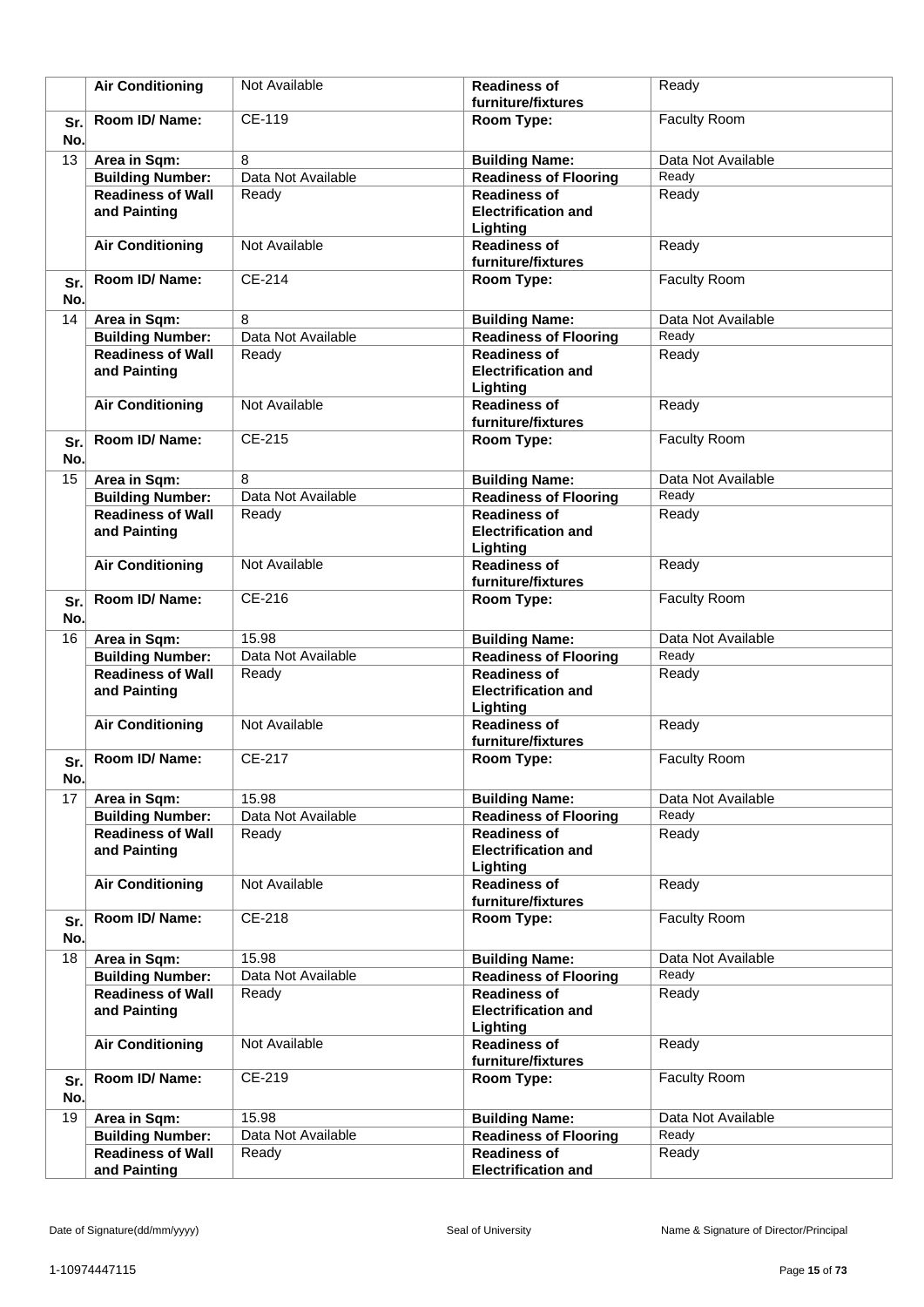|            |                                          |                    | Lighting                                                      |                      |
|------------|------------------------------------------|--------------------|---------------------------------------------------------------|----------------------|
|            | <b>Air Conditioning</b>                  | Not Available      | <b>Readiness of</b><br>furniture/fixtures                     | Ready                |
| Sr.<br>No. | Room ID/Name:                            | <b>CE116A</b>      | Room Type:                                                    | Faculty Room         |
| 20         | Area in Sqm:                             | 8                  | <b>Building Name:</b>                                         | Data Not Available   |
|            | <b>Building Number:</b>                  | Data Not Available | <b>Readiness of Flooring</b>                                  | Ready                |
|            | <b>Readiness of Wall</b>                 | Ready              | <b>Readiness of</b>                                           | Ready                |
|            | and Painting                             |                    | <b>Electrification and</b><br>Lighting                        |                      |
|            | <b>Air Conditioning</b>                  | Not Available      | <b>Readiness of</b><br>furniture/fixtures                     | Ready                |
| Sr.<br>No. | Room ID/Name:                            | <b>CE117A</b>      | Room Type:                                                    | Faculty Room         |
| 21         | Area in Sqm:                             | 8                  | <b>Building Name:</b>                                         | Data Not Available   |
|            | <b>Building Number:</b>                  | Data Not Available | <b>Readiness of Flooring</b>                                  | Ready                |
|            | <b>Readiness of Wall</b><br>and Painting | Ready              | <b>Readiness of</b><br><b>Electrification and</b><br>Lighting | Ready                |
|            | <b>Air Conditioning</b>                  | Not Available      | <b>Readiness of</b><br>furniture/fixtures                     | Ready                |
| Sr.<br>No. | Room ID/ Name:                           | <b>CF118A</b>      | Room Type:                                                    | <b>Faculty Room</b>  |
| 22         | Area in Sqm:                             | 8                  | <b>Building Name:</b>                                         | Data Not Available   |
|            | <b>Building Number:</b>                  | Data Not Available | <b>Readiness of Flooring</b>                                  | Ready                |
|            | <b>Readiness of Wall</b>                 | Ready              | <b>Readiness of</b>                                           | Ready                |
|            | and Painting                             |                    | <b>Electrification and</b><br>Lighting                        |                      |
|            | <b>Air Conditioning</b>                  | Not Available      | <b>Readiness of</b><br>furniture/fixtures                     | Ready                |
| Sr.<br>No. | Room ID/Name:                            | <b>CE119A</b>      | Room Type:                                                    | Faculty Room         |
| 23         | Area in Sqm:                             | 8                  | <b>Building Name:</b>                                         | Data Not Available   |
|            | <b>Building Number:</b>                  | Data Not Available | <b>Readiness of Flooring</b>                                  | Ready                |
|            | <b>Readiness of Wall</b><br>and Painting | Ready              | <b>Readiness of</b><br><b>Electrification and</b><br>Lighting | Ready                |
|            | <b>Air Conditioning</b>                  | Not Available      | <b>Readiness of</b><br>furniture/fixtures                     | Ready                |
| Sr.<br>No. | Room ID/ Name:                           | <b>CE214A</b>      | Room Type:                                                    | <b>Faculty Room</b>  |
| 24         | Area in Sqm:                             | 8                  | <b>Building Name:</b>                                         | Data Not Available   |
|            | <b>Building Number:</b>                  | Data Not Available | <b>Readiness of Flooring</b>                                  | Ready                |
|            | <b>Readiness of Wall</b><br>and Painting | Ready              | <b>Readiness of</b><br><b>Electrification and</b><br>Lighting | Ready                |
|            | <b>Air Conditioning</b>                  | Not Available      | <b>Readiness of</b><br>furniture/fixtures                     | Ready                |
| Sr.<br>No. | Room ID/ Name:                           | <b>CE215A</b>      | Room Type:                                                    | Faculty Room         |
| 25         | Area in Sqm:                             | 8                  | <b>Building Name:</b>                                         | Data Not Available   |
|            | <b>Building Number:</b>                  | Data Not Available | <b>Readiness of Flooring</b>                                  | Ready                |
|            | <b>Readiness of Wall</b>                 | Ready              | <b>Readiness of</b>                                           | Ready                |
|            | and Painting                             |                    | <b>Electrification and</b><br>Lighting                        |                      |
|            | <b>Air Conditioning</b>                  | Not Available      | <b>Readiness of</b><br>furniture/fixtures                     | Ready                |
| Sr.<br>No. | Room ID/ Name:                           | CS-101             | Room Type:                                                    | <b>Central Store</b> |
| 26         | Area in Sqm:                             | 86                 | <b>Building Name:</b>                                         | Data Not Available   |
|            | <b>Building Number:</b>                  | Data Not Available | <b>Readiness of Flooring</b>                                  | Ready                |
|            | <b>Readiness of Wall</b>                 | Ready              | <b>Readiness of</b>                                           | Ready                |
|            |                                          |                    |                                                               |                      |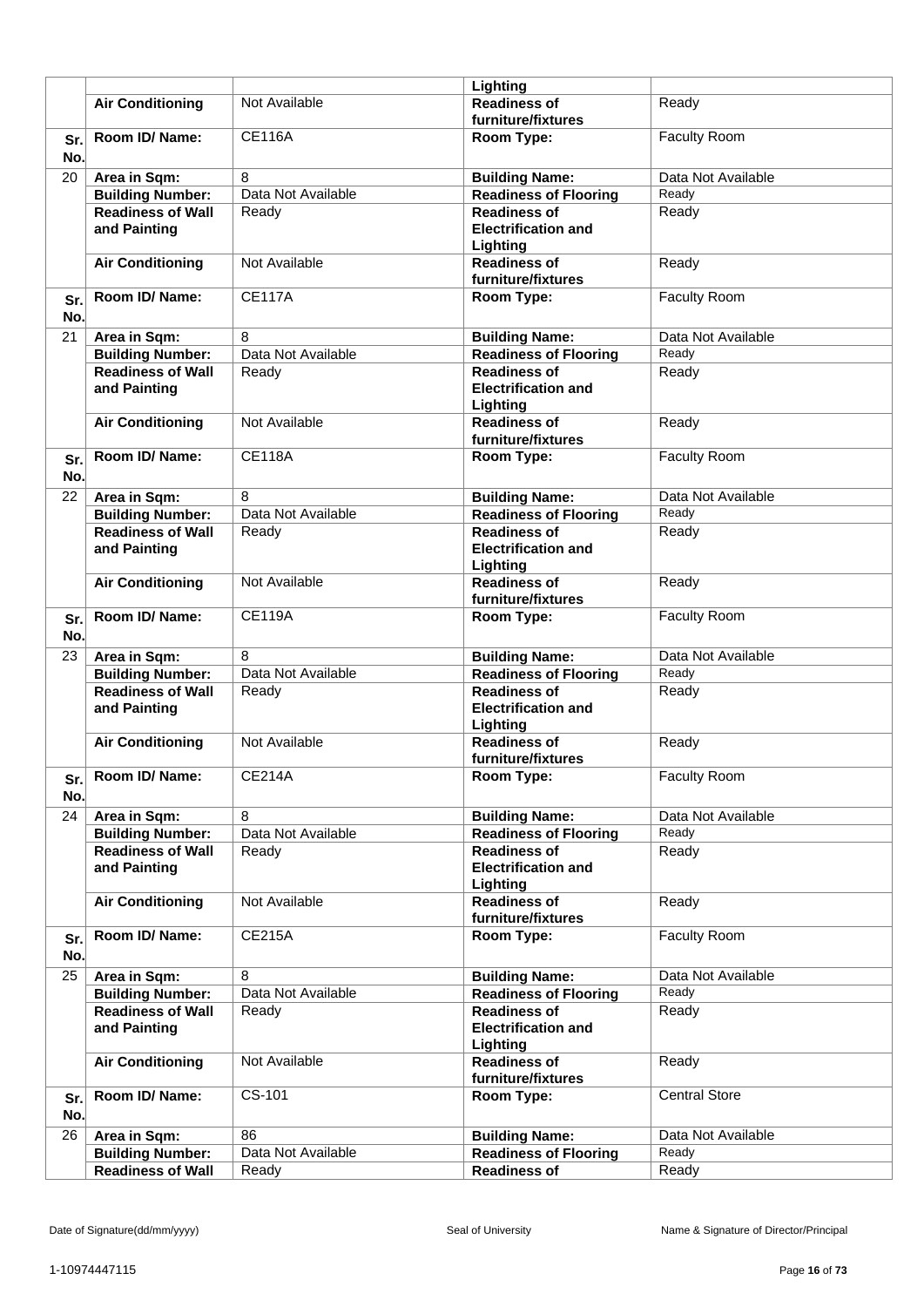|     | and Painting             |                    | <b>Electrification and</b><br>Lighting    |                          |
|-----|--------------------------|--------------------|-------------------------------------------|--------------------------|
|     | <b>Air Conditioning</b>  | Not Available      | <b>Readiness of</b>                       | Ready                    |
|     |                          |                    | furniture/fixtures                        |                          |
| Sr. | Room ID/Name:            | CS-102             | Room Type:                                | Cabin for Head of Dept   |
| No. |                          |                    |                                           |                          |
| 27  | Area in Sqm:             | 25                 | <b>Building Name:</b>                     | Data Not Available       |
|     | <b>Building Number:</b>  | Data Not Available | <b>Readiness of Flooring</b>              | Ready                    |
|     | <b>Readiness of Wall</b> | Ready              | <b>Readiness of</b>                       | Ready                    |
|     | and Painting             |                    | <b>Electrification and</b>                |                          |
|     |                          |                    | Lighting                                  |                          |
|     | <b>Air Conditioning</b>  | Available          | <b>Readiness of</b>                       | Ready                    |
|     |                          |                    | furniture/fixtures                        |                          |
| Sr. | Room ID/Name:            | CS-106             | Room Type:                                | <b>Department Office</b> |
| No. |                          |                    |                                           |                          |
| 28  | Area in Sqm:             | 15                 | <b>Building Name:</b>                     | Data Not Available       |
|     | <b>Building Number:</b>  | Data Not Available | <b>Readiness of Flooring</b>              | Ready                    |
|     | <b>Readiness of Wall</b> | Ready              | <b>Readiness of</b>                       | Ready                    |
|     | and Painting             |                    | <b>Electrification and</b>                |                          |
|     |                          |                    | Lighting                                  |                          |
|     | <b>Air Conditioning</b>  | Not Available      | <b>Readiness of</b>                       | Ready                    |
|     |                          |                    | furniture/fixtures                        |                          |
| Sr. | Room ID/Name:            | CS-107             | Room Type:                                | Faculty Room             |
| No. |                          |                    |                                           |                          |
| 29  | Area in Sqm:             | 12                 | <b>Building Name:</b>                     | Data Not Available       |
|     | <b>Building Number:</b>  | Data Not Available | <b>Readiness of Flooring</b>              | Ready                    |
|     | <b>Readiness of Wall</b> | Ready              | <b>Readiness of</b>                       | Ready                    |
|     | and Painting             |                    | <b>Electrification and</b>                |                          |
|     |                          |                    | Lighting                                  |                          |
|     | <b>Air Conditioning</b>  | Not Available      | <b>Readiness of</b>                       | Ready                    |
|     |                          |                    | furniture/fixtures                        |                          |
| Sr. | Room ID/Name:            | CS-108             | Room Type:                                | Faculty Room             |
| No. |                          |                    |                                           |                          |
| 30  | Area in Sqm:             | 12                 | <b>Building Name:</b>                     | Data Not Available       |
|     | <b>Building Number:</b>  | Data Not Available | <b>Readiness of Flooring</b>              | Ready                    |
|     | <b>Readiness of Wall</b> | Ready              | <b>Readiness of</b>                       | Ready                    |
|     | and Painting             |                    | <b>Electrification and</b>                |                          |
|     |                          |                    | Lighting                                  |                          |
|     | <b>Air Conditioning</b>  | Not Available      | <b>Readiness of</b>                       | Ready                    |
|     |                          |                    | furniture/fixtures                        |                          |
| Sr. | Room ID/Name:            | CS-109             | Room Type:                                | Faculty Room             |
| No. |                          |                    |                                           |                          |
| 31  | Area in Sqm:             | 12                 | <b>Building Name:</b>                     | Data Not Available       |
|     | <b>Building Number:</b>  | Data Not Available | <b>Readiness of Flooring</b>              | Ready                    |
|     | <b>Readiness of Wall</b> | Ready              | <b>Readiness of</b>                       | Ready                    |
|     | and Painting             |                    | <b>Electrification and</b>                |                          |
|     |                          |                    | Lighting                                  |                          |
|     | <b>Air Conditioning</b>  | Not Available      | <b>Readiness of</b><br>furniture/fixtures | Ready                    |
|     | Room ID/ Name:           | CS-112             |                                           | Faculty Room             |
| Sr. |                          |                    | Room Type:                                |                          |
| No. |                          |                    |                                           |                          |
| 32  | Area in Sqm:             | $\overline{12}$    | <b>Building Name:</b>                     | Data Not Available       |
|     | <b>Building Number:</b>  | Data Not Available | <b>Readiness of Flooring</b>              | Ready                    |
|     | <b>Readiness of Wall</b> | Ready              | <b>Readiness of</b>                       | Ready                    |
|     | and Painting             |                    | <b>Electrification and</b>                |                          |
|     | <b>Air Conditioning</b>  | Not Available      | Lighting<br><b>Readiness of</b>           | Ready                    |
|     |                          |                    | furniture/fixtures                        |                          |
| Sr. | Room ID/ Name:           | CS-205             | Room Type:                                | Faculty Room             |
| No. |                          |                    |                                           |                          |
|     |                          | $\overline{15}$    |                                           |                          |
| 33  | Area in Sqm:             |                    | <b>Building Name:</b>                     | Data Not Available       |
|     | <b>Building Number:</b>  | Data Not Available | <b>Readiness of Flooring</b>              | Ready                    |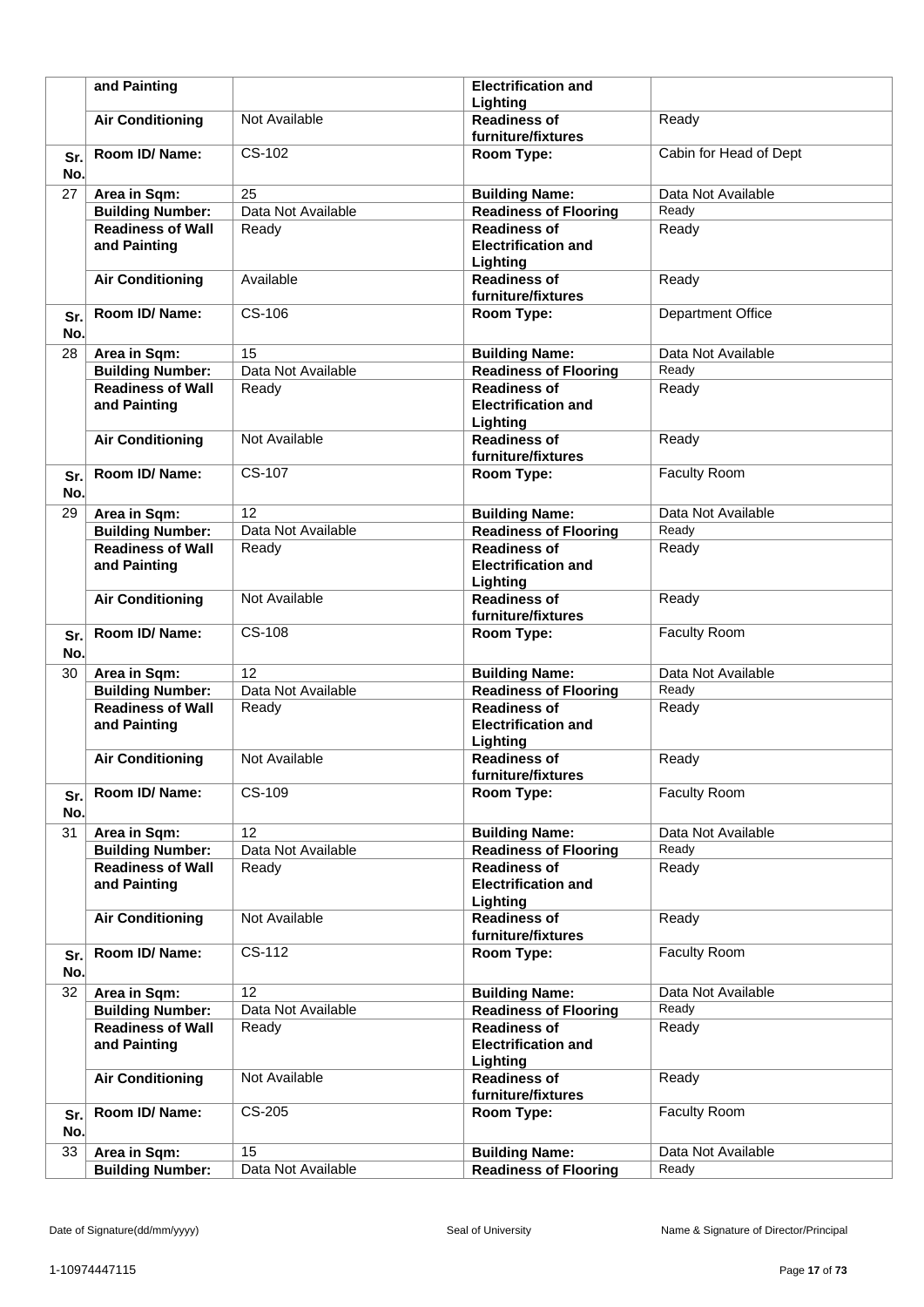|            | <b>Readiness of Wall</b><br>and Painting | Ready              | <b>Readiness of</b><br><b>Electrification and</b><br>Lighting | Ready                  |
|------------|------------------------------------------|--------------------|---------------------------------------------------------------|------------------------|
|            | <b>Air Conditioning</b>                  | Not Available      | <b>Readiness of</b><br>furniture/fixtures                     | Ready                  |
| Sr.<br>No. | Room ID/Name:                            | CS-206             | Room Type:                                                    | Faculty Room           |
| 34         | Area in Sqm:                             | 10                 | <b>Building Name:</b>                                         | Data Not Available     |
|            | <b>Building Number:</b>                  | Data Not Available | <b>Readiness of Flooring</b>                                  | Ready                  |
|            | <b>Readiness of Wall</b><br>and Painting | Ready              | <b>Readiness of</b><br><b>Electrification and</b><br>Lighting | Ready                  |
|            | <b>Air Conditioning</b>                  | Not Available      | <b>Readiness of</b><br>furniture/fixtures                     | Ready                  |
| Sr.<br>No. | Room ID/Name:                            | CS-207             | Room Type:                                                    | Faculty Room           |
| 35         | Area in Sqm:                             | 10                 | <b>Building Name:</b>                                         | Data Not Available     |
|            | <b>Building Number:</b>                  | Data Not Available | <b>Readiness of Flooring</b>                                  | Ready                  |
|            | <b>Readiness of Wall</b><br>and Painting | Ready              | <b>Readiness of</b><br><b>Electrification and</b><br>Lighting | Ready                  |
|            | <b>Air Conditioning</b>                  | Not Available      | <b>Readiness of</b><br>furniture/fixtures                     | Ready                  |
| Sr.<br>No. | Room ID/Name:                            | CS-208             | Room Type:                                                    | Faculty Room           |
| 36         | Area in Sqm:                             | 10                 | <b>Building Name:</b>                                         | Data Not Available     |
|            | <b>Building Number:</b>                  | Data Not Available | <b>Readiness of Flooring</b>                                  | Ready                  |
|            | <b>Readiness of Wall</b><br>and Painting | Ready              | <b>Readiness of</b><br><b>Electrification and</b><br>Lighting | Ready                  |
|            | <b>Air Conditioning</b>                  | Not Available      | <b>Readiness of</b><br>furniture/fixtures                     | Ready                  |
| Sr.<br>No. | Room ID/Name:                            | CS-209             | Room Type:                                                    | Faculty Room           |
| 37         | Area in Sqm:                             | 10                 | <b>Building Name:</b>                                         | Data Not Available     |
|            | <b>Building Number:</b>                  | Data Not Available | <b>Readiness of Flooring</b>                                  | Ready                  |
|            | <b>Readiness of Wall</b><br>and Painting | Ready              | <b>Readiness of</b><br><b>Electrification and</b><br>Lighting | Ready                  |
|            | <b>Air Conditioning</b>                  | Not Available      | <b>Readiness of</b><br>furniture/fixtures                     | Ready                  |
| Sr.<br>No. | Room ID/Name:                            | CS-210             | Room Type:                                                    | Faculty Room           |
| 38         | Area in Sqm:                             | 15                 | <b>Building Name:</b>                                         | Data Not Available     |
|            | <b>Building Number:</b>                  | Data Not Available | <b>Readiness of Flooring</b>                                  | Ready                  |
|            | <b>Readiness of Wall</b><br>and Painting | Ready              | <b>Readiness of</b><br><b>Electrification and</b><br>Lighting | Ready                  |
|            | <b>Air Conditioning</b>                  | Not Available      | <b>Readiness of</b><br>furniture/fixtures                     | Ready                  |
| Sr.<br>No. | Room ID/Name:                            | EC-103             | Room Type:                                                    | Cabin for Head of Dept |
| 39         | Area in Sqm:                             | 37.8               | <b>Building Name:</b>                                         | Data Not Available     |
|            | <b>Building Number:</b>                  | Data Not Available | <b>Readiness of Flooring</b>                                  | Ready                  |
|            | <b>Readiness of Wall</b><br>and Painting | Ready              | <b>Readiness of</b><br><b>Electrification and</b><br>Lighting | Ready                  |
|            | <b>Air Conditioning</b>                  | Not Available      | <b>Readiness of</b><br>furniture/fixtures                     | Ready                  |
| Sr.<br>No. | Room ID/Name:                            | EC-106             | Room Type:                                                    | <b>Faculty Room</b>    |
| 40         | Area in Sqm:                             | 9                  | <b>Building Name:</b>                                         | Data Not Available     |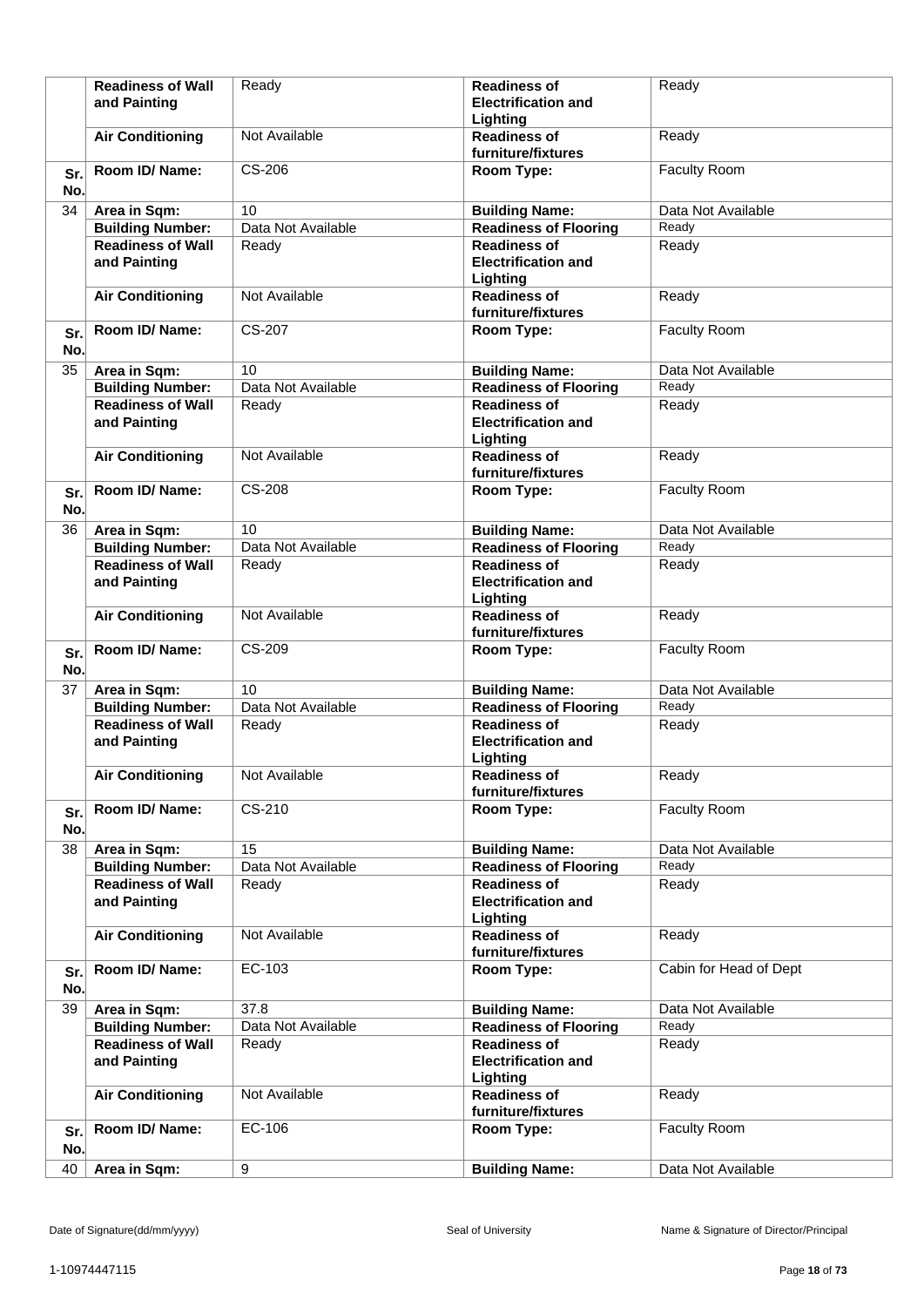|            | <b>Building Number:</b>                  | Data Not Available | <b>Readiness of Flooring</b>                                  | Ready               |
|------------|------------------------------------------|--------------------|---------------------------------------------------------------|---------------------|
|            | <b>Readiness of Wall</b><br>and Painting | Ready              | <b>Readiness of</b><br><b>Electrification and</b><br>Lighting | Ready               |
|            | <b>Air Conditioning</b>                  | Not Available      | <b>Readiness of</b><br>furniture/fixtures                     | Ready               |
| Sr.<br>No. | Room ID/Name:                            | EC-107             | Room Type:                                                    | Faculty Room        |
| 41         | Area in Sqm:                             | 9                  | <b>Building Name:</b>                                         | Data Not Available  |
|            | <b>Building Number:</b>                  | Data Not Available | <b>Readiness of Flooring</b>                                  | Ready               |
|            | <b>Readiness of Wall</b><br>and Painting | Ready              | <b>Readiness of</b><br><b>Electrification and</b><br>Lighting | Ready               |
|            | <b>Air Conditioning</b>                  | Not Available      | <b>Readiness of</b><br>furniture/fixtures                     | Ready               |
| Sr.<br>No. | Room ID/Name:                            | EC-110             | Room Type:                                                    | <b>Faculty Room</b> |
| 42         | Area in Sqm:                             | 9                  | <b>Building Name:</b>                                         | Data Not Available  |
|            | <b>Building Number:</b>                  | Data Not Available | <b>Readiness of Flooring</b>                                  | Ready               |
|            | <b>Readiness of Wall</b><br>and Painting | Ready              | <b>Readiness of</b><br><b>Electrification and</b><br>Lighting | Ready               |
|            | <b>Air Conditioning</b>                  | Not Available      | <b>Readiness of</b><br>furniture/fixtures                     | Ready               |
| Sr.<br>No. | Room ID/Name:                            | EC-111             | Room Type:                                                    | <b>Faculty Room</b> |
| 43         | Area in Sqm:                             | 8                  | <b>Building Name:</b>                                         | Data Not Available  |
|            | <b>Building Number:</b>                  | Data Not Available | <b>Readiness of Flooring</b>                                  | Ready               |
|            | <b>Readiness of Wall</b><br>and Painting | Ready              | <b>Readiness of</b><br><b>Electrification and</b><br>Lighting | Ready               |
|            | <b>Air Conditioning</b>                  | Not Available      | <b>Readiness of</b><br>furniture/fixtures                     | Ready               |
| Sr.<br>No. | Room ID/Name:                            | EC-112             | Room Type:                                                    | Faculty Room        |
| 44         | Area in Sqm:                             | $\overline{15}$    | <b>Building Name:</b>                                         | Data Not Available  |
|            | <b>Building Number:</b>                  | Data Not Available | <b>Readiness of Flooring</b>                                  | Ready               |
|            | <b>Readiness of Wall</b><br>and Painting | Ready              | <b>Readiness of</b><br><b>Electrification and</b><br>Lighting | Ready               |
|            | <b>Air Conditioning</b>                  | Not Available      | <b>Readiness of</b><br>furniture/fixtures                     | Ready               |
| Sr.<br>No. | Room ID/ Name:                           | EC-113             | Room Type:                                                    | Faculty Room        |
| 45         | Area in Sqm:                             | 9                  | <b>Building Name:</b>                                         | Data Not Available  |
|            | <b>Building Number:</b>                  | Data Not Available | <b>Readiness of Flooring</b>                                  | Ready               |
|            | <b>Readiness of Wall</b><br>and Painting | Ready              | <b>Readiness of</b><br><b>Electrification and</b><br>Lighting | Ready               |
|            | <b>Air Conditioning</b>                  | Not Available      | <b>Readiness of</b><br>furniture/fixtures                     | Ready               |
| Sr.<br>No. | Room ID/ Name:                           | EC-120             | Room Type:                                                    | Department Office   |
| 46         | Area in Sqm:                             | 10                 | <b>Building Name:</b>                                         | Data Not Available  |
|            | <b>Building Number:</b>                  | Data Not Available | <b>Readiness of Flooring</b>                                  | Ready               |
|            | <b>Readiness of Wall</b><br>and Painting | Ready              | <b>Readiness of</b><br><b>Electrification and</b><br>Lighting | Ready               |
|            | <b>Air Conditioning</b>                  | Not Available      | <b>Readiness of</b><br>furniture/fixtures                     | Ready               |
| Sr.<br>No. | Room ID/ Name:                           | EC-209             | Room Type:                                                    | Faculty Room        |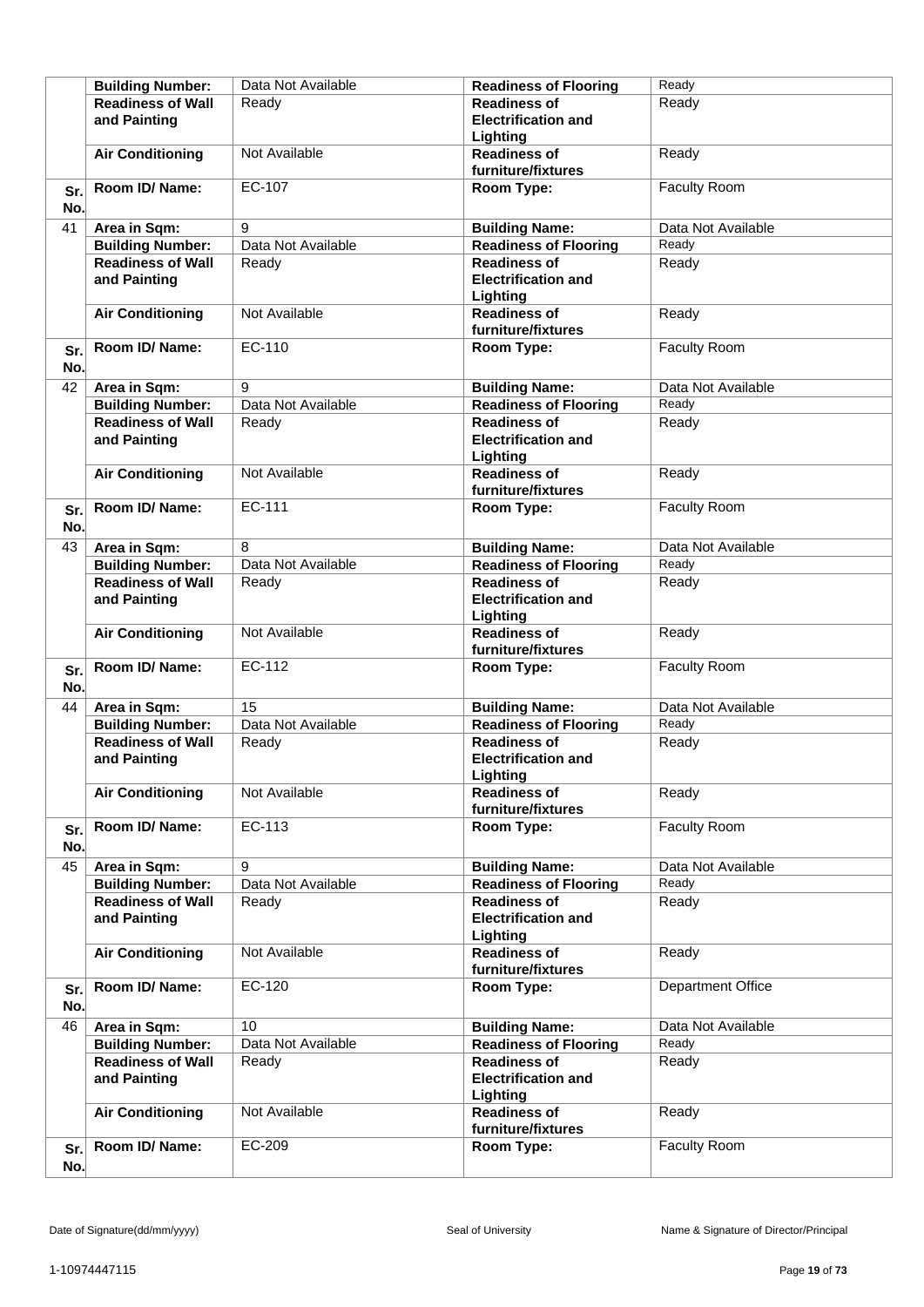| 47  | Area in Sqm:             | 9                  | <b>Building Name:</b>        | Data Not Available  |
|-----|--------------------------|--------------------|------------------------------|---------------------|
|     | <b>Building Number:</b>  | Data Not Available | <b>Readiness of Flooring</b> | Readv               |
|     | <b>Readiness of Wall</b> | Ready              | <b>Readiness of</b>          | Ready               |
|     | and Painting             |                    | <b>Electrification and</b>   |                     |
|     |                          |                    | Lighting                     |                     |
|     |                          | Not Available      | <b>Readiness of</b>          | Ready               |
|     | <b>Air Conditioning</b>  |                    |                              |                     |
|     |                          |                    | furniture/fixtures           |                     |
| Sr. | Room ID/ Name:           | EC-210             | Room Type:                   | Faculty Room        |
| No. |                          |                    |                              |                     |
| 48  | Area in Sqm:             | 9                  | <b>Building Name:</b>        | Data Not Available  |
|     | <b>Building Number:</b>  | Data Not Available | <b>Readiness of Flooring</b> | Ready               |
|     | <b>Readiness of Wall</b> | Ready              | <b>Readiness of</b>          | Ready               |
|     | and Painting             |                    | <b>Electrification and</b>   |                     |
|     |                          |                    | Lighting                     |                     |
|     | <b>Air Conditioning</b>  | Not Available      | <b>Readiness of</b>          | Ready               |
|     |                          |                    | furniture/fixtures           |                     |
|     | Room ID/ Name:           | EC-211             | Room Type:                   | Faculty Room        |
| Sr. |                          |                    |                              |                     |
| No. |                          |                    |                              |                     |
| 49  | Area in Sqm:             | 14                 | <b>Building Name:</b>        | Data Not Available  |
|     | <b>Building Number:</b>  | Data Not Available | <b>Readiness of Flooring</b> | Ready               |
|     | <b>Readiness of Wall</b> | Ready              | <b>Readiness of</b>          | Ready               |
|     | and Painting             |                    | <b>Electrification and</b>   |                     |
|     |                          |                    | Lighting                     |                     |
|     | <b>Air Conditioning</b>  | Not Available      | <b>Readiness of</b>          | Ready               |
|     |                          |                    | furniture/fixtures           |                     |
| Sr. | Room ID/Name:            | EC-212             | Room Type:                   | Faculty Room        |
| No. |                          |                    |                              |                     |
| 50  | Area in Sqm:             | 15                 | <b>Building Name:</b>        | Data Not Available  |
|     | <b>Building Number:</b>  | Data Not Available | <b>Readiness of Flooring</b> | Ready               |
|     | <b>Readiness of Wall</b> |                    | <b>Readiness of</b>          |                     |
|     |                          | Ready              |                              | Ready               |
|     | and Painting             |                    | <b>Electrification and</b>   |                     |
|     |                          |                    | Lighting                     |                     |
|     | <b>Air Conditioning</b>  | Not Available      | <b>Readiness of</b>          | Ready               |
|     | Room ID/ Name:           | EC-213             | furniture/fixtures           |                     |
| Sr. |                          |                    | Room Type:                   | Faculty Room        |
| No. |                          |                    |                              |                     |
| 51  | Area in Sqm:             | 9                  | <b>Building Name:</b>        | Data Not Available  |
|     | <b>Building Number:</b>  | Data Not Available | <b>Readiness of Flooring</b> | Ready               |
|     | <b>Readiness of Wall</b> | Ready              | <b>Readiness of</b>          | Ready               |
|     | and Painting             |                    | <b>Electrification and</b>   |                     |
|     |                          |                    | Lighting                     |                     |
|     | <b>Air Conditioning</b>  | Not Available      | <b>Readiness of</b>          | Ready               |
|     |                          |                    | furniture/fixtures           |                     |
| Sr. | Room ID/Name:            | EC-214             | Room Type:                   | <b>Faculty Room</b> |
| No. |                          |                    |                              |                     |
| 52  | Area in Sqm:             | 9                  | <b>Building Name:</b>        | Data Not Available  |
|     | <b>Building Number:</b>  | Data Not Available | <b>Readiness of Flooring</b> | Ready               |
|     | <b>Readiness of Wall</b> | Ready              | <b>Readiness of</b>          | Ready               |
|     | and Painting             |                    | <b>Electrification and</b>   |                     |
|     |                          |                    | Lighting                     |                     |
|     | <b>Air Conditioning</b>  | Not Available      | <b>Readiness of</b>          | Ready               |
|     |                          |                    | furniture/fixtures           |                     |
|     | Room ID/ Name:           | <b>EC106A</b>      | Room Type:                   | Faculty Room        |
| Sr. |                          |                    |                              |                     |
| No. |                          |                    |                              |                     |
| 53  | Area in Sqm:             | 10                 | <b>Building Name:</b>        | Data Not Available  |
|     | <b>Building Number:</b>  | Data Not Available | <b>Readiness of Flooring</b> | Ready               |
|     | <b>Readiness of Wall</b> | Ready              | <b>Readiness of</b>          | Ready               |
|     | and Painting             |                    | <b>Electrification and</b>   |                     |
|     |                          |                    | Lighting                     |                     |
|     | <b>Air Conditioning</b>  | Not Available      | <b>Readiness of</b>          | Ready               |
|     |                          |                    | furniture/fixtures           |                     |
| Sr. | Room ID/Name:            | <b>EC107A</b>      | Room Type:                   | Faculty Room        |
|     |                          |                    |                              |                     |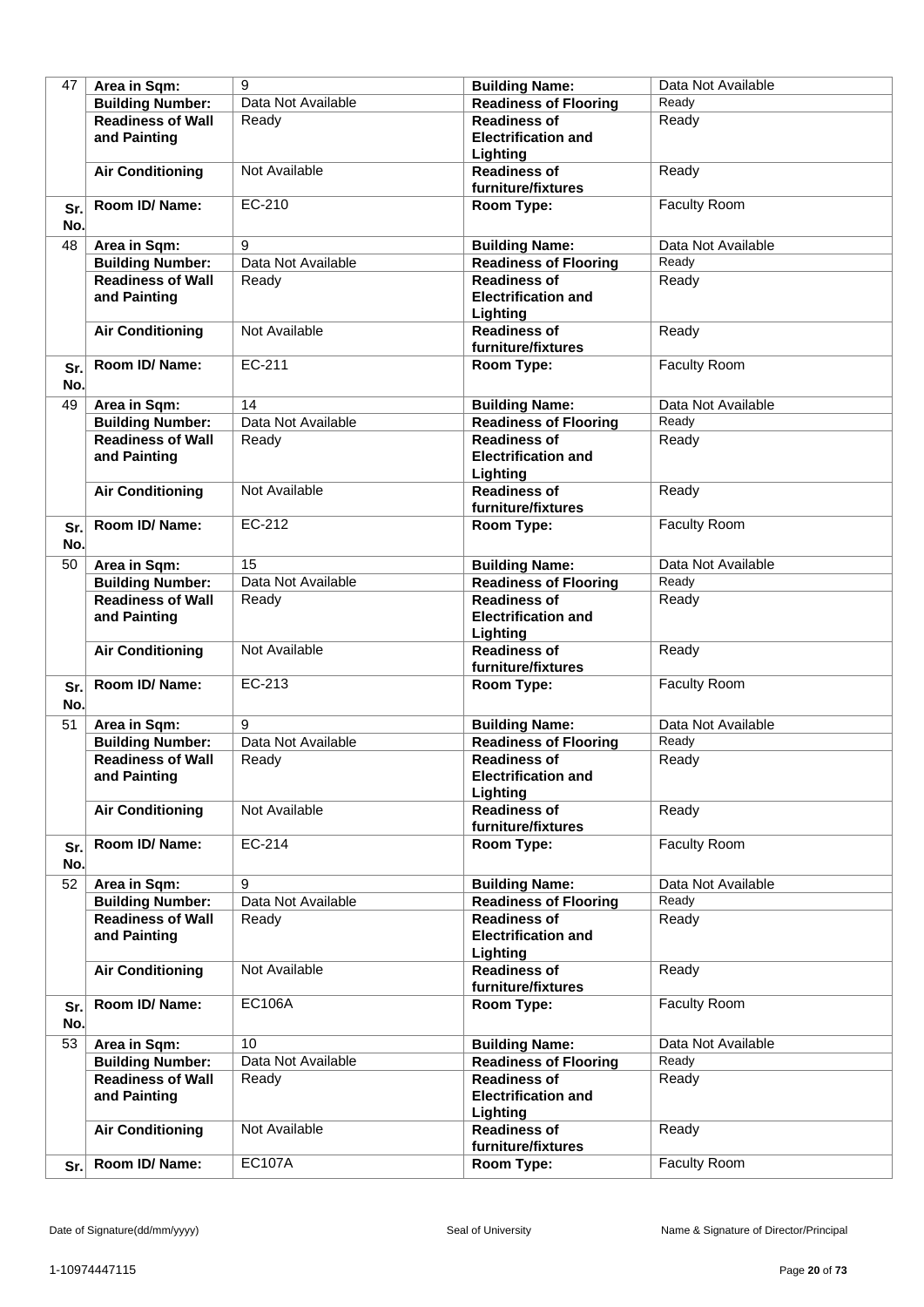| No.        |                                          |                    |                                                               |                    |
|------------|------------------------------------------|--------------------|---------------------------------------------------------------|--------------------|
| 54         | Area in Sqm:                             | 10                 | <b>Building Name:</b>                                         | Data Not Available |
|            | <b>Building Number:</b>                  | Data Not Available | <b>Readiness of Flooring</b>                                  | Ready              |
|            | <b>Readiness of Wall</b><br>and Painting | Ready              | <b>Readiness of</b><br><b>Electrification and</b><br>Lighting | Ready              |
|            | <b>Air Conditioning</b>                  | Not Available      | <b>Readiness of</b><br>furniture/fixtures                     | Ready              |
| Sr.<br>No. | Room ID/Name:                            | <b>EC110A</b>      | Room Type:                                                    | Faculty Room       |
| 55         | Area in Sqm:                             | 10                 | <b>Building Name:</b>                                         | Data Not Available |
|            | <b>Building Number:</b>                  | Data Not Available | <b>Readiness of Flooring</b>                                  | Ready              |
|            | <b>Readiness of Wall</b><br>and Painting | Ready              | <b>Readiness of</b><br><b>Electrification and</b><br>Lighting | Ready              |
|            | <b>Air Conditioning</b>                  | Not Available      | <b>Readiness of</b><br>furniture/fixtures                     | Ready              |
| Sr.<br>No. | Room ID/Name:                            | <b>EC111A</b>      | Room Type:                                                    | Faculty Room       |
| 56         | Area in Sqm:                             | 8                  | <b>Building Name:</b>                                         | Data Not Available |
|            | <b>Building Number:</b>                  | Data Not Available | <b>Readiness of Flooring</b>                                  | Ready              |
|            | <b>Readiness of Wall</b><br>and Painting | Ready              | <b>Readiness of</b><br><b>Electrification and</b><br>Lighting | Ready              |
|            | <b>Air Conditioning</b>                  | Not Available      | <b>Readiness of</b><br>furniture/fixtures                     | Ready              |
| Sr.<br>No. | Room ID/Name:                            | <b>EC113A</b>      | Room Type:                                                    | Faculty Room       |
| 57         | Area in Sqm:                             | 10                 | <b>Building Name:</b>                                         | Data Not Available |
|            | <b>Building Number:</b>                  | Data Not Available | <b>Readiness of Flooring</b>                                  | Ready              |
|            | <b>Readiness of Wall</b><br>and Painting | Ready              | <b>Readiness of</b><br><b>Electrification and</b><br>Lighting | Ready              |
|            | <b>Air Conditioning</b>                  | Not Available      | <b>Readiness of</b><br>furniture/fixtures                     | Ready              |
| Sr.<br>No. | Room ID/ Name:                           | <b>EC209A</b>      | Room Type:                                                    | Faculty Room       |
| 58         | Area in Sqm:                             | 10                 | <b>Building Name:</b>                                         | Data Not Available |
|            | <b>Building Number:</b>                  | Data Not Available | <b>Readiness of Flooring</b>                                  | Ready              |
|            | <b>Readiness of Wall</b><br>and Painting | Ready              | <b>Readiness of</b><br><b>Electrification and</b><br>Lighting | Ready              |
|            | <b>Air Conditioning</b>                  | Not Available      | <b>Readiness of</b><br>furniture/fixtures                     | Ready              |
| Sr.<br>No. | Room ID/Name:                            | <b>EC210A</b>      | Room Type:                                                    | Faculty Room       |
| 59         | Area in Sqm:                             | 8                  | <b>Building Name:</b>                                         | Data Not Available |
|            | <b>Building Number:</b>                  | Data Not Available | <b>Readiness of Flooring</b>                                  | Ready              |
|            | <b>Readiness of Wall</b><br>and Painting | Ready              | <b>Readiness of</b><br><b>Electrification and</b><br>Lighting | Ready              |
|            | <b>Air Conditioning</b>                  | Not Available      | <b>Readiness of</b><br>furniture/fixtures                     | Ready              |
| Sr.<br>No. | Room ID/ Name:                           | EC213A             | Room Type:                                                    | Faculty Room       |
| 60         | Area in Sqm:                             | 8                  | <b>Building Name:</b>                                         | Data Not Available |
|            | <b>Building Number:</b>                  | Data Not Available | <b>Readiness of Flooring</b>                                  | Ready              |
|            | <b>Readiness of Wall</b><br>and Painting | Ready              | <b>Readiness of</b><br><b>Electrification and</b><br>Lighting | Ready              |
|            | <b>Air Conditioning</b>                  | Not Available      | <b>Readiness of</b><br>furniture/fixtures                     | Ready              |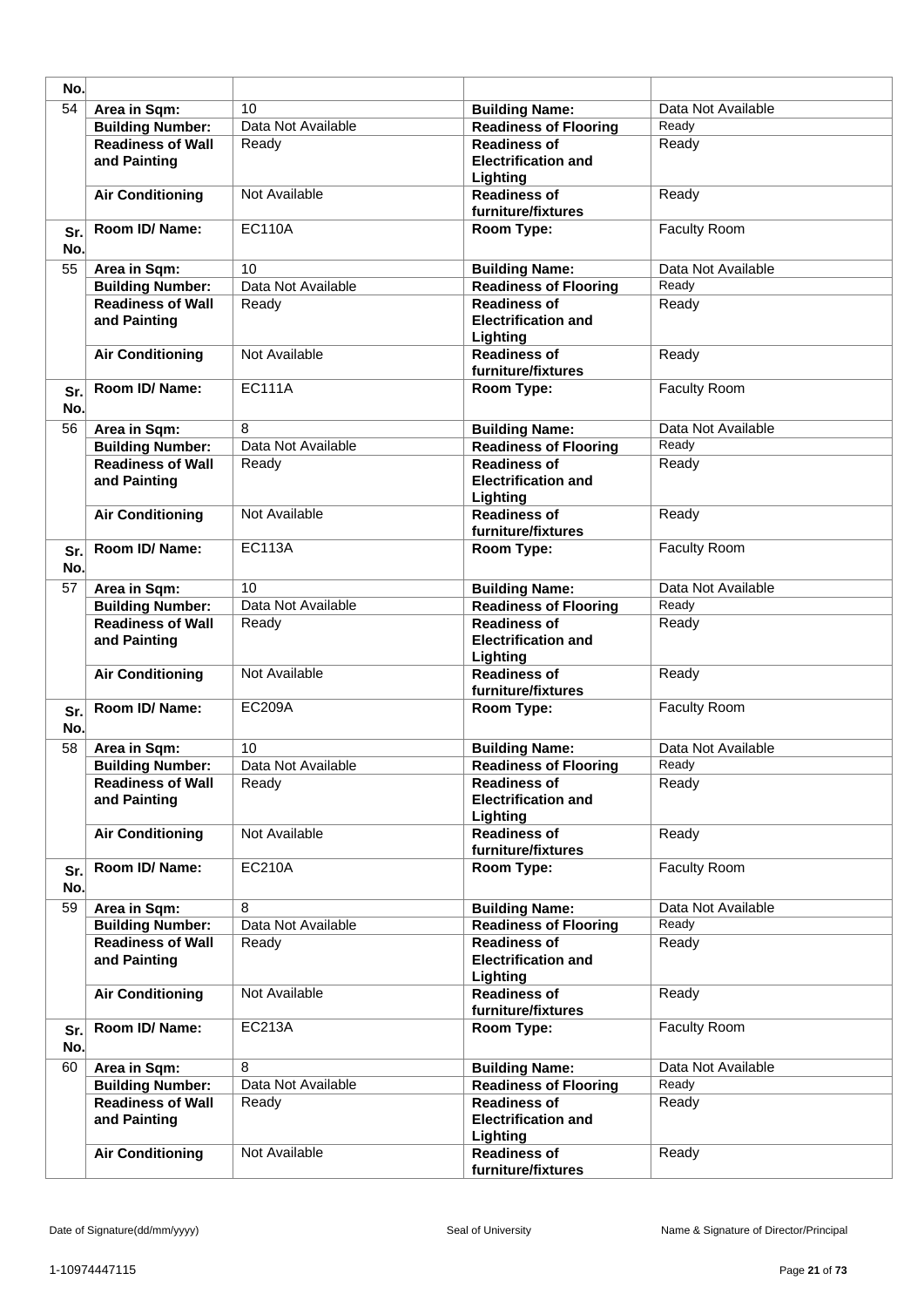| Sr.<br>No. | Room ID/ Name:                           | <b>EC214A</b>      | Room Type:                                                    | Faculty Room                      |
|------------|------------------------------------------|--------------------|---------------------------------------------------------------|-----------------------------------|
| 61         | Area in Sqm:                             | 9                  | <b>Building Name:</b>                                         | Data Not Available                |
|            | <b>Building Number:</b>                  | Data Not Available | <b>Readiness of Flooring</b>                                  | Ready                             |
|            | <b>Readiness of Wall</b>                 | Ready              | <b>Readiness of</b>                                           | Ready                             |
|            | and Painting                             |                    | <b>Electrification and</b><br>Lighting                        |                                   |
|            | <b>Air Conditioning</b>                  | Not Available      | <b>Readiness of</b><br>furniture/fixtures                     | Ready                             |
| Sr.<br>No. | Room ID/ Name:                           | EE-102             | Room Type:                                                    | <b>Principal Directors Office</b> |
| 62         | Area in Sqm:                             | 44                 | <b>Building Name:</b>                                         | Data Not Available                |
|            | <b>Building Number:</b>                  | Data Not Available | <b>Readiness of Flooring</b>                                  | Ready                             |
|            | <b>Readiness of Wall</b>                 | Ready              | <b>Readiness of</b>                                           | Ready                             |
|            | and Painting                             |                    | <b>Electrification and</b><br>Lighting                        |                                   |
|            | <b>Air Conditioning</b>                  | Not Available      | <b>Readiness of</b><br>furniture/fixtures                     | Ready                             |
| Sr.<br>No. | Room ID/Name:                            | EE-103             | Room Type:                                                    | Office All Inclusive              |
| 63         | Area in Sqm:                             | 77.4               | <b>Building Name:</b>                                         | Data Not Available                |
|            | <b>Building Number:</b>                  | Data Not Available | <b>Readiness of Flooring</b>                                  | Ready                             |
|            | <b>Readiness of Wall</b><br>and Painting | Ready              | <b>Readiness of</b><br><b>Electrification and</b><br>Lighting | Ready                             |
|            | <b>Air Conditioning</b>                  | Not Available      | <b>Readiness of</b>                                           | Ready                             |
| Sr.        | Room ID/Name:                            | EE-104             | furniture/fixtures<br>Room Type:                              | <b>Exam Control Office</b>        |
| No.        |                                          |                    |                                                               |                                   |
| 64         | Area in Sqm:                             | 79                 | <b>Building Name:</b>                                         | Data Not Available                |
|            | <b>Building Number:</b>                  | Data Not Available | <b>Readiness of Flooring</b>                                  | Ready                             |
|            | <b>Readiness of Wall</b><br>and Painting | Ready              | <b>Readiness of</b><br><b>Electrification and</b><br>Lighting | Ready                             |
|            | <b>Air Conditioning</b>                  | Not Available      | <b>Readiness of</b><br>furniture/fixtures                     | Ready                             |
| Sr.<br>No. | Room ID/Name:                            | EE-105             | Room Type:                                                    | Faculty Room                      |
| 65         | Area in Sqm:                             | 12                 | <b>Building Name:</b>                                         | Data Not Available                |
|            | <b>Building Number:</b>                  | Data Not Available | <b>Readiness of Flooring</b>                                  | Ready                             |
|            | <b>Readiness of Wall</b><br>and Painting | Ready              | <b>Readiness of</b><br><b>Electrification and</b>             | Ready                             |
|            | <b>Air Conditioning</b>                  | Not Available      | Lighting<br><b>Readiness of</b>                               | Ready                             |
|            |                                          |                    | furniture/fixtures                                            |                                   |
| Sr.<br>No. | Room ID/Name:                            | EE-106             | Room Type:                                                    | Faculty Room                      |
| 66         | Area in Sqm:                             | 12                 | <b>Building Name:</b>                                         | Data Not Available                |
|            | <b>Building Number:</b>                  | Data Not Available | <b>Readiness of Flooring</b>                                  | Ready                             |
|            | <b>Readiness of Wall</b><br>and Painting | Ready              | <b>Readiness of</b><br><b>Electrification and</b><br>Lighting | Ready                             |
|            | <b>Air Conditioning</b>                  | Not Available      | <b>Readiness of</b><br>furniture/fixtures                     | Ready                             |
| Sr.<br>No. | Room ID/Name:                            | EE-109             | Room Type:                                                    | Faculty Room                      |
| 67         | Area in Sqm:                             | 15                 | <b>Building Name:</b>                                         | Data Not Available                |
|            | <b>Building Number:</b>                  | Data Not Available | <b>Readiness of Flooring</b>                                  | Ready                             |
|            | <b>Readiness of Wall</b><br>and Painting | Ready              | <b>Readiness of</b><br><b>Electrification and</b><br>Lighting | Ready                             |
|            | <b>Air Conditioning</b>                  | Not Available      | <b>Readiness of</b>                                           | Ready                             |
|            |                                          |                    |                                                               |                                   |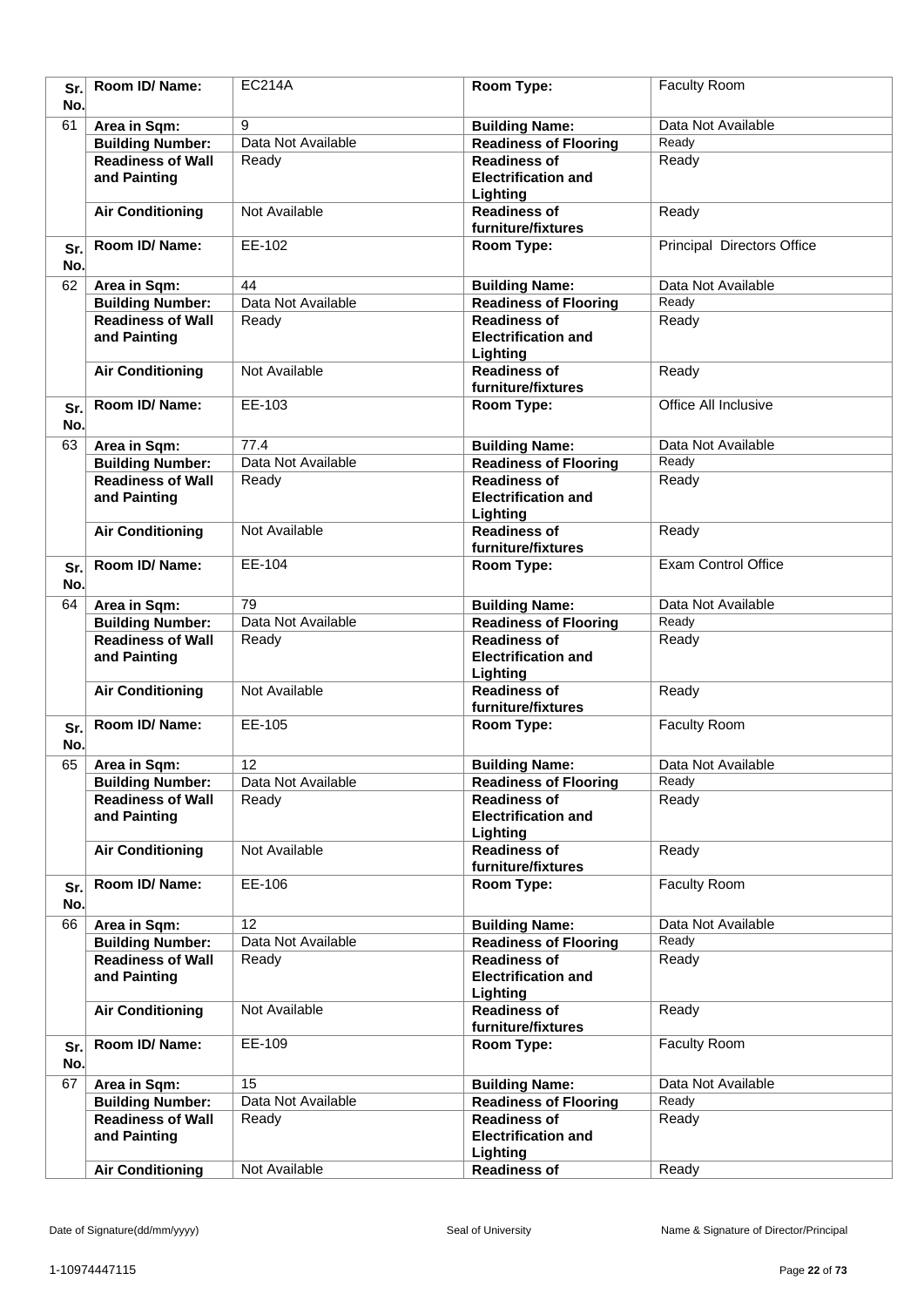|            |                                          |                    | furniture/fixtures                                            |                          |
|------------|------------------------------------------|--------------------|---------------------------------------------------------------|--------------------------|
| Sr.        | Room ID/Name:                            | EE-110             | Room Type:                                                    | <b>Department Office</b> |
| No.        |                                          |                    |                                                               |                          |
| 68         | Area in Sqm:                             | 10                 | <b>Building Name:</b>                                         | Data Not Available       |
|            | <b>Building Number:</b>                  | Data Not Available | <b>Readiness of Flooring</b>                                  | Ready                    |
|            | <b>Readiness of Wall</b>                 | Ready              | <b>Readiness of</b>                                           | Ready                    |
|            | and Painting                             |                    | <b>Electrification and</b><br>Lighting                        |                          |
|            | <b>Air Conditioning</b>                  | Not Available      | <b>Readiness of</b><br>furniture/fixtures                     | Ready                    |
| Sr.<br>No. | Room ID/Name:                            | EE-111             | Room Type:                                                    | <b>Department Office</b> |
| 69         | Area in Sqm:                             | 10                 | <b>Building Name:</b>                                         | Data Not Available       |
|            | <b>Building Number:</b>                  | Data Not Available | <b>Readiness of Flooring</b>                                  | Ready                    |
|            | <b>Readiness of Wall</b>                 | Ready              | <b>Readiness of</b>                                           | Ready                    |
|            | and Painting                             |                    | <b>Electrification and</b><br>Lighting                        |                          |
|            | <b>Air Conditioning</b>                  | Not Available      | <b>Readiness of</b><br>furniture/fixtures                     | Ready                    |
| Sr.        | Room ID/Name:                            | EE-112             | Room Type:                                                    | Faculty Room             |
| No.        |                                          |                    |                                                               |                          |
| 70         | Area in Sqm:                             | 14.5               | <b>Building Name:</b>                                         | Data Not Available       |
|            | <b>Building Number:</b>                  | Data Not Available | <b>Readiness of Flooring</b>                                  | Ready                    |
|            | <b>Readiness of Wall</b><br>and Painting | Ready              | <b>Readiness of</b><br><b>Electrification and</b><br>Lighting | Ready                    |
|            | <b>Air Conditioning</b>                  | Not Available      | <b>Readiness of</b><br>furniture/fixtures                     | Ready                    |
| Sr.<br>No. | Room ID/Name:                            | EE-205             | Room Type:                                                    | Cabin for Head of Dept   |
| 71         | Area in Sqm:                             | 44                 | <b>Building Name:</b>                                         | Data Not Available       |
|            | <b>Building Number:</b>                  | Data Not Available | <b>Readiness of Flooring</b>                                  | Ready                    |
|            | <b>Readiness of Wall</b><br>and Painting | Ready              | <b>Readiness of</b><br><b>Electrification and</b><br>Lighting | Ready                    |
|            | <b>Air Conditioning</b>                  | Not Available      | <b>Readiness of</b><br>furniture/fixtures                     | Ready                    |
| Sr.<br>No. | Room ID/Name:                            | EE-208             | Room Type:                                                    | <b>Faculty Room</b>      |
| 72         | Area in Sqm:                             | 14.5               | <b>Building Name:</b>                                         | Data Not Available       |
|            | <b>Building Number:</b>                  | Data Not Available | <b>Readiness of Flooring</b>                                  | Ready                    |
|            | <b>Readiness of Wall</b><br>and Painting | Ready              | <b>Readiness of</b><br><b>Electrification and</b><br>Lighting | Ready                    |
|            | <b>Air Conditioning</b>                  | Not Available      | <b>Readiness of</b>                                           | Ready                    |
|            | Room ID/ Name:                           | EE-209             | furniture/fixtures                                            | Faculty Room             |
| Sr.<br>No. |                                          |                    | Room Type:                                                    |                          |
| 73         | Area in Sqm:                             | 9.4                | <b>Building Name:</b>                                         | Data Not Available       |
|            | <b>Building Number:</b>                  | Data Not Available | <b>Readiness of Flooring</b>                                  | Ready                    |
|            | <b>Readiness of Wall</b><br>and Painting | Ready              | <b>Readiness of</b><br><b>Electrification and</b><br>Lighting | Ready                    |
|            | <b>Air Conditioning</b>                  | Not Available      | <b>Readiness of</b><br>furniture/fixtures                     | Ready                    |
| Sr.<br>No. | Room ID/ Name:                           | EE-210             | Room Type:                                                    | Faculty Room             |
| 74         | Area in Sqm:                             | 9.8                | <b>Building Name:</b>                                         | Data Not Available       |
|            | <b>Building Number:</b>                  | Data Not Available | <b>Readiness of Flooring</b>                                  | Ready                    |
|            | <b>Readiness of Wall</b><br>and Painting | Ready              | <b>Readiness of</b><br><b>Electrification and</b><br>Lighting | Ready                    |
|            |                                          |                    |                                                               |                          |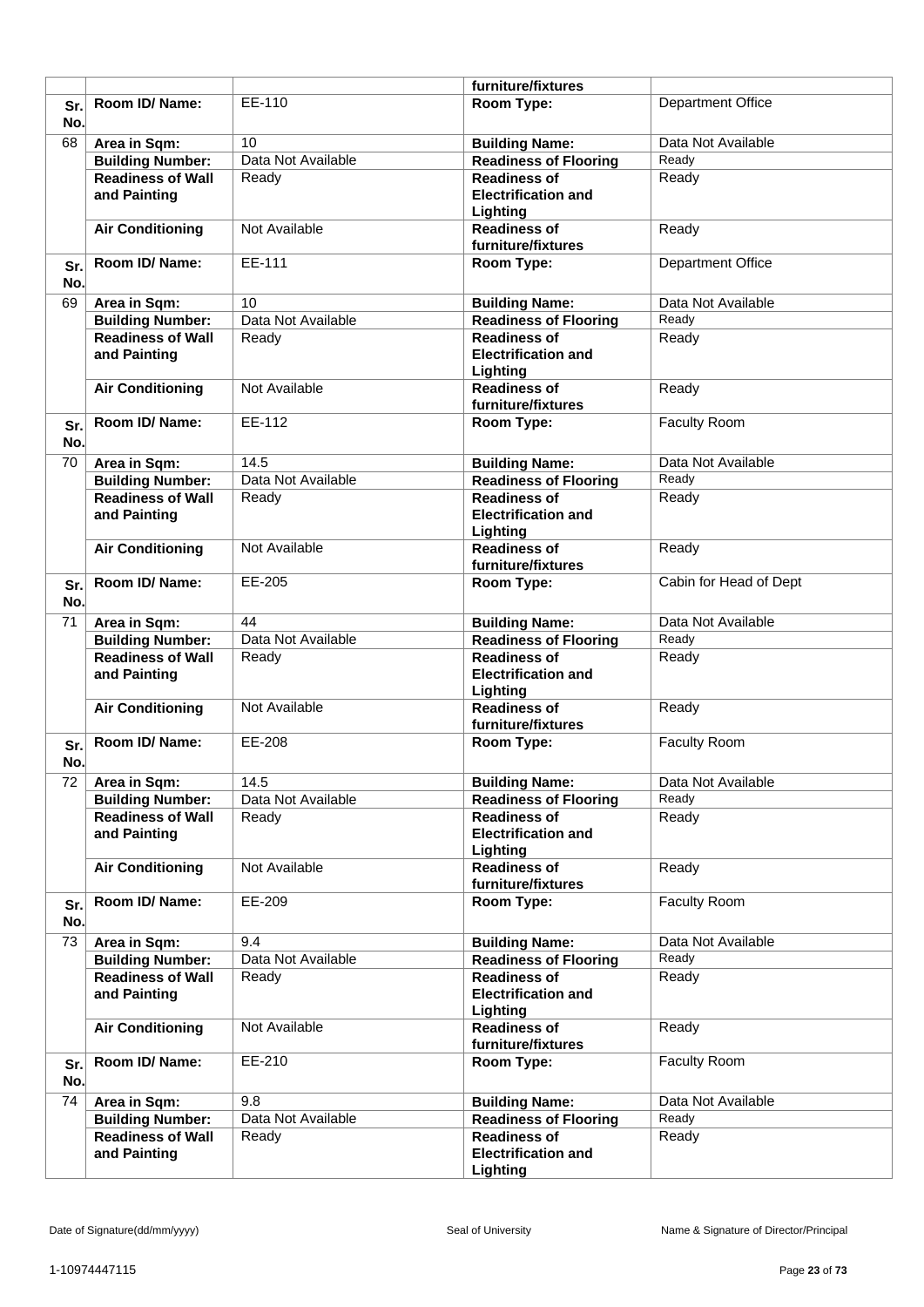|            | <b>Air Conditioning</b>                  | Not Available      | <b>Readiness of</b><br>furniture/fixtures                     | Ready                      |
|------------|------------------------------------------|--------------------|---------------------------------------------------------------|----------------------------|
|            | Room ID/ Name:                           | EE-211             | Room Type:                                                    | Faculty Room               |
| Sr.<br>No. |                                          |                    |                                                               |                            |
| 75         | Area in Sqm:                             | 9.8                | <b>Building Name:</b>                                         | Data Not Available         |
|            | <b>Building Number:</b>                  | Data Not Available | <b>Readiness of Flooring</b>                                  | Ready                      |
|            | <b>Readiness of Wall</b><br>and Painting | Ready              | <b>Readiness of</b><br><b>Electrification and</b><br>Lighting | Ready                      |
|            | <b>Air Conditioning</b>                  | Not Available      | <b>Readiness of</b><br>furniture/fixtures                     | Ready                      |
| Sr.<br>No. | Room ID/Name:                            | EE-212             | Room Type:                                                    | Faculty Room               |
| 76         | Area in Sqm:                             | 9.81               | <b>Building Name:</b>                                         | Data Not Available         |
|            | <b>Building Number:</b>                  | Data Not Available | <b>Readiness of Flooring</b>                                  | Ready                      |
|            | <b>Readiness of Wall</b><br>and Painting | Ready              | <b>Readiness of</b><br><b>Electrification and</b><br>Lighting | Ready                      |
|            | <b>Air Conditioning</b>                  | Not Available      | <b>Readiness of</b><br>furniture/fixtures                     | Ready                      |
| Sr.<br>No. | Room ID/Name:                            | EE-213             | Room Type:                                                    | Faculty Room               |
| 77         | Area in Sqm:                             | 14.5               | <b>Building Name:</b>                                         | Data Not Available         |
|            | <b>Building Number:</b>                  | Data Not Available | <b>Readiness of Flooring</b>                                  | Ready                      |
|            | <b>Readiness of Wall</b><br>and Painting | Ready              | <b>Readiness of</b><br><b>Electrification and</b><br>Lighting | Ready                      |
|            | <b>Air Conditioning</b>                  | Not Available      | <b>Readiness of</b><br>furniture/fixtures                     | Ready                      |
| Sr.<br>No. | Room ID/ Name:                           | <b>EEE208</b>      | Room Type:                                                    | Pantry for Staff           |
| 78         | Area in Sqm:                             | 10                 | <b>Building Name:</b>                                         | Data Not Available         |
|            | <b>Building Number:</b>                  | Data Not Available | <b>Readiness of Flooring</b>                                  | Ready                      |
|            | <b>Readiness of Wall</b><br>and Painting | Ready              | <b>Readiness of</b><br><b>Electrification and</b><br>Lighting | Ready                      |
|            | <b>Air Conditioning</b>                  | Not Available      | <b>Readiness of</b><br>furniture/fixtures                     | Ready                      |
| Sr.<br>No. | Room ID/ Name:                           | EI-124             | Room Type:                                                    | <b>Department Office</b>   |
| 79         | Area in Sqm:                             | 14                 | <b>Building Name:</b>                                         | Data Not Available         |
|            | <b>Building Number:</b>                  | Data Not Available | <b>Readiness of Flooring</b>                                  | Ready                      |
|            | <b>Readiness of Wall</b><br>and Painting | Ready              | <b>Readiness of</b><br><b>Electrification and</b><br>Lighting | Ready                      |
|            | <b>Air Conditioning</b>                  | Not Available      | <b>Readiness of</b><br>furniture/fixtures                     | Ready                      |
| Sr.<br>No. | Room ID/Name:                            | <b>EX HAL</b>      | Room Type:                                                    | <b>Exam Control Office</b> |
| 80         | Area in Sqm:                             | 1600               | <b>Building Name:</b>                                         | Data Not Available         |
|            | <b>Building Number:</b>                  | Data Not Available | <b>Readiness of Flooring</b>                                  | Ready                      |
|            | <b>Readiness of Wall</b><br>and Painting | Ready              | <b>Readiness of</b><br><b>Electrification and</b><br>Lighting | Ready                      |
|            | <b>Air Conditioning</b>                  | Not Available      | <b>Readiness of</b><br>furniture/fixtures                     | Ready                      |
| Sr.<br>No. | Room ID/ Name:                           | $FF-1$             | Room Type:                                                    | Faculty Room               |
| 81         | Area in Sqm:                             | 14.88              | <b>Building Name:</b>                                         | Data Not Available         |
|            | <b>Building Number:</b>                  | Data Not Available | <b>Readiness of Flooring</b>                                  | Ready                      |
|            | <b>Readiness of Wall</b>                 | Ready              | <b>Readiness of</b>                                           | Ready                      |
|            | and Painting                             |                    | <b>Electrification and</b>                                    |                            |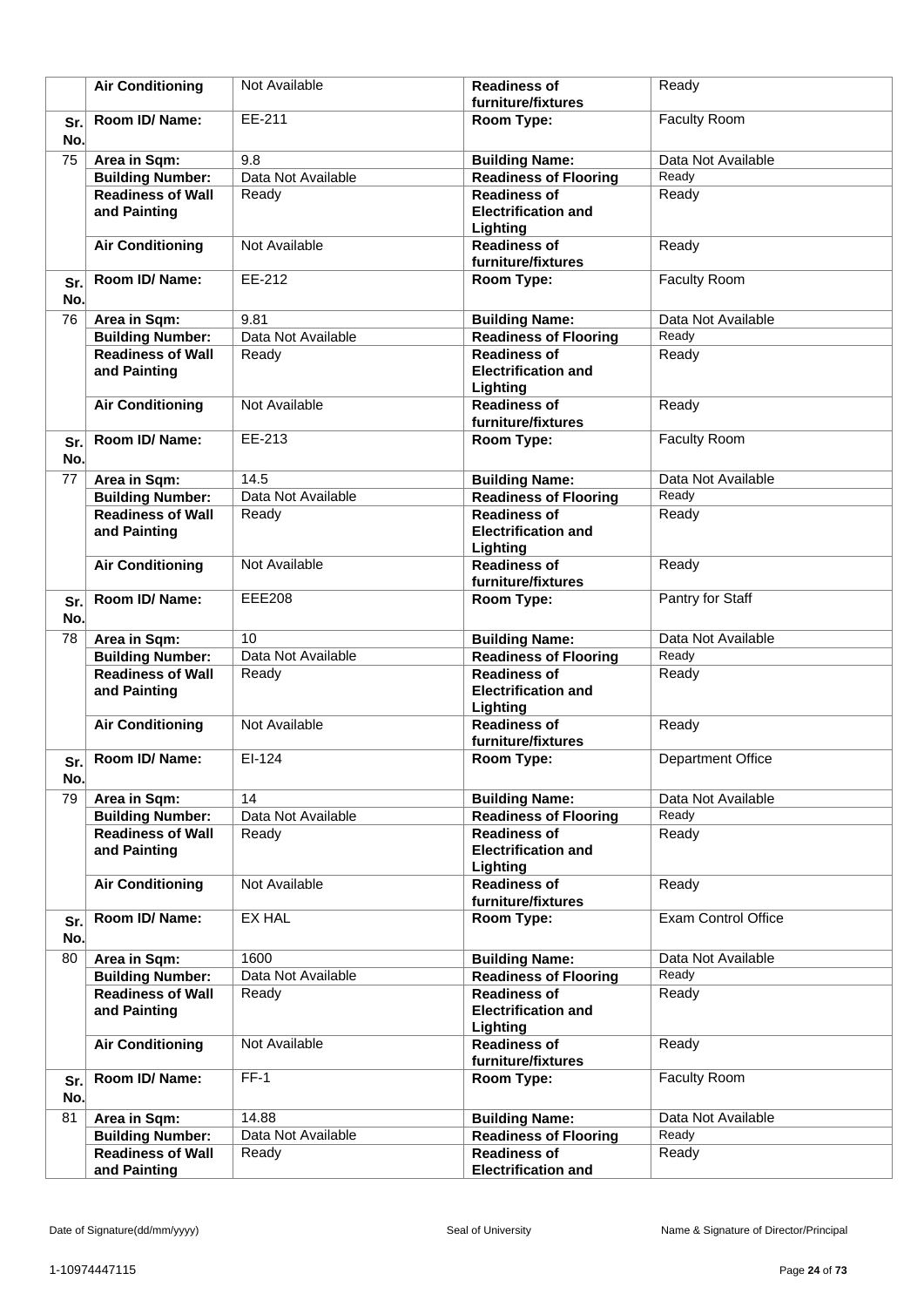|            |                                          |                    | Lighting                                                      |                     |
|------------|------------------------------------------|--------------------|---------------------------------------------------------------|---------------------|
|            | <b>Air Conditioning</b>                  | Not Available      | <b>Readiness of</b><br>furniture/fixtures                     | Ready               |
| Sr.<br>No. | Room ID/Name:                            | <b>FF-10</b>       | Room Type:                                                    | Faculty Room        |
| 82         | Area in Sqm:                             | 15.21              | <b>Building Name:</b>                                         | Data Not Available  |
|            | <b>Building Number:</b>                  | Data Not Available | <b>Readiness of Flooring</b>                                  | Ready               |
|            | <b>Readiness of Wall</b><br>and Painting | Ready              | <b>Readiness of</b><br><b>Electrification and</b><br>Lighting | Ready               |
|            | <b>Air Conditioning</b>                  | Not Available      | <b>Readiness of</b><br>furniture/fixtures                     | Ready               |
| Sr.<br>No. | Room ID/ Name:                           | $FF-2$             | Room Type:                                                    | Faculty Room        |
| 83         | Area in Sqm:                             | 14.88              | <b>Building Name:</b>                                         | Data Not Available  |
|            | <b>Building Number:</b>                  | Data Not Available | <b>Readiness of Flooring</b>                                  | Ready               |
|            | <b>Readiness of Wall</b><br>and Painting | Ready              | <b>Readiness of</b><br><b>Electrification and</b><br>Lighting | Ready               |
|            | <b>Air Conditioning</b>                  | Not Available      | <b>Readiness of</b><br>furniture/fixtures                     | Ready               |
| Sr.<br>No. | Room ID/ Name:                           | $FF-3$             | Room Type:                                                    | <b>Faculty Room</b> |
| 84         | Area in Sqm:                             | 14.88              | <b>Building Name:</b>                                         | Data Not Available  |
|            | <b>Building Number:</b>                  | Data Not Available | <b>Readiness of Flooring</b>                                  | Ready               |
|            | <b>Readiness of Wall</b>                 | Ready              | <b>Readiness of</b>                                           | Ready               |
|            | and Painting                             |                    | <b>Electrification and</b><br>Lighting                        |                     |
|            | <b>Air Conditioning</b>                  | Not Available      | <b>Readiness of</b><br>furniture/fixtures                     | Ready               |
| Sr.<br>No. | Room ID/Name:                            | $FF-4$             | Room Type:                                                    | Faculty Room        |
| 85         | Area in Sqm:                             | 14.88              | <b>Building Name:</b>                                         | Data Not Available  |
|            | <b>Building Number:</b>                  | Data Not Available | <b>Readiness of Flooring</b>                                  | Ready               |
|            | <b>Readiness of Wall</b><br>and Painting | Ready              | <b>Readiness of</b><br><b>Electrification and</b><br>Lighting | Ready               |
|            | <b>Air Conditioning</b>                  | Not Available      | <b>Readiness of</b><br>furniture/fixtures                     | Ready               |
| Sr.<br>No. | Room ID/ Name:                           | $FF-5$             | Room Type:                                                    | Faculty Room        |
| 86         | Area in Sqm:                             | 14.88              | <b>Building Name:</b>                                         | Data Not Available  |
|            | <b>Building Number:</b>                  | Data Not Available | <b>Readiness of Flooring</b>                                  | Ready               |
|            | <b>Readiness of Wall</b><br>and Painting | Ready              | <b>Readiness of</b><br><b>Electrification and</b><br>Lighting | Ready               |
|            | <b>Air Conditioning</b>                  | Not Available      | <b>Readiness of</b><br>furniture/fixtures                     | Ready               |
| Sr.<br>No. | Room ID/ Name:                           | FF-6               | Room Type:                                                    | Faculty Room        |
| 87         | Area in Sqm:                             | 14.88              | <b>Building Name:</b>                                         | Data Not Available  |
|            | <b>Building Number:</b>                  | Data Not Available | <b>Readiness of Flooring</b>                                  | Ready               |
|            | <b>Readiness of Wall</b>                 | Ready              | <b>Readiness of</b>                                           | Ready               |
|            | and Painting                             |                    | <b>Electrification and</b><br>Lighting                        |                     |
|            | <b>Air Conditioning</b>                  | Not Available      | <b>Readiness of</b><br>furniture/fixtures                     | Ready               |
| Sr.<br>No. | Room ID/ Name:                           | $FF-7$             | Room Type:                                                    | Faculty Room        |
| 88         | Area in Sqm:                             | 14.88              | <b>Building Name:</b>                                         | Data Not Available  |
|            | <b>Building Number:</b>                  | Data Not Available | <b>Readiness of Flooring</b>                                  | Ready               |
|            | <b>Readiness of Wall</b>                 | Ready              | <b>Readiness of</b>                                           | Ready               |
|            |                                          |                    |                                                               |                     |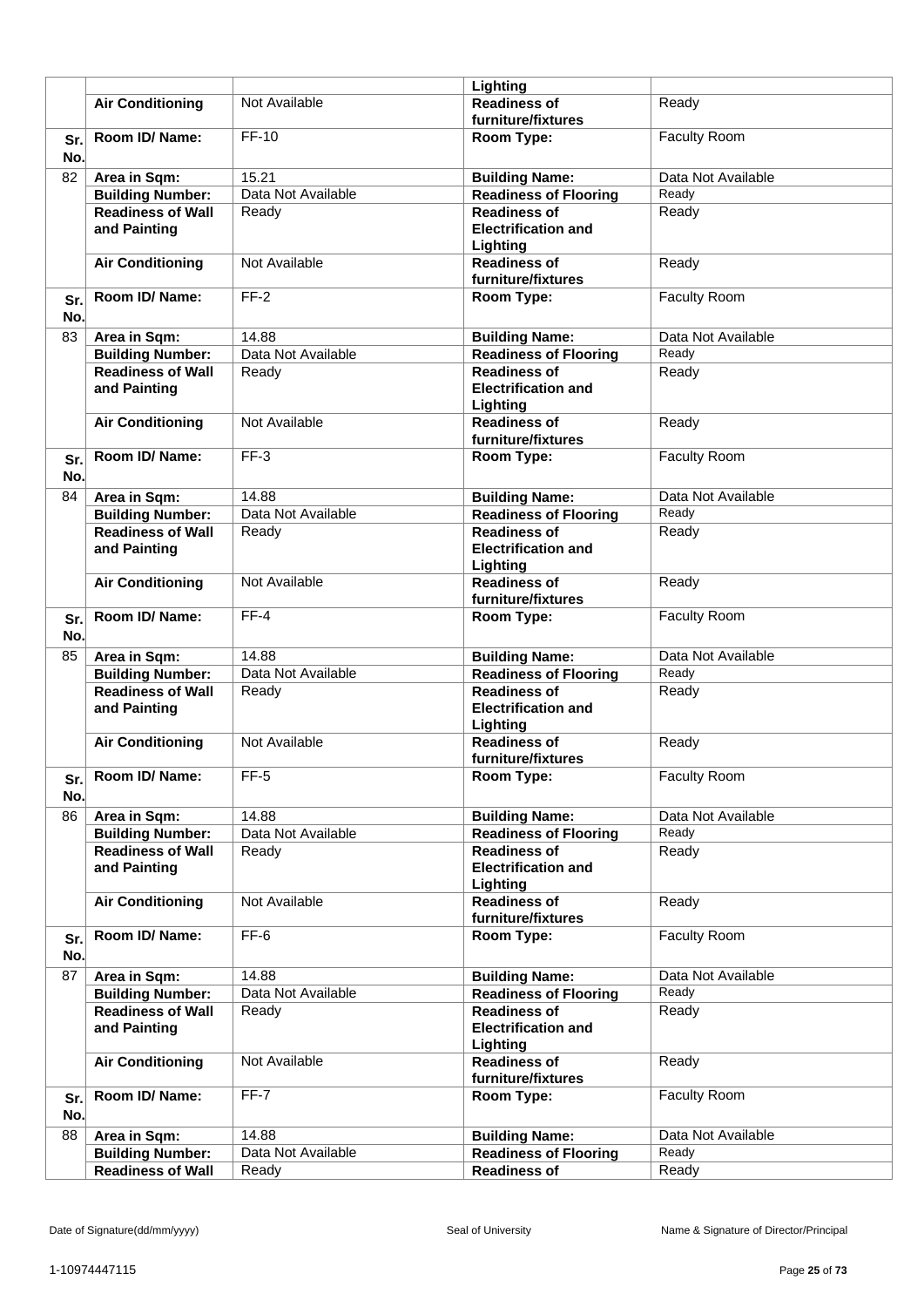|            | and Painting                                        |                             | <b>Electrification and</b>                            |                             |
|------------|-----------------------------------------------------|-----------------------------|-------------------------------------------------------|-----------------------------|
|            |                                                     |                             | Lighting                                              |                             |
|            | <b>Air Conditioning</b>                             | Not Available               | <b>Readiness of</b>                                   | Ready                       |
|            |                                                     |                             | furniture/fixtures                                    |                             |
| Sr.        | Room ID/ Name:                                      | FF-8                        | Room Type:                                            | <b>Faculty Room</b>         |
| No.        |                                                     |                             |                                                       |                             |
| 89         | Area in Sqm:                                        | 14.88                       | <b>Building Name:</b>                                 | Data Not Available          |
|            | <b>Building Number:</b>                             | Data Not Available          | <b>Readiness of Flooring</b>                          | Ready                       |
|            | <b>Readiness of Wall</b>                            | Ready                       | <b>Readiness of</b>                                   | Ready                       |
|            | and Painting                                        |                             | <b>Electrification and</b><br>Lighting                |                             |
|            | <b>Air Conditioning</b>                             | Not Available               | <b>Readiness of</b>                                   | Ready                       |
|            |                                                     |                             | furniture/fixtures                                    |                             |
| Sr.        | Room ID/ Name:                                      | FF-9                        | Room Type:                                            | Faculty Room                |
| No.        |                                                     |                             |                                                       |                             |
| 90         | Area in Sqm:                                        | 15.21                       | <b>Building Name:</b>                                 | Data Not Available          |
|            | <b>Building Number:</b>                             | Data Not Available          | <b>Readiness of Flooring</b>                          | Ready                       |
|            | <b>Readiness of Wall</b>                            | Ready                       | <b>Readiness of</b>                                   | Ready                       |
|            | and Painting                                        |                             | <b>Electrification and</b>                            |                             |
|            |                                                     |                             | Lighting                                              |                             |
|            | <b>Air Conditioning</b>                             | Not Available               | <b>Readiness of</b>                                   | Ready                       |
|            |                                                     |                             | furniture/fixtures                                    |                             |
| Sr.        | Room ID/ Name:                                      | $GF-1$                      | Room Type:                                            | <b>Faculty Room</b>         |
| No.        |                                                     |                             |                                                       |                             |
| 91         | Area in Sqm:                                        | 9                           | <b>Building Name:</b>                                 | Data Not Available          |
|            | <b>Building Number:</b>                             | Data Not Available          | <b>Readiness of Flooring</b>                          | Ready                       |
|            | <b>Readiness of Wall</b>                            | Ready                       | <b>Readiness of</b>                                   | Ready                       |
|            | and Painting                                        |                             | <b>Electrification and</b>                            |                             |
|            |                                                     |                             | Lighting                                              |                             |
|            | <b>Air Conditioning</b>                             | Not Available               | <b>Readiness of</b><br>furniture/fixtures             | Ready                       |
|            | Room ID/ Name:                                      | GF-10                       | Room Type:                                            | Cabin for Head of Dept      |
| Sr.<br>No. |                                                     |                             |                                                       |                             |
| 92         |                                                     | 29                          |                                                       | Data Not Available          |
|            | Area in Sqm:<br><b>Building Number:</b>             | Data Not Available          | <b>Building Name:</b><br><b>Readiness of Flooring</b> | Ready                       |
|            | <b>Readiness of Wall</b>                            | Ready                       | <b>Readiness of</b>                                   | Ready                       |
|            | and Painting                                        |                             | <b>Electrification and</b>                            |                             |
|            |                                                     |                             | Lighting                                              |                             |
|            | <b>Air Conditioning</b>                             | Not Available               | <b>Readiness of</b>                                   | Ready                       |
|            |                                                     |                             | furniture/fixtures                                    |                             |
| Sr.        | Room ID/ Name:                                      | GF-11                       | Room Type:                                            | Office All Inclusive        |
| No.        |                                                     |                             |                                                       |                             |
| 93         | Area in Sqm:                                        | 16.27                       | <b>Building Name:</b>                                 | Data Not Available          |
|            | <b>Building Number:</b>                             | Data Not Available          | <b>Readiness of Flooring</b>                          | Ready                       |
|            | <b>Readiness of Wall</b>                            | Ready                       | <b>Readiness of</b>                                   | Ready                       |
|            | and Painting                                        |                             | <b>Electrification and</b>                            |                             |
|            |                                                     |                             | Lighting                                              |                             |
|            | <b>Air Conditioning</b>                             | Not Available               | <b>Readiness of</b>                                   | Ready                       |
|            | Room ID/ Name:                                      | GF-12                       | furniture/fixtures<br>Room Type:                      | <b>Faculty Room</b>         |
| Sr.        |                                                     |                             |                                                       |                             |
| No.        |                                                     | 9                           |                                                       |                             |
| 94         | Area in Sqm:                                        |                             | <b>Building Name:</b>                                 | Data Not Available<br>Ready |
|            | <b>Building Number:</b><br><b>Readiness of Wall</b> | Data Not Available<br>Ready | <b>Readiness of Flooring</b><br><b>Readiness of</b>   | Ready                       |
|            | and Painting                                        |                             | <b>Electrification and</b>                            |                             |
|            |                                                     |                             | Lighting                                              |                             |
|            | <b>Air Conditioning</b>                             | Not Available               | <b>Readiness of</b>                                   | Ready                       |
|            |                                                     |                             | furniture/fixtures                                    |                             |
| Sr.        | Room ID/ Name:                                      | <b>GF-12A</b>               | Room Type:                                            | <b>Faculty Room</b>         |
| No.        |                                                     |                             |                                                       |                             |
| 95         | Area in Sqm:                                        | 9                           | <b>Building Name:</b>                                 | Data Not Available          |
|            | <b>Building Number:</b>                             | Data Not Available          | <b>Readiness of Flooring</b>                          | Ready                       |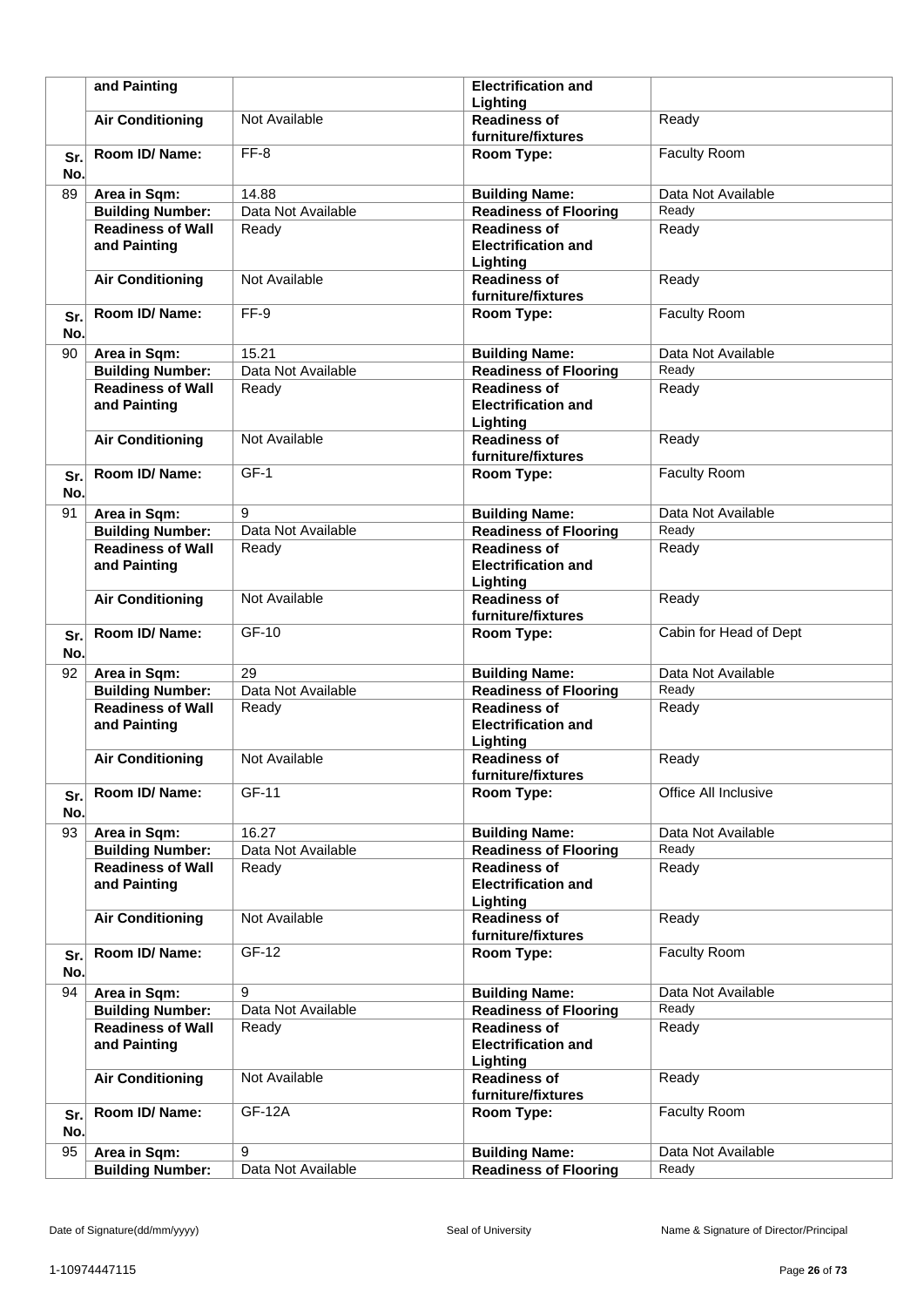|            | <b>Readiness of Wall</b><br>and Painting | Ready              | <b>Readiness of</b><br><b>Electrification and</b><br>Lighting | Ready               |
|------------|------------------------------------------|--------------------|---------------------------------------------------------------|---------------------|
|            | <b>Air Conditioning</b>                  | Not Available      | <b>Readiness of</b><br>furniture/fixtures                     | Ready               |
| Sr.<br>No. | Room ID/Name:                            | GF-13              | Room Type:                                                    | Faculty Room        |
| 96         | Area in Sqm:                             | 9                  | <b>Building Name:</b>                                         | Data Not Available  |
|            | <b>Building Number:</b>                  | Data Not Available | <b>Readiness of Flooring</b>                                  | Ready               |
|            | <b>Readiness of Wall</b><br>and Painting | Ready              | <b>Readiness of</b><br><b>Electrification and</b><br>Lighting | Ready               |
|            | <b>Air Conditioning</b>                  | Not Available      | <b>Readiness of</b><br>furniture/fixtures                     | Ready               |
| Sr.<br>No. | Room ID/Name:                            | <b>GF-13A</b>      | Room Type:                                                    | Faculty Room        |
| 97         | Area in Sqm:                             | 10                 | <b>Building Name:</b>                                         | Data Not Available  |
|            | <b>Building Number:</b>                  | Data Not Available | <b>Readiness of Flooring</b>                                  | Ready               |
|            | <b>Readiness of Wall</b><br>and Painting | Ready              | <b>Readiness of</b><br><b>Electrification and</b><br>Lighting | Ready               |
|            | <b>Air Conditioning</b>                  | Not Available      | <b>Readiness of</b><br>furniture/fixtures                     | Ready               |
| Sr.<br>No. | Room ID/Name:                            | GF-1A              | Room Type:                                                    | Faculty Room        |
| 98         | Area in Sqm:                             | 9                  | <b>Building Name:</b>                                         | Data Not Available  |
|            | <b>Building Number:</b>                  | Data Not Available | <b>Readiness of Flooring</b>                                  | Ready               |
|            | <b>Readiness of Wall</b><br>and Painting | Ready              | <b>Readiness of</b><br><b>Electrification and</b><br>Lighting | Ready               |
|            | <b>Air Conditioning</b>                  | Not Available      | <b>Readiness of</b><br>furniture/fixtures                     | Ready               |
| Sr.<br>No. | Room ID/ Name:                           | $GF-2$             | Room Type:                                                    | Faculty Room        |
| 99         | Area in Sqm:                             | 9                  | <b>Building Name:</b>                                         | Data Not Available  |
|            | <b>Building Number:</b>                  | Data Not Available | <b>Readiness of Flooring</b>                                  | Ready               |
|            | <b>Readiness of Wall</b><br>and Painting | Ready              | <b>Readiness of</b><br><b>Electrification and</b><br>Lighting | Ready               |
|            | <b>Air Conditioning</b>                  | Not Available      | <b>Readiness of</b><br>furniture/fixtures                     | Ready               |
| Sr.<br>No. | Room ID/Name:                            | GF-2A              | Room Type:                                                    | Faculty Room        |
| 100        | Area in Sqm:                             | 10                 | <b>Building Name:</b>                                         | Data Not Available  |
|            | <b>Building Number:</b>                  | Data Not Available | <b>Readiness of Flooring</b>                                  | Ready               |
|            | <b>Readiness of Wall</b><br>and Painting | Ready              | <b>Readiness of</b><br><b>Electrification and</b><br>Lighting | Ready               |
|            | <b>Air Conditioning</b>                  | Not Available      | <b>Readiness of</b><br>furniture/fixtures                     | Ready               |
| Sr.<br>No. | Room ID/Name:                            | $GF-3$             | Room Type:                                                    | <b>Faculty Room</b> |
| 101        | Area in Sqm:                             | 9                  | <b>Building Name:</b>                                         | Data Not Available  |
|            | <b>Building Number:</b>                  | Data Not Available | <b>Readiness of Flooring</b>                                  | Ready               |
|            | <b>Readiness of Wall</b><br>and Painting | Ready              | <b>Readiness of</b><br><b>Electrification and</b><br>Lighting | Ready               |
|            | <b>Air Conditioning</b>                  | Not Available      | <b>Readiness of</b><br>furniture/fixtures                     | Ready               |
| Sr.<br>No. | Room ID/ Name:                           | GF-3A              | Room Type:                                                    | Faculty Room        |
| 102        | Area in Sqm:                             | 9                  | <b>Building Name:</b>                                         | Data Not Available  |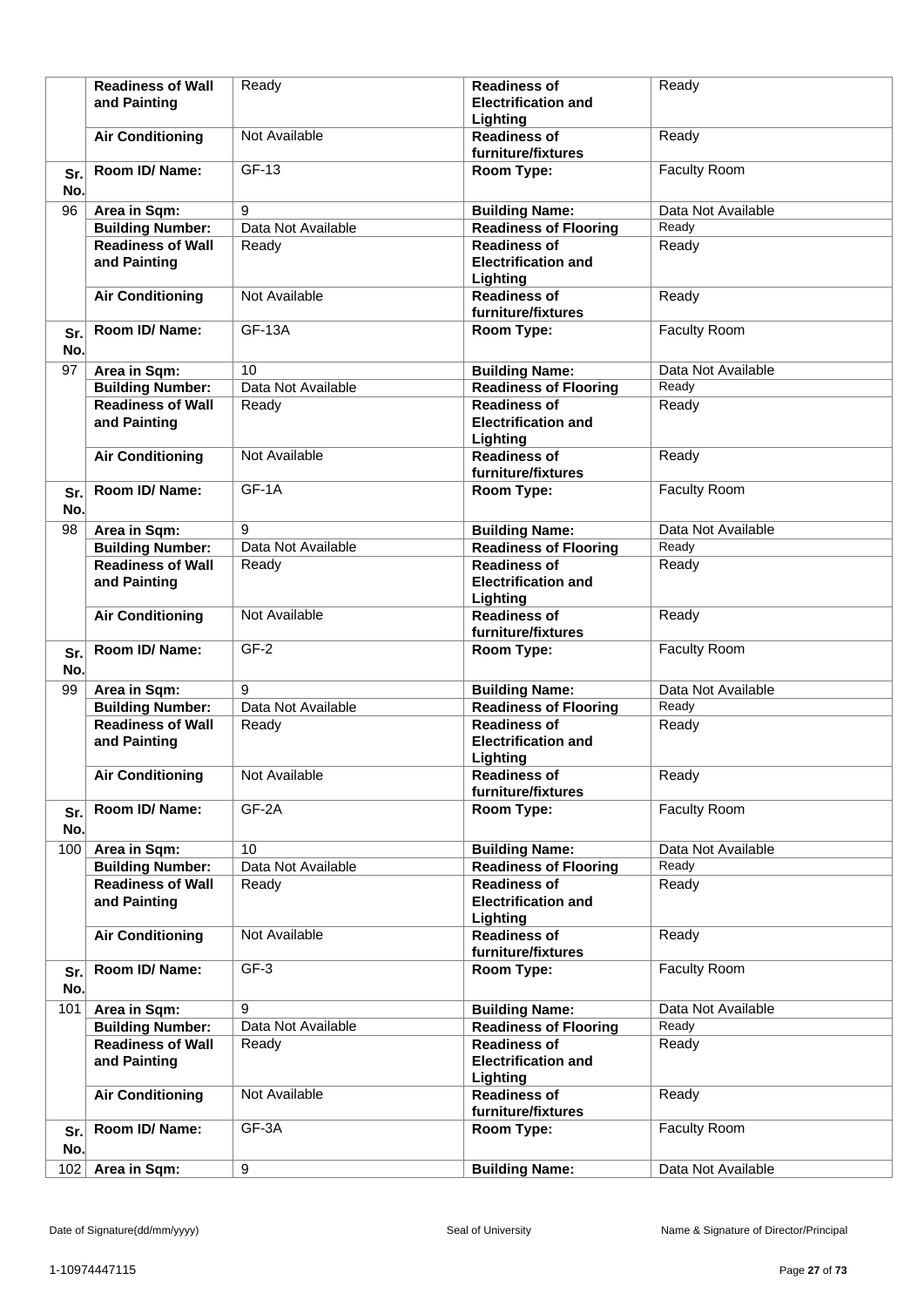|            | <b>Building Number:</b>                  | Data Not Available | <b>Readiness of Flooring</b>                                  | Ready               |
|------------|------------------------------------------|--------------------|---------------------------------------------------------------|---------------------|
|            | <b>Readiness of Wall</b><br>and Painting | Ready              | <b>Readiness of</b><br><b>Electrification and</b>             | Ready               |
|            |                                          |                    | Lighting                                                      |                     |
|            | <b>Air Conditioning</b>                  | Not Available      | <b>Readiness of</b><br>furniture/fixtures                     | Ready               |
| Sr.<br>No. | Room ID/Name:                            | GF-4               | Room Type:                                                    | Faculty Room        |
| 103        | Area in Sqm:                             | 9                  | <b>Building Name:</b>                                         | Data Not Available  |
|            | <b>Building Number:</b>                  | Data Not Available | <b>Readiness of Flooring</b>                                  | Ready               |
|            | <b>Readiness of Wall</b><br>and Painting | Ready              | <b>Readiness of</b><br><b>Electrification and</b><br>Lighting | Ready               |
|            | <b>Air Conditioning</b>                  | Not Available      | <b>Readiness of</b><br>furniture/fixtures                     | Ready               |
| Sr.<br>No. | Room ID/Name:                            | GF-4A              | Room Type:                                                    | <b>Faculty Room</b> |
| 104        | Area in Sqm:                             | 9                  | <b>Building Name:</b>                                         | Data Not Available  |
|            | <b>Building Number:</b>                  | Data Not Available | <b>Readiness of Flooring</b>                                  | Ready               |
|            | <b>Readiness of Wall</b><br>and Painting | Ready              | <b>Readiness of</b><br><b>Electrification and</b><br>Lighting | Ready               |
|            | <b>Air Conditioning</b>                  | Not Available      | <b>Readiness of</b><br>furniture/fixtures                     | Ready               |
| Sr.<br>No. | Room ID/Name:                            | GF-5               | Room Type:                                                    | <b>Faculty Room</b> |
| 105        | Area in Sqm:                             | 9                  | <b>Building Name:</b>                                         | Data Not Available  |
|            | <b>Building Number:</b>                  | Data Not Available | <b>Readiness of Flooring</b>                                  | Ready               |
|            | <b>Readiness of Wall</b><br>and Painting | Ready              | <b>Readiness of</b><br><b>Electrification and</b><br>Lighting | Ready               |
|            | <b>Air Conditioning</b>                  | Not Available      | <b>Readiness of</b><br>furniture/fixtures                     | Ready               |
| Sr.<br>No. | Room ID/Name:                            | GF-5A              | Room Type:                                                    | Faculty Room        |
| 106        | Area in Sqm:                             | 9                  | <b>Building Name:</b>                                         | Data Not Available  |
|            | <b>Building Number:</b>                  | Data Not Available | <b>Readiness of Flooring</b>                                  | Ready               |
|            | <b>Readiness of Wall</b><br>and Painting | Ready              | <b>Readiness of</b><br><b>Electrification and</b><br>Lighting | Ready               |
|            | <b>Air Conditioning</b>                  | Not Available      | <b>Readiness of</b><br>furniture/fixtures                     | Ready               |
| Sr.<br>No. | Room ID/ Name:                           | GF-6               | Room Type:                                                    | Faculty Room        |
| 107        | Area in Sqm:                             | 9                  | <b>Building Name:</b>                                         | Data Not Available  |
|            | <b>Building Number:</b>                  | Data Not Available | <b>Readiness of Flooring</b>                                  | Ready               |
|            | <b>Readiness of Wall</b><br>and Painting | Ready              | <b>Readiness of</b><br><b>Electrification and</b><br>Lighting | Ready               |
|            | <b>Air Conditioning</b>                  | Not Available      | <b>Readiness of</b><br>furniture/fixtures                     | Ready               |
| Sr.<br>No. | Room ID/ Name:                           | GF-6A              | Room Type:                                                    | Faculty Room        |
| 108        | Area in Sqm:                             | 9                  | <b>Building Name:</b>                                         | Data Not Available  |
|            | <b>Building Number:</b>                  | Data Not Available | <b>Readiness of Flooring</b>                                  | Ready               |
|            | <b>Readiness of Wall</b><br>and Painting | Ready              | <b>Readiness of</b><br><b>Electrification and</b><br>Lighting | Ready               |
|            | <b>Air Conditioning</b>                  | Not Available      | <b>Readiness of</b><br>furniture/fixtures                     | Ready               |
| Sr.<br>No. | Room ID/ Name:                           | GF-7               | Room Type:                                                    | Faculty Room        |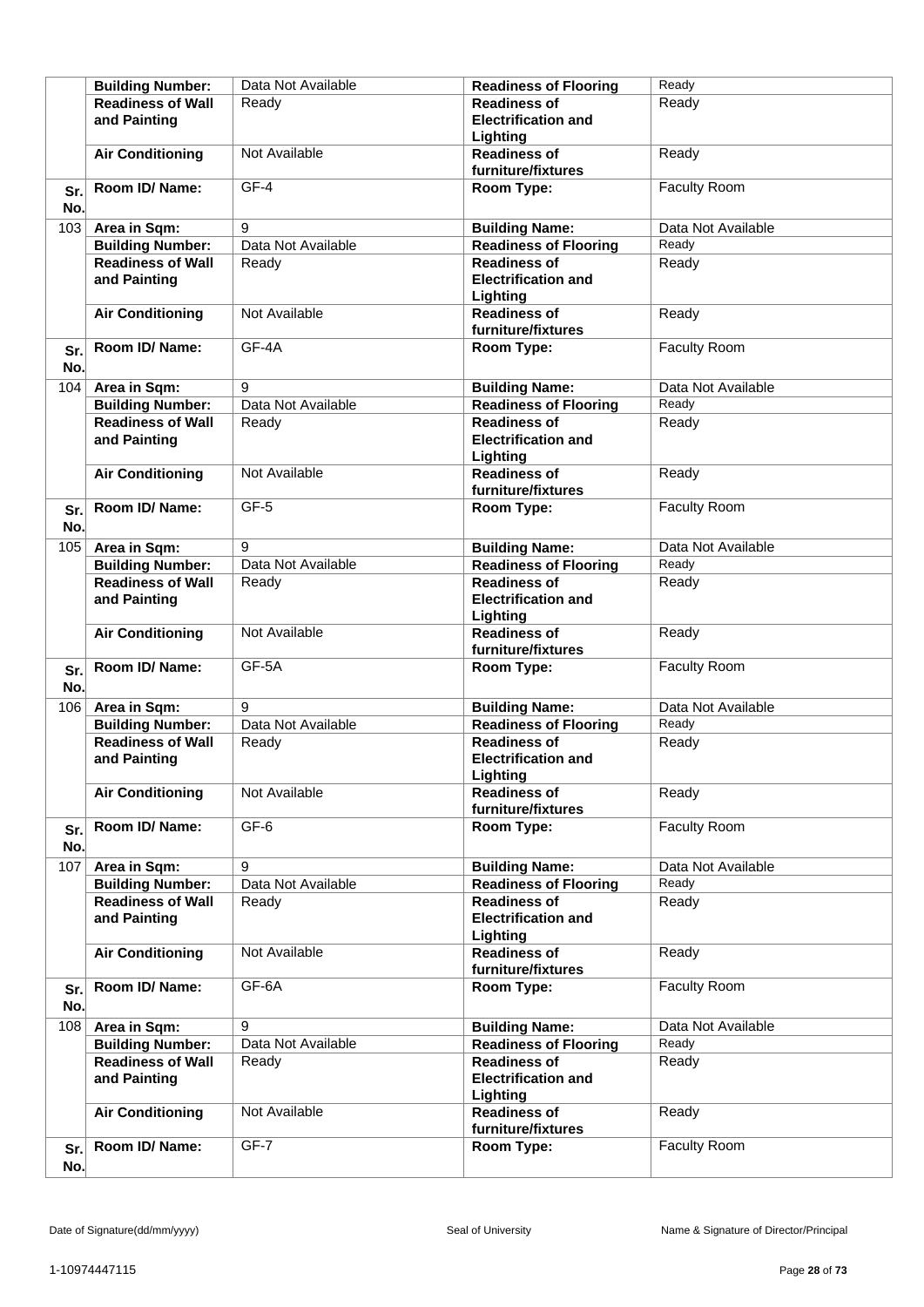| 109 | Area in Sqm:             | 9                  | <b>Building Name:</b>                     | Data Not Available      |
|-----|--------------------------|--------------------|-------------------------------------------|-------------------------|
|     | <b>Building Number:</b>  | Data Not Available | <b>Readiness of Flooring</b>              | Ready                   |
|     | <b>Readiness of Wall</b> | Ready              | <b>Readiness of</b>                       | Ready                   |
|     | and Painting             |                    | <b>Electrification and</b>                |                         |
|     |                          |                    | Lighting                                  |                         |
|     | <b>Air Conditioning</b>  | Not Available      | <b>Readiness of</b>                       | Ready                   |
|     |                          |                    | furniture/fixtures                        |                         |
| Sr. | Room ID/Name:            | GF-7A              | Room Type:                                | Faculty Room            |
| No. |                          |                    |                                           |                         |
|     |                          |                    |                                           |                         |
| 110 | Area in Sqm:             | 9                  | <b>Building Name:</b>                     | Data Not Available      |
|     | <b>Building Number:</b>  | Data Not Available | <b>Readiness of Flooring</b>              | Ready                   |
|     | <b>Readiness of Wall</b> | Ready              | <b>Readiness of</b>                       | Ready                   |
|     | and Painting             |                    | <b>Electrification and</b>                |                         |
|     |                          |                    | Lighting                                  |                         |
|     | <b>Air Conditioning</b>  | Not Available      | <b>Readiness of</b>                       | Ready                   |
|     |                          |                    | furniture/fixtures                        |                         |
| Sr. | Room ID/ Name:           | GF-8               | Room Type:                                | Faculty Room            |
| No. |                          |                    |                                           |                         |
| 111 | Area in Sqm:             | 9                  | <b>Building Name:</b>                     | Data Not Available      |
|     | <b>Building Number:</b>  | Data Not Available | <b>Readiness of Flooring</b>              | Ready                   |
|     | <b>Readiness of Wall</b> | Ready              | <b>Readiness of</b>                       | Ready                   |
|     | and Painting             |                    | <b>Electrification and</b>                |                         |
|     |                          |                    | Lighting                                  |                         |
|     | <b>Air Conditioning</b>  | Not Available      | <b>Readiness of</b>                       | Ready                   |
|     |                          |                    | furniture/fixtures                        |                         |
| Sr. | Room ID/ Name:           | GF-8A              | Room Type:                                | Faculty Room            |
| No. |                          |                    |                                           |                         |
|     |                          | 9                  |                                           | Data Not Available      |
| 112 | Area in Sqm:             | Data Not Available | <b>Building Name:</b>                     | Ready                   |
|     | <b>Building Number:</b>  |                    | <b>Readiness of Flooring</b>              |                         |
|     | <b>Readiness of Wall</b> | Ready              | <b>Readiness of</b>                       | Ready                   |
|     | and Painting             |                    | <b>Electrification and</b>                |                         |
|     |                          |                    | Lighting                                  |                         |
|     | <b>Air Conditioning</b>  | Not Available      | <b>Readiness of</b><br>furniture/fixtures | Ready                   |
|     | Room ID/ Name:           | GF-9               |                                           | Pantry for Staff        |
| Sr. |                          |                    | Room Type:                                |                         |
| No. |                          |                    |                                           |                         |
| 113 | Area in Sqm:             | 5.05               | <b>Building Name:</b>                     | Data Not Available      |
|     | <b>Building Number:</b>  | Data Not Available | <b>Readiness of Flooring</b>              | Ready                   |
|     | <b>Readiness of Wall</b> | Ready              | <b>Readiness of</b>                       | Ready                   |
|     | and Painting             |                    | <b>Electrification and</b>                |                         |
|     |                          |                    | Lighting                                  |                         |
|     | <b>Air Conditioning</b>  | Not Available      | <b>Readiness of</b>                       | Ready                   |
|     |                          |                    | furniture/fixtures                        |                         |
| Sr. | Room ID/Name:            | ME-103             | Room Type:                                | <b>Placement Office</b> |
| No. |                          |                    |                                           |                         |
| 114 | Area in Sqm:             | 14                 | <b>Building Name:</b>                     | Data Not Available      |
|     | <b>Building Number:</b>  | Data Not Available | <b>Readiness of Flooring</b>              | Ready                   |
|     | <b>Readiness of Wall</b> | Ready              | <b>Readiness of</b>                       | Ready                   |
|     | and Painting             |                    | <b>Electrification and</b>                |                         |
|     |                          |                    | Lighting                                  |                         |
|     | <b>Air Conditioning</b>  | Not Available      | <b>Readiness of</b>                       | Ready                   |
|     |                          |                    | furniture/fixtures                        |                         |
| Sr. | Room ID/Name:            | ME-104             | Room Type:                                | Office All Inclusive    |
| No. |                          |                    |                                           |                         |
| 115 | Area in Sqm:             | 8.99               | <b>Building Name:</b>                     | Data Not Available      |
|     | <b>Building Number:</b>  | Data Not Available | <b>Readiness of Flooring</b>              | Ready                   |
|     | <b>Readiness of Wall</b> | Ready              | <b>Readiness of</b>                       | Ready                   |
|     | and Painting             |                    | <b>Electrification and</b>                |                         |
|     |                          |                    | Lighting                                  |                         |
|     | <b>Air Conditioning</b>  | Not Available      | <b>Readiness of</b>                       | Ready                   |
|     |                          |                    | furniture/fixtures                        |                         |
| Sr. | Room ID/Name:            | ME-105             | Room Type:                                | Cabin for Head of Dept  |
|     |                          |                    |                                           |                         |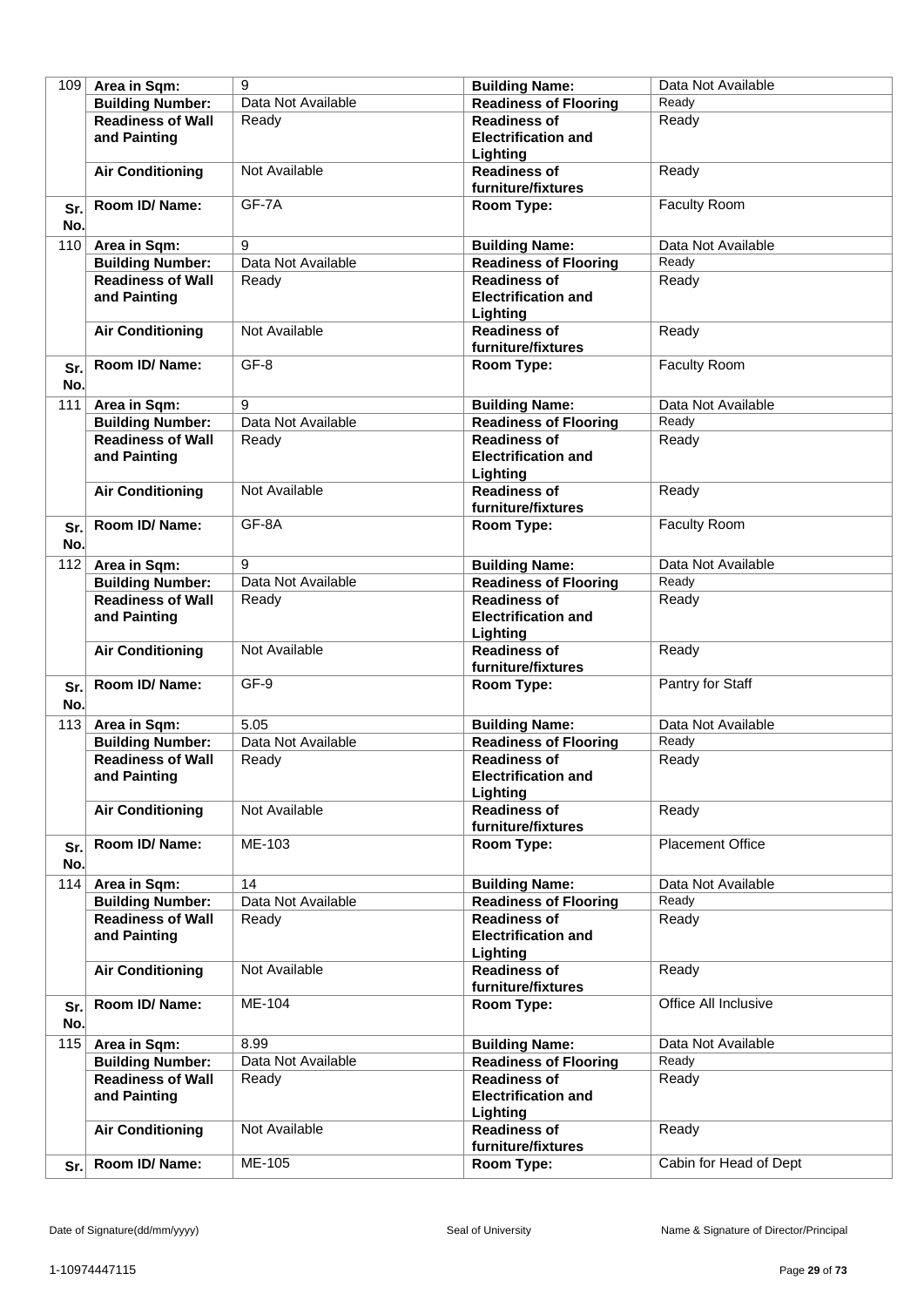| No.        |                                          |                    |                                                               |                     |
|------------|------------------------------------------|--------------------|---------------------------------------------------------------|---------------------|
| 116        | Area in Sqm:                             | 27.88              | <b>Building Name:</b>                                         | Data Not Available  |
|            | <b>Building Number:</b>                  | Data Not Available | <b>Readiness of Flooring</b>                                  | Ready               |
|            | Readiness of Wall<br>and Painting        | Ready              | <b>Readiness of</b><br><b>Electrification and</b><br>Lighting | Ready               |
|            | <b>Air Conditioning</b>                  | Not Available      | <b>Readiness of</b><br>furniture/fixtures                     | Ready               |
| Sr.<br>No. | Room ID/Name:                            | ME-108             | Room Type:                                                    | Faculty Room        |
| 117        | Area in Sqm:                             | 11.06              | <b>Building Name:</b>                                         | Data Not Available  |
|            | <b>Building Number:</b>                  | Data Not Available | <b>Readiness of Flooring</b>                                  | Ready               |
|            | <b>Readiness of Wall</b><br>and Painting | Ready              | <b>Readiness of</b><br><b>Electrification and</b><br>Lighting | Ready               |
|            | <b>Air Conditioning</b>                  | Not Available      | <b>Readiness of</b><br>furniture/fixtures                     | Ready               |
| Sr.<br>No. | Room ID/ Name:                           | ME-109             | Room Type:                                                    | Faculty Room        |
| 118        | Area in Sqm:                             | 11.06              | <b>Building Name:</b>                                         | Data Not Available  |
|            | <b>Building Number:</b>                  | Data Not Available | <b>Readiness of Flooring</b>                                  | Ready               |
|            | <b>Readiness of Wall</b><br>and Painting | Ready              | <b>Readiness of</b><br><b>Electrification and</b><br>Lighting | Ready               |
|            | <b>Air Conditioning</b>                  | Not Available      | <b>Readiness of</b><br>furniture/fixtures                     | Ready               |
| Sr.<br>No. | Room ID/Name:                            | ME-111             | Room Type:                                                    | Faculty Room        |
| 119        | Area in Sqm:                             | 13.92              | <b>Building Name:</b>                                         | Data Not Available  |
|            | <b>Building Number:</b>                  | Data Not Available | <b>Readiness of Flooring</b>                                  | Ready               |
|            | <b>Readiness of Wall</b><br>and Painting | Ready              | <b>Readiness of</b><br><b>Electrification and</b><br>Lighting | Ready               |
|            | <b>Air Conditioning</b>                  | Not Available      | <b>Readiness of</b><br>furniture/fixtures                     | Ready               |
| Sr.<br>No. | Room ID/Name:                            | ME-113             | Room Type:                                                    | Faculty Room        |
| 120        | Area in Sqm:                             | 17                 | <b>Building Name:</b>                                         | Data Not Available  |
|            | <b>Building Number:</b>                  | Data Not Available | <b>Readiness of Flooring</b>                                  | Ready               |
|            | <b>Readiness of Wall</b><br>and Painting | Ready              | <b>Readiness of</b><br><b>Electrification and</b><br>Lighting | Ready               |
|            | <b>Air Conditioning</b>                  | Not Available      | <b>Readiness of</b><br>furniture/fixtures                     | Ready               |
| Sr.<br>No. | Room ID/Name:                            | ME-115             | Room Type:                                                    | <b>Faculty Room</b> |
| 121        | Area in Sqm:                             | 17                 | <b>Building Name:</b>                                         | Data Not Available  |
|            | <b>Building Number:</b>                  | Data Not Available | <b>Readiness of Flooring</b>                                  | Ready               |
|            | <b>Readiness of Wall</b><br>and Painting | Ready              | <b>Readiness of</b><br><b>Electrification and</b><br>Lighting | Ready               |
|            | <b>Air Conditioning</b>                  | Not Available      | <b>Readiness of</b><br>furniture/fixtures                     | Ready               |
| Sr.<br>No. | Room ID/ Name:                           | ME-203             | Room Type:                                                    | Faculty Room        |
| 122        | Area in Sqm:                             | 13.92              | <b>Building Name:</b>                                         | Data Not Available  |
|            | <b>Building Number:</b>                  | Data Not Available | <b>Readiness of Flooring</b>                                  | Ready               |
|            | <b>Readiness of Wall</b><br>and Painting | Ready              | <b>Readiness of</b><br><b>Electrification and</b><br>Lighting | Ready               |
|            | <b>Air Conditioning</b>                  | Not Available      | <b>Readiness of</b><br>furniture/fixtures                     | Ready               |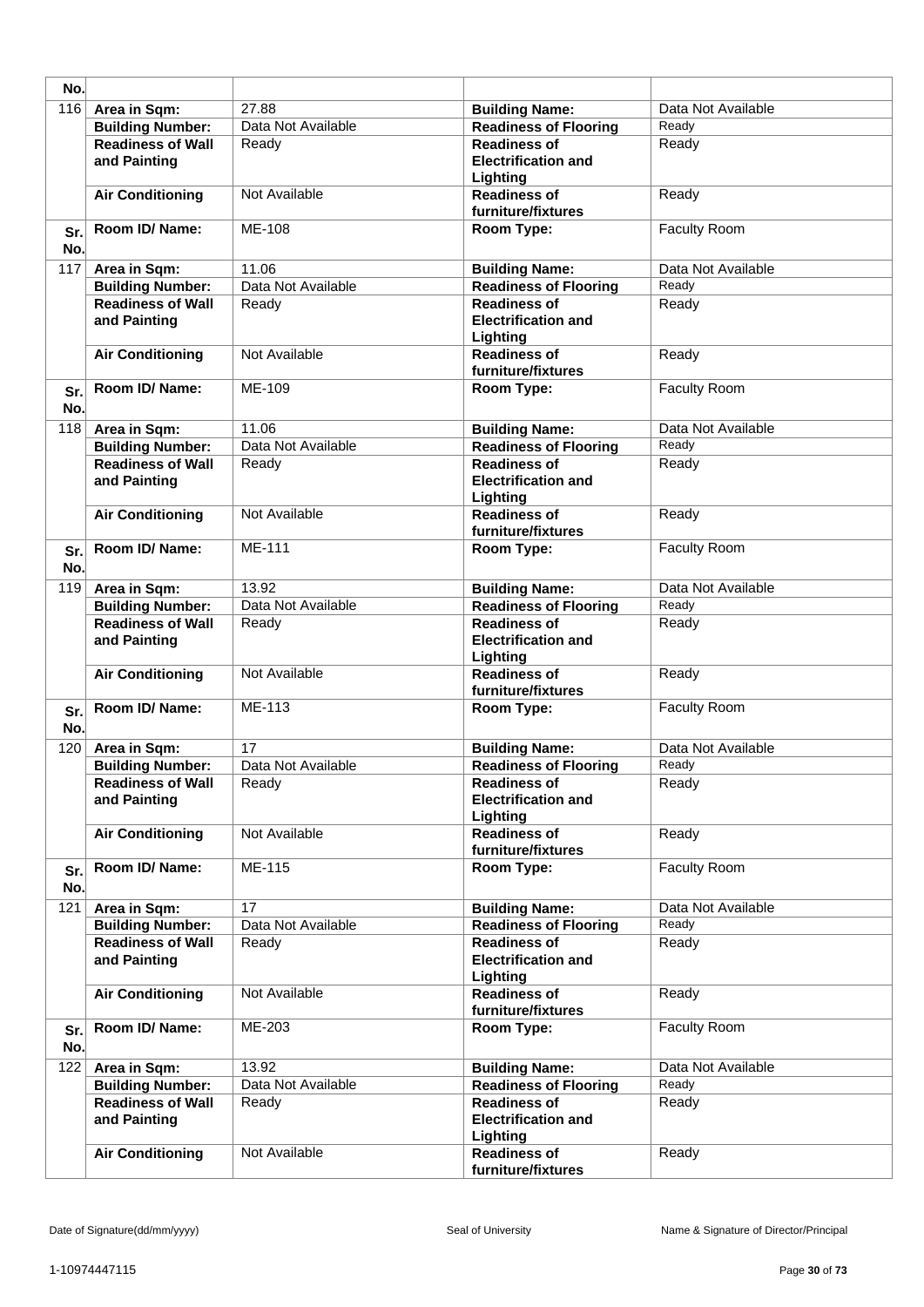| Sr.        | Room ID/Name:                                       | ME-204                      | Room Type:                                          | Faculty Room                |
|------------|-----------------------------------------------------|-----------------------------|-----------------------------------------------------|-----------------------------|
| No.        |                                                     |                             |                                                     |                             |
| 123        | Area in Sqm:                                        | 13.92                       | <b>Building Name:</b>                               | Data Not Available          |
|            | <b>Building Number:</b>                             | Data Not Available          | <b>Readiness of Flooring</b>                        | Ready                       |
|            | <b>Readiness of Wall</b>                            | Ready                       | <b>Readiness of</b>                                 | Ready                       |
|            | and Painting                                        |                             | <b>Electrification and</b>                          |                             |
|            |                                                     |                             | Lighting                                            |                             |
|            | <b>Air Conditioning</b>                             | Not Available               | <b>Readiness of</b>                                 | Ready                       |
|            |                                                     |                             | furniture/fixtures                                  |                             |
| Sr.        | Room ID/Name:                                       | ME-209                      | Room Type:                                          | Faculty Room                |
| No.        |                                                     |                             |                                                     |                             |
| 124        | Area in Sqm:                                        | $\overline{17}$             | <b>Building Name:</b>                               | Data Not Available          |
|            | <b>Building Number:</b>                             | Data Not Available          | <b>Readiness of Flooring</b>                        | Ready                       |
|            | <b>Readiness of Wall</b>                            | Ready                       | <b>Readiness of</b>                                 | Ready                       |
|            | and Painting                                        |                             | <b>Electrification and</b>                          |                             |
|            |                                                     |                             | Lighting                                            |                             |
|            | <b>Air Conditioning</b>                             | Not Available               | <b>Readiness of</b>                                 | Ready                       |
|            | Room ID/Name:                                       | ME-210                      | furniture/fixtures                                  | Faculty Room                |
| Sr.        |                                                     |                             | Room Type:                                          |                             |
| No.        |                                                     |                             |                                                     |                             |
| 125        | Area in Sqm:                                        | 13.92                       | <b>Building Name:</b>                               | Data Not Available          |
|            | <b>Building Number:</b>                             | Data Not Available          | <b>Readiness of Flooring</b>                        | Ready                       |
|            | <b>Readiness of Wall</b>                            | Ready                       | <b>Readiness of</b>                                 | Ready                       |
|            | and Painting                                        |                             | <b>Electrification and</b>                          |                             |
|            | <b>Air Conditioning</b>                             | Not Available               | Lighting<br><b>Readiness of</b>                     | Ready                       |
|            |                                                     |                             | furniture/fixtures                                  |                             |
|            | Room ID/Name:                                       | ME-211                      | Room Type:                                          | Faculty Room                |
| Sr.<br>No. |                                                     |                             |                                                     |                             |
|            |                                                     |                             |                                                     |                             |
| 126        | Area in Sqm:                                        | 10.35<br>Data Not Available | <b>Building Name:</b>                               | Data Not Available<br>Ready |
|            | <b>Building Number:</b><br><b>Readiness of Wall</b> | Ready                       | <b>Readiness of Flooring</b><br><b>Readiness of</b> | Ready                       |
|            | and Painting                                        |                             | <b>Electrification and</b>                          |                             |
|            |                                                     |                             | Lighting                                            |                             |
|            | <b>Air Conditioning</b>                             | Not Available               | <b>Readiness of</b>                                 | Ready                       |
|            |                                                     |                             | furniture/fixtures                                  |                             |
| Sr.        | Room ID/Name:                                       | ME-212                      | Room Type:                                          | Faculty Room                |
| No.        |                                                     |                             |                                                     |                             |
| 127        | Area in Sqm:                                        | 10.35                       | <b>Building Name:</b>                               | Data Not Available          |
|            | <b>Building Number:</b>                             | Data Not Available          | <b>Readiness of Flooring</b>                        | Ready                       |
|            | <b>Readiness of Wall</b>                            | Ready                       | <b>Readiness of</b>                                 | Ready                       |
|            | and Painting                                        |                             | <b>Electrification and</b>                          |                             |
|            |                                                     |                             | Lighting                                            |                             |
|            | <b>Air Conditioning</b>                             | Not Available               | <b>Readiness of</b>                                 | Ready                       |
|            |                                                     |                             | furniture/fixtures                                  |                             |
| Sr.        | Room ID/ Name:                                      | <b>ME113A</b>               | Room Type:                                          | Faculty Room                |
| No.        |                                                     |                             |                                                     |                             |
| 128        | Area in Sqm:                                        | 17                          | <b>Building Name:</b>                               | Data Not Available          |
|            | <b>Building Number:</b>                             | Data Not Available          | <b>Readiness of Flooring</b>                        | Ready                       |
|            | <b>Readiness of Wall</b>                            | Ready                       | <b>Readiness of</b>                                 | Ready                       |
|            | and Painting                                        |                             | <b>Electrification and</b>                          |                             |
|            |                                                     |                             | Lighting                                            |                             |
|            | <b>Air Conditioning</b>                             | Not Available               | <b>Readiness of</b>                                 | Ready                       |
|            |                                                     |                             | furniture/fixtures                                  |                             |
| Sr.        | Room ID/Name:                                       | <b>ME115A</b>               | Room Type:                                          | Faculty Room                |
| No.        |                                                     |                             |                                                     |                             |
| 129        | Area in Sqm:                                        | 17                          | <b>Building Name:</b>                               | Data Not Available          |
|            | <b>Building Number:</b>                             | Data Not Available          | <b>Readiness of Flooring</b>                        | Ready                       |
|            | <b>Readiness of Wall</b>                            | Ready                       | <b>Readiness of</b>                                 | Ready                       |
|            | and Painting                                        |                             | <b>Electrification and</b>                          |                             |
|            |                                                     |                             | Lighting                                            |                             |
|            | <b>Air Conditioning</b>                             | Not Available               | <b>Readiness of</b>                                 | Ready                       |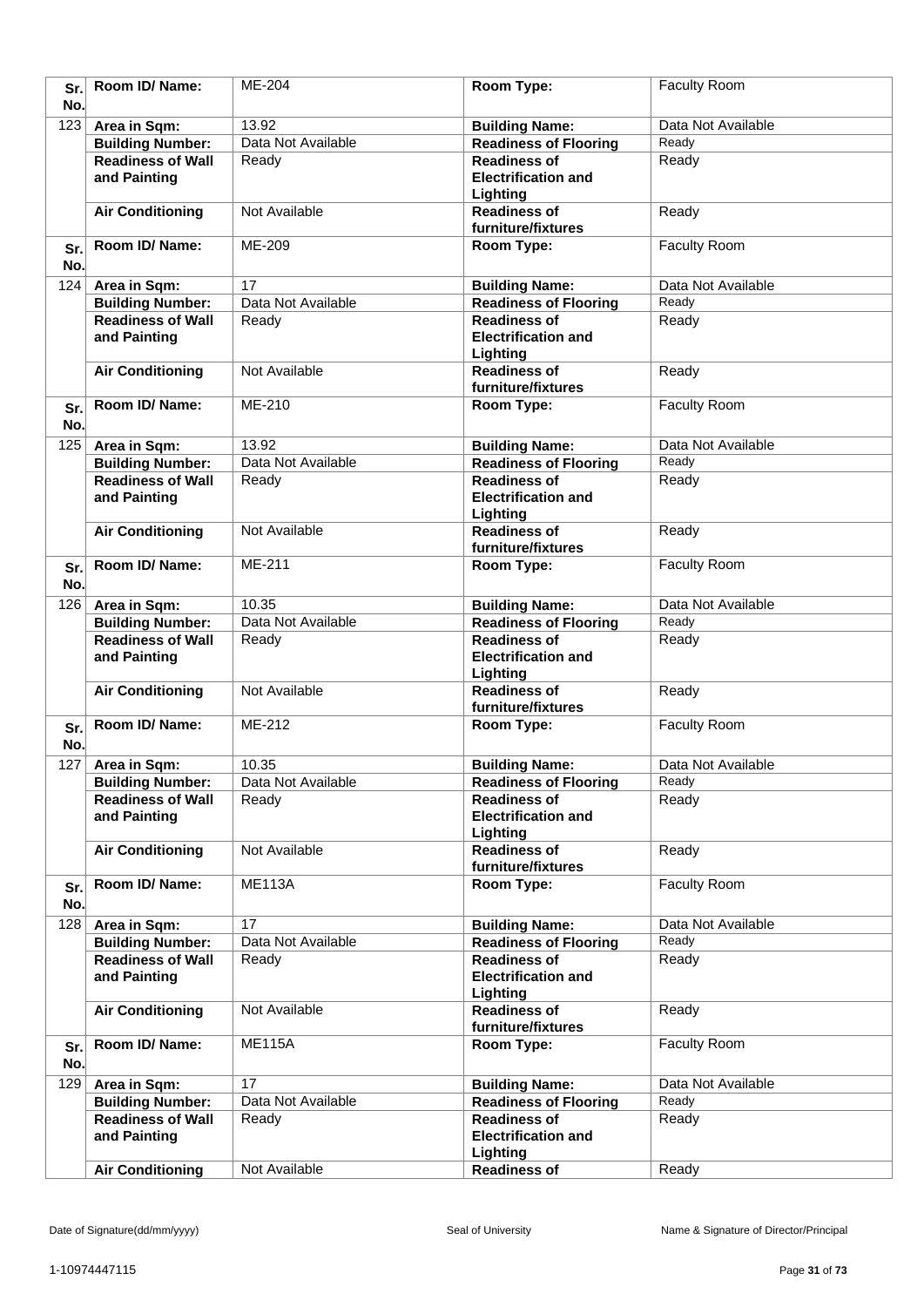|     |                          |                    | furniture/fixtures                     |                        |
|-----|--------------------------|--------------------|----------------------------------------|------------------------|
| Sr. | Room ID/Name:            | <b>ME209A</b>      | Room Type:                             | <b>Faculty Room</b>    |
| No. |                          |                    |                                        |                        |
|     |                          |                    |                                        |                        |
| 130 | Area in Sqm:             | 17                 | <b>Building Name:</b>                  | Data Not Available     |
|     | <b>Building Number:</b>  | Data Not Available | Readiness of Flooring                  | Ready                  |
|     | <b>Readiness of Wall</b> | Ready              | <b>Readiness of</b>                    | Ready                  |
|     | and Painting             |                    | <b>Electrification and</b>             |                        |
|     |                          |                    | Lighting                               |                        |
|     | <b>Air Conditioning</b>  | Not Available      | <b>Readiness of</b>                    | Ready                  |
|     |                          |                    | furniture/fixtures                     |                        |
| Sr. | Room ID/Name:            | NK-103             | Room Type:                             | <b>Central Store</b>   |
| No. |                          |                    |                                        |                        |
|     |                          | 57                 |                                        | Data Not Available     |
| 131 | Area in Sqm:             |                    | <b>Building Name:</b>                  |                        |
|     | <b>Building Number:</b>  | Data Not Available | <b>Readiness of Flooring</b>           | Ready                  |
|     | <b>Readiness of Wall</b> | Ready              | <b>Readiness of</b>                    | Ready                  |
|     | and Painting             |                    | <b>Electrification and</b>             |                        |
|     |                          |                    | Lighting                               |                        |
|     | <b>Air Conditioning</b>  | Not Available      | <b>Readiness of</b>                    | Ready                  |
|     |                          |                    | furniture/fixtures                     |                        |
| Sr. | Room ID/Name:            | <b>NK-104</b>      | Room Type:                             | Cabin for Head of Dept |
| No. |                          |                    |                                        |                        |
|     |                          | 12                 |                                        | Data Not Available     |
| 132 | Area in Sqm:             |                    | <b>Building Name:</b>                  |                        |
|     | <b>Building Number:</b>  | Data Not Available | <b>Readiness of Flooring</b>           | Ready                  |
|     | <b>Readiness of Wall</b> | Ready              | <b>Readiness of</b>                    | Ready                  |
|     | and Painting             |                    | <b>Electrification and</b>             |                        |
|     |                          |                    | Lighting                               |                        |
|     | <b>Air Conditioning</b>  | Not Available      | <b>Readiness of</b>                    | Ready                  |
|     |                          |                    | furniture/fixtures                     |                        |
| Sr. | Room ID/Name:            | <b>NK-111</b>      | Room Type:                             | Cabin for Head of Dept |
| No. |                          |                    |                                        |                        |
| 133 | Area in Sqm:             | 18                 | <b>Building Name:</b>                  | Data Not Available     |
|     | <b>Building Number:</b>  | Data Not Available | <b>Readiness of Flooring</b>           | Ready                  |
|     | <b>Readiness of Wall</b> | Ready              | <b>Readiness of</b>                    | Ready                  |
|     |                          |                    | <b>Electrification and</b>             |                        |
|     | and Painting             |                    |                                        |                        |
|     |                          |                    | Lighting                               |                        |
|     | <b>Air Conditioning</b>  | Not Available      | <b>Readiness of</b>                    | Ready                  |
|     |                          |                    | furniture/fixtures                     |                        |
| Sr. | Room ID/Name:            | <b>NK-112</b>      | Room Type:                             | Office All Inclusive   |
| No. |                          |                    |                                        |                        |
| 134 | Area in Sqm:             | 15                 | <b>Building Name:</b>                  | Data Not Available     |
|     | <b>Building Number:</b>  | Data Not Available | <b>Readiness of Flooring</b>           | Ready                  |
|     | <b>Readiness of Wall</b> | Ready              | <b>Readiness of</b>                    | Ready                  |
|     | and Painting             |                    | <b>Electrification and</b>             |                        |
|     |                          |                    | Lighting                               |                        |
|     | <b>Air Conditioning</b>  | Not Available      | <b>Readiness of</b>                    | Ready                  |
|     |                          |                    | furniture/fixtures                     |                        |
|     | Room ID/ Name:           | <b>NK-114</b>      | Room Type:                             | Office All Inclusive   |
| Sr. |                          |                    |                                        |                        |
| No. |                          |                    |                                        |                        |
|     | 135 Area in Sqm:         | 11                 | <b>Building Name:</b>                  | Data Not Available     |
|     | <b>Building Number:</b>  | Data Not Available | <b>Readiness of Flooring</b>           | Ready                  |
|     | <b>Readiness of Wall</b> | Ready              | <b>Readiness of</b>                    | Ready                  |
|     | and Painting             |                    | <b>Electrification and</b>             |                        |
|     |                          |                    | Lighting                               |                        |
|     | <b>Air Conditioning</b>  | Not Available      | <b>Readiness of</b>                    | Ready                  |
|     |                          |                    | furniture/fixtures                     |                        |
| Sr. | Room ID/ Name:           | <b>NK-115</b>      | Room Type:                             | Cabin for Head of Dept |
| No. |                          |                    |                                        |                        |
|     |                          |                    |                                        |                        |
| 136 | Area in Sqm:             | 15                 | <b>Building Name:</b>                  | Data Not Available     |
|     | <b>Building Number:</b>  | Data Not Available | <b>Readiness of Flooring</b>           | Ready                  |
|     |                          | Ready              | <b>Readiness of</b>                    | Ready                  |
|     | <b>Readiness of Wall</b> |                    |                                        |                        |
|     | and Painting             |                    | <b>Electrification and</b><br>Lighting |                        |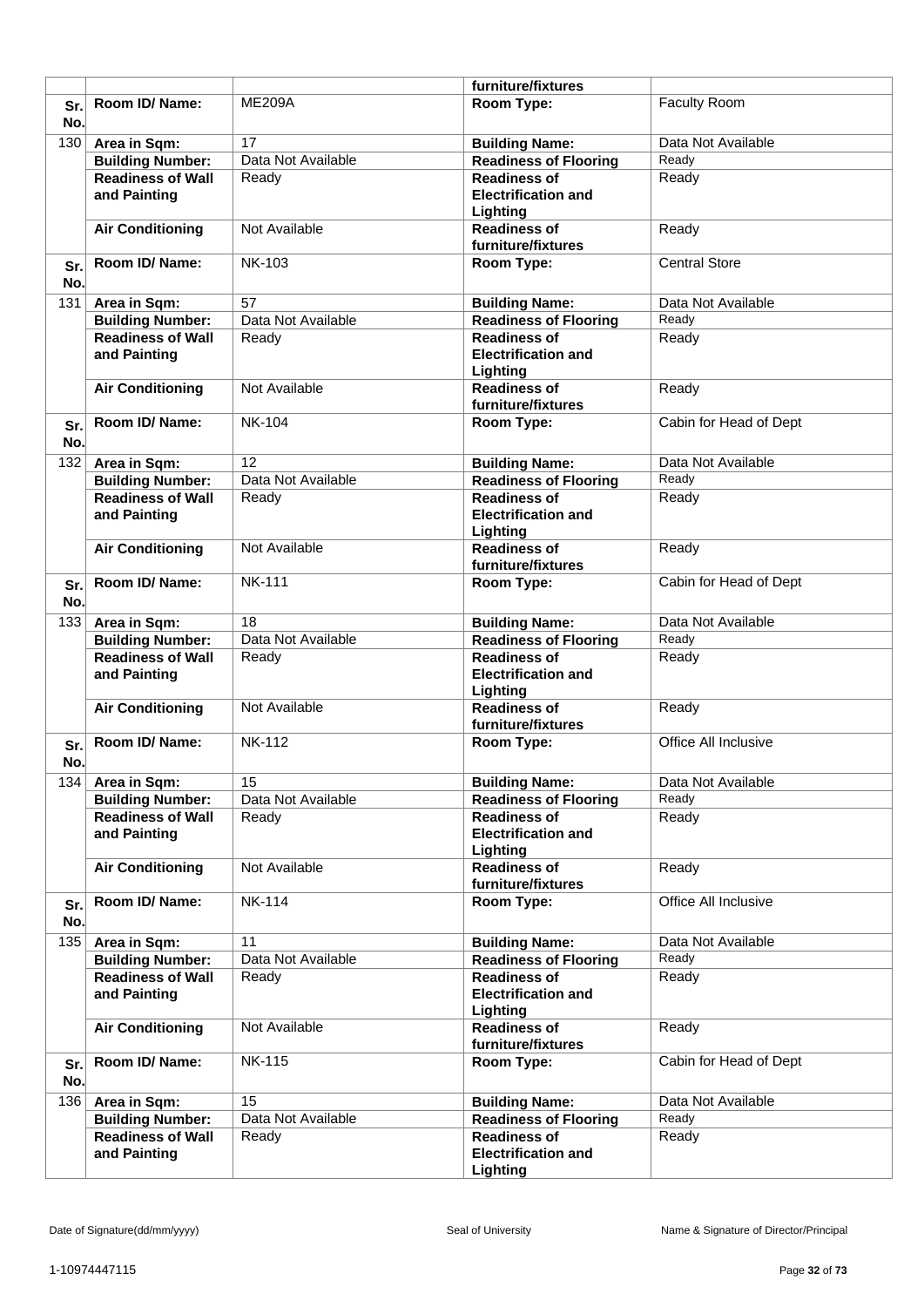|            | <b>Air Conditioning</b>                             | Not Available               | <b>Readiness of</b><br>furniture/fixtures                     | Ready                    |
|------------|-----------------------------------------------------|-----------------------------|---------------------------------------------------------------|--------------------------|
| Sr.        | Room ID/Name:                                       | <b>NK-117</b>               | Room Type:                                                    | <b>Department Office</b> |
| No.<br>137 |                                                     | 18                          |                                                               | Data Not Available       |
|            | Area in Sqm:<br><b>Building Number:</b>             | Data Not Available          | <b>Building Name:</b><br><b>Readiness of Flooring</b>         | Ready                    |
|            | <b>Readiness of Wall</b><br>and Painting            | Ready                       | <b>Readiness of</b><br><b>Electrification and</b><br>Lighting | Ready                    |
|            | <b>Air Conditioning</b>                             | Not Available               | <b>Readiness of</b><br>furniture/fixtures                     | Ready                    |
| Sr.<br>No. | Room ID/Name:                                       | <b>NK-210</b>               | Room Type:                                                    | <b>Department Office</b> |
| 138        | Area in Sqm:                                        | 18                          | <b>Building Name:</b>                                         | Data Not Available       |
|            | <b>Building Number:</b>                             | Data Not Available          | <b>Readiness of Flooring</b>                                  | Ready                    |
|            | <b>Readiness of Wall</b><br>and Painting            | Ready                       | <b>Readiness of</b><br><b>Electrification and</b><br>Lighting | Ready                    |
|            | <b>Air Conditioning</b>                             | Not Available               | <b>Readiness of</b><br>furniture/fixtures                     | Ready                    |
| Sr.<br>No. | Room ID/Name:                                       | <b>NK-212</b>               | Room Type:                                                    | <b>Department Office</b> |
| 139        | Area in Sqm:                                        | 12                          | <b>Building Name:</b>                                         | Data Not Available       |
|            | <b>Building Number:</b>                             | Data Not Available          | <b>Readiness of Flooring</b>                                  | Ready                    |
|            | <b>Readiness of Wall</b><br>and Painting            | Ready                       | <b>Readiness of</b><br><b>Electrification and</b><br>Lighting | Ready                    |
|            | <b>Air Conditioning</b>                             | Not Available               | <b>Readiness of</b><br>furniture/fixtures                     | Ready                    |
| Sr.<br>No. | Room ID/Name:                                       | <b>NK-218</b>               | Room Type:                                                    | Office All Inclusive     |
| 140        | Area in Sqm:                                        | 15                          | <b>Building Name:</b>                                         | Data Not Available       |
|            | <b>Building Number:</b>                             | Data Not Available          | <b>Readiness of Flooring</b>                                  | Ready                    |
|            | <b>Readiness of Wall</b>                            | Ready                       | <b>Readiness of</b><br><b>Electrification and</b>             | Ready                    |
|            | and Painting                                        |                             | Lighting                                                      |                          |
|            | <b>Air Conditioning</b>                             | Not Available               | <b>Readiness of</b><br>furniture/fixtures                     | Ready                    |
| Sr.<br>No. | Room ID/ Name:                                      | <b>NK-222</b>               | Room Type:                                                    | <b>Central Store</b>     |
| 141        | Area in Sqm:                                        | 55                          | <b>Building Name:</b>                                         | Data Not Available       |
|            | <b>Building Number:</b>                             | Data Not Available          | <b>Readiness of Flooring</b>                                  | Ready                    |
|            | <b>Readiness of Wall</b><br>and Painting            | Ready                       | <b>Readiness of</b><br><b>Electrification and</b><br>Lighting | Ready                    |
|            | <b>Air Conditioning</b>                             | Not Available               | <b>Readiness of</b><br>furniture/fixtures                     | Ready                    |
| Sr.<br>No. | Room ID/Name:                                       | <b>NK-223</b>               | Room Type:                                                    | Cabin for Head of Dept   |
| 142        | Area in Sqm:                                        | 20                          | <b>Building Name:</b>                                         | Data Not Available       |
|            | <b>Building Number:</b>                             | Data Not Available          | <b>Readiness of Flooring</b>                                  | Ready                    |
|            | <b>Readiness of Wall</b><br>and Painting            | Ready                       | <b>Readiness of</b><br><b>Electrification and</b><br>Lighting | Ready                    |
|            | <b>Air Conditioning</b>                             | Not Available               | <b>Readiness of</b><br>furniture/fixtures                     | Ready                    |
| Sr.        | Room ID/Name:                                       | <b>NK-225</b>               | Room Type:                                                    | <b>Board Room</b>        |
| No.        |                                                     |                             |                                                               |                          |
| 143        | Area in Sqm:                                        | 62                          | <b>Building Name:</b>                                         | Data Not Available       |
|            | <b>Building Number:</b><br><b>Readiness of Wall</b> | Data Not Available<br>Ready | <b>Readiness of Flooring</b><br><b>Readiness of</b>           | Ready<br>Ready           |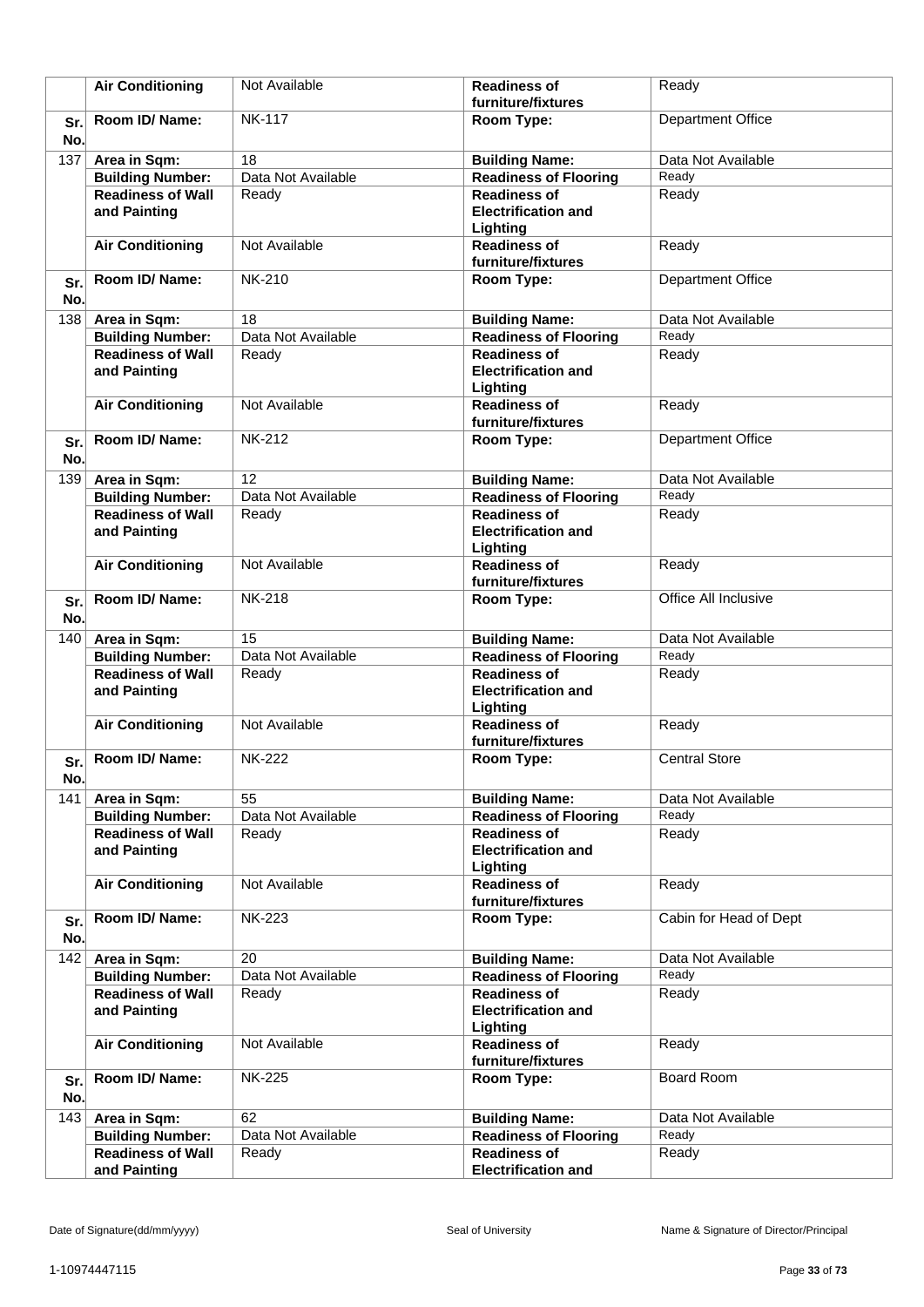|     |                          |                    | Lighting                     |                         |
|-----|--------------------------|--------------------|------------------------------|-------------------------|
|     | <b>Air Conditioning</b>  | Not Available      | <b>Readiness of</b>          |                         |
|     |                          |                    |                              | Ready                   |
|     |                          |                    | furniture/fixtures           |                         |
| Sr. | Room ID/Name:            | <b>PLACE</b>       | Room Type:                   | <b>Placement Office</b> |
| No. |                          |                    |                              |                         |
| 144 | Area in Sqm:             | 800                | <b>Building Name:</b>        | Data Not Available      |
|     | <b>Building Number:</b>  | Data Not Available | <b>Readiness of Flooring</b> | Ready                   |
|     | <b>Readiness of Wall</b> | Ready              | <b>Readiness of</b>          | Ready                   |
|     | and Painting             |                    | <b>Electrification and</b>   |                         |
|     |                          |                    | Lighting                     |                         |
|     | <b>Air Conditioning</b>  | Not Available      | <b>Readiness of</b>          | Ready                   |
|     |                          |                    | furniture/fixtures           |                         |
| Sr. | Room ID/ Name:           | WS-106             | Room Type:                   | Faculty Room            |
| No. |                          |                    |                              |                         |
|     |                          |                    |                              |                         |
| 145 | Area in Sqm:             | 13.2               | <b>Building Name:</b>        | Data Not Available      |
|     | <b>Building Number:</b>  | Data Not Available | <b>Readiness of Flooring</b> | Ready                   |
|     | <b>Readiness of Wall</b> | Ready              | <b>Readiness of</b>          | Ready                   |
|     | and Painting             |                    | <b>Electrification and</b>   |                         |
|     |                          |                    | Lighting                     |                         |
|     | <b>Air Conditioning</b>  | Not Available      | <b>Readiness of</b>          | Ready                   |
|     |                          |                    | furniture/fixtures           |                         |
| Sr. | Room ID/Name:            | <b>WS-205</b>      | Room Type:                   | Faculty Room            |
| No. |                          |                    |                              |                         |
| 146 | Area in Sqm:             | 10.35              | <b>Building Name:</b>        | Data Not Available      |
|     | <b>Building Number:</b>  | Data Not Available | <b>Readiness of Flooring</b> | Ready                   |
|     | <b>Readiness of Wall</b> | Ready              | <b>Readiness of</b>          | Ready                   |
|     | and Painting             |                    | <b>Electrification and</b>   |                         |
|     |                          |                    | Lighting                     |                         |
|     | <b>Air Conditioning</b>  | Not Available      | <b>Readiness of</b>          | Ready                   |
|     |                          |                    | furniture/fixtures           |                         |
|     | Room ID/Name:            | <b>WS-206</b>      | Room Type:                   | Faculty Room            |
| Sr. |                          |                    |                              |                         |
| No. |                          |                    |                              |                         |
| 147 | Area in Sqm:             | 13.2               | <b>Building Name:</b>        | Data Not Available      |
|     | <b>Building Number:</b>  | Data Not Available | <b>Readiness of Flooring</b> | Ready                   |
|     | <b>Readiness of Wall</b> | Ready              | <b>Readiness of</b>          | Ready                   |
|     | and Painting             |                    | <b>Electrification and</b>   |                         |
|     |                          |                    | Lighting                     |                         |
|     | <b>Air Conditioning</b>  | Not Available      | <b>Readiness of</b>          | Ready                   |
|     |                          |                    | furniture/fixtures           |                         |
| Sr. | Room ID/ Name:           | WS-207             | Room Type:                   | <b>Faculty Room</b>     |
| No. |                          |                    |                              |                         |
| 148 | Area in Sqm:             | 10.35              | <b>Building Name:</b>        | Data Not Available      |
|     | <b>Building Number:</b>  | Data Not Available | <b>Readiness of Flooring</b> | Ready                   |
|     |                          |                    | <b>Readiness of</b>          |                         |
|     | <b>Readiness of Wall</b> | Ready              | <b>Electrification and</b>   | Ready                   |
|     | and Painting             |                    |                              |                         |
|     |                          |                    | Lighting                     |                         |
|     | <b>Air Conditioning</b>  | Not Available      | <b>Readiness of</b>          | Ready                   |
|     |                          |                    | furniture/fixtures           |                         |

## **AMENITIES AREA**

| Sr. | Room ID/ Name:           | <b>BCR</b>         | Room Type:                   | Boys Common Room   |
|-----|--------------------------|--------------------|------------------------------|--------------------|
| No. |                          |                    |                              |                    |
|     | Area in Sqm:             | 150                | <b>Building Name:</b>        | Data Not Available |
|     | <b>Building Number:</b>  | Data Not Available | <b>Readiness of Flooring</b> | Ready              |
|     | <b>Readiness of Wall</b> | Ready              | <b>Readiness of</b>          | Ready              |
|     | and Painting             |                    | <b>Electrification and</b>   |                    |
|     |                          |                    | Lighting                     |                    |
|     | <b>Air Conditioning</b>  | Not Available      | <b>Readiness of</b>          | Ready              |
|     |                          |                    | furniture/fixtures           |                    |
| Sr. | Room ID/ Name:           | <b>BDA</b>         | Room Type:                   | Boys' Hostel       |
| No. |                          |                    |                              |                    |
| 2   | Area in Sqm:             | 2000               | <b>Building Name:</b>        | Data Not Available |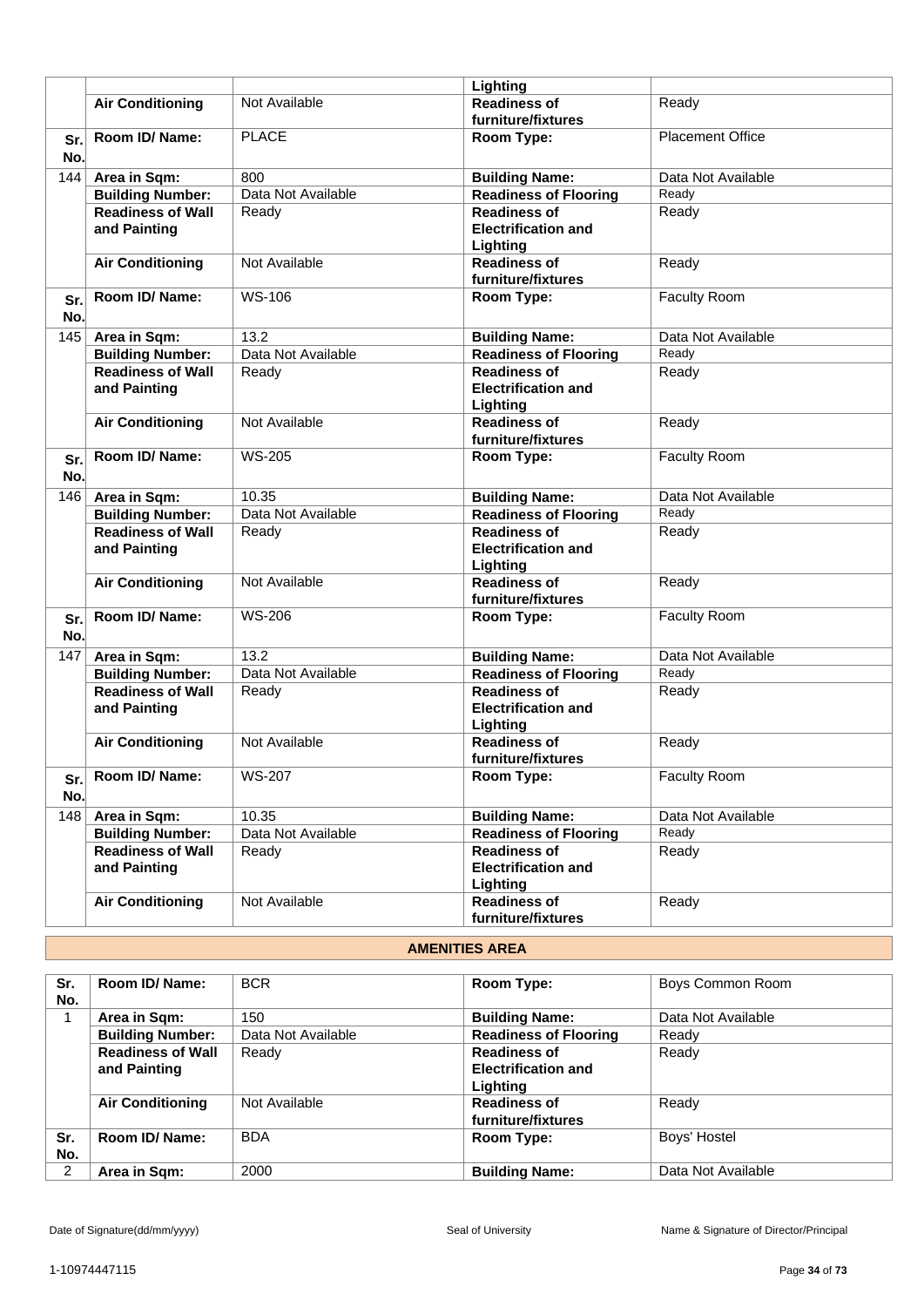|                | <b>Building Number:</b>                 | Data Not Available | <b>Readiness of Flooring</b>                          | Ready                       |
|----------------|-----------------------------------------|--------------------|-------------------------------------------------------|-----------------------------|
|                | <b>Readiness of Wall</b>                | Ready              | <b>Readiness of</b>                                   | Ready                       |
|                | and Painting                            |                    | <b>Electrification and</b>                            |                             |
|                |                                         |                    | Lighting                                              |                             |
|                | <b>Air Conditioning</b>                 | Not Available      | <b>Readiness of</b>                                   | Ready                       |
|                |                                         |                    | furniture/fixtures                                    |                             |
| Sr.<br>No.     | Room ID/ Name:                          | CE-106             | Room Type:                                            | Toilet                      |
| 3              | Area in Sqm:                            | 15.98              | <b>Building Name:</b>                                 | Data Not Available          |
|                | <b>Building Number:</b>                 | Data Not Available | <b>Readiness of Flooring</b>                          | Ready                       |
|                | <b>Readiness of Wall</b>                | Ready              | <b>Readiness of</b>                                   | Ready                       |
|                | and Painting                            |                    | <b>Electrification and</b>                            |                             |
|                |                                         |                    | Lighting                                              |                             |
|                | <b>Air Conditioning</b>                 | Not Available      | <b>Readiness of</b>                                   | Ready                       |
|                |                                         |                    | furniture/fixtures                                    |                             |
| Sr.            | Room ID/ Name:                          | CE-113             | Room Type:                                            | Toilet                      |
| No.            |                                         |                    |                                                       |                             |
| 4              | Area in Sqm:                            | 15.98              | <b>Building Name:</b>                                 | Data Not Available          |
|                | <b>Building Number:</b>                 | Data Not Available | <b>Readiness of Flooring</b>                          | Ready                       |
|                | <b>Readiness of Wall</b>                | Ready              | <b>Readiness of</b>                                   | Ready                       |
|                | and Painting                            |                    | <b>Electrification and</b>                            |                             |
|                |                                         |                    | Lighting                                              |                             |
|                | <b>Air Conditioning</b>                 | Not Available      | <b>Readiness of</b>                                   | Ready                       |
|                |                                         |                    | furniture/fixtures                                    |                             |
| Sr.            | Room ID/ Name:                          | <b>CE-114</b>      | Room Type:                                            | Toilet                      |
| No.            |                                         |                    |                                                       |                             |
| 5              | Area in Sqm:                            | 15.98              | <b>Building Name:</b>                                 | Data Not Available          |
|                | <b>Building Number:</b>                 | Data Not Available | <b>Readiness of Flooring</b>                          | Ready                       |
|                | <b>Readiness of Wall</b>                | Ready              | <b>Readiness of</b>                                   | Ready                       |
|                | and Painting                            |                    | <b>Electrification and</b>                            |                             |
|                |                                         |                    | Lighting                                              |                             |
|                | <b>Air Conditioning</b>                 | Not Available      | <b>Readiness of</b>                                   | Ready                       |
|                |                                         |                    | furniture/fixtures                                    |                             |
| Sr.            | Room ID/ Name:                          | <b>CE-120</b>      | Room Type:                                            | <b>Others</b>               |
| No.            |                                         | 13                 |                                                       |                             |
| 6              | Area in Sqm:<br><b>Building Number:</b> | Data Not Available | <b>Building Name:</b><br><b>Readiness of Flooring</b> | Data Not Available<br>Ready |
|                | <b>Readiness of Wall</b>                |                    | <b>Readiness of</b>                                   | Ready                       |
|                | and Painting                            | Ready              | <b>Electrification and</b>                            |                             |
|                |                                         |                    | Lighting                                              |                             |
|                | <b>Air Conditioning</b>                 | Not Available      | <b>Readiness of</b>                                   | Ready                       |
|                |                                         |                    | furniture/fixtures                                    |                             |
| Sr.            | Room ID/ Name:                          | CE-204             | Room Type:                                            | Toilet                      |
| No.            |                                         |                    |                                                       |                             |
| $\overline{7}$ | Area in Sqm:                            | 15.98              | <b>Building Name:</b>                                 | Data Not Available          |
|                | <b>Building Number:</b>                 | Data Not Available | <b>Readiness of Flooring</b>                          | Ready                       |
|                | <b>Readiness of Wall</b>                | Ready              | <b>Readiness of</b>                                   | Ready                       |
|                | and Painting                            |                    | <b>Electrification and</b>                            |                             |
|                |                                         |                    | Lighting                                              |                             |
|                | <b>Air Conditioning</b>                 | Not Available      | <b>Readiness of</b>                                   | Ready                       |
|                |                                         |                    | furniture/fixtures                                    |                             |
| Sr.            | Room ID/ Name:                          | CE-210             | Room Type:                                            | Toilet                      |
| No.            |                                         |                    |                                                       |                             |
| 8              | Area in Sqm:                            | 15.98              | <b>Building Name:</b>                                 | Data Not Available          |
|                | <b>Building Number:</b>                 | Data Not Available | <b>Readiness of Flooring</b>                          | Ready                       |
|                | <b>Readiness of Wall</b>                | Ready              | <b>Readiness of</b>                                   | Ready                       |
|                | and Painting                            |                    | <b>Electrification and</b>                            |                             |
|                | <b>Air Conditioning</b>                 | Not Available      | Lighting<br><b>Readiness of</b>                       | Ready                       |
|                |                                         |                    | furniture/fixtures                                    |                             |
| Sr.            | Room ID/ Name:                          | CE-211             | Room Type:                                            | Toilet                      |
| No.            |                                         |                    |                                                       |                             |
| 9              | Area in Sqm:                            | 15.98              | <b>Building Name:</b>                                 | Data Not Available          |
|                | <b>Building Number:</b>                 | Data Not Available | <b>Readiness of Flooring</b>                          | Ready                       |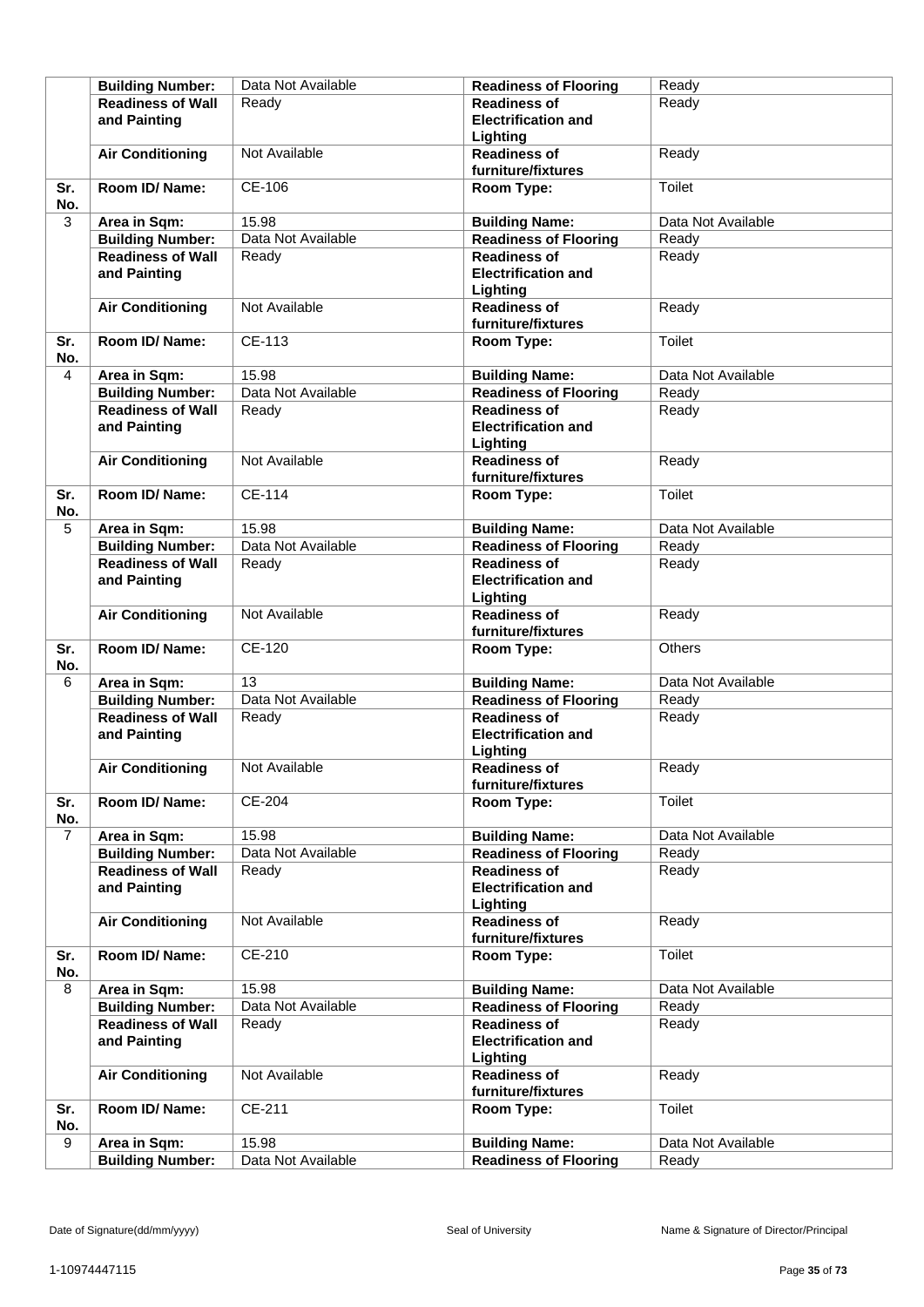|     | <b>Readiness of Wall</b> | Ready              | <b>Readiness of</b>          | Ready                   |
|-----|--------------------------|--------------------|------------------------------|-------------------------|
|     | and Painting             |                    | <b>Electrification and</b>   |                         |
|     |                          |                    |                              |                         |
|     |                          |                    | Lighting                     |                         |
|     | <b>Air Conditioning</b>  | Not Available      | <b>Readiness of</b>          | Ready                   |
|     |                          |                    | furniture/fixtures           |                         |
| Sr. | Room ID/Name:            | <b>CFT</b>         | Room Type:                   | Cafeteria               |
| No. |                          |                    |                              |                         |
| 10  | Area in Sqm:             | 400                | <b>Building Name:</b>        | Data Not Available      |
|     | <b>Building Number:</b>  | Data Not Available | <b>Readiness of Flooring</b> | Ready                   |
|     | <b>Readiness of Wall</b> | Ready              | <b>Readiness of</b>          | Ready                   |
|     | and Painting             |                    | <b>Electrification and</b>   |                         |
|     |                          |                    | Lighting                     |                         |
|     |                          |                    |                              |                         |
|     | <b>Air Conditioning</b>  | Not Available      | <b>Readiness of</b>          | Ready                   |
|     |                          |                    | furniture/fixtures           |                         |
| Sr. | Room ID/Name:            | CS-114             | Room Type:                   | Toilet                  |
| No. |                          |                    |                              |                         |
| 11  | Area in Sqm:             | 10                 | <b>Building Name:</b>        | Data Not Available      |
|     | <b>Building Number:</b>  | Data Not Available | <b>Readiness of Flooring</b> | Ready                   |
|     | <b>Readiness of Wall</b> | Ready              | <b>Readiness of</b>          | Ready                   |
|     | and Painting             |                    | <b>Electrification and</b>   |                         |
|     |                          |                    | Lighting                     |                         |
|     | <b>Air Conditioning</b>  | Not Available      | <b>Readiness of</b>          | Ready                   |
|     |                          |                    | furniture/fixtures           |                         |
|     |                          |                    |                              |                         |
| Sr. | Room ID/Name:            | CS-115             | Room Type:                   | Toilet                  |
| No. |                          |                    |                              |                         |
| 12  | Area in Sqm:             | 10                 | <b>Building Name:</b>        | Data Not Available      |
|     | <b>Building Number:</b>  | Data Not Available | <b>Readiness of Flooring</b> | Ready                   |
|     | <b>Readiness of Wall</b> | Ready              | <b>Readiness of</b>          | Ready                   |
|     | and Painting             |                    | <b>Electrification and</b>   |                         |
|     |                          |                    | Lighting                     |                         |
|     | <b>Air Conditioning</b>  | Not Available      | <b>Readiness of</b>          | Ready                   |
|     |                          |                    | furniture/fixtures           |                         |
| Sr. | Room ID/Name:            | $CS-116$           |                              | Toilet                  |
|     |                          |                    | Room Type:                   |                         |
| No. |                          |                    |                              |                         |
| 13  | Area in Sqm:             | 10                 | <b>Building Name:</b>        | Data Not Available      |
|     | <b>Building Number:</b>  | Data Not Available | Readiness of Flooring        | Ready                   |
|     | <b>Readiness of Wall</b> | Ready              | <b>Readiness of</b>          | Ready                   |
|     | and Painting             |                    | <b>Electrification and</b>   |                         |
|     |                          |                    | Lighting                     |                         |
|     | <b>Air Conditioning</b>  | Not Available      | <b>Readiness of</b>          | Ready                   |
|     |                          |                    | furniture/fixtures           |                         |
| Sr. | Room ID/Name:            | <b>CS-117</b>      | Room Type:                   | Toilet                  |
| No. |                          |                    |                              |                         |
| 14  | Area in Sqm:             | 10                 | <b>Building Name:</b>        | Data Not Available      |
|     | <b>Building Number:</b>  | Data Not Available | <b>Readiness of Flooring</b> | Ready                   |
|     | <b>Readiness of Wall</b> | Ready              | <b>Readiness of</b>          | Ready                   |
|     |                          |                    |                              |                         |
|     | and Painting             |                    | <b>Electrification and</b>   |                         |
|     |                          |                    | Lighting                     |                         |
|     | <b>Air Conditioning</b>  | Not Available      | <b>Readiness of</b>          | Ready                   |
|     |                          |                    | furniture/fixtures           |                         |
| Sr. | Room ID/ Name:           | <b>DISP</b>        | Room Type:                   | First aid cum Sick Room |
| No. |                          |                    |                              |                         |
| 15  | Area in Sqm:             | 275                | <b>Building Name:</b>        | Data Not Available      |
|     | <b>Building Number:</b>  | Data Not Available | <b>Readiness of Flooring</b> | Ready                   |
|     | <b>Readiness of Wall</b> | Ready              | <b>Readiness of</b>          | Ready                   |
|     | and Painting             |                    | <b>Electrification and</b>   |                         |
|     |                          |                    | Lighting                     |                         |
|     | <b>Air Conditioning</b>  | Not Available      | <b>Readiness of</b>          | Ready                   |
|     |                          |                    | furniture/fixtures           |                         |
|     |                          |                    |                              |                         |
| Sr. | Room ID/ Name:           | EC-101             | Room Type:                   | Toilet                  |
| No. |                          |                    |                              |                         |
| 16  | Area in Sqm:             | 21                 | <b>Building Name:</b>        | Data Not Available      |
|     | <b>Building Number:</b>  | Data Not Available | <b>Readiness of Flooring</b> | Ready                   |
|     | <b>Readiness of Wall</b> | Ready              | <b>Readiness of</b>          | Ready                   |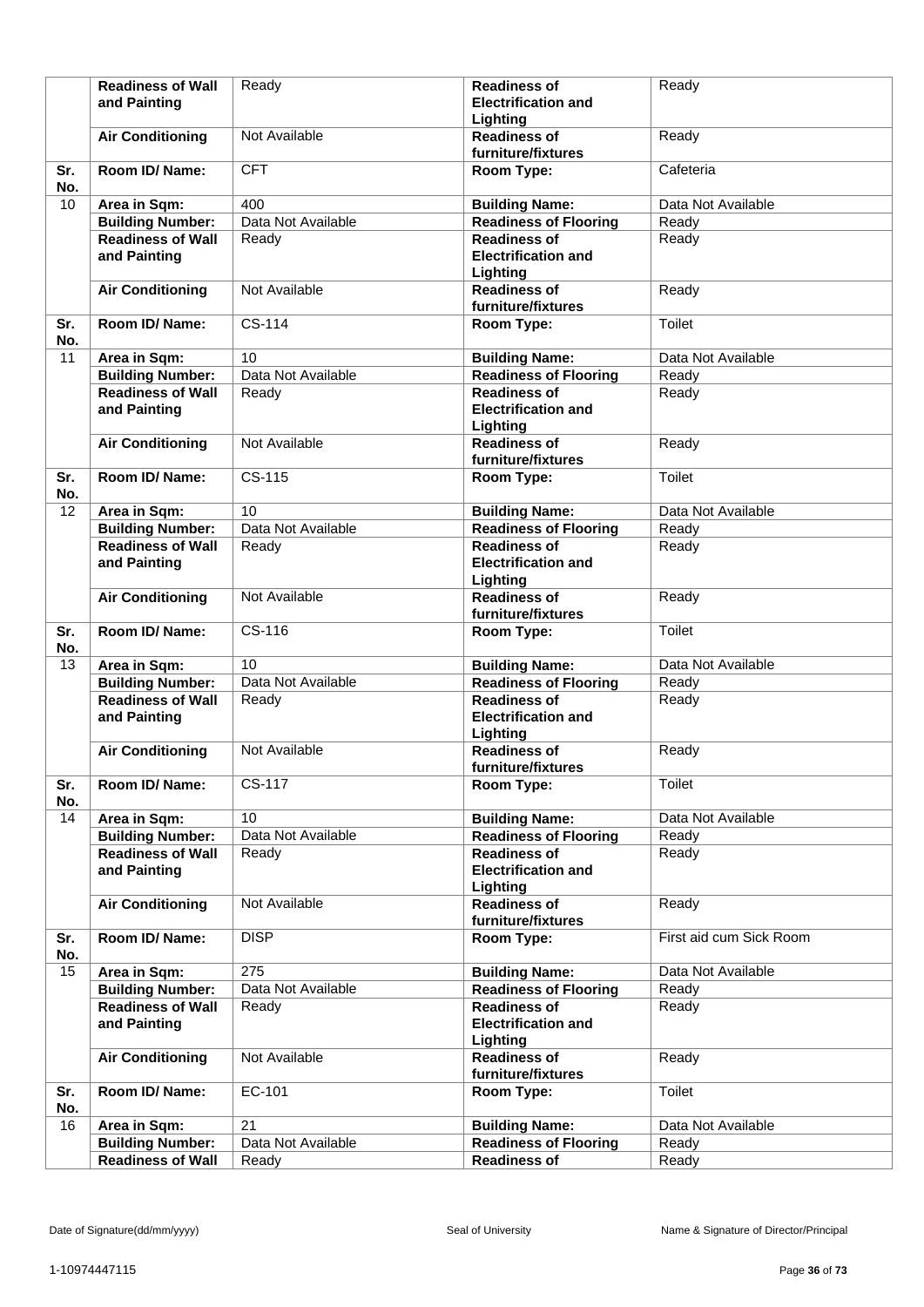|            | and Painting                             |                    | <b>Electrification and</b><br>Lighting                        |                    |
|------------|------------------------------------------|--------------------|---------------------------------------------------------------|--------------------|
|            | <b>Air Conditioning</b>                  | Not Available      | <b>Readiness of</b><br>furniture/fixtures                     | Ready              |
| Sr.<br>No. | Room ID/ Name:                           | EC-105             | Room Type:                                                    | <b>Toilet</b>      |
| 17         | Area in Sqm:                             | 19.5               | <b>Building Name:</b>                                         | Data Not Available |
|            | <b>Building Number:</b>                  | Data Not Available | <b>Readiness of Flooring</b>                                  | Ready              |
|            | <b>Readiness of Wall</b><br>and Painting | Ready              | <b>Readiness of</b><br><b>Electrification and</b><br>Lighting | Ready              |
|            | <b>Air Conditioning</b>                  | Not Available      | <b>Readiness of</b><br>furniture/fixtures                     | Ready              |
| Sr.<br>No. | Room ID/Name:                            | EC-108             | Room Type:                                                    | Toilet             |
| 18         | Area in Sqm:                             | 21.4               | <b>Building Name:</b>                                         | Data Not Available |
|            | <b>Building Number:</b>                  | Data Not Available | <b>Readiness of Flooring</b>                                  | Ready              |
|            | <b>Readiness of Wall</b><br>and Painting | Ready              | <b>Readiness of</b><br><b>Electrification and</b><br>Lighting | Ready              |
|            | <b>Air Conditioning</b>                  | Not Available      | <b>Readiness of</b><br>furniture/fixtures                     | Ready              |
| Sr.<br>No. | Room ID/ Name:                           | EC-113             | Room Type:                                                    | Toilet             |
| 19         | Area in Sqm:                             | 8.4                | <b>Building Name:</b>                                         | Data Not Available |
|            | <b>Building Number:</b>                  | Data Not Available | <b>Readiness of Flooring</b>                                  | Ready              |
|            | <b>Readiness of Wall</b><br>and Painting | Ready              | <b>Readiness of</b><br><b>Electrification and</b><br>Lighting | Ready              |
|            | <b>Air Conditioning</b>                  | Not Available      | <b>Readiness of</b><br>furniture/fixtures                     | Ready              |
| Sr.<br>No. | Room ID/Name:                            | EC-114             | Room Type:                                                    | Toilet             |
| 20         | Area in Sqm:                             | 20                 | <b>Building Name:</b>                                         | Data Not Available |
|            | <b>Building Number:</b>                  | Data Not Available | <b>Readiness of Flooring</b>                                  | Ready              |
|            | <b>Readiness of Wall</b><br>and Painting | Ready              | <b>Readiness of</b><br><b>Electrification and</b><br>Lighting | Ready              |
|            | <b>Air Conditioning</b>                  | Not Available      | <b>Readiness of</b><br>furniture/fixtures                     | Ready              |
| Sr.<br>No. | Room ID/ Name:                           | EC-205             | Room Type:                                                    | Toilet             |
| 21         | Area in Sqm:                             | 20.6               | <b>Building Name:</b>                                         | Data Not Available |
|            | <b>Building Number:</b>                  | Data Not Available | <b>Readiness of Flooring</b>                                  | Ready              |
|            | <b>Readiness of Wall</b><br>and Painting | Ready              | <b>Readiness of</b><br><b>Electrification and</b><br>Lighting | Ready              |
|            | <b>Air Conditioning</b>                  | Not Available      | <b>Readiness of</b><br>furniture/fixtures                     | Ready              |
| Sr.<br>No. | Room ID/ Name:                           | EC-206             | Room Type:                                                    | Toilet             |
| 22         | Area in Sqm:                             | 20.8               | <b>Building Name:</b>                                         | Data Not Available |
|            | <b>Building Number:</b>                  | Data Not Available | <b>Readiness of Flooring</b>                                  | Ready              |
|            | <b>Readiness of Wall</b><br>and Painting | Ready              | <b>Readiness of</b><br><b>Electrification and</b><br>Lighting | Ready              |
|            | <b>Air Conditioning</b>                  | Not Available      | <b>Readiness of</b><br>furniture/fixtures                     | Ready              |
| Sr.<br>No. | Room ID/ Name:                           | EC-213             | Room Type:                                                    | Toilet             |
| 23         | Area in Sqm:                             | 20                 | <b>Building Name:</b>                                         | Data Not Available |
|            | <b>Building Number:</b>                  | Data Not Available | <b>Readiness of Flooring</b>                                  | Ready              |
|            | <b>Readiness of Wall</b>                 | Ready              | <b>Readiness of</b>                                           | Ready              |
|            | and Painting                             |                    | <b>Electrification and</b>                                    |                    |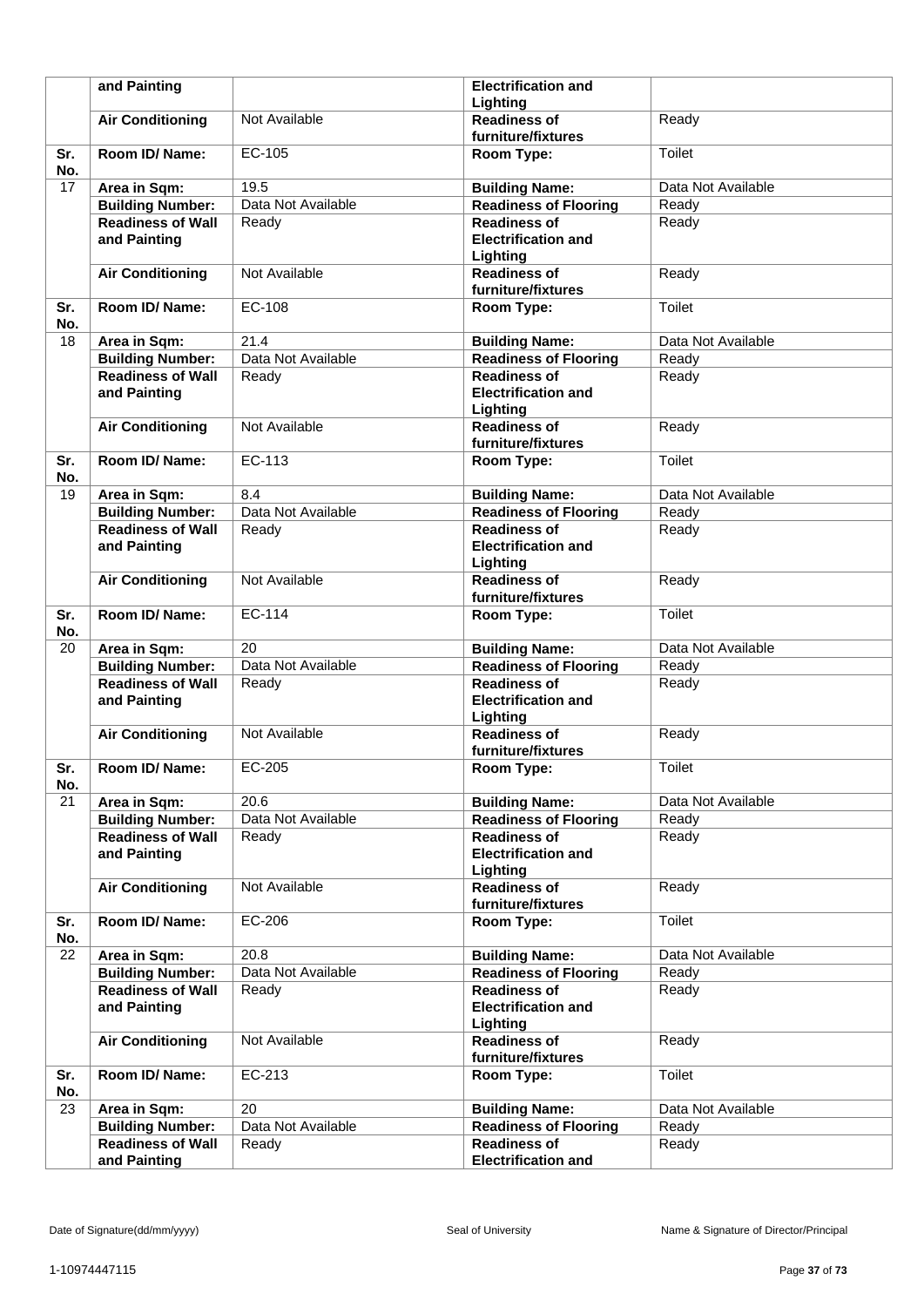|            |                                          |                    | Lighting                                                      |                         |
|------------|------------------------------------------|--------------------|---------------------------------------------------------------|-------------------------|
|            | <b>Air Conditioning</b>                  | Not Available      | <b>Readiness of</b><br>furniture/fixtures                     | Ready                   |
| Sr.<br>No. | Room ID/ Name:                           | EC-214             | Room Type:                                                    | Toilet                  |
| 24         | Area in Sqm:                             | 20                 | <b>Building Name:</b>                                         | Data Not Available      |
|            | <b>Building Number:</b>                  | Data Not Available | <b>Readiness of Flooring</b>                                  | Ready                   |
|            | <b>Readiness of Wall</b>                 | Ready              | <b>Readiness of</b>                                           | Ready                   |
|            | and Painting                             |                    | <b>Electrification and</b><br>Lighting                        |                         |
|            | <b>Air Conditioning</b>                  | Not Available      | <b>Readiness of</b><br>furniture/fixtures                     | Ready                   |
| Sr.<br>No. | Room ID/Name:                            | EE-108             | Room Type:                                                    | <b>Toilet</b>           |
| 25         | Area in Sqm:                             | 6.7                | <b>Building Name:</b>                                         | Data Not Available      |
|            | <b>Building Number:</b>                  | Data Not Available | <b>Readiness of Flooring</b>                                  | Ready                   |
|            | <b>Readiness of Wall</b><br>and Painting | Ready              | <b>Readiness of</b><br><b>Electrification and</b><br>Lighting | Ready                   |
|            | <b>Air Conditioning</b>                  | Not Available      | <b>Readiness of</b><br>furniture/fixtures                     | Ready                   |
| Sr.<br>No. | Room ID/Name:                            | EE-109             | Room Type:                                                    | <b>Toilet</b>           |
| 26         | Area in Sqm:                             | 9.8                | <b>Building Name:</b>                                         | Data Not Available      |
|            | <b>Building Number:</b>                  | Data Not Available | <b>Readiness of Flooring</b>                                  | Ready                   |
|            | <b>Readiness of Wall</b><br>and Painting | Ready              | <b>Readiness of</b><br><b>Electrification and</b><br>Lighting | Ready                   |
|            | <b>Air Conditioning</b>                  | Not Available      | <b>Readiness of</b><br>furniture/fixtures                     | Ready                   |
| Sr.<br>No. | Room ID/Name:                            | EE-116             | Room Type:                                                    | Toilet                  |
| 27         | Area in Sqm:                             | 21                 | <b>Building Name:</b>                                         | Data Not Available      |
|            | <b>Building Number:</b>                  | Data Not Available | <b>Readiness of Flooring</b>                                  | Ready                   |
|            | <b>Readiness of Wall</b><br>and Painting | Ready              | <b>Readiness of</b><br><b>Electrification and</b><br>Lighting | Ready                   |
|            | <b>Air Conditioning</b>                  | Not Available      | <b>Readiness of</b><br>furniture/fixtures                     | Ready                   |
| Sr.<br>No. | Room ID/Name:                            | EE-117             | Room Type:                                                    | <b>Toilet</b>           |
| 28         | Area in Sqm:                             | 15                 | <b>Building Name:</b>                                         | Data Not Available      |
|            | <b>Building Number:</b>                  | Data Not Available | Readiness of Flooring                                         | Ready                   |
|            | <b>Readiness of Wall</b><br>and Painting | Ready              | <b>Readiness of</b><br><b>Electrification and</b><br>Lighting | Ready                   |
|            | <b>Air Conditioning</b>                  | Not Available      | <b>Readiness of</b><br>furniture/fixtures                     | Ready                   |
| Sr.<br>No. | Room ID/ Name:                           | EE-202             | Room Type:                                                    | <b>Stationery Store</b> |
| 29         | Area in Sqm:                             | 44                 | <b>Building Name:</b>                                         | Data Not Available      |
|            | <b>Building Number:</b>                  | Data Not Available | <b>Readiness of Flooring</b>                                  | Ready                   |
|            | <b>Readiness of Wall</b><br>and Painting | Ready              | <b>Readiness of</b><br><b>Electrification and</b><br>Lighting | Ready                   |
|            | <b>Air Conditioning</b>                  | Not Available      | <b>Readiness of</b><br>furniture/fixtures                     | Ready                   |
| Sr.<br>No. | Room ID/ Name:                           | EE-207             | Room Type:                                                    | Toilet                  |
| 30         | Area in Sqm:                             | 9.8                | <b>Building Name:</b>                                         | Data Not Available      |
|            | <b>Building Number:</b>                  | Data Not Available | <b>Readiness of Flooring</b>                                  | Ready                   |
|            | <b>Readiness of Wall</b><br>and Painting | Ready              | <b>Readiness of</b><br><b>Electrification and</b><br>Lighting | Ready                   |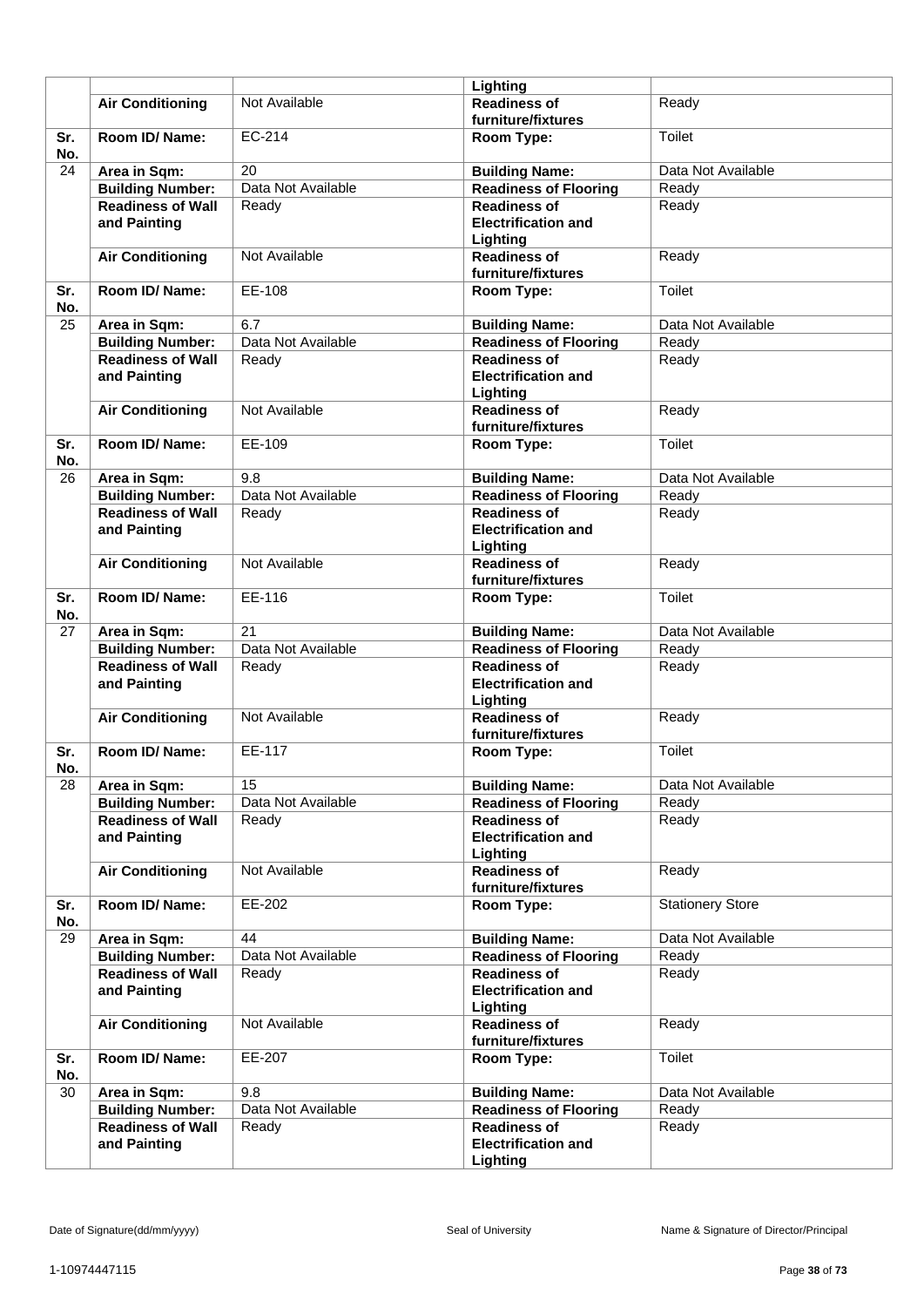|            | <b>Air Conditioning</b>                                             | Not Available               | <b>Readiness of</b><br>furniture/fixtures                                         | Ready              |
|------------|---------------------------------------------------------------------|-----------------------------|-----------------------------------------------------------------------------------|--------------------|
| Sr.        | Room ID/Name:                                                       | EE-208                      | Room Type:                                                                        | Others             |
| No.        |                                                                     |                             |                                                                                   |                    |
| 31         | Area in Sqm:                                                        | 9.27                        | <b>Building Name:</b>                                                             | Data Not Available |
|            | <b>Building Number:</b>                                             | Data Not Available          | <b>Readiness of Flooring</b>                                                      | Ready              |
|            | <b>Readiness of Wall</b><br>and Painting                            | Ready                       | <b>Readiness of</b><br><b>Electrification and</b><br>Lighting                     | Ready              |
|            | <b>Air Conditioning</b>                                             | Not Available               | <b>Readiness of</b><br>furniture/fixtures                                         | Ready              |
| Sr.<br>No. | Room ID/Name:                                                       | EE-217                      | Room Type:                                                                        | <b>Toilet</b>      |
| 32         | Area in Sqm:                                                        | 12                          | <b>Building Name:</b>                                                             | Data Not Available |
|            | <b>Building Number:</b>                                             | Data Not Available          | <b>Readiness of Flooring</b>                                                      | Ready              |
|            | <b>Readiness of Wall</b><br>and Painting                            | Ready                       | <b>Readiness of</b><br><b>Electrification and</b><br>Lighting                     | Ready              |
|            | <b>Air Conditioning</b>                                             | Not Available               | <b>Readiness of</b><br>furniture/fixtures                                         | Ready              |
| Sr.<br>No. | Room ID/Name:                                                       | EE-218                      | Room Type:                                                                        | <b>Toilet</b>      |
| 33         | Area in Sqm:                                                        | 12                          | <b>Building Name:</b>                                                             | Data Not Available |
|            | <b>Building Number:</b>                                             | Data Not Available          | <b>Readiness of Flooring</b>                                                      | Ready              |
|            | <b>Readiness of Wall</b><br>and Painting                            | Ready                       | <b>Readiness of</b><br><b>Electrification and</b><br>Lighting                     | Ready              |
|            | <b>Air Conditioning</b>                                             | Not Available               | <b>Readiness of</b><br>furniture/fixtures                                         | Ready              |
| Sr.<br>No. | Room ID/Name:                                                       | EI-109                      | Room Type:                                                                        | <b>Toilet</b>      |
| 34         | Area in Sqm:                                                        | 12                          | <b>Building Name:</b>                                                             | Data Not Available |
|            | <b>Building Number:</b>                                             | Data Not Available          | <b>Readiness of Flooring</b>                                                      | Ready              |
|            | <b>Readiness of Wall</b><br>and Painting                            | Ready                       | <b>Readiness of</b><br><b>Electrification and</b><br>Lighting                     | Ready              |
|            | <b>Air Conditioning</b>                                             | Not Available               | <b>Readiness of</b><br>furniture/fixtures                                         | Ready              |
| Sr.<br>No. | Room ID/Name:                                                       | EI-110                      | Room Type:                                                                        | Toilet             |
| 35         | Area in Sqm:                                                        | 12                          | <b>Building Name:</b>                                                             | Data Not Available |
|            | <b>Building Number:</b>                                             | Data Not Available          | <b>Readiness of Flooring</b>                                                      | Ready              |
|            | <b>Readiness of Wall</b><br>and Painting                            | Ready                       | <b>Readiness of</b><br><b>Electrification and</b><br>Lighting                     | Ready              |
|            | <b>Air Conditioning</b>                                             | Not Available               | <b>Readiness of</b><br>furniture/fixtures                                         | Ready              |
| Sr.<br>No. | Room ID/Name:                                                       | EI-111                      | Room Type:                                                                        | Toilet             |
| 36         | Area in Sqm:                                                        | 12                          | <b>Building Name:</b>                                                             | Data Not Available |
|            | <b>Building Number:</b>                                             | Data Not Available          | <b>Readiness of Flooring</b>                                                      | Ready              |
|            | <b>Readiness of Wall</b><br>and Painting                            | Ready                       | <b>Readiness of</b><br><b>Electrification and</b><br>Lighting                     | Ready              |
|            | <b>Air Conditioning</b>                                             | Not Available               | <b>Readiness of</b><br>furniture/fixtures                                         | Ready              |
| Sr.<br>No. | Room ID/ Name:                                                      | EI-112                      | Room Type:                                                                        | Toilet             |
| 37         | Area in Sqm:                                                        | 12                          | <b>Building Name:</b>                                                             | Data Not Available |
|            | <b>Building Number:</b><br><b>Readiness of Wall</b><br>and Painting | Data Not Available<br>Ready | <b>Readiness of Flooring</b><br><b>Readiness of</b><br><b>Electrification and</b> | Ready<br>Ready     |
|            | <b>Air Conditioning</b>                                             | Not Available               | Lighting<br><b>Readiness of</b>                                                   | Ready              |
|            |                                                                     |                             |                                                                                   |                    |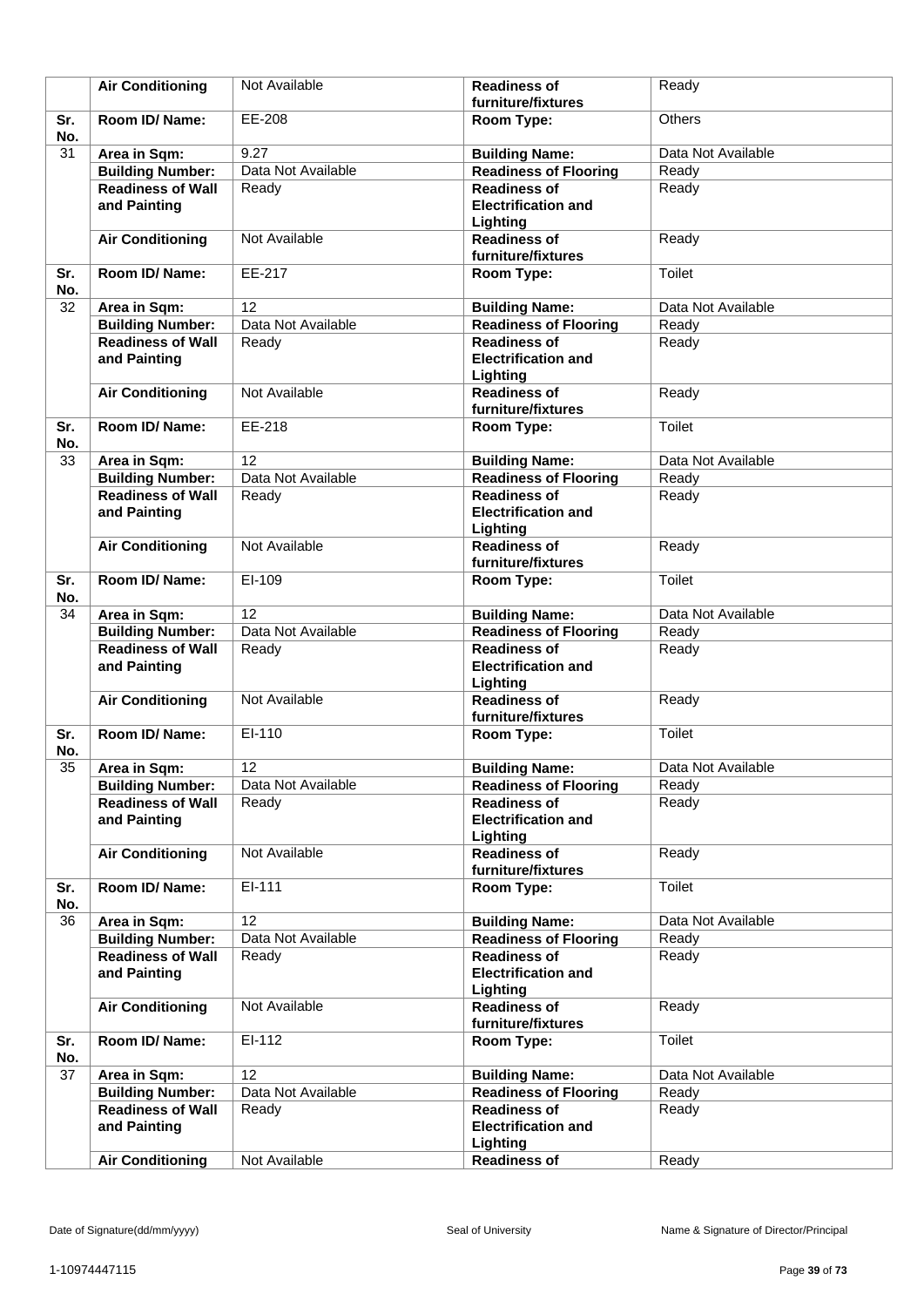|                 |                                          |                    | furniture/fixtures                                            |                          |
|-----------------|------------------------------------------|--------------------|---------------------------------------------------------------|--------------------------|
| Sr.<br>No.      | Room ID/Name:                            | $EI-211$           | Room Type:                                                    | <b>Toilet</b>            |
| $\overline{38}$ | Area in Sqm:                             | 12                 | <b>Building Name:</b>                                         | Data Not Available       |
|                 | <b>Building Number:</b>                  | Data Not Available | <b>Readiness of Flooring</b>                                  | Ready                    |
|                 | <b>Readiness of Wall</b><br>and Painting | Ready              | <b>Readiness of</b><br><b>Electrification and</b><br>Lighting | Ready                    |
|                 | <b>Air Conditioning</b>                  | Not Available      | <b>Readiness of</b><br>furniture/fixtures                     | Ready                    |
| Sr.<br>No.      | Room ID/Name:                            | $EI-212$           | Room Type:                                                    | Toilet                   |
| 39              | Area in Sqm:                             | 12                 | <b>Building Name:</b>                                         | Data Not Available       |
|                 | <b>Building Number:</b>                  | Data Not Available | <b>Readiness of Flooring</b>                                  | Ready                    |
|                 | <b>Readiness of Wall</b><br>and Painting | Ready              | <b>Readiness of</b><br><b>Electrification and</b><br>Lighting | Ready                    |
|                 | <b>Air Conditioning</b>                  | Not Available      | <b>Readiness of</b><br>furniture/fixtures                     | Ready                    |
| Sr.<br>No.      | Room ID/Name:                            | EI-213             | Room Type:                                                    | Toilet                   |
| 40              | Area in Sqm:                             | 12                 | <b>Building Name:</b>                                         | Data Not Available       |
|                 | <b>Building Number:</b>                  | Data Not Available | <b>Readiness of Flooring</b>                                  | Ready                    |
|                 | <b>Readiness of Wall</b><br>and Painting | Ready              | <b>Readiness of</b><br><b>Electrification and</b><br>Lighting | Ready                    |
|                 | <b>Air Conditioning</b>                  | Not Available      | <b>Readiness of</b><br>furniture/fixtures                     | Ready                    |
| Sr.<br>No.      | Room ID/Name:                            | EI-214             | Room Type:                                                    | Toilet                   |
| 41              | Area in Sqm:                             | 12                 | <b>Building Name:</b>                                         | Data Not Available       |
|                 | <b>Building Number:</b>                  | Data Not Available | <b>Readiness of Flooring</b>                                  | Ready                    |
|                 | <b>Readiness of Wall</b><br>and Painting | Ready              | <b>Readiness of</b><br><b>Electrification and</b><br>Lighting | Ready                    |
|                 | <b>Air Conditioning</b>                  | Not Available      | <b>Readiness of</b><br>furniture/fixtures                     | Ready                    |
| Sr.<br>No.      | Room ID/Name:                            | <b>GCR</b>         | Room Type:                                                    | <b>Girls Common Room</b> |
| 42              | Area in Sqm:                             | 125                | <b>Building Name:</b>                                         | Data Not Available       |
|                 | <b>Building Number:</b>                  | Data Not Available | Readiness of Flooring                                         | Ready                    |
|                 | <b>Readiness of Wall</b><br>and Painting | Ready              | <b>Readiness of</b><br><b>Electrification and</b><br>Lighting | Ready                    |
|                 | <b>Air Conditioning</b>                  | Not Available      | <b>Readiness of</b><br>furniture/fixtures                     | Ready                    |
| Sr.<br>No.      | Room ID/ Name:                           | GH                 | Room Type:                                                    | Girls' Hostel            |
| 43              | Area in Sqm:                             | 2400               | <b>Building Name:</b>                                         | Data Not Available       |
|                 | <b>Building Number:</b>                  | Data Not Available | <b>Readiness of Flooring</b>                                  | Ready                    |
|                 | <b>Readiness of Wall</b><br>and Painting | Ready              | <b>Readiness of</b><br><b>Electrification and</b><br>Lighting | Ready                    |
|                 | <b>Air Conditioning</b>                  | Not Available      | <b>Readiness of</b><br>furniture/fixtures                     | Ready                    |
| Sr.<br>No.      | Room ID/ Name:                           | GH <sub>1</sub>    | Room Type:                                                    | Girls' Hostel            |
| 44              | Area in Sqm:                             | 1200               | <b>Building Name:</b>                                         | Data Not Available       |
|                 | <b>Building Number:</b>                  | Data Not Available | <b>Readiness of Flooring</b>                                  | Not Ready                |
|                 | <b>Readiness of Wall</b><br>and Painting | Not Ready          | <b>Readiness of</b><br><b>Electrification and</b><br>Lighting | Not Ready                |
|                 | <b>Air Conditioning</b>                  | Not Available      | <b>Readiness of</b><br>furniture/fixtures                     | Not Ready                |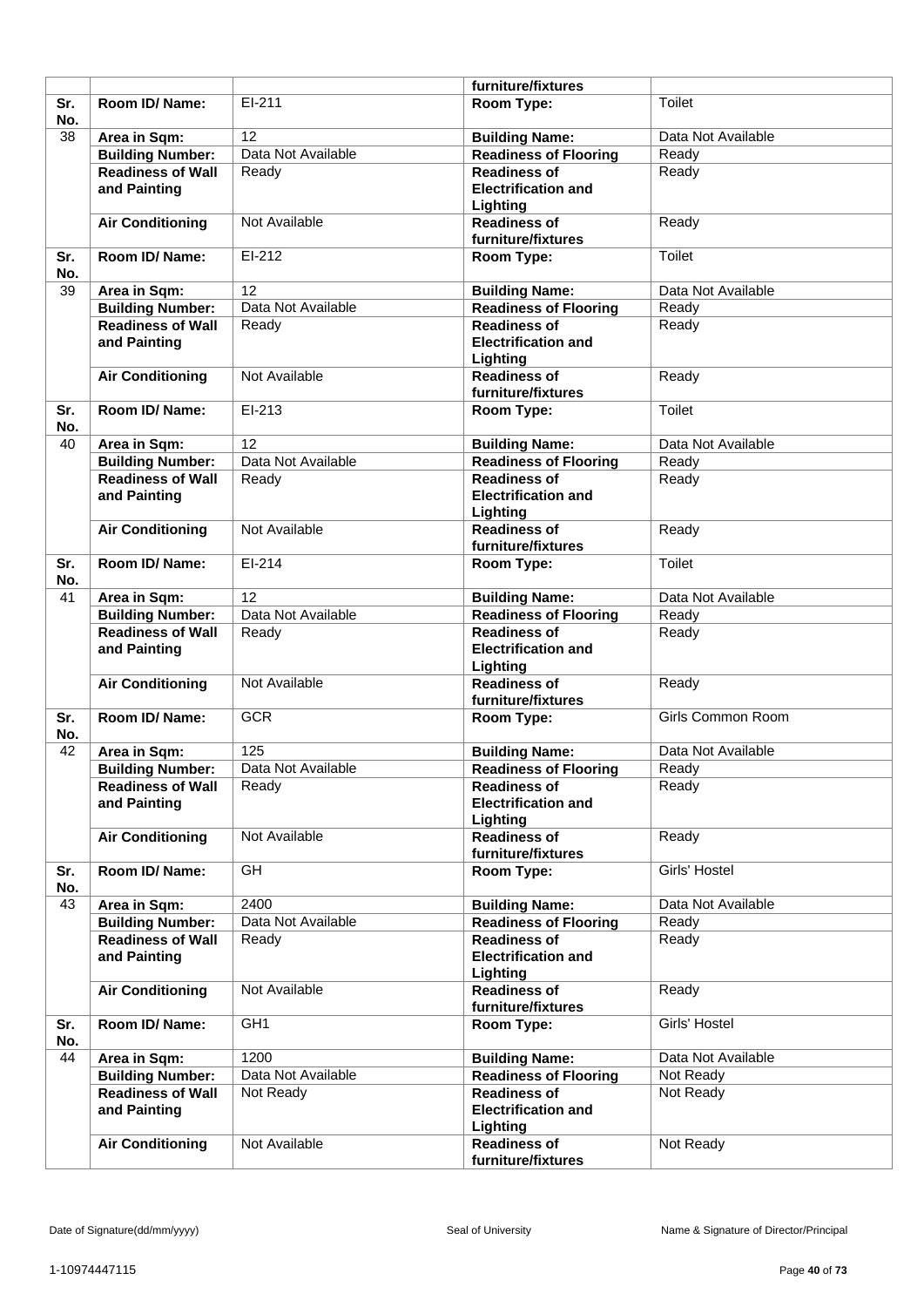| Sr.<br>No. | Room ID/Name:                            | <b>GHOUSE</b>      | Room Type:                                                    | <b>Guest House</b>     |
|------------|------------------------------------------|--------------------|---------------------------------------------------------------|------------------------|
| 45         | Area in Sqm:                             | 800                | <b>Building Name:</b>                                         | Data Not Available     |
|            | <b>Building Number:</b>                  | Data Not Available | <b>Readiness of Flooring</b>                                  | Ready                  |
|            | <b>Readiness of Wall</b>                 | Ready              | <b>Readiness of</b>                                           | Ready                  |
|            | and Painting                             |                    | <b>Electrification and</b>                                    |                        |
|            | <b>Air Conditioning</b>                  | Available          | Lighting<br><b>Readiness of</b>                               | Ready                  |
|            |                                          |                    | furniture/fixtures                                            |                        |
| Sr.<br>No. | Room ID/Name:                            | <b>GYM</b>         | Room Type:                                                    | Student activity / GCR |
| 46         | Area in Sqm:                             | 600                | <b>Building Name:</b>                                         | Data Not Available     |
|            | <b>Building Number:</b>                  | Data Not Available | <b>Readiness of Flooring</b>                                  | Ready                  |
|            | <b>Readiness of Wall</b><br>and Painting | Ready              | <b>Readiness of</b><br><b>Electrification and</b>             | Ready                  |
|            |                                          |                    | Lighting                                                      |                        |
|            | <b>Air Conditioning</b>                  | Not Available      | <b>Readiness of</b><br>furniture/fixtures                     | Ready                  |
| Sr.<br>No. | Room ID/Name:                            | <b>MAINS</b>       | Room Type:                                                    | Boys' Hostel           |
| 47         | Area in Sqm:                             | 2000               | <b>Building Name:</b>                                         | Data Not Available     |
|            | <b>Building Number:</b>                  | Data Not Available | <b>Readiness of Flooring</b>                                  | Ready                  |
|            | <b>Readiness of Wall</b>                 | Ready              | <b>Readiness of</b>                                           | Ready                  |
|            | and Painting                             |                    | <b>Electrification and</b><br>Lighting                        |                        |
|            | <b>Air Conditioning</b>                  | Not Available      | <b>Readiness of</b>                                           | Ready                  |
|            |                                          |                    | furniture/fixtures                                            |                        |
| Sr.<br>No. | Room ID/Name:                            | <b>ME-008</b>      | Room Type:                                                    | <b>Toilet</b>          |
| 48         | Area in Sqm:                             | 15.9               | <b>Building Name:</b>                                         | Data Not Available     |
|            | <b>Building Number:</b>                  | Data Not Available | <b>Readiness of Flooring</b>                                  | Ready                  |
|            | <b>Readiness of Wall</b>                 | Ready              | <b>Readiness of</b>                                           | Ready                  |
|            | and Painting                             |                    | <b>Electrification and</b><br>Lighting                        |                        |
|            | <b>Air Conditioning</b>                  | Not Available      | <b>Readiness of</b><br>furniture/fixtures                     | Ready                  |
| Sr.<br>No. | Room ID/Name:                            | ME-009             | Room Type:                                                    | Toilet                 |
| 49         | Area in Sqm:                             | 15.9               | <b>Building Name:</b>                                         | Data Not Available     |
|            | <b>Building Number:</b>                  | Data Not Available | <b>Readiness of Flooring</b>                                  | Ready                  |
|            | <b>Readiness of Wall</b>                 | Ready              | <b>Readiness of</b>                                           | Ready                  |
|            | and Painting                             |                    | <b>Electrification and</b><br>Lighting                        |                        |
|            | <b>Air Conditioning</b>                  | Not Available      | <b>Readiness of</b><br>furniture/fixtures                     | Ready                  |
| Sr.<br>No. | Room ID/ Name:                           | ME-010             | Room Type:                                                    | Toilet                 |
| 50         | Area in Sqm:                             | 15.75              | <b>Building Name:</b>                                         | Data Not Available     |
|            | <b>Building Number:</b>                  | Data Not Available | <b>Readiness of Flooring</b>                                  | Ready                  |
|            | <b>Readiness of Wall</b><br>and Painting | Ready              | <b>Readiness of</b><br><b>Electrification and</b><br>Lighting | Ready                  |
|            | <b>Air Conditioning</b>                  | Not Available      | <b>Readiness of</b>                                           | Ready                  |
| Sr.<br>No. | Room ID/ Name:                           | ME-118             | furniture/fixtures<br>Room Type:                              | Toilet                 |
| 51         | Area in Sqm:                             | 9.57               | <b>Building Name:</b>                                         | Data Not Available     |
|            | <b>Building Number:</b>                  | Data Not Available | <b>Readiness of Flooring</b>                                  | Ready                  |
|            | <b>Readiness of Wall</b>                 | Ready              | <b>Readiness of</b>                                           | Ready                  |
|            | and Painting                             |                    | <b>Electrification and</b><br>Lighting                        |                        |
|            | <b>Air Conditioning</b>                  | Not Available      | <b>Readiness of</b><br>furniture/fixtures                     | Ready                  |
| Sr.        | Room ID/ Name:                           | ME-119             | Room Type:                                                    | Toilet                 |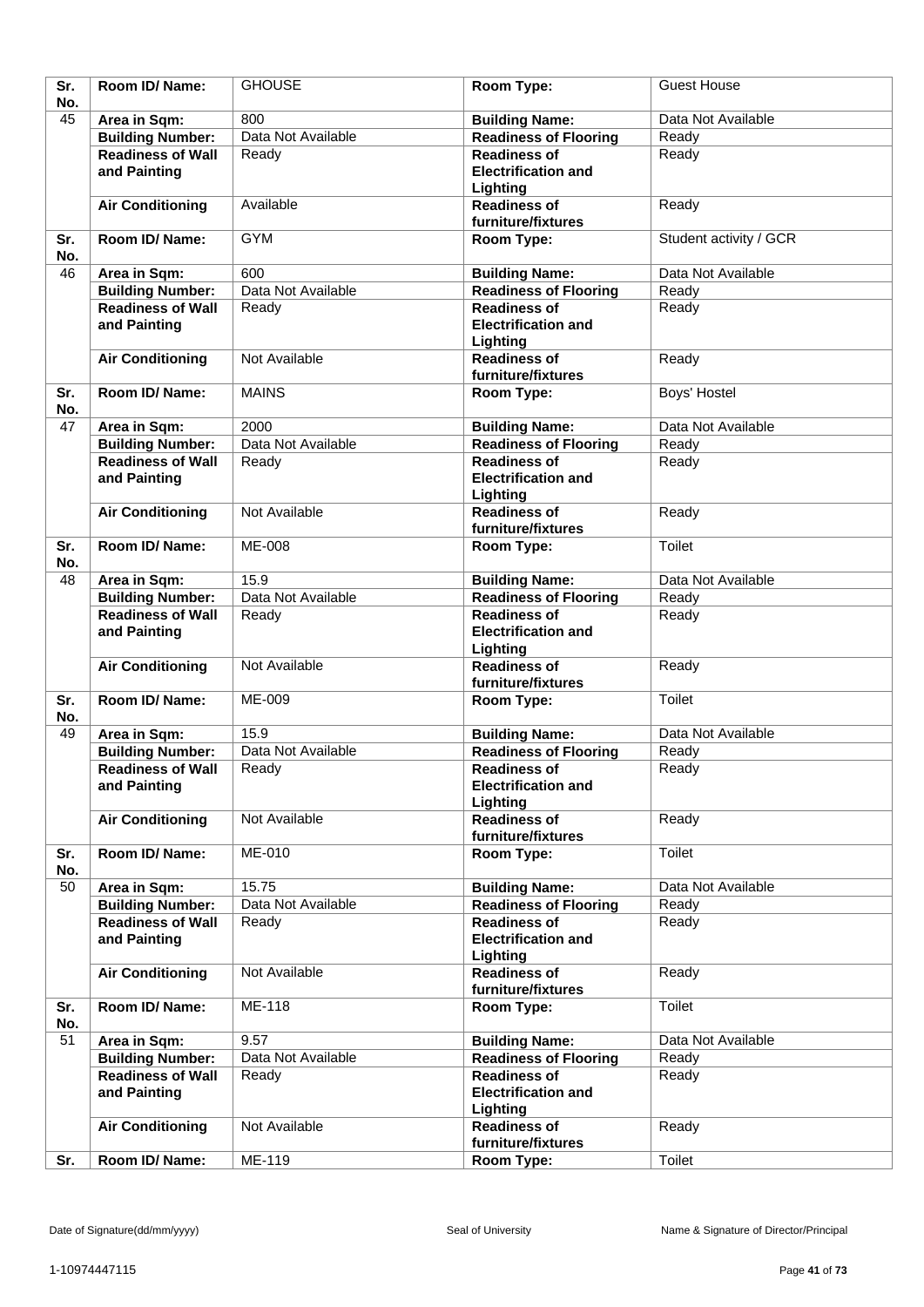| No. |                          |                    |                              |                    |
|-----|--------------------------|--------------------|------------------------------|--------------------|
| 52  | Area in Sqm:             | 9.57               | <b>Building Name:</b>        | Data Not Available |
|     | <b>Building Number:</b>  | Data Not Available | <b>Readiness of Flooring</b> | Ready              |
|     | <b>Readiness of Wall</b> |                    | <b>Readiness of</b>          |                    |
|     |                          | Ready              |                              | Ready              |
|     | and Painting             |                    | <b>Electrification and</b>   |                    |
|     |                          |                    | Lighting                     |                    |
|     | <b>Air Conditioning</b>  | Not Available      | <b>Readiness of</b>          | Ready              |
|     |                          |                    | furniture/fixtures           |                    |
| Sr. | <b>Room ID/ Name:</b>    | ME-120             | Room Type:                   | Toilet             |
| No. |                          |                    |                              |                    |
| 53  | Area in Sqm:             | 9.57               | <b>Building Name:</b>        | Data Not Available |
|     | <b>Building Number:</b>  | Data Not Available | <b>Readiness of Flooring</b> | Ready              |
|     | <b>Readiness of Wall</b> | Ready              | <b>Readiness of</b>          | Ready              |
|     | and Painting             |                    | <b>Electrification and</b>   |                    |
|     |                          |                    | Lighting                     |                    |
|     | <b>Air Conditioning</b>  | Not Available      | <b>Readiness of</b>          | Ready              |
|     |                          |                    | furniture/fixtures           |                    |
| Sr. | Room ID/Name:            | ME-219             | Room Type:                   | Toilet             |
| No. |                          |                    |                              |                    |
| 54  | Area in Sqm:             | 9.57               | <b>Building Name:</b>        | Data Not Available |
|     | <b>Building Number:</b>  | Data Not Available | <b>Readiness of Flooring</b> | Ready              |
|     | <b>Readiness of Wall</b> | Ready              | <b>Readiness of</b>          | Ready              |
|     | and Painting             |                    | <b>Electrification and</b>   |                    |
|     |                          |                    | Lighting                     |                    |
|     | <b>Air Conditioning</b>  | Not Available      | <b>Readiness of</b>          | Ready              |
|     |                          |                    | furniture/fixtures           |                    |
|     |                          | ME-220             |                              | <b>Toilet</b>      |
| Sr. | Room ID/Name:            |                    | Room Type:                   |                    |
| No. |                          |                    |                              |                    |
| 55  | Area in Sqm:             | 9.57               | <b>Building Name:</b>        | Data Not Available |
|     | <b>Building Number:</b>  | Data Not Available | <b>Readiness of Flooring</b> | Ready              |
|     | <b>Readiness of Wall</b> | Ready              | <b>Readiness of</b>          | Ready              |
|     | and Painting             |                    | <b>Electrification and</b>   |                    |
|     |                          |                    | Lighting                     |                    |
|     | <b>Air Conditioning</b>  | Not Available      | <b>Readiness of</b>          | Ready              |
|     |                          |                    | furniture/fixtures           |                    |
| Sr. | Room ID/Name:            | ME-221             | Room Type:                   | <b>Others</b>      |
| No. |                          |                    |                              |                    |
| 56  | Area in Sqm:             | 15.9               | <b>Building Name:</b>        | Data Not Available |
|     | <b>Building Number:</b>  | Data Not Available | <b>Readiness of Flooring</b> | Ready              |
|     | <b>Readiness of Wall</b> | Ready              | <b>Readiness of</b>          | Ready              |
|     | and Painting             |                    | <b>Electrification and</b>   |                    |
|     |                          |                    | Lighting                     |                    |
|     | <b>Air Conditioning</b>  | Not Available      | <b>Readiness of</b>          | Ready              |
|     |                          |                    | furniture/fixtures           |                    |
| Sr. | Room ID/Name:            | ME-222             | Room Type:                   | Toilet             |
| No. |                          |                    |                              |                    |
| 57  | Area in Sqm:             | 15.9               | <b>Building Name:</b>        | Data Not Available |
|     | <b>Building Number:</b>  | Data Not Available | <b>Readiness of Flooring</b> | Ready              |
|     | <b>Readiness of Wall</b> | Ready              | <b>Readiness of</b>          | Ready              |
|     | and Painting             |                    | <b>Electrification and</b>   |                    |
|     |                          |                    | Lighting                     |                    |
|     | <b>Air Conditioning</b>  | Not Available      | <b>Readiness of</b>          | Ready              |
|     |                          |                    | furniture/fixtures           |                    |
| Sr. | Room ID/ Name:           | <b>MPH</b>         | Room Type:                   | Auditorium         |
| No. |                          |                    |                              |                    |
| 58  | Area in Sqm:             | 1200               | <b>Building Name:</b>        | Data Not Available |
|     | <b>Building Number:</b>  | Data Not Available | <b>Readiness of Flooring</b> | Ready              |
|     | <b>Readiness of Wall</b> | Ready              | <b>Readiness of</b>          | Ready              |
|     | and Painting             |                    | <b>Electrification and</b>   |                    |
|     |                          |                    | Lighting                     |                    |
|     | <b>Air Conditioning</b>  | Not Available      | <b>Readiness of</b>          | Ready              |
|     |                          |                    | furniture/fixtures           |                    |
| Sr. | Room ID/ Name:           | NEWB1              | Room Type:                   | Boys' Hostel       |
| No. |                          |                    |                              |                    |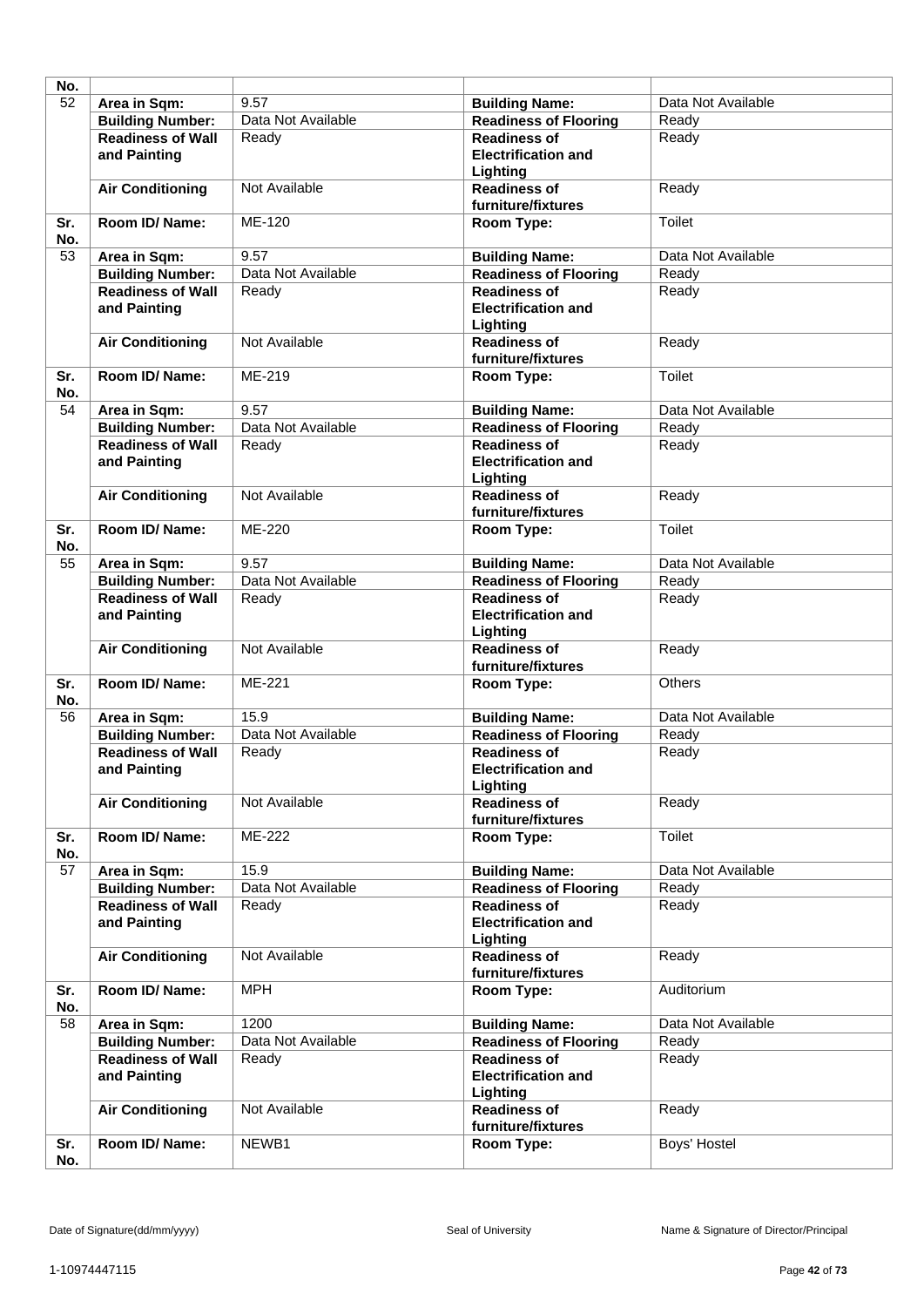| 59        | Area in Sqm:                                        | 1500               | <b>Building Name:</b>                               | Data Not Available      |
|-----------|-----------------------------------------------------|--------------------|-----------------------------------------------------|-------------------------|
|           | <b>Building Number:</b>                             | Data Not Available | <b>Readiness of Flooring</b>                        | Ready                   |
|           | <b>Readiness of Wall</b>                            | Ready              | <b>Readiness of</b>                                 | Ready                   |
|           | and Painting                                        |                    | <b>Electrification and</b>                          |                         |
|           |                                                     |                    | Lighting                                            |                         |
|           | <b>Air Conditioning</b>                             | Not Available      | <b>Readiness of</b>                                 | Ready                   |
|           |                                                     |                    | furniture/fixtures                                  |                         |
| Sr.       | Room ID/ Name:                                      | <b>NEWBOY</b>      | Room Type:                                          | Boys' Hostel            |
| No.       |                                                     |                    |                                                     |                         |
| 60        | Area in Sqm:                                        | 2400               | <b>Building Name:</b>                               | Data Not Available      |
|           | <b>Building Number:</b>                             | Data Not Available | <b>Readiness of Flooring</b>                        | Ready                   |
|           | <b>Readiness of Wall</b>                            | Ready              | <b>Readiness of</b>                                 | Ready                   |
|           | and Painting                                        |                    | <b>Electrification and</b>                          |                         |
|           |                                                     |                    | Lighting                                            |                         |
|           | <b>Air Conditioning</b>                             | Not Available      | <b>Readiness of</b>                                 | Ready                   |
|           |                                                     |                    | furniture/fixtures                                  |                         |
| Sr.       | Room ID/Name:                                       | <b>NK-105</b>      | Room Type:                                          | Toilet                  |
| No.       |                                                     |                    |                                                     |                         |
| 61        | Area in Sqm:                                        | 14                 | <b>Building Name:</b>                               | Data Not Available      |
|           | <b>Building Number:</b>                             | Data Not Available | <b>Readiness of Flooring</b>                        | Ready                   |
|           | <b>Readiness of Wall</b>                            | Ready              | <b>Readiness of</b>                                 | Ready                   |
|           | and Painting                                        |                    | <b>Electrification and</b>                          |                         |
|           |                                                     |                    | Lighting                                            |                         |
|           | <b>Air Conditioning</b>                             | Not Available      | <b>Readiness of</b>                                 | Ready                   |
|           |                                                     |                    | furniture/fixtures                                  |                         |
| Sr.       | Room ID/ Name:                                      | <b>NK-107</b>      | Room Type:                                          | Toilet                  |
| No.       |                                                     |                    |                                                     |                         |
| 62        | Area in Sqm:                                        | 14                 | <b>Building Name:</b>                               | Data Not Available      |
|           | <b>Building Number:</b>                             | Data Not Available | <b>Readiness of Flooring</b>                        | Ready                   |
|           | <b>Readiness of Wall</b>                            | Ready              | <b>Readiness of</b>                                 | Ready                   |
|           | and Painting                                        |                    | <b>Electrification and</b>                          |                         |
|           |                                                     |                    | Lighting                                            |                         |
|           | <b>Air Conditioning</b>                             | Not Available      | <b>Readiness of</b>                                 | Ready                   |
|           |                                                     |                    | furniture/fixtures                                  |                         |
| Sr.       | Room ID/ Name:                                      | <b>NK-205</b>      | Room Type:                                          | Toilet                  |
| No.       |                                                     |                    |                                                     |                         |
| 63        | Area in Sqm:                                        | 14                 | <b>Building Name:</b>                               | Data Not Available      |
|           | <b>Building Number:</b>                             | Data Not Available | <b>Readiness of Flooring</b>                        | Ready                   |
|           | <b>Readiness of Wall</b>                            | Ready              | <b>Readiness of</b>                                 | Ready                   |
|           | and Painting                                        |                    | <b>Electrification and</b>                          |                         |
|           |                                                     |                    | <b>Lighting</b>                                     |                         |
|           | <b>Air Conditioning</b>                             | Not Available      | <b>Readiness of</b>                                 | Ready                   |
|           |                                                     |                    | furniture/fixtures                                  |                         |
| Sr.       | Room ID/ Name:                                      | <b>NK-207</b>      | Room Type:                                          | Toilet                  |
| No.<br>64 |                                                     | 14                 |                                                     | Data Not Available      |
|           | Area in Sqm:                                        |                    | <b>Building Name:</b>                               |                         |
|           | <b>Building Number:</b><br><b>Readiness of Wall</b> | Data Not Available | <b>Readiness of Flooring</b><br><b>Readiness of</b> | Ready<br>Ready          |
|           |                                                     | Ready              | <b>Electrification and</b>                          |                         |
|           | and Painting                                        |                    |                                                     |                         |
|           | <b>Air Conditioning</b>                             | Not Available      | Lighting<br><b>Readiness of</b>                     | Ready                   |
|           |                                                     |                    | furniture/fixtures                                  |                         |
| Sr.       | Room ID/ Name:                                      | <b>NK-220</b>      | Room Type:                                          | Toilet                  |
| No.       |                                                     |                    |                                                     |                         |
| 65        | Area in Sqm:                                        | 14                 | <b>Building Name:</b>                               | Data Not Available      |
|           | <b>Building Number:</b>                             | Data Not Available | <b>Readiness of Flooring</b>                        | Ready                   |
|           | <b>Readiness of Wall</b>                            | Ready              | <b>Readiness of</b>                                 | Ready                   |
|           | and Painting                                        |                    | <b>Electrification and</b>                          |                         |
|           |                                                     |                    | Lighting                                            |                         |
|           | <b>Air Conditioning</b>                             | Not Available      | <b>Readiness of</b>                                 | Ready                   |
|           |                                                     |                    | furniture/fixtures                                  |                         |
| Sr.       | Room ID/ Name:                                      | NKGF1              | Room Type:                                          | <b>Stationery Store</b> |
| No.       |                                                     |                    |                                                     |                         |
| 66        | Area in Sqm:                                        | $\overline{100}$   | <b>Building Name:</b>                               | Data Not Available      |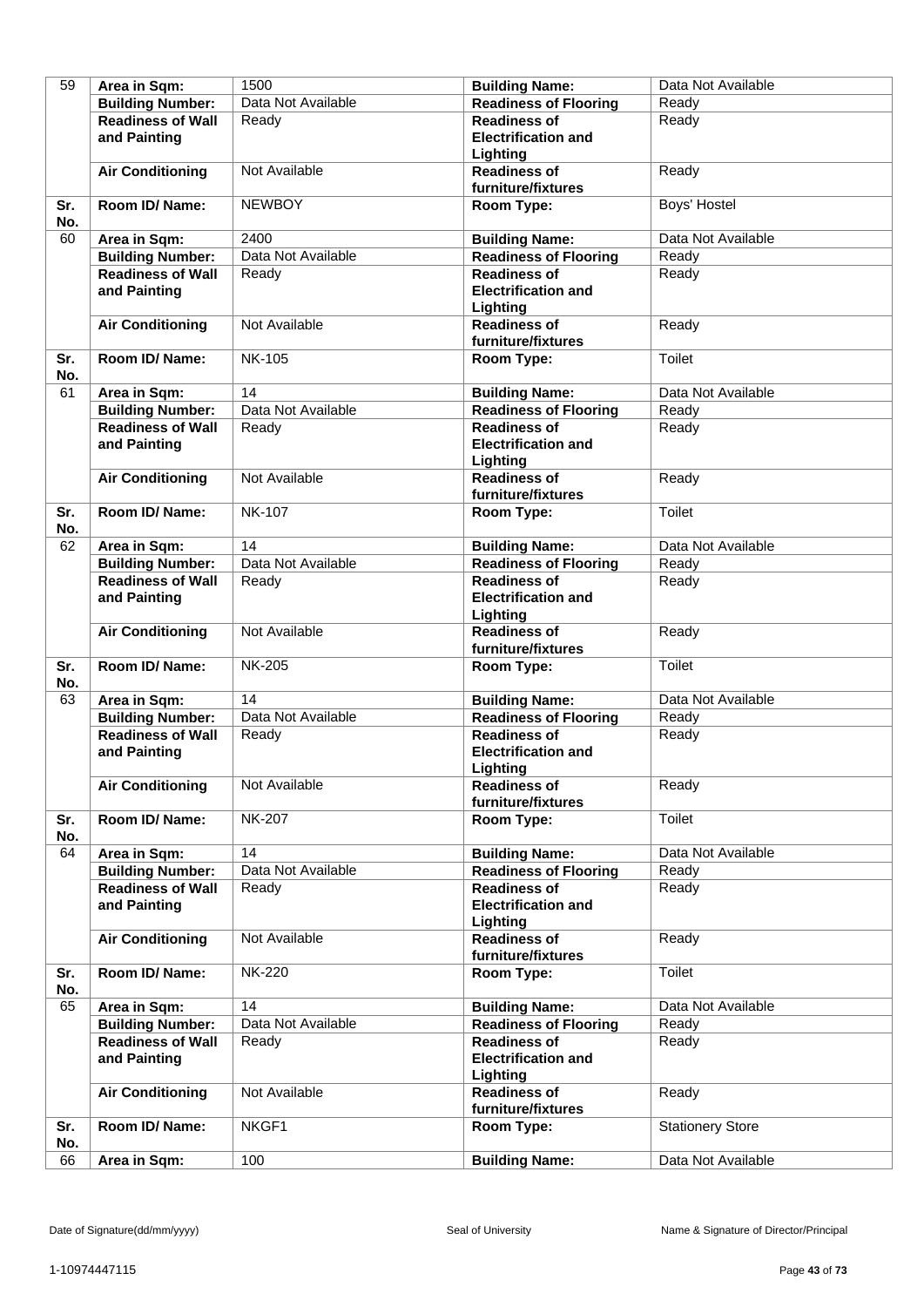|            | <b>Building Number:</b>                             | Data Not Available | <b>Readiness of Flooring</b>                        | Ready                      |
|------------|-----------------------------------------------------|--------------------|-----------------------------------------------------|----------------------------|
|            | <b>Readiness of Wall</b>                            | Ready              | <b>Readiness of</b>                                 | Ready                      |
|            | and Painting                                        |                    | <b>Electrification and</b>                          |                            |
|            |                                                     |                    | Lighting                                            |                            |
|            | <b>Air Conditioning</b>                             | Not Available      | <b>Readiness of</b>                                 | Ready                      |
|            |                                                     |                    | furniture/fixtures                                  |                            |
| Sr.<br>No. | Room ID/ Name:                                      | PQ                 | Room Type:                                          | <b>Principal's Quarter</b> |
| 67         | Area in Sqm:                                        | 400                | <b>Building Name:</b>                               | Data Not Available         |
|            | <b>Building Number:</b>                             | Data Not Available | <b>Readiness of Flooring</b>                        | Ready                      |
|            | <b>Readiness of Wall</b>                            | Ready              | <b>Readiness of</b>                                 | Ready                      |
|            | and Painting                                        |                    | <b>Electrification and</b>                          |                            |
|            |                                                     |                    | Lighting                                            |                            |
|            | <b>Air Conditioning</b>                             | Not Available      | <b>Readiness of</b>                                 | Ready                      |
|            |                                                     |                    | furniture/fixtures                                  |                            |
| Sr.        | Room ID/ Name:                                      | <b>SCLUB</b>       | Room Type:                                          | Sports Club                |
| No.        |                                                     |                    |                                                     |                            |
| 68         | Area in Sqm:                                        | 1500               | <b>Building Name:</b>                               | Data Not Available         |
|            | <b>Building Number:</b>                             | Data Not Available | <b>Readiness of Flooring</b>                        | Ready                      |
|            | <b>Readiness of Wall</b>                            | Ready              | <b>Readiness of</b>                                 | Ready                      |
|            | and Painting                                        |                    | <b>Electrification and</b>                          |                            |
|            |                                                     |                    | Lighting                                            |                            |
|            | <b>Air Conditioning</b>                             | Not Available      | <b>Readiness of</b>                                 | Ready                      |
|            |                                                     |                    | furniture/fixtures                                  |                            |
| Sr.        | Room ID/ Name:                                      | <b>STAFF</b>       | Room Type:                                          | Toilet                     |
| No.        |                                                     |                    |                                                     |                            |
| 69         | Area in Sqm:                                        | 21                 | <b>Building Name:</b>                               | Data Not Available         |
|            | <b>Building Number:</b>                             | Data Not Available | <b>Readiness of Flooring</b>                        | Ready                      |
|            | <b>Readiness of Wall</b>                            | Ready              | <b>Readiness of</b>                                 | Ready                      |
|            | and Painting                                        |                    | <b>Electrification and</b>                          |                            |
|            |                                                     |                    | Lighting                                            |                            |
|            | <b>Air Conditioning</b>                             | Not Available      | <b>Readiness of</b>                                 | Ready                      |
|            |                                                     |                    | furniture/fixtures                                  |                            |
| Sr.        | Room ID/ Name:                                      | <b>STDNT</b>       | Room Type:                                          | Toilet                     |
| No.        |                                                     |                    |                                                     |                            |
| 70         | Area in Sqm:                                        | 21.4               | <b>Building Name:</b>                               | Data Not Available         |
|            | <b>Building Number:</b><br><b>Readiness of Wall</b> | Data Not Available | <b>Readiness of Flooring</b><br><b>Readiness of</b> | Ready                      |
|            | and Painting                                        | Ready              | <b>Electrification and</b>                          | Ready                      |
|            |                                                     |                    | Lighting                                            |                            |
|            | <b>Air Conditioning</b>                             | Not Available      | <b>Readiness of</b>                                 | Ready                      |
|            |                                                     |                    | furniture/fixtures                                  |                            |
| Sr.        | Room ID/ Name:                                      | <b>WS-107</b>      | Room Type:                                          | Toilet                     |
| No.        |                                                     |                    |                                                     |                            |
| 71         | Area in Sqm:                                        | 16                 | <b>Building Name:</b>                               | Data Not Available         |
|            | <b>Building Number:</b>                             | Data Not Available | <b>Readiness of Flooring</b>                        | Ready                      |
|            | <b>Readiness of Wall</b>                            | Ready              | <b>Readiness of</b>                                 | Ready                      |
|            | and Painting                                        |                    | <b>Electrification and</b>                          |                            |
|            |                                                     |                    | Lighting                                            |                            |
|            | <b>Air Conditioning</b>                             | Not Available      | <b>Readiness of</b>                                 | Ready                      |
|            |                                                     |                    | furniture/fixtures                                  |                            |
| Sr.        | Room ID/ Name:                                      | <b>WS-108</b>      | Room Type:                                          | Toilet                     |
| No.        |                                                     |                    |                                                     |                            |
| 72         | Area in Sqm:                                        | 16                 | <b>Building Name:</b>                               | Data Not Available         |
|            | <b>Building Number:</b>                             | Data Not Available | <b>Readiness of Flooring</b>                        | Ready                      |
|            | <b>Readiness of Wall</b>                            | Ready              | <b>Readiness of</b>                                 | Ready                      |
|            | and Painting                                        |                    | <b>Electrification and</b>                          |                            |
|            | <b>Air Conditioning</b>                             | Not Available      | Lighting<br><b>Readiness of</b>                     | Ready                      |
|            |                                                     |                    | furniture/fixtures                                  |                            |
| Sr.        | Room ID/ Name:                                      | <b>WS-209</b>      | Room Type:                                          | Toilet                     |
| No.        |                                                     |                    |                                                     |                            |
| 73         | Area in Sqm:                                        | 16                 | <b>Building Name:</b>                               | Data Not Available         |
|            | <b>Building Number:</b>                             | Data Not Available | <b>Readiness of Flooring</b>                        | Ready                      |
|            |                                                     |                    |                                                     |                            |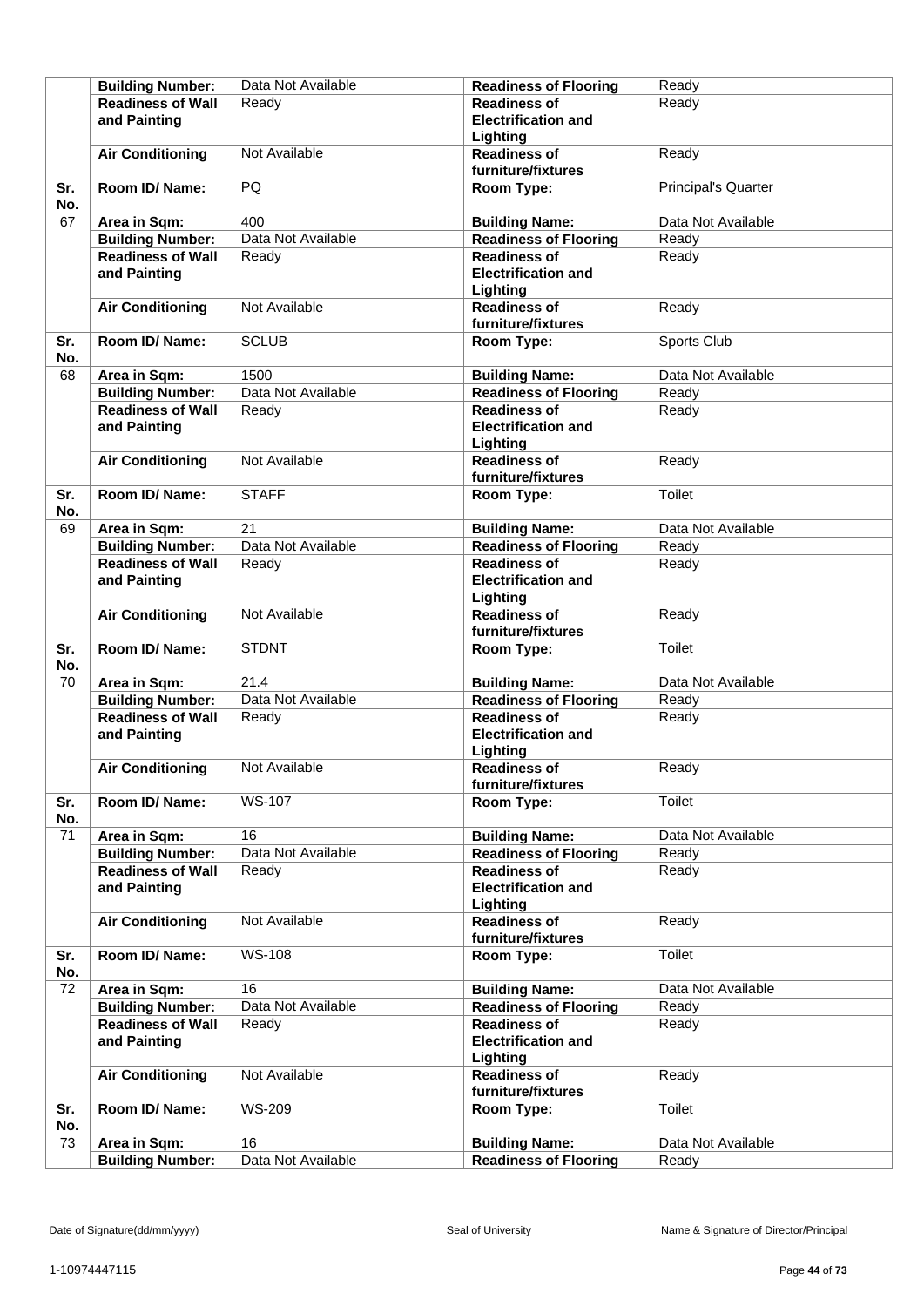|            | <b>Readiness of Wall</b><br>and Painting | Ready              | <b>Readiness of</b><br><b>Electrification and</b><br>Lighting | Ready              |
|------------|------------------------------------------|--------------------|---------------------------------------------------------------|--------------------|
|            | <b>Air Conditioning</b>                  | Not Available      | <b>Readiness of</b><br>furniture/fixtures                     | Ready              |
| Sr.<br>No. | Room ID/Name:                            | WS-210             | Room Type:                                                    | Toilet             |
| 74         | Area in Sqm:                             | 16                 | <b>Building Name:</b>                                         | Data Not Available |
|            | <b>Building Number:</b>                  | Data Not Available | <b>Readiness of Flooring</b>                                  | Ready              |
|            | <b>Readiness of Wall</b><br>and Painting | Ready              | <b>Readiness of</b><br><b>Electrification and</b><br>Lighting | Ready              |
|            | <b>Air Conditioning</b>                  | Not Available      | <b>Readiness of</b><br>furniture/fixtures                     | Ready              |

## **CIRCULATION AREA**

| Sr.        | Area Type                              | Corridors                   | <b>Average Carpet Area:</b> | 5124               |
|------------|----------------------------------------|-----------------------------|-----------------------------|--------------------|
| No.        |                                        |                             |                             |                    |
| 1          | <b>Flooring</b>                        | Yes                         | <b>Painting Done</b>        | Ready              |
|            | <b>Electrification</b><br>and Lighting | Ready                       | <b>Building Name:</b>       | Data Not Available |
|            | <b>Building</b><br>Number:             | Data Not Available          |                             |                    |
| Sr.<br>No. | Area Type                              | Other Areas (in Sq m)       | <b>Average Carpet Area:</b> | 355                |
| 2          | <b>Flooring</b>                        | <b>Yes</b>                  | <b>Painting Done</b>        | Ready              |
|            | <b>Electrification</b><br>and Lighting | Ready                       | <b>Building Name:</b>       | Data Not Available |
|            | <b>Building</b><br>Number:             | Data Not Available          |                             |                    |
| Sr.<br>No. | Area Type                              | Other Common Area (in Sq m) | <b>Average Carpet Area:</b> | 550                |
| 3          | <b>Flooring</b>                        | <b>Yes</b>                  | <b>Painting Done</b>        | Ready              |
|            | <b>Electrification</b><br>and Lighting | Ready                       | <b>Building Name:</b>       | Data Not Available |
|            | <b>Building</b><br>Number:             | Data Not Available          |                             |                    |

## **INSTRUCTIONAL AREA**

| Sr.<br>No.     | Programme                                                 | ENGINEERING AND<br><b>TECHNOLOGY</b>        | Level                                                         | <b>UNDER GRADUATE</b> |
|----------------|-----------------------------------------------------------|---------------------------------------------|---------------------------------------------------------------|-----------------------|
| 1              | Room Type                                                 | Laboratory                                  | Room ID/ Name                                                 | CE-110                |
|                | Area of Room in<br>Sqm                                    | 94                                          | <b>Building Name</b>                                          | Data Not Available    |
|                | <b>Building Number</b>                                    | Data Not Available                          | <b>Readiness of Flooring</b>                                  | Ready                 |
|                | <b>Readiness of</b><br><b>Wall and</b><br><b>Painting</b> | Ready                                       | <b>Readiness of</b><br><b>Electrification and</b><br>Lighting | Ready                 |
|                | <b>Readiness of</b><br>furniture/fixtures                 | Ready                                       | <b>Air Conditioning</b>                                       | Not Available         |
| Sr.<br>No.     | Programme                                                 | <b>ENGINEERING AND</b><br><b>TECHNOLOGY</b> | Level                                                         | UNDER GRADUATE        |
| $\overline{2}$ | Room Type                                                 | Classroom                                   | Room ID/Name                                                  | CE-112                |
|                | Area of Room in<br>Sqm                                    | 78                                          | <b>Building Name</b>                                          | Data Not Available    |
|                | <b>Building Number</b>                                    | Data Not Available                          | <b>Readiness of Flooring</b>                                  | Ready                 |
|                | <b>Readiness of</b><br>Wall and<br><b>Painting</b>        | Ready                                       | <b>Readiness of</b><br><b>Electrification and</b><br>Lighting | Ready                 |
|                | <b>Readiness of</b><br>furniture/fixtures                 | Ready                                       | <b>Air Conditioning</b>                                       | Not Available         |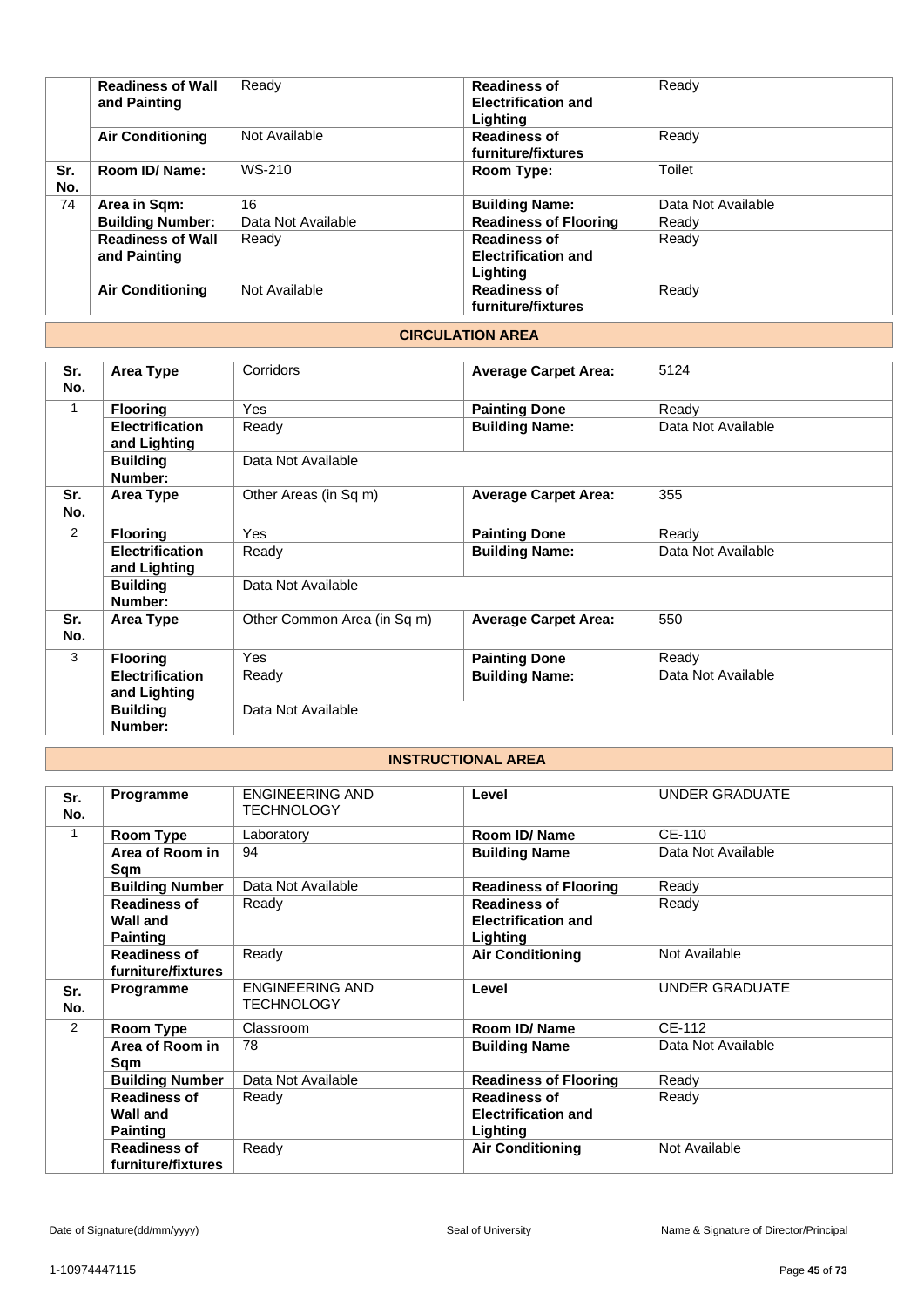| Sr.            | Programme                                                 | <b>ENGINEERING AND</b><br><b>TECHNOLOGY</b> | Level                                                         | <b>UNDER GRADUATE</b>        |
|----------------|-----------------------------------------------------------|---------------------------------------------|---------------------------------------------------------------|------------------------------|
| No.            |                                                           |                                             |                                                               |                              |
| 3              | Room Type<br>Area of Room in                              | Workshop<br>205                             | Room ID/Name                                                  | CE-115<br>Data Not Available |
|                | Sqm                                                       |                                             | <b>Building Name</b>                                          |                              |
|                | <b>Building Number</b>                                    | Data Not Available                          | <b>Readiness of Flooring</b>                                  | Ready                        |
|                | <b>Readiness of</b><br><b>Wall and</b><br><b>Painting</b> | Ready                                       | <b>Readiness of</b><br><b>Electrification and</b><br>Lighting | Ready                        |
|                | <b>Readiness of</b>                                       | Ready                                       | <b>Air Conditioning</b>                                       | Not Available                |
|                | furniture/fixtures                                        |                                             |                                                               |                              |
| Sr.<br>No.     | Programme                                                 | <b>ENGINEERING AND</b><br><b>TECHNOLOGY</b> | Level                                                         | <b>UNDER GRADUATE</b>        |
| $\overline{4}$ | Room Type                                                 | Laboratory                                  | Room ID/Name                                                  | <b>CE-125</b>                |
|                | Area of Room in<br>Sqm                                    | 74                                          | <b>Building Name</b>                                          | Data Not Available           |
|                | <b>Building Number</b>                                    | Data Not Available                          | <b>Readiness of Flooring</b>                                  | Ready                        |
|                | <b>Readiness of</b><br><b>Wall and</b><br><b>Painting</b> | Ready                                       | <b>Readiness of</b><br><b>Electrification and</b><br>Lighting | Ready                        |
|                | <b>Readiness of</b><br>furniture/fixtures                 | Ready                                       | <b>Air Conditioning</b>                                       | Not Available                |
| Sr.<br>No.     | Programme                                                 | <b>ENGINEERING AND</b><br><b>TECHNOLOGY</b> | Level                                                         | <b>UNDER GRADUATE</b>        |
| 5              | Room Type                                                 | Laboratory                                  | Room ID/Name                                                  | CE-201                       |
|                | Area of Room in<br>Sqm                                    | 117                                         | <b>Building Name</b>                                          | Data Not Available           |
|                | <b>Building Number</b>                                    | Data Not Available                          | <b>Readiness of Flooring</b>                                  | Ready                        |
|                | <b>Readiness of</b><br><b>Wall and</b><br><b>Painting</b> | Ready                                       | <b>Readiness of</b><br><b>Electrification and</b><br>Lighting | Ready                        |
|                | <b>Readiness of</b><br>furniture/fixtures                 | Ready                                       | <b>Air Conditioning</b>                                       | Not Available                |
| Sr.<br>No.     | Programme                                                 | <b>ENGINEERING AND</b><br><b>TECHNOLOGY</b> | Level                                                         | <b>UNDER GRADUATE</b>        |
| 6              | Room Type                                                 | Laboratory                                  | Room ID/Name                                                  | CE-202                       |
|                | Area of Room in<br>Sqm                                    | 102                                         | <b>Building Name</b>                                          | Data Not Available           |
|                | <b>Building Number</b>                                    | Data Not Available                          | <b>Readiness of Flooring</b>                                  | Ready                        |
|                | <b>Readiness of</b><br><b>Wall and</b><br><b>Painting</b> | Ready                                       | <b>Readiness of</b><br><b>Electrification and</b><br>Lighting | Ready                        |
|                | <b>Readiness of</b><br>furniture/fixtures                 | Ready                                       | <b>Air Conditioning</b>                                       | Not Available                |
| Sr.<br>No.     | Programme                                                 | <b>ENGINEERING AND</b><br><b>TECHNOLOGY</b> | Level                                                         | <b>UNDER GRADUATE</b>        |
| $\overline{7}$ | Room Type                                                 | Classroom                                   | Room ID/Name                                                  | CE-206                       |
|                | Area of Room in<br>Sqm                                    | 104                                         | <b>Building Name</b>                                          | Data Not Available           |
|                | <b>Building Number</b>                                    | Data Not Available                          | <b>Readiness of Flooring</b>                                  | Ready                        |
|                | <b>Readiness of</b><br><b>Wall and</b><br><b>Painting</b> | Ready                                       | <b>Readiness of</b><br><b>Electrification and</b><br>Lighting | Ready                        |
|                | <b>Readiness of</b><br>furniture/fixtures                 | Ready                                       | <b>Air Conditioning</b>                                       | Not Available                |
| Sr.<br>No.     | Programme                                                 | <b>ENGINEERING AND</b><br><b>TECHNOLOGY</b> | Level                                                         | <b>UNDER GRADUATE</b>        |
| 8              | Room Type                                                 | Classroom                                   | Room ID/Name                                                  | <b>CE-207</b>                |
|                | Area of Room in<br>Sqm                                    | 77                                          | <b>Building Name</b>                                          | Data Not Available           |
|                | <b>Building Number</b>                                    | Data Not Available                          | <b>Readiness of Flooring</b>                                  | Ready                        |
|                | Readiness of                                              | Ready                                       | <b>Readiness of</b>                                           | Ready                        |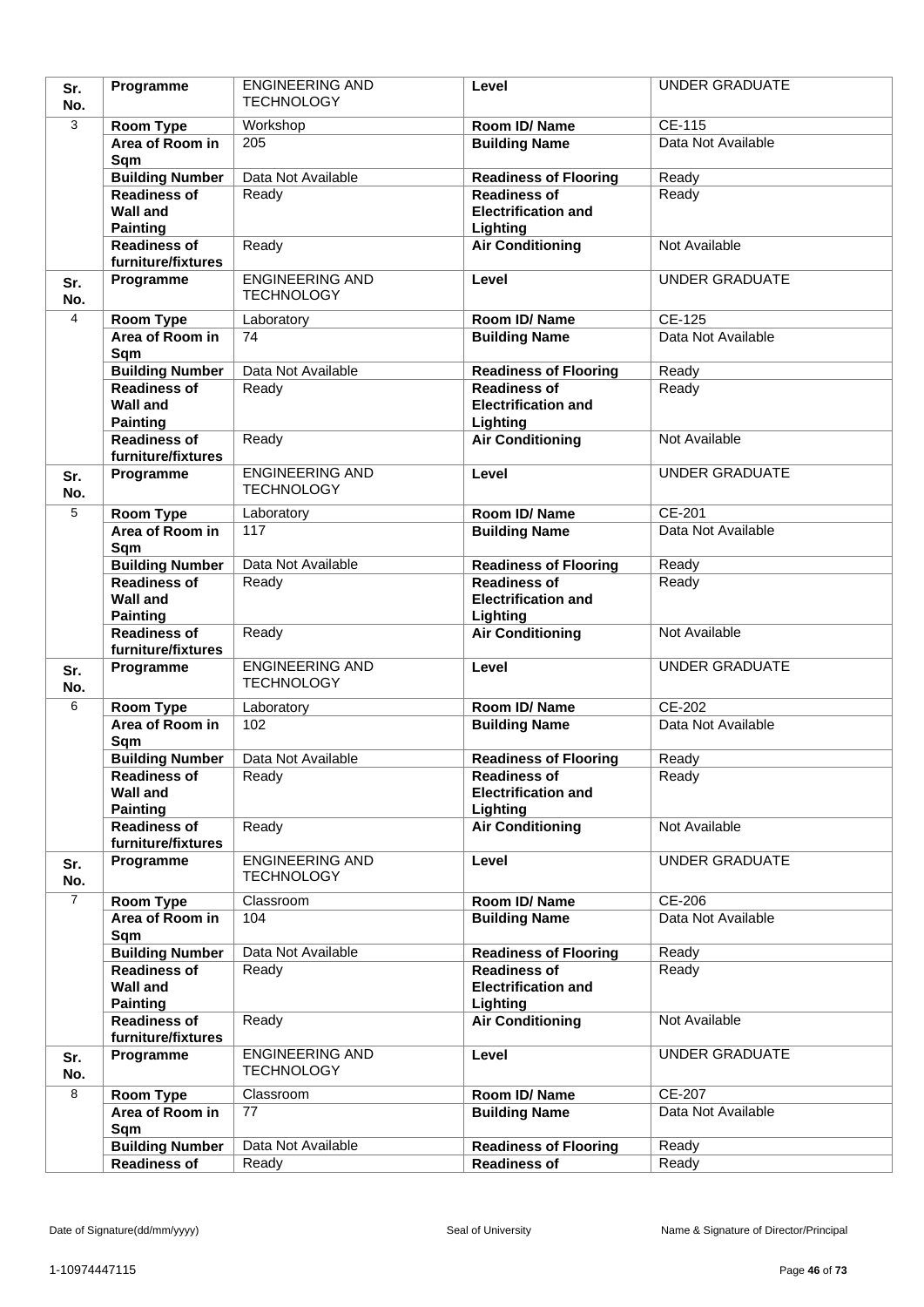|            | <b>Wall and</b>                                              |                                             | <b>Electrification and</b>                                    |                       |
|------------|--------------------------------------------------------------|---------------------------------------------|---------------------------------------------------------------|-----------------------|
|            | <b>Painting</b>                                              |                                             | Lighting                                                      |                       |
|            | <b>Readiness of</b><br>furniture/fixtures                    | Ready                                       | <b>Air Conditioning</b>                                       | Not Available         |
| Sr.<br>No. | Programme                                                    | <b>ENGINEERING AND</b><br><b>TECHNOLOGY</b> | Level                                                         | <b>UNDER GRADUATE</b> |
| 9          | Room Type                                                    | Laboratory                                  | Room ID/Name                                                  | CE-208                |
|            | Area of Room in<br>Sqm                                       | 70                                          | <b>Building Name</b>                                          | Data Not Available    |
|            | <b>Building Number</b>                                       | Data Not Available                          | <b>Readiness of Flooring</b>                                  | Ready                 |
|            | <b>Readiness of</b><br><b>Wall and</b><br><b>Painting</b>    | Ready                                       | <b>Readiness of</b><br><b>Electrification and</b><br>Lighting | Ready                 |
|            | <b>Readiness of</b><br>furniture/fixtures                    | Ready                                       | <b>Air Conditioning</b>                                       | Not Available         |
| Sr.<br>No. | Programme                                                    | <b>ENGINEERING AND</b><br><b>TECHNOLOGY</b> | Level                                                         | <b>UNDER GRADUATE</b> |
| 10         | Room Type                                                    | Classroom                                   | Room ID/Name                                                  | CE-209                |
|            | Area of Room in<br>Sqm                                       | 78                                          | <b>Building Name</b>                                          | Data Not Available    |
|            | <b>Building Number</b>                                       | Data Not Available                          | <b>Readiness of Flooring</b>                                  | Ready                 |
|            | <b>Readiness of</b><br><b>Wall and</b><br><b>Painting</b>    | Ready                                       | <b>Readiness of</b><br><b>Electrification and</b><br>Lighting | Ready                 |
|            | <b>Readiness of</b><br>furniture/fixtures                    | Ready                                       | <b>Air Conditioning</b>                                       | Not Available         |
| Sr.<br>No. | Programme                                                    | <b>ENGINEERING AND</b><br><b>TECHNOLOGY</b> | Level                                                         | <b>UNDER GRADUATE</b> |
| 11         | <b>Room Type</b>                                             | Laboratory                                  | Room ID/Name                                                  | CE-212                |
|            | Area of Room in<br>Sqm                                       | 104                                         | <b>Building Name</b>                                          | Data Not Available    |
|            | <b>Building Number</b>                                       | Data Not Available                          | <b>Readiness of Flooring</b>                                  | Ready                 |
|            | <b>Readiness of</b><br><b>Wall and</b><br><b>Painting</b>    | Ready                                       | <b>Readiness of</b><br><b>Electrification and</b><br>Lighting | Ready                 |
|            | <b>Readiness of</b><br>furniture/fixtures                    | Ready                                       | <b>Air Conditioning</b>                                       | Not Available         |
| Sr.<br>No. | Programme                                                    | <b>ENGINEERING AND</b><br><b>TECHNOLOGY</b> | Level                                                         | <b>UNDER GRADUATE</b> |
| 12         | <b>Room Type</b>                                             | <b>Tutorial Room</b>                        | Room ID/Name                                                  | $CE-213$              |
|            | Area of Room in<br>Sqm                                       | 77                                          | <b>Building Name</b>                                          | Data Not Available    |
|            | <b>Building Number</b>                                       | Data Not Available                          | <b>Readiness of Flooring</b>                                  | Ready                 |
|            | <b>Readiness of</b>                                          | Ready                                       |                                                               |                       |
|            | <b>Wall and</b><br><b>Painting</b>                           |                                             | <b>Readiness of</b><br><b>Electrification and</b><br>Lighting | Ready                 |
|            | <b>Readiness of</b><br>furniture/fixtures                    | Ready                                       | <b>Air Conditioning</b>                                       | Not Available         |
| Sr.<br>No. | Programme                                                    | <b>ENGINEERING AND</b><br><b>TECHNOLOGY</b> | Level                                                         | <b>UNDER GRADUATE</b> |
| 13         | <b>Room Type</b>                                             | <b>Guest Room</b>                           | Room ID/Name                                                  | CE-214                |
|            | Area of Room in<br>Sqm                                       | 16                                          | <b>Building Name</b>                                          | Data Not Available    |
|            | <b>Building Number</b>                                       | Data Not Available                          | <b>Readiness of Flooring</b>                                  | Ready                 |
|            | <b>Readiness of</b><br><b>Wall and</b>                       | Ready                                       | <b>Readiness of</b><br><b>Electrification and</b>             | Ready                 |
|            | <b>Painting</b><br><b>Readiness of</b><br>furniture/fixtures | Ready                                       | Lighting<br><b>Air Conditioning</b>                           | Not Available         |
| Sr.<br>No. | Programme                                                    | <b>ENGINEERING AND</b><br><b>TECHNOLOGY</b> | Level                                                         | <b>UNDER GRADUATE</b> |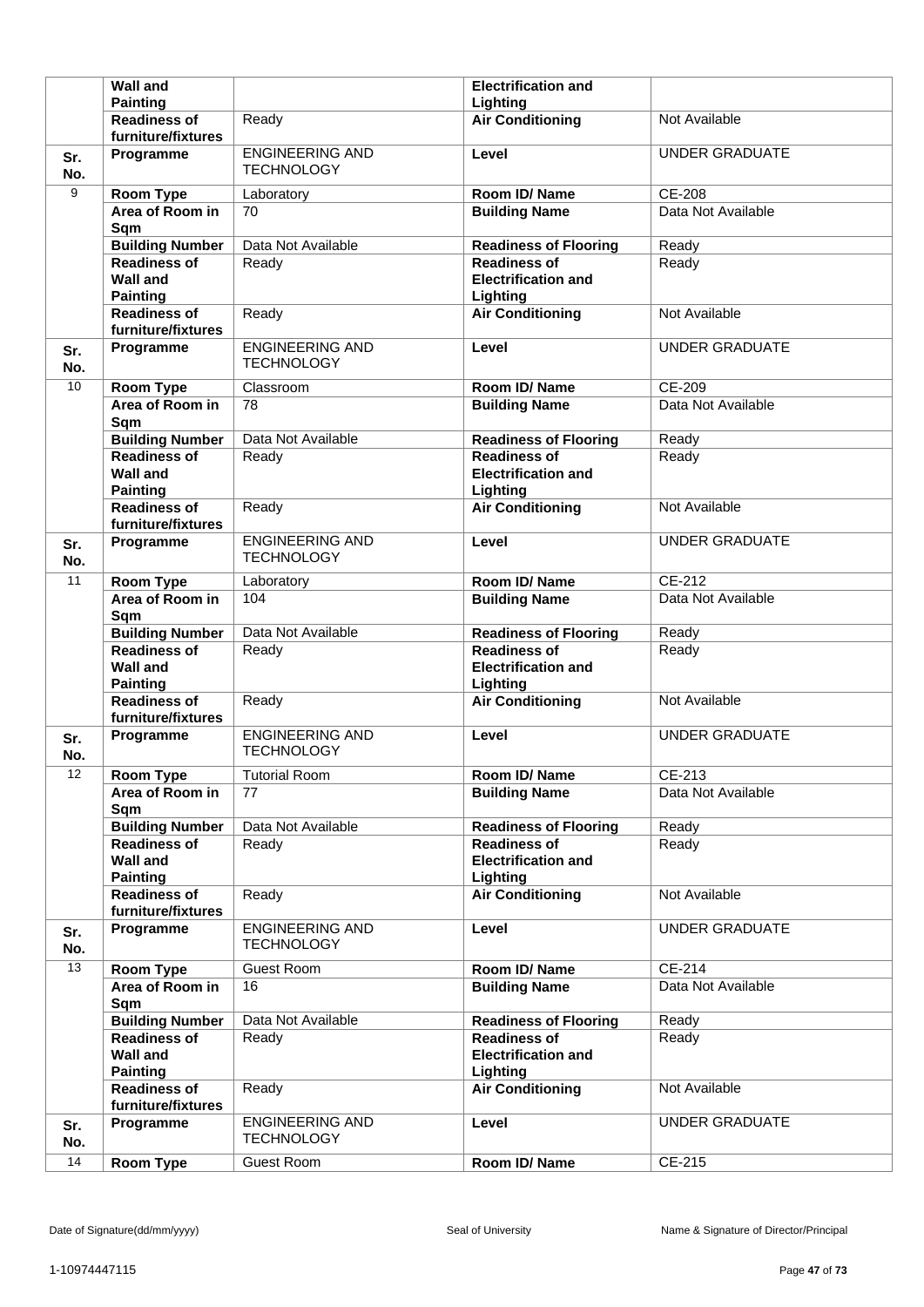|            | Area of Room in<br>Sam                                    | 16                                          | <b>Building Name</b>                                          | Data Not Available    |
|------------|-----------------------------------------------------------|---------------------------------------------|---------------------------------------------------------------|-----------------------|
|            | <b>Building Number</b>                                    | Data Not Available                          | <b>Readiness of Flooring</b>                                  | Ready                 |
|            | <b>Readiness of</b><br><b>Wall and</b><br><b>Painting</b> | Ready                                       | <b>Readiness of</b><br><b>Electrification and</b><br>Lighting | Ready                 |
|            | <b>Readiness of</b><br>furniture/fixtures                 | Ready                                       | <b>Air Conditioning</b>                                       | Not Available         |
| Sr.<br>No. | Programme                                                 | <b>ENGINEERING AND</b><br><b>TECHNOLOGY</b> | Level                                                         | <b>UNDER GRADUATE</b> |
| 15         | Room Type                                                 | <b>Guest Room</b>                           | Room ID/Name                                                  | CE-216                |
|            | Area of Room in<br>Sqm                                    | 16                                          | <b>Building Name</b>                                          | Data Not Available    |
|            | <b>Building Number</b>                                    | Data Not Available                          | <b>Readiness of Flooring</b>                                  | Ready                 |
|            | <b>Readiness of</b><br><b>Wall and</b><br><b>Painting</b> | Ready                                       | <b>Readiness of</b><br><b>Electrification and</b><br>Lighting | Ready                 |
|            | <b>Readiness of</b><br>furniture/fixtures                 | Ready                                       | <b>Air Conditioning</b>                                       | Not Available         |
| Sr.<br>No. | Programme                                                 | <b>ENGINEERING AND</b><br><b>TECHNOLOGY</b> | Level                                                         | <b>UNDER GRADUATE</b> |
| 16         | Room Type                                                 | <b>Guest Room</b>                           | Room ID/Name                                                  | CE-217                |
|            | Area of Room in<br>Sqm                                    | 16                                          | <b>Building Name</b>                                          | Data Not Available    |
|            | <b>Building Number</b>                                    | Data Not Available                          | <b>Readiness of Flooring</b>                                  | Ready                 |
|            | <b>Readiness of</b><br><b>Wall and</b><br><b>Painting</b> | Ready                                       | <b>Readiness of</b><br><b>Electrification and</b><br>Lighting | Ready                 |
|            | <b>Readiness of</b><br>furniture/fixtures                 | Ready                                       | <b>Air Conditioning</b>                                       | Not Available         |
| Sr.<br>No. | Programme                                                 | <b>ENGINEERING AND</b><br><b>TECHNOLOGY</b> | Level                                                         | <b>UNDER GRADUATE</b> |
| 17         | Room Type                                                 | <b>Guest Room</b>                           | Room ID/Name                                                  | CE-218                |
|            | Area of Room in<br>Sqm                                    | 16                                          | <b>Building Name</b>                                          | Data Not Available    |
|            | <b>Building Number</b>                                    | Data Not Available                          | <b>Readiness of Flooring</b>                                  | Ready                 |
|            | <b>Readiness of</b><br><b>Wall and</b><br><b>Painting</b> | Ready                                       | <b>Readiness of</b><br><b>Electrification and</b><br>Lighting | Ready                 |
|            | <b>Readiness of</b><br>furniture/fixtures                 | Ready                                       | <b>Air Conditioning</b>                                       | Not Available         |
| Sr.<br>No. | Programme                                                 | <b>ENGINEERING AND</b><br><b>TECHNOLOGY</b> | Level                                                         | <b>UNDER GRADUATE</b> |
| 18         | Room Type                                                 | <b>Guest Room</b>                           | Room ID/Name                                                  | CE-219                |
|            | Area of Room in<br>Sqm                                    | 16                                          | <b>Building Name</b>                                          | Data Not Available    |
|            | <b>Building Number</b>                                    | Data Not Available                          | <b>Readiness of Flooring</b>                                  | Ready                 |
|            | <b>Readiness of</b><br><b>Wall and</b><br><b>Painting</b> | Ready                                       | <b>Readiness of</b><br><b>Electrification and</b><br>Lighting | Ready                 |
|            | <b>Readiness of</b><br>furniture/fixtures                 | Ready                                       | <b>Air Conditioning</b>                                       | Not Available         |
| Sr.<br>No. | Programme                                                 | <b>ENGINEERING AND</b><br><b>TECHNOLOGY</b> | Level                                                         | <b>UNDER GRADUATE</b> |
| 19         | <b>Room Type</b>                                          | Laboratory                                  | Room ID/Name                                                  | <b>CE-220</b>         |
|            | Area of Room in<br>Sqm                                    | 68                                          | <b>Building Name</b>                                          | Data Not Available    |
|            | <b>Building Number</b>                                    | Data Not Available                          | <b>Readiness of Flooring</b>                                  | Ready                 |
|            | <b>Readiness of</b><br><b>Wall and</b><br><b>Painting</b> | Ready                                       | <b>Readiness of</b><br><b>Electrification and</b><br>Lighting | Ready                 |
|            | <b>Readiness of</b><br>furniture/fixtures                 | Ready                                       | <b>Air Conditioning</b>                                       | Not Available         |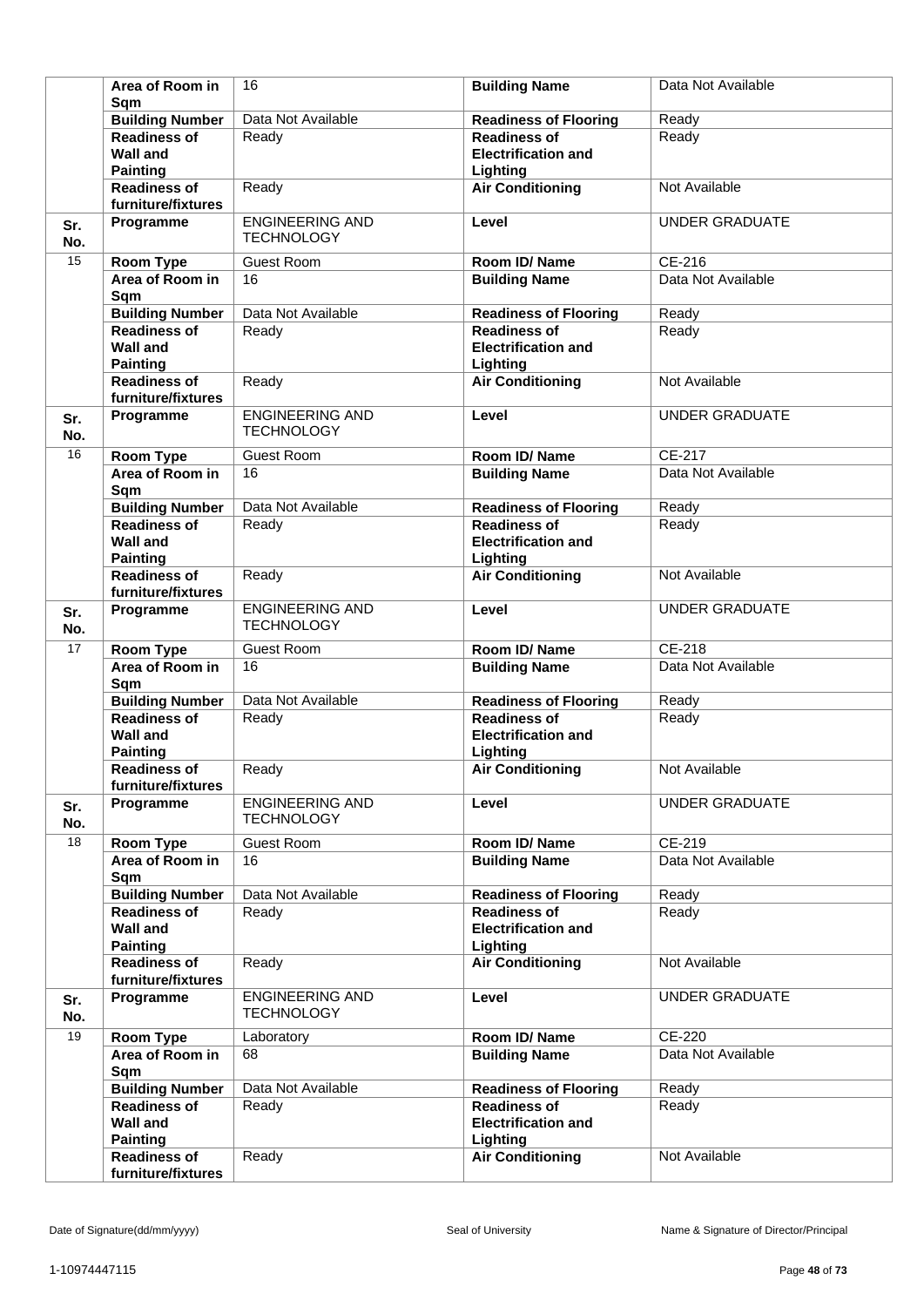| Sr.<br>No. | Programme                                                 | <b>ENGINEERING AND</b><br><b>TECHNOLOGY</b> | Level                                                         | <b>UNDER GRADUATE</b>        |
|------------|-----------------------------------------------------------|---------------------------------------------|---------------------------------------------------------------|------------------------------|
| 20         |                                                           |                                             |                                                               |                              |
|            | Room Type<br>Area of Room in                              | Laboratory<br>81                            | Room ID/Name<br><b>Building Name</b>                          | CS-103<br>Data Not Available |
|            | Sqm                                                       |                                             |                                                               |                              |
|            | <b>Building Number</b>                                    | Data Not Available                          | <b>Readiness of Flooring</b>                                  | Ready                        |
|            | <b>Readiness of</b><br><b>Wall and</b><br><b>Painting</b> | Ready                                       | <b>Readiness of</b><br><b>Electrification and</b><br>Lighting | Ready                        |
|            | <b>Readiness of</b>                                       | Ready                                       | <b>Air Conditioning</b>                                       | Not Available                |
|            | furniture/fixtures                                        |                                             |                                                               |                              |
| Sr.<br>No. | Programme                                                 | <b>ENGINEERING AND</b><br><b>TECHNOLOGY</b> | Level                                                         | <b>UNDER GRADUATE</b>        |
| 21         | Room Type                                                 | Seminar Hall                                | Room ID/Name                                                  | CS-104                       |
|            | Area of Room in<br>Sqm                                    | 80                                          | <b>Building Name</b>                                          | Data Not Available           |
|            | <b>Building Number</b>                                    | Data Not Available                          | <b>Readiness of Flooring</b>                                  | Ready                        |
|            | <b>Readiness of</b><br><b>Wall and</b><br><b>Painting</b> | Ready                                       | <b>Readiness of</b><br><b>Electrification and</b><br>Lighting | Ready                        |
|            | <b>Readiness of</b><br>furniture/fixtures                 | Ready                                       | <b>Air Conditioning</b>                                       | Not Available                |
| Sr.<br>No. | Programme                                                 | <b>ENGINEERING AND</b><br><b>TECHNOLOGY</b> | Level                                                         | <b>UNDER GRADUATE</b>        |
| 22         | Room Type                                                 | Laboratory                                  | Room ID/ Name                                                 | $CS-105$                     |
|            | Area of Room in<br>Sqm                                    | 79                                          | <b>Building Name</b>                                          | Data Not Available           |
|            | <b>Building Number</b>                                    | Data Not Available                          | <b>Readiness of Flooring</b>                                  | Ready                        |
|            | <b>Readiness of</b><br><b>Wall and</b><br><b>Painting</b> | Ready                                       | <b>Readiness of</b><br><b>Electrification and</b><br>Lighting | Ready                        |
|            | <b>Readiness of</b><br>furniture/fixtures                 | Ready                                       | <b>Air Conditioning</b>                                       | Not Available                |
| Sr.<br>No. | Programme                                                 | <b>ENGINEERING AND</b><br><b>TECHNOLOGY</b> | Level                                                         | <b>UNDER GRADUATE</b>        |
| 23         | Room Type                                                 | Laboratory                                  | Room ID/Name                                                  | $CS-110$                     |
|            | Area of Room in<br>Sqm                                    | 79                                          | <b>Building Name</b>                                          | Data Not Available           |
|            | <b>Building Number</b>                                    | Data Not Available                          | <b>Readiness of Flooring</b>                                  | Ready                        |
|            | <b>Readiness of</b><br><b>Wall and</b><br><b>Painting</b> | Ready                                       | <b>Readiness of</b><br><b>Electrification and</b><br>Lighting | Ready                        |
|            | <b>Readiness of</b><br>furniture/fixtures                 | Ready                                       | <b>Air Conditioning</b>                                       | Not Available                |
| Sr.<br>No. | Programme                                                 | <b>ENGINEERING AND</b><br><b>TECHNOLOGY</b> | Level                                                         | <b>UNDER GRADUATE</b>        |
| 24         | Room Type                                                 | Laboratory                                  | Room ID/Name                                                  | CS-111                       |
|            | Area of Room in<br>Sqm                                    | 79                                          | <b>Building Name</b>                                          | Data Not Available           |
|            | <b>Building Number</b>                                    | Data Not Available                          | <b>Readiness of Flooring</b>                                  | Ready                        |
|            | <b>Readiness of</b><br><b>Wall and</b><br><b>Painting</b> | Ready                                       | <b>Readiness of</b><br><b>Electrification and</b><br>Lighting | Ready                        |
|            | <b>Readiness of</b><br>furniture/fixtures                 | Ready                                       | <b>Air Conditioning</b>                                       | Not Available                |
| Sr.<br>No. | Programme                                                 | <b>ENGINEERING AND</b><br><b>TECHNOLOGY</b> | Level                                                         | <b>UNDER GRADUATE</b>        |
| 25         | Room Type                                                 | Classroom                                   | Room ID/Name                                                  | CS-201                       |
|            | Area of Room in<br>Sqm                                    | 67                                          | <b>Building Name</b>                                          | Data Not Available           |
|            | <b>Building Number</b>                                    | Data Not Available                          | <b>Readiness of Flooring</b>                                  | Ready                        |
|            | Readiness of                                              | Ready                                       | <b>Readiness of</b>                                           | Ready                        |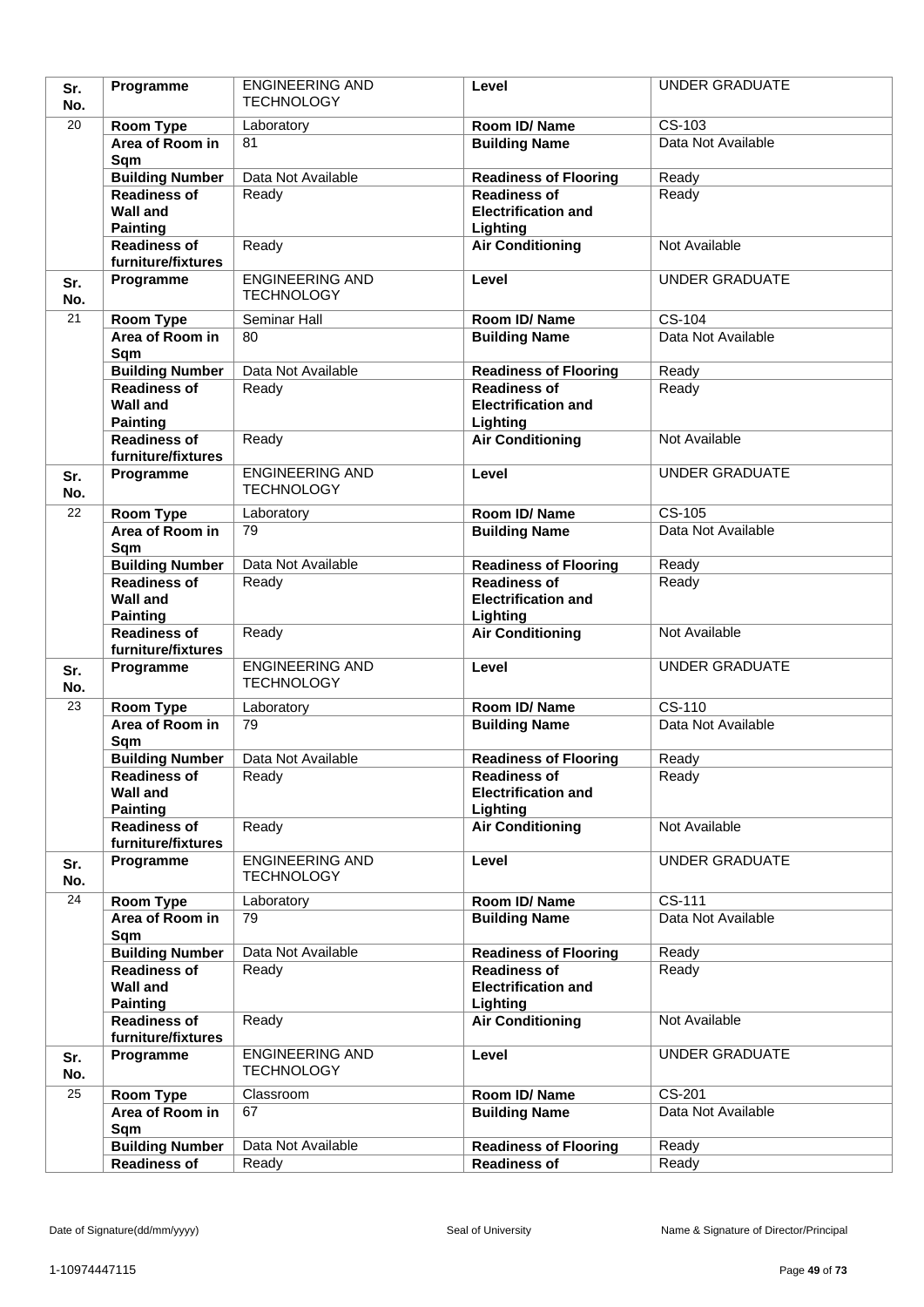|            | <b>Wall and</b>                                              |                                             | <b>Electrification and</b>                                    |                       |
|------------|--------------------------------------------------------------|---------------------------------------------|---------------------------------------------------------------|-----------------------|
|            | <b>Painting</b>                                              |                                             | Lighting                                                      |                       |
|            | <b>Readiness of</b><br>furniture/fixtures                    | Ready                                       | <b>Air Conditioning</b>                                       | Not Available         |
| Sr.<br>No. | Programme                                                    | <b>ENGINEERING AND</b><br><b>TECHNOLOGY</b> | Level                                                         | <b>UNDER GRADUATE</b> |
| 26         | Room Type                                                    | Classroom                                   | Room ID/Name                                                  | CS-203                |
|            | Area of Room in<br>Sqm                                       | 81                                          | <b>Building Name</b>                                          | Data Not Available    |
|            | <b>Building Number</b>                                       | Data Not Available                          | <b>Readiness of Flooring</b>                                  | Ready                 |
|            | <b>Readiness of</b><br><b>Wall and</b><br><b>Painting</b>    | Ready                                       | <b>Readiness of</b><br><b>Electrification and</b><br>Lighting | Ready                 |
|            | <b>Readiness of</b><br>furniture/fixtures                    | Ready                                       | <b>Air Conditioning</b>                                       | Not Available         |
| Sr.<br>No. | Programme                                                    | <b>ENGINEERING AND</b><br><b>TECHNOLOGY</b> | Level                                                         | <b>UNDER GRADUATE</b> |
| 27         | <b>Room Type</b>                                             | Laboratory                                  | Room ID/Name                                                  | $CS-204$              |
|            | Area of Room in<br>Sqm                                       | 79                                          | <b>Building Name</b>                                          | Data Not Available    |
|            | <b>Building Number</b>                                       | Data Not Available                          | <b>Readiness of Flooring</b>                                  | Ready                 |
|            | <b>Readiness of</b><br><b>Wall and</b><br><b>Painting</b>    | Ready                                       | <b>Readiness of</b><br><b>Electrification and</b><br>Lighting | Ready                 |
|            | <b>Readiness of</b><br>furniture/fixtures                    | Ready                                       | <b>Air Conditioning</b>                                       | Not Available         |
| Sr.<br>No. | Programme                                                    | <b>ENGINEERING AND</b><br><b>TECHNOLOGY</b> | Level                                                         | <b>UNDER GRADUATE</b> |
| 28         | <b>Room Type</b>                                             | Classroom                                   | Room ID/Name                                                  | CS-211                |
|            | Area of Room in<br>Sqm                                       | 80                                          | <b>Building Name</b>                                          | Data Not Available    |
|            | <b>Building Number</b>                                       | Data Not Available                          | <b>Readiness of Flooring</b>                                  | Ready                 |
|            |                                                              |                                             |                                                               |                       |
|            | <b>Readiness of</b><br><b>Wall and</b>                       | Ready                                       | <b>Readiness of</b><br><b>Electrification and</b>             | Ready                 |
|            | <b>Painting</b><br><b>Readiness of</b><br>furniture/fixtures | Ready                                       | Lighting<br><b>Air Conditioning</b>                           | Not Available         |
| Sr.<br>No. | Programme                                                    | <b>ENGINEERING AND</b><br><b>TECHNOLOGY</b> | Level                                                         | <b>UNDER GRADUATE</b> |
| 29         | <b>Room Type</b>                                             | Classroom                                   | Room ID/Name                                                  | $\overline{CS-212}$   |
|            | Area of Room in<br>Sqm                                       | 80                                          | <b>Building Name</b>                                          | Data Not Available    |
|            | <b>Building Number</b>                                       | Data Not Available                          | <b>Readiness of Flooring</b>                                  | Ready                 |
|            | <b>Readiness of</b><br><b>Wall and</b><br><b>Painting</b>    | Ready                                       | <b>Readiness of</b><br><b>Electrification and</b><br>Lighting | Ready                 |
|            | <b>Readiness of</b><br>furniture/fixtures                    | Ready                                       | <b>Air Conditioning</b>                                       | Not Available         |
| Sr.<br>No. | Programme                                                    | <b>ENGINEERING AND</b><br><b>TECHNOLOGY</b> | Level                                                         | <b>UNDER GRADUATE</b> |
| 30         | <b>Room Type</b>                                             | Classroom                                   | Room ID/Name                                                  | $CS-213$              |
|            | Area of Room in<br>Sqm                                       | 45                                          | <b>Building Name</b>                                          | Data Not Available    |
|            | <b>Building Number</b>                                       | Data Not Available                          | <b>Readiness of Flooring</b>                                  | Ready                 |
|            | <b>Readiness of</b><br><b>Wall and</b>                       | Ready                                       | <b>Readiness of</b><br><b>Electrification and</b>             | Ready                 |
|            | <b>Painting</b><br><b>Readiness of</b><br>furniture/fixtures | Ready                                       | Lighting<br><b>Air Conditioning</b>                           | Not Available         |
| Sr.<br>No. | Programme                                                    | <b>ENGINEERING AND</b><br><b>TECHNOLOGY</b> | Level                                                         | <b>UNDER GRADUATE</b> |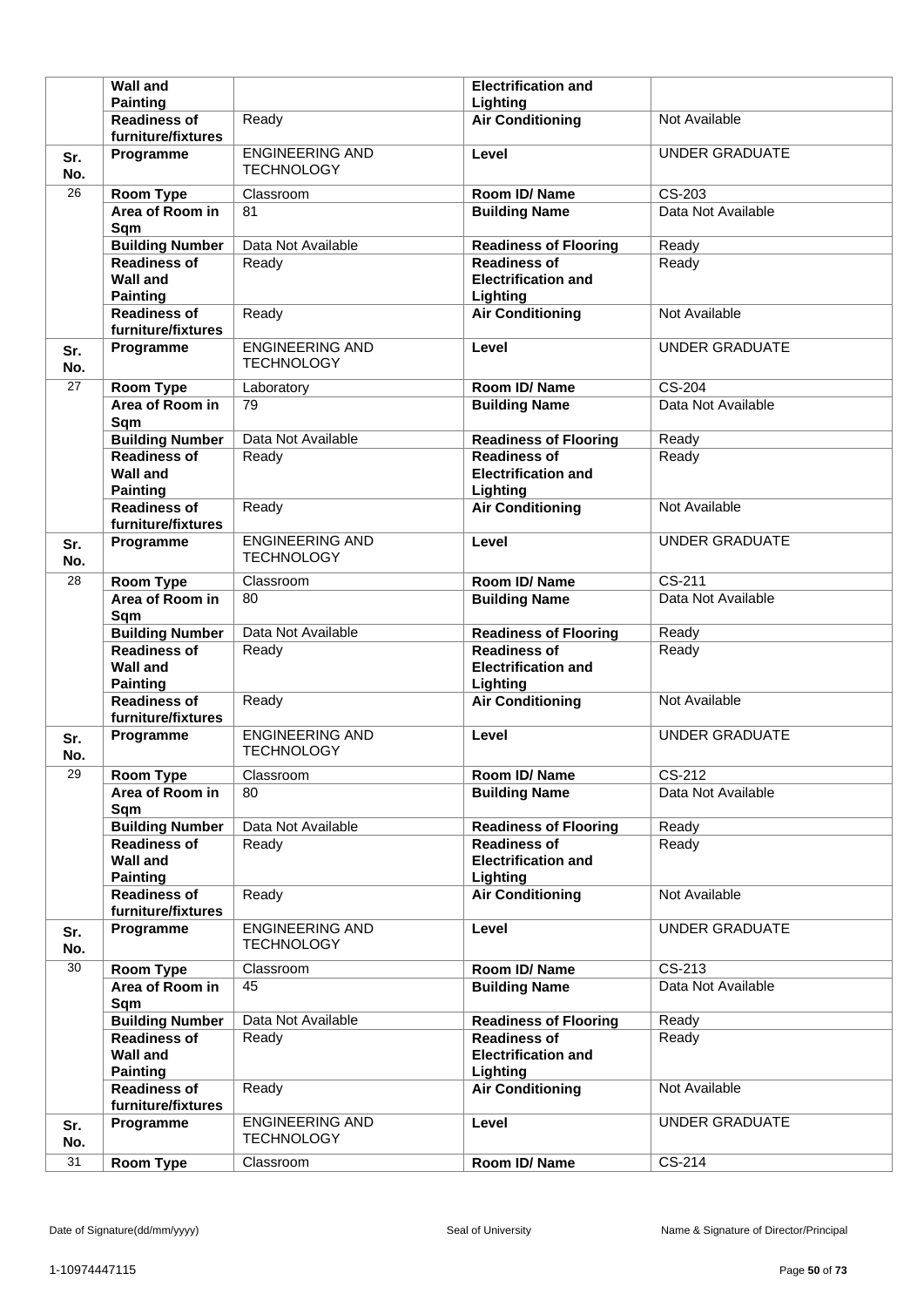|            | Area of Room in<br>Sam                                    | 81                                          | <b>Building Name</b>                                          | Data Not Available    |
|------------|-----------------------------------------------------------|---------------------------------------------|---------------------------------------------------------------|-----------------------|
|            | <b>Building Number</b>                                    | Data Not Available                          | <b>Readiness of Flooring</b>                                  | Ready                 |
|            | <b>Readiness of</b><br><b>Wall and</b><br><b>Painting</b> | Ready                                       | <b>Readiness of</b><br><b>Electrification and</b><br>Lighting | Ready                 |
|            | <b>Readiness of</b><br>furniture/fixtures                 | Ready                                       | <b>Air Conditioning</b>                                       | Not Available         |
| Sr.<br>No. | Programme                                                 | <b>ENGINEERING AND</b><br><b>TECHNOLOGY</b> | Level                                                         | <b>UNDER GRADUATE</b> |
| 32         | <b>Room Type</b>                                          | Classroom                                   | Room ID/Name                                                  | EC-101                |
|            | Area of Room in<br>Sqm                                    | 121                                         | <b>Building Name</b>                                          | Data Not Available    |
|            | <b>Building Number</b>                                    | Data Not Available                          | <b>Readiness of Flooring</b>                                  | Ready                 |
|            | <b>Readiness of</b><br><b>Wall and</b><br><b>Painting</b> | Ready                                       | <b>Readiness of</b><br><b>Electrification and</b><br>Lighting | Ready                 |
|            | <b>Readiness of</b><br>furniture/fixtures                 | Ready                                       | <b>Air Conditioning</b>                                       | Not Available         |
| Sr.<br>No. | Programme                                                 | <b>ENGINEERING AND</b><br><b>TECHNOLOGY</b> | Level                                                         | <b>UNDER GRADUATE</b> |
| 33         | <b>Room Type</b>                                          | Laboratory                                  | Room ID/Name                                                  | EC-102                |
|            | Area of Room in<br>Sqm                                    | 55                                          | <b>Building Name</b>                                          | Data Not Available    |
|            | <b>Building Number</b>                                    | Data Not Available                          | <b>Readiness of Flooring</b>                                  | Ready                 |
|            | <b>Readiness of</b><br><b>Wall and</b><br><b>Painting</b> | Not Ready                                   | <b>Readiness of</b><br><b>Electrification and</b><br>Lighting | Ready                 |
|            | <b>Readiness of</b><br>furniture/fixtures                 | Ready                                       | <b>Air Conditioning</b>                                       | Not Available         |
| Sr.<br>No. | Programme                                                 | <b>ENGINEERING AND</b><br><b>TECHNOLOGY</b> | Level                                                         | <b>UNDER GRADUATE</b> |
| 34         | <b>Room Type</b>                                          | Classroom                                   | Room ID/Name                                                  | $EC-104$              |
|            | Area of Room in<br>Sqm                                    | 118                                         | <b>Building Name</b>                                          | Data Not Available    |
|            | <b>Building Number</b>                                    | Data Not Available                          | <b>Readiness of Flooring</b>                                  | Ready                 |
|            | <b>Readiness of</b><br><b>Wall and</b><br><b>Painting</b> | Ready                                       | <b>Readiness of</b><br><b>Electrification and</b><br>Lighting | Not Ready             |
|            | <b>Readiness of</b><br>furniture/fixtures                 | Ready                                       | <b>Air Conditioning</b>                                       | Not Available         |
| Sr.<br>No. | Programme                                                 | <b>ENGINEERING AND</b><br><b>TECHNOLOGY</b> | Level                                                         | <b>UNDER GRADUATE</b> |
| 35         | <b>Room Type</b>                                          | Laboratory                                  | Room ID/Name                                                  | EC-105                |
|            | Area of Room in<br>Sqm                                    | 64                                          | <b>Building Name</b>                                          | Data Not Available    |
|            | <b>Building Number</b>                                    | Data Not Available                          | <b>Readiness of Flooring</b>                                  | Ready                 |
|            | <b>Readiness of</b><br><b>Wall and</b><br><b>Painting</b> | Ready                                       | <b>Readiness of</b><br><b>Electrification and</b><br>Lighting | Ready                 |
|            | <b>Readiness of</b><br>furniture/fixtures                 | Ready                                       | <b>Air Conditioning</b>                                       | Not Available         |
| Sr.<br>No. | Programme                                                 | <b>ENGINEERING AND</b><br><b>TECHNOLOGY</b> | Level                                                         | UNDER GRADUATE        |
| 36         | <b>Room Type</b>                                          | Laboratory                                  | Room ID/Name                                                  | EC-108                |
|            | Area of Room in<br>Sqm                                    | 119                                         | <b>Building Name</b>                                          | Data Not Available    |
|            | <b>Building Number</b>                                    | Data Not Available                          | <b>Readiness of Flooring</b>                                  | Ready                 |
|            | <b>Readiness of</b><br><b>Wall and</b><br><b>Painting</b> | Ready                                       | <b>Readiness of</b><br><b>Electrification and</b><br>Lighting | Ready                 |
|            | <b>Readiness of</b><br>furniture/fixtures                 | Ready                                       | <b>Air Conditioning</b>                                       | Not Available         |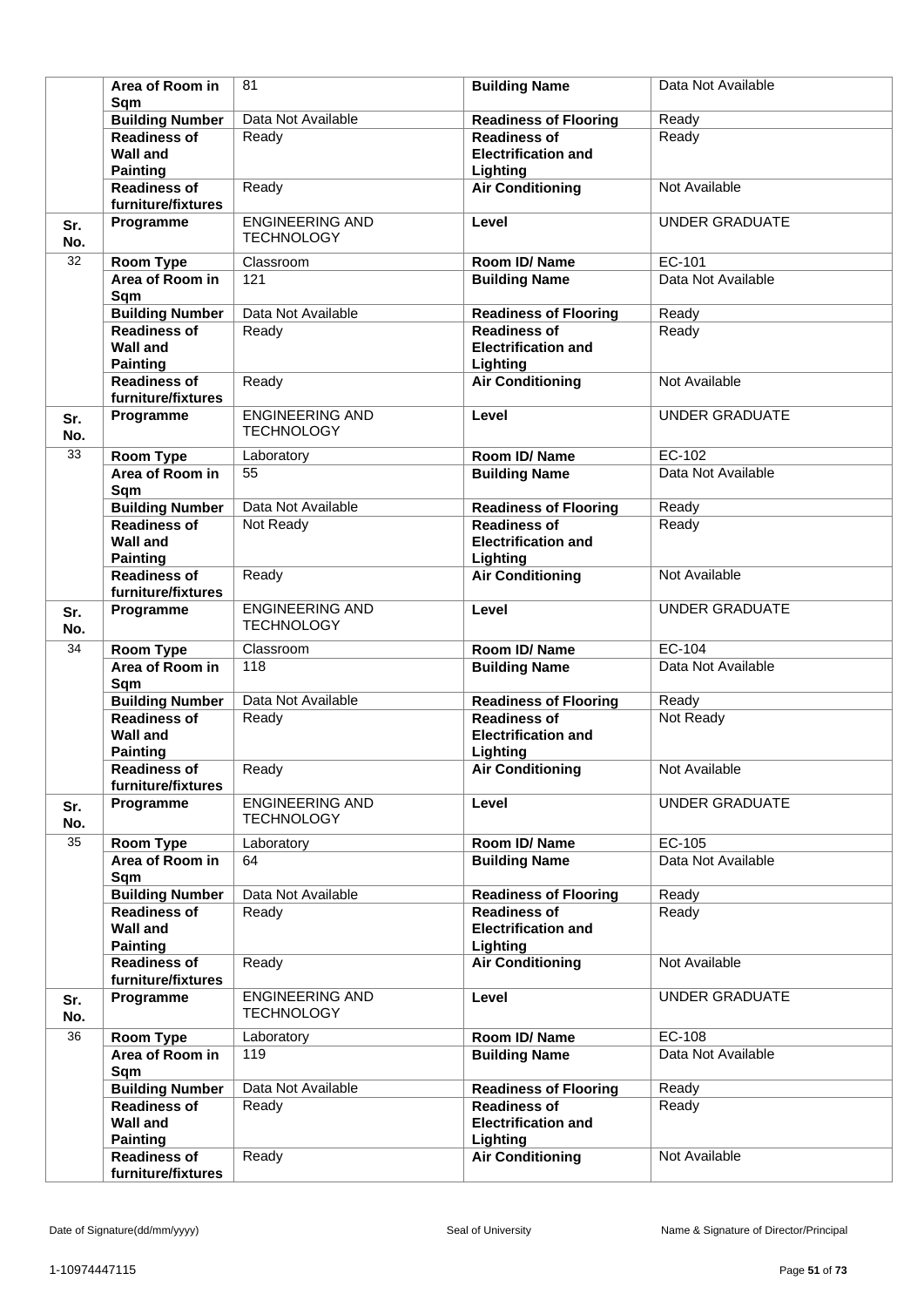| Sr.<br>No. | Programme                                 | <b>ENGINEERING AND</b><br><b>TECHNOLOGY</b> | Level                                               | <b>UNDER GRADUATE</b>        |
|------------|-------------------------------------------|---------------------------------------------|-----------------------------------------------------|------------------------------|
| 37         | Room Type                                 | Laboratory                                  | Room ID/Name                                        | EC-109                       |
|            | Area of Room in                           | 59                                          | <b>Building Name</b>                                | Data Not Available           |
|            | Sqm                                       |                                             |                                                     |                              |
|            | <b>Building Number</b>                    | Data Not Available                          | <b>Readiness of Flooring</b>                        | Ready                        |
|            | <b>Readiness of</b>                       | Ready                                       | <b>Readiness of</b>                                 | Ready                        |
|            | <b>Wall and</b>                           |                                             | <b>Electrification and</b>                          |                              |
|            | <b>Painting</b>                           |                                             | Lighting                                            |                              |
|            | <b>Readiness of</b><br>furniture/fixtures | Ready                                       | <b>Air Conditioning</b>                             | Not Available                |
| Sr.        | Programme                                 | <b>ENGINEERING AND</b>                      | Level                                               | <b>UNDER GRADUATE</b>        |
| No.        |                                           | <b>TECHNOLOGY</b>                           |                                                     |                              |
| 38         | Room Type                                 | Laboratory                                  | Room ID/Name                                        | EC-120                       |
|            | Area of Room in                           | 50                                          | <b>Building Name</b>                                | Data Not Available           |
|            | Sqm                                       |                                             |                                                     |                              |
|            | <b>Building Number</b>                    | Data Not Available                          | <b>Readiness of Flooring</b>                        | Ready                        |
|            | <b>Readiness of</b>                       | Ready                                       | <b>Readiness of</b>                                 | Ready                        |
|            | <b>Wall and</b>                           |                                             | <b>Electrification and</b>                          |                              |
|            | <b>Painting</b><br><b>Readiness of</b>    | Ready                                       | Lighting<br><b>Air Conditioning</b>                 | Not Available                |
|            | furniture/fixtures                        |                                             |                                                     |                              |
| Sr.        | Programme                                 | <b>ENGINEERING AND</b>                      | Level                                               | <b>UNDER GRADUATE</b>        |
| No.        |                                           | <b>TECHNOLOGY</b>                           |                                                     |                              |
| 39         | Room Type                                 | Laboratory                                  | Room ID/Name                                        | EC-122                       |
|            | Area of Room in                           | 60                                          | <b>Building Name</b>                                | Data Not Available           |
|            | Sqm                                       |                                             |                                                     |                              |
|            | <b>Building Number</b>                    | Data Not Available                          | <b>Readiness of Flooring</b>                        | Ready                        |
|            | <b>Readiness of</b><br><b>Wall and</b>    | Ready                                       | <b>Readiness of</b><br><b>Electrification and</b>   | Ready                        |
|            | <b>Painting</b>                           |                                             | Lighting                                            |                              |
|            | <b>Readiness of</b>                       | Ready                                       | <b>Air Conditioning</b>                             | Not Available                |
|            | furniture/fixtures                        |                                             |                                                     |                              |
| Sr.        | Programme                                 | <b>ENGINEERING AND</b><br><b>TECHNOLOGY</b> | Level                                               | <b>UNDER GRADUATE</b>        |
| No.        |                                           |                                             |                                                     |                              |
| 40         | Room Type<br>Area of Room in              | Classroom<br>117                            | Room ID/Name<br><b>Building Name</b>                | EC-201<br>Data Not Available |
|            | Sqm                                       |                                             |                                                     |                              |
|            | <b>Building Number</b>                    | Data Not Available                          | <b>Readiness of Flooring</b>                        | Ready                        |
|            | <b>Readiness of</b>                       | Ready                                       | <b>Readiness of</b>                                 | Ready                        |
|            | <b>Wall and</b>                           |                                             | <b>Electrification and</b>                          |                              |
|            | <b>Painting</b>                           |                                             | Lighting                                            |                              |
|            | <b>Readiness of</b><br>furniture/fixtures | Ready                                       | <b>Air Conditioning</b>                             | Not Available                |
| Sr.        | Programme                                 | <b>ENGINEERING AND</b>                      | Level                                               | <b>UNDER GRADUATE</b>        |
| No.        |                                           | <b>TECHNOLOGY</b>                           |                                                     |                              |
| 41         | Room Type                                 | Classroom                                   | Room ID/Name                                        | EC-202                       |
|            | Area of Room in                           | 119                                         | <b>Building Name</b>                                | Data Not Available           |
|            | Sqm                                       |                                             |                                                     |                              |
|            | <b>Building Number</b>                    | Data Not Available                          | <b>Readiness of Flooring</b>                        | Ready                        |
|            | <b>Readiness of</b><br><b>Wall and</b>    | Ready                                       | <b>Readiness of</b>                                 | Ready                        |
|            | <b>Painting</b>                           |                                             | <b>Electrification and</b><br>Lighting              |                              |
|            | <b>Readiness of</b>                       | Ready                                       | <b>Air Conditioning</b>                             | Not Available                |
|            | furniture/fixtures                        |                                             |                                                     |                              |
| Sr.        | Programme                                 | <b>ENGINEERING AND</b>                      | Level                                               | <b>UNDER GRADUATE</b>        |
| No.        |                                           | <b>TECHNOLOGY</b>                           |                                                     |                              |
| 42         | Room Type                                 | Laboratory                                  | Room ID/Name                                        | EC-205                       |
|            | Area of Room in                           | 116                                         | <b>Building Name</b>                                | Data Not Available           |
|            | Sqm                                       |                                             |                                                     |                              |
|            | <b>Building Number</b><br>Readiness of    | Data Not Available<br>Ready                 | <b>Readiness of Flooring</b><br><b>Readiness of</b> | Ready<br>Ready               |
|            |                                           |                                             |                                                     |                              |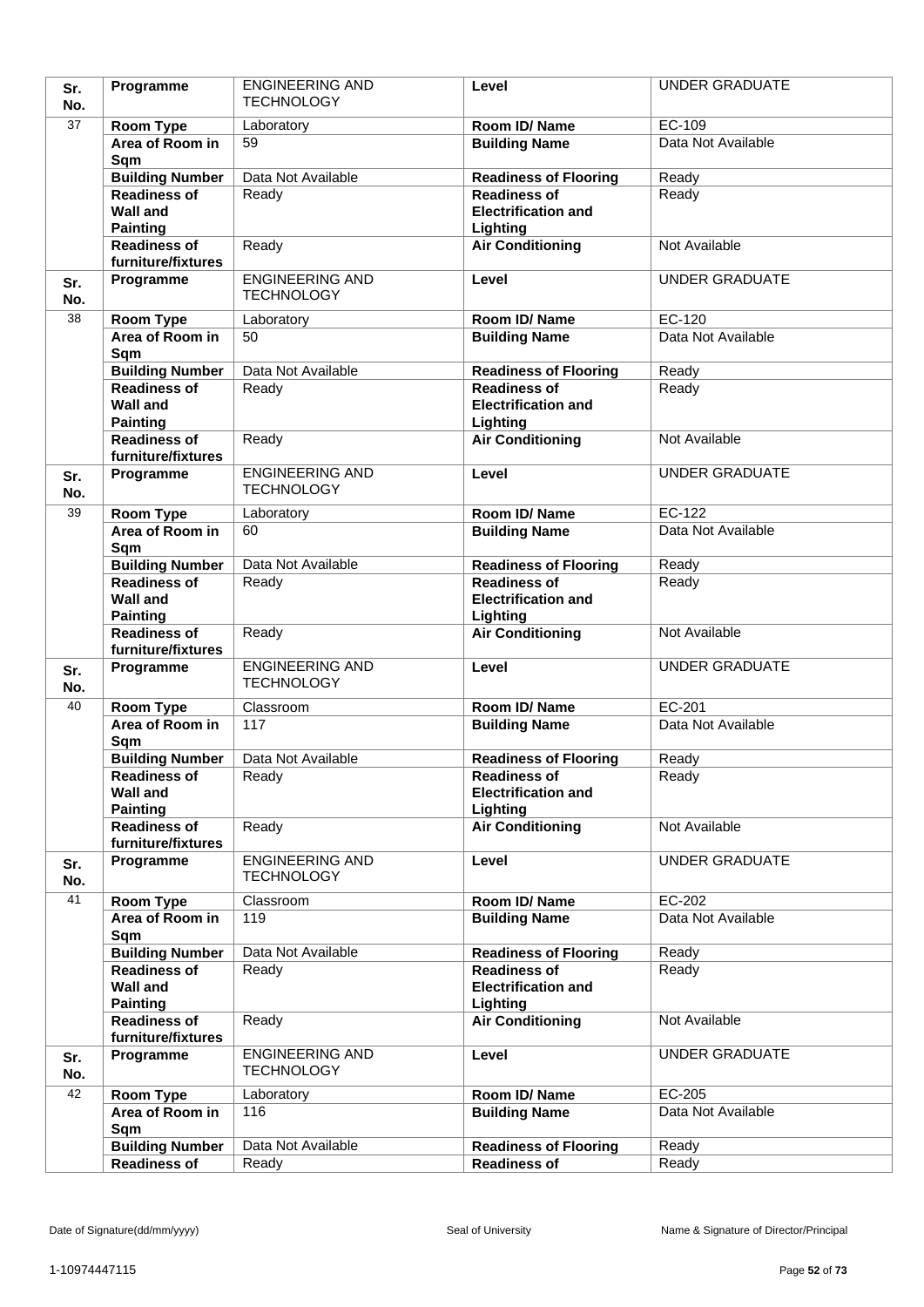|            | <b>Wall and</b>                                              |                                             | <b>Electrification and</b>                                    |                       |
|------------|--------------------------------------------------------------|---------------------------------------------|---------------------------------------------------------------|-----------------------|
|            | <b>Painting</b>                                              |                                             | Lighting                                                      |                       |
|            | <b>Readiness of</b><br>furniture/fixtures                    | Ready                                       | <b>Air Conditioning</b>                                       | Not Available         |
| Sr.<br>No. | Programme                                                    | <b>ENGINEERING AND</b><br><b>TECHNOLOGY</b> | Level                                                         | <b>UNDER GRADUATE</b> |
| 43         | <b>Room Type</b>                                             | Laboratory                                  | Room ID/Name                                                  | EC-207                |
|            | Area of Room in<br>Sqm                                       | 115                                         | <b>Building Name</b>                                          | Data Not Available    |
|            | <b>Building Number</b>                                       | Data Not Available                          | <b>Readiness of Flooring</b>                                  | Ready                 |
|            | <b>Readiness of</b><br><b>Wall and</b><br><b>Painting</b>    | Ready                                       | <b>Readiness of</b><br><b>Electrification and</b><br>Lighting | Ready                 |
|            | <b>Readiness of</b><br>furniture/fixtures                    | Ready                                       | <b>Air Conditioning</b>                                       | Not Available         |
| Sr.<br>No. | Programme                                                    | <b>ENGINEERING AND</b><br><b>TECHNOLOGY</b> | Level                                                         | <b>UNDER GRADUATE</b> |
| 44         | <b>Room Type</b>                                             | Laboratory                                  | Room ID/Name                                                  | EC-208                |
|            | Area of Room in<br>Sqm                                       | 118                                         | <b>Building Name</b>                                          | Data Not Available    |
|            | <b>Building Number</b>                                       | Data Not Available                          | <b>Readiness of Flooring</b>                                  | Ready                 |
|            | <b>Readiness of</b><br><b>Wall and</b><br><b>Painting</b>    | Ready                                       | <b>Readiness of</b><br><b>Electrification and</b><br>Lighting | Ready                 |
|            | <b>Readiness of</b><br>furniture/fixtures                    | Ready                                       | <b>Air Conditioning</b>                                       | Not Available         |
| Sr.<br>No. | Programme                                                    | <b>ENGINEERING AND</b><br><b>TECHNOLOGY</b> | Level                                                         | <b>UNDER GRADUATE</b> |
| 45         | Room Type                                                    | Classroom                                   | Room ID/Name                                                  | EE-101                |
|            | Area of Room in<br>Sqm                                       | 161.2                                       | <b>Building Name</b>                                          | Data Not Available    |
|            | <b>Building Number</b>                                       | Data Not Available                          | <b>Readiness of Flooring</b>                                  | Ready                 |
|            | <b>Readiness of</b>                                          | Ready                                       | <b>Readiness of</b><br><b>Electrification and</b>             | Ready                 |
|            | <b>Wall and</b>                                              |                                             |                                                               |                       |
|            | <b>Painting</b><br><b>Readiness of</b><br>furniture/fixtures | Ready                                       | Lighting<br><b>Air Conditioning</b>                           | Not Available         |
| Sr.<br>No. | Programme                                                    | <b>ENGINEERING AND</b><br><b>TECHNOLOGY</b> | Level                                                         | <b>UNDER GRADUATE</b> |
| 46         | <b>Room Type</b>                                             | Laboratory                                  | Room ID/Name                                                  | EE-107                |
|            | Area of Room in<br>Sqm                                       | 110                                         | <b>Building Name</b>                                          | Data Not Available    |
|            | <b>Building Number</b>                                       | Data Not Available                          | <b>Readiness of Flooring</b>                                  | Ready                 |
|            | <b>Readiness of</b><br><b>Wall and</b><br><b>Painting</b>    | Ready                                       | <b>Readiness of</b><br><b>Electrification and</b><br>Lighting | Ready                 |
|            | <b>Readiness of</b><br>furniture/fixtures                    | Ready                                       | <b>Air Conditioning</b>                                       | Not Available         |
| Sr.<br>No. | Programme                                                    | <b>ENGINEERING AND</b><br><b>TECHNOLOGY</b> | Level                                                         | <b>UNDER GRADUATE</b> |
| 47         | <b>Room Type</b>                                             | Laboratory                                  | Room ID/Name                                                  | EE-108                |
|            | Area of Room in<br>Sqm                                       | 110                                         | <b>Building Name</b>                                          | Data Not Available    |
|            | <b>Building Number</b>                                       | Data Not Available                          | <b>Readiness of Flooring</b>                                  | Ready                 |
|            | <b>Readiness of</b><br><b>Wall and</b>                       | Ready                                       | <b>Readiness of</b><br><b>Electrification and</b>             | Ready                 |
|            | <b>Painting</b><br><b>Readiness of</b><br>furniture/fixtures | Ready                                       | Lighting<br><b>Air Conditioning</b>                           | Not Available         |
| Sr.<br>No. | Programme                                                    | <b>ENGINEERING AND</b><br><b>TECHNOLOGY</b> | Level                                                         | <b>UNDER GRADUATE</b> |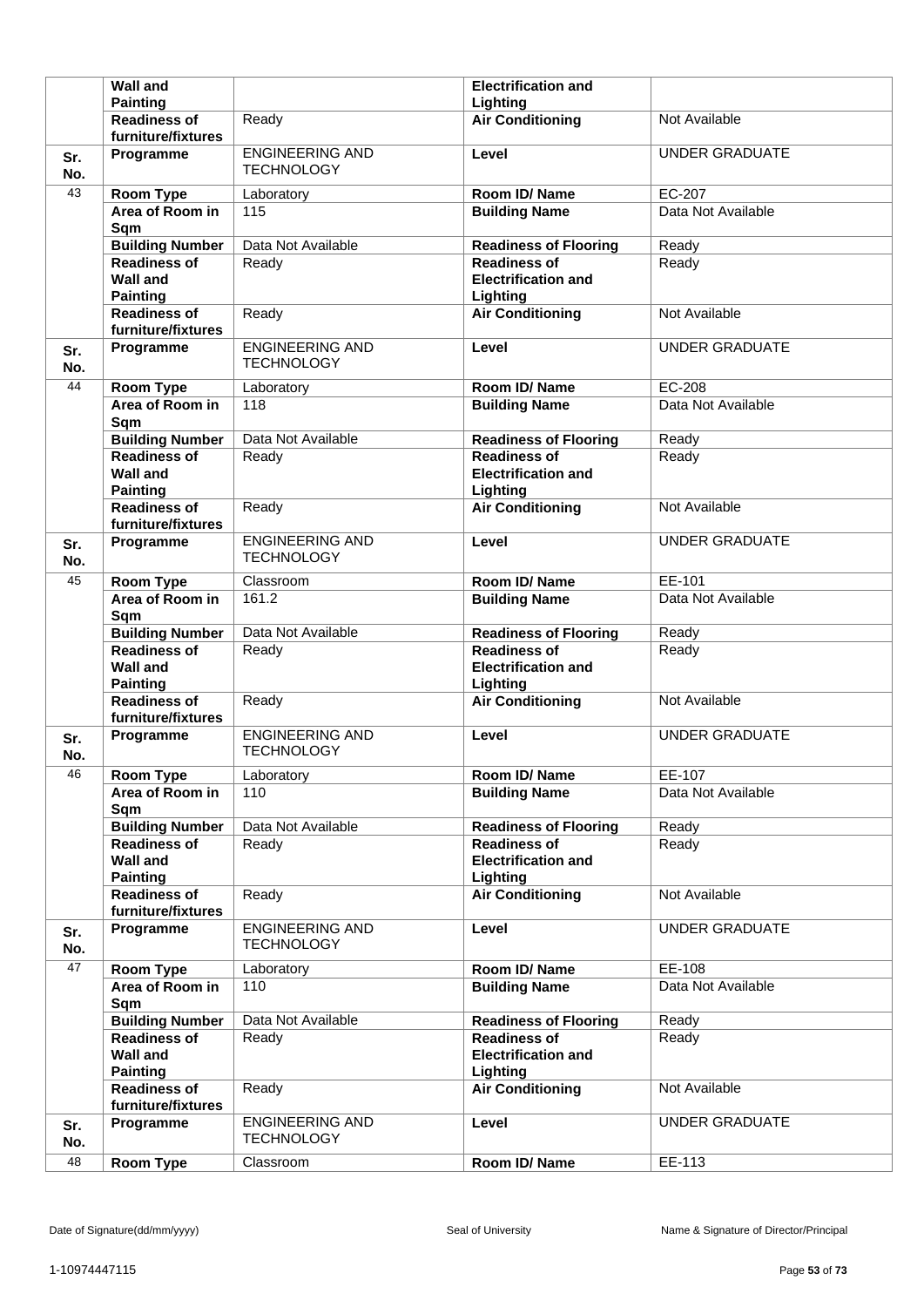|            | Area of Room in<br>Sam                                    | 161.2                                       | <b>Building Name</b>                                          | Data Not Available    |
|------------|-----------------------------------------------------------|---------------------------------------------|---------------------------------------------------------------|-----------------------|
|            | <b>Building Number</b>                                    | Data Not Available                          | <b>Readiness of Flooring</b>                                  | Ready                 |
|            | <b>Readiness of</b><br><b>Wall and</b><br><b>Painting</b> | Ready                                       | <b>Readiness of</b><br><b>Electrification and</b><br>Lighting | Ready                 |
|            | <b>Readiness of</b><br>furniture/fixtures                 | Ready                                       | <b>Air Conditioning</b>                                       | Not Available         |
| Sr.<br>No. | Programme                                                 | <b>ENGINEERING AND</b><br><b>TECHNOLOGY</b> | Level                                                         | <b>UNDER GRADUATE</b> |
| 49         | <b>Room Type</b>                                          | Classroom                                   | Room ID/Name                                                  | EE-201                |
|            | Area of Room in<br>Sqm                                    | 161.2                                       | <b>Building Name</b>                                          | Data Not Available    |
|            | <b>Building Number</b>                                    | Data Not Available                          | <b>Readiness of Flooring</b>                                  | Ready                 |
|            | <b>Readiness of</b><br><b>Wall and</b><br><b>Painting</b> | Ready                                       | <b>Readiness of</b><br><b>Electrification and</b><br>Lighting | Ready                 |
|            | <b>Readiness of</b><br>furniture/fixtures                 | Ready                                       | <b>Air Conditioning</b>                                       | Not Available         |
| Sr.<br>No. | Programme                                                 | <b>ENGINEERING AND</b><br><b>TECHNOLOGY</b> | Level                                                         | <b>UNDER GRADUATE</b> |
| 50         | Room Type                                                 | Seminar Hall                                | Room ID/Name                                                  | EE-203                |
|            | Area of Room in<br>Sqm                                    | 78                                          | <b>Building Name</b>                                          | Data Not Available    |
|            | <b>Building Number</b>                                    | Data Not Available                          | <b>Readiness of Flooring</b>                                  | Ready                 |
|            | <b>Readiness of</b><br><b>Wall and</b><br><b>Painting</b> | Ready                                       | <b>Readiness of</b><br><b>Electrification and</b><br>Lighting | Ready                 |
|            | <b>Readiness of</b><br>furniture/fixtures                 | Ready                                       | <b>Air Conditioning</b>                                       | Not Available         |
| Sr.<br>No. | Programme                                                 | <b>ENGINEERING AND</b><br><b>TECHNOLOGY</b> | Level                                                         | <b>UNDER GRADUATE</b> |
| 51         | <b>Room Type</b>                                          | <b>Tutorial Room</b>                        | Room ID/Name                                                  | EE-204                |
|            | Area of Room in<br>Sqm                                    | 78                                          | <b>Building Name</b>                                          | Data Not Available    |
|            | <b>Building Number</b>                                    | Data Not Available                          | <b>Readiness of Flooring</b>                                  | Ready                 |
|            | <b>Readiness of</b><br><b>Wall and</b><br><b>Painting</b> | Ready                                       | <b>Readiness of</b><br><b>Electrification and</b><br>Lighting | Ready                 |
|            | <b>Readiness of</b><br>furniture/fixtures                 | Ready                                       | <b>Air Conditioning</b>                                       | Not Available         |
| Sr.<br>No. | Programme                                                 | <b>ENGINEERING AND</b><br><b>TECHNOLOGY</b> | Level                                                         | <b>UNDER GRADUATE</b> |
| 52         | Room Type                                                 | Laboratory                                  | Room ID/Name                                                  | EE-206                |
|            | Area of Room in<br>Sqm                                    | 105                                         | <b>Building Name</b>                                          | Data Not Available    |
|            | <b>Building Number</b>                                    | Data Not Available                          | <b>Readiness of Flooring</b>                                  | Ready                 |
|            | <b>Readiness of</b><br><b>Wall and</b><br><b>Painting</b> | Ready                                       | <b>Readiness of</b><br><b>Electrification and</b><br>Lighting | Ready                 |
|            | <b>Readiness of</b><br>furniture/fixtures                 | Ready                                       | <b>Air Conditioning</b>                                       | Not Available         |
| Sr.<br>No. | Programme                                                 | <b>ENGINEERING AND</b><br><b>TECHNOLOGY</b> | Level                                                         | <b>UNDER GRADUATE</b> |
| 53         | <b>Room Type</b>                                          | Laboratory                                  | Room ID/Name                                                  | EE-207                |
|            | Area of Room in<br>Sqm                                    | 110                                         | <b>Building Name</b>                                          | Data Not Available    |
|            | <b>Building Number</b>                                    | Data Not Available                          | <b>Readiness of Flooring</b>                                  | Ready                 |
|            | <b>Readiness of</b><br><b>Wall and</b><br><b>Painting</b> | Ready                                       | <b>Readiness of</b><br><b>Electrification and</b><br>Lighting | Ready                 |
|            | <b>Readiness of</b><br>furniture/fixtures                 | Ready                                       | <b>Air Conditioning</b>                                       | Not Available         |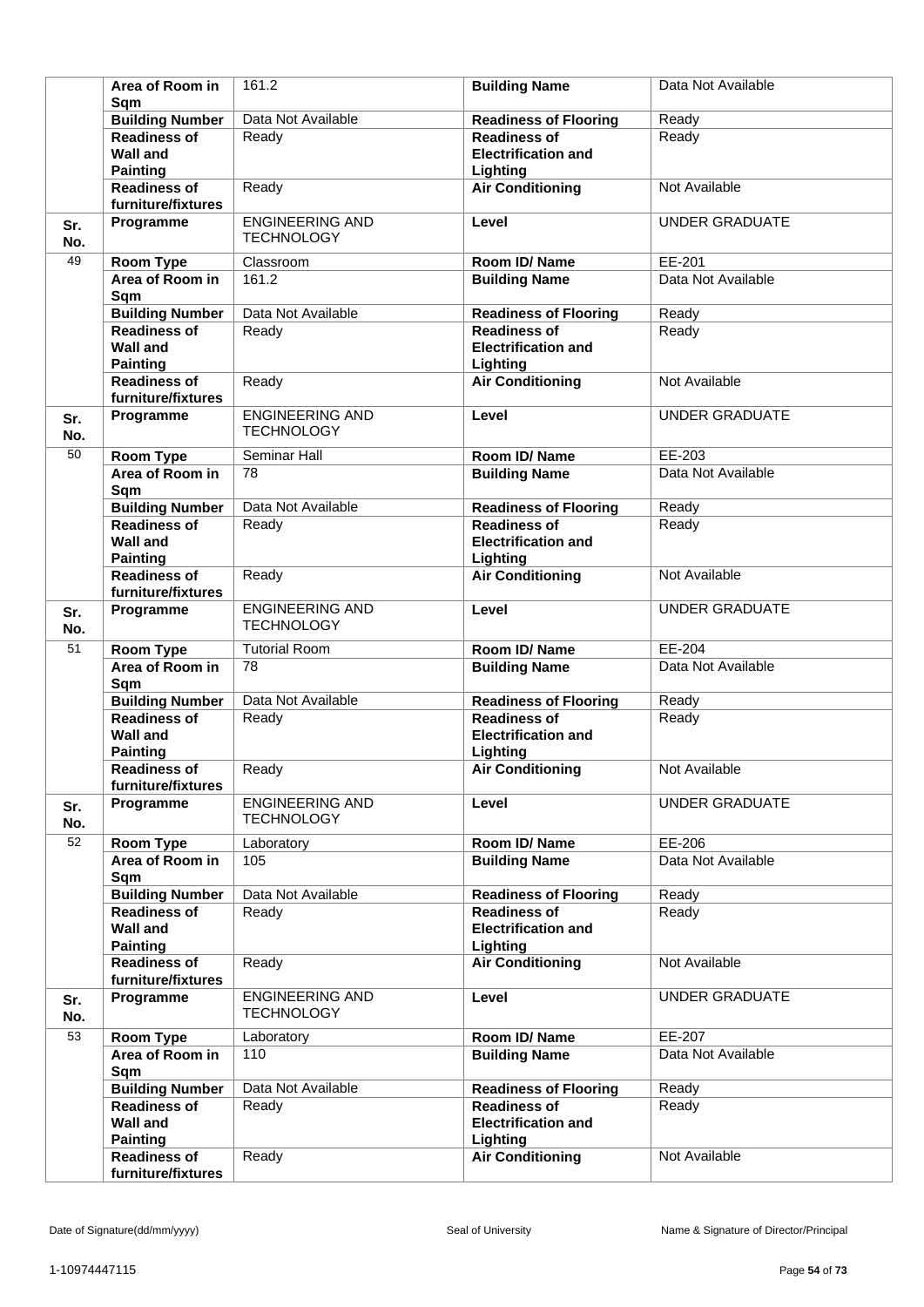| Sr.<br>No. | Programme                                 | <b>ENGINEERING AND</b><br><b>TECHNOLOGY</b> | Level                                             | <b>UNDER GRADUATE</b> |
|------------|-------------------------------------------|---------------------------------------------|---------------------------------------------------|-----------------------|
| 54         | Room Type                                 | Classroom                                   | Room ID/Name                                      | EE-214                |
|            | Area of Room in                           | 162                                         | <b>Building Name</b>                              | Data Not Available    |
|            | Sqm                                       |                                             |                                                   |                       |
|            | <b>Building Number</b>                    | Data Not Available                          | <b>Readiness of Flooring</b>                      | Ready                 |
|            | <b>Readiness of</b>                       | Ready                                       | <b>Readiness of</b>                               | Ready                 |
|            | <b>Wall and</b>                           |                                             | <b>Electrification and</b>                        |                       |
|            | <b>Painting</b>                           |                                             | Lighting                                          |                       |
|            | <b>Readiness of</b><br>furniture/fixtures | Ready                                       | <b>Air Conditioning</b>                           | Not Available         |
| Sr.        | Programme                                 | <b>ENGINEERING AND</b>                      | Level                                             | <b>UNDER GRADUATE</b> |
| No.        |                                           | <b>TECHNOLOGY</b>                           |                                                   |                       |
| 55         | Room Type                                 | Kitchen                                     | Room ID/Name                                      | EE-220                |
|            | Area of Room in                           | 12                                          | <b>Building Name</b>                              | Data Not Available    |
|            | Sqm                                       |                                             |                                                   |                       |
|            | <b>Building Number</b>                    | Data Not Available                          | <b>Readiness of Flooring</b>                      | Ready                 |
|            | <b>Readiness of</b>                       | Ready                                       | <b>Readiness of</b>                               | Ready                 |
|            | <b>Wall and</b>                           |                                             | <b>Electrification and</b>                        |                       |
|            | <b>Painting</b><br><b>Readiness of</b>    | Ready                                       | Lighting<br><b>Air Conditioning</b>               | Not Available         |
|            | furniture/fixtures                        |                                             |                                                   |                       |
| Sr.        | Programme                                 | <b>ENGINEERING AND</b>                      | Level                                             | <b>UNDER GRADUATE</b> |
| No.        |                                           | <b>TECHNOLOGY</b>                           |                                                   |                       |
| 56         | Room Type                                 | Laboratory                                  | Room ID/Name                                      | EI-113                |
|            | Area of Room in                           | 65                                          | <b>Building Name</b>                              | Data Not Available    |
|            | Sqm                                       |                                             |                                                   |                       |
|            | <b>Building Number</b>                    | Data Not Available                          | <b>Readiness of Flooring</b>                      | Ready                 |
|            | <b>Readiness of</b><br><b>Wall and</b>    | Ready                                       | <b>Readiness of</b><br><b>Electrification and</b> | Ready                 |
|            | <b>Painting</b>                           |                                             | Lighting                                          |                       |
|            | <b>Readiness of</b>                       | Ready                                       | <b>Air Conditioning</b>                           | Not Available         |
|            | furniture/fixtures                        |                                             |                                                   |                       |
| Sr.        | Programme                                 | <b>ENGINEERING AND</b><br><b>TECHNOLOGY</b> | Level                                             | <b>UNDER GRADUATE</b> |
| No.<br>57  |                                           |                                             | Room ID/Name                                      | EI-114                |
|            | Room Type<br>Area of Room in              | Laboratory<br>65                            | <b>Building Name</b>                              | Data Not Available    |
|            | Sqm                                       |                                             |                                                   |                       |
|            | <b>Building Number</b>                    | Data Not Available                          | <b>Readiness of Flooring</b>                      | Ready                 |
|            | <b>Readiness of</b>                       | Ready                                       | <b>Readiness of</b>                               | Ready                 |
|            | <b>Wall and</b>                           |                                             | <b>Electrification and</b>                        |                       |
|            | <b>Painting</b>                           |                                             | Lighting                                          | Not Available         |
|            | <b>Readiness of</b><br>furniture/fixtures | Ready                                       | <b>Air Conditioning</b>                           |                       |
| Sr.        | Programme                                 | <b>ENGINEERING AND</b>                      | Level                                             | <b>UNDER GRADUATE</b> |
| No.        |                                           | <b>TECHNOLOGY</b>                           |                                                   |                       |
| 58         | Room Type                                 | <b>Tutorial Room</b>                        | Room ID/Name                                      | EI-115                |
|            | Area of Room in                           | 27                                          | <b>Building Name</b>                              | Data Not Available    |
|            | Sqm                                       |                                             |                                                   |                       |
|            | <b>Building Number</b>                    | Data Not Available                          | <b>Readiness of Flooring</b>                      | Ready                 |
|            | <b>Readiness of</b><br><b>Wall and</b>    | Ready                                       | <b>Readiness of</b><br><b>Electrification and</b> | Ready                 |
|            | <b>Painting</b>                           |                                             | Lighting                                          |                       |
|            | <b>Readiness of</b>                       | Ready                                       | <b>Air Conditioning</b>                           | Not Available         |
|            | furniture/fixtures                        |                                             |                                                   |                       |
| Sr.        | Programme                                 | <b>ENGINEERING AND</b>                      | Level                                             | <b>UNDER GRADUATE</b> |
| No.        |                                           | <b>TECHNOLOGY</b>                           |                                                   |                       |
| 59         | Room Type                                 | <b>Tutorial Room</b>                        | Room ID/Name                                      | EI-116                |
|            | Area of Room in                           | 27                                          | <b>Building Name</b>                              | Data Not Available    |
|            | Sqm<br><b>Building Number</b>             | Data Not Available                          |                                                   | Ready                 |
|            |                                           |                                             | <b>Readiness of Flooring</b>                      |                       |
|            | Readiness of                              | Ready                                       | <b>Readiness of</b>                               | Ready                 |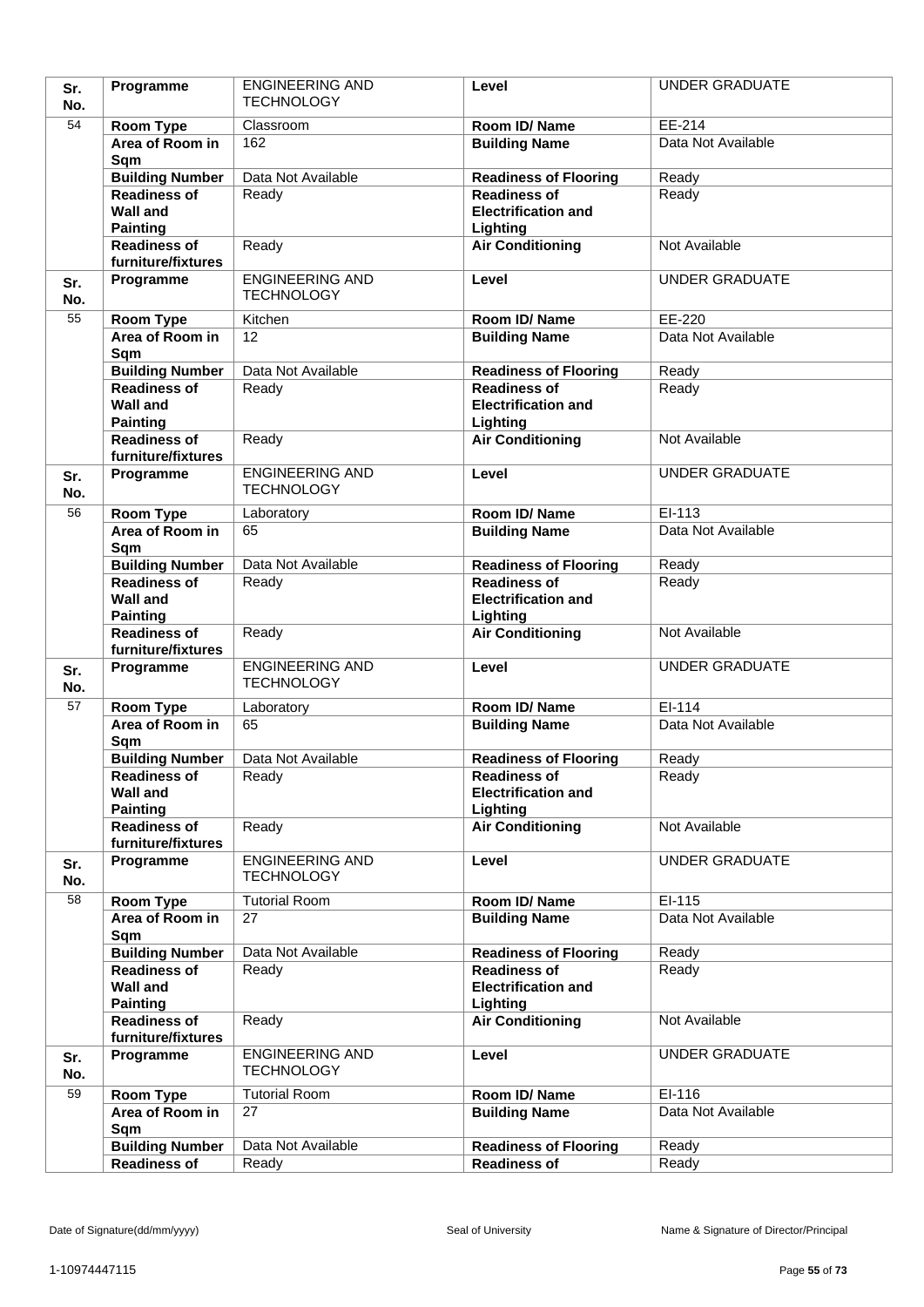|            | <b>Wall and</b><br><b>Painting</b>                        |                                             | <b>Electrification and</b><br>Lighting                        |                       |
|------------|-----------------------------------------------------------|---------------------------------------------|---------------------------------------------------------------|-----------------------|
|            | <b>Readiness of</b><br>furniture/fixtures                 | Ready                                       | <b>Air Conditioning</b>                                       | Not Available         |
| Sr.        | Programme                                                 | <b>ENGINEERING AND</b>                      | Level                                                         | <b>UNDER GRADUATE</b> |
| No.        |                                                           | <b>TECHNOLOGY</b>                           |                                                               |                       |
| 60         | Room Type                                                 | Classroom                                   | Room ID/Name                                                  | EI-117                |
|            | Area of Room in<br>Sqm                                    | 86.4                                        | <b>Building Name</b>                                          | Data Not Available    |
|            | <b>Building Number</b>                                    | Data Not Available                          | <b>Readiness of Flooring</b>                                  | Ready                 |
|            | <b>Readiness of</b><br><b>Wall and</b><br><b>Painting</b> | Ready                                       | <b>Readiness of</b><br><b>Electrification and</b><br>Lighting | Ready                 |
|            | <b>Readiness of</b><br>furniture/fixtures                 | Ready                                       | <b>Air Conditioning</b>                                       | Not Available         |
| Sr.<br>No. | Programme                                                 | <b>ENGINEERING AND</b><br><b>TECHNOLOGY</b> | Level                                                         | <b>UNDER GRADUATE</b> |
| 61         | <b>Room Type</b>                                          | Classroom                                   | Room ID/Name                                                  | EI-118                |
|            | Area of Room in<br>Sqm                                    | 86.4                                        | <b>Building Name</b>                                          | Data Not Available    |
|            | <b>Building Number</b>                                    | Data Not Available                          | <b>Readiness of Flooring</b>                                  | Ready                 |
|            | <b>Readiness of</b><br><b>Wall and</b><br><b>Painting</b> | Ready                                       | <b>Readiness of</b><br><b>Electrification and</b><br>Lighting | Ready                 |
|            | <b>Readiness of</b><br>furniture/fixtures                 | Ready                                       | <b>Air Conditioning</b>                                       | Not Available         |
| Sr.<br>No. | Programme                                                 | <b>ENGINEERING AND</b><br><b>TECHNOLOGY</b> | Level                                                         | <b>UNDER GRADUATE</b> |
| 62         | <b>Room Type</b>                                          | Classroom                                   | Room ID/Name                                                  | EI-119                |
|            | Area of Room in<br>Sqm                                    | 86.4                                        | <b>Building Name</b>                                          | Data Not Available    |
|            | <b>Building Number</b>                                    | Data Not Available                          | <b>Readiness of Flooring</b>                                  | Ready                 |
|            |                                                           |                                             |                                                               |                       |
|            | <b>Readiness of</b><br><b>Wall and</b><br><b>Painting</b> | Ready                                       | <b>Readiness of</b><br><b>Electrification and</b><br>Lighting | Ready                 |
|            | <b>Readiness of</b><br>furniture/fixtures                 | Ready                                       | <b>Air Conditioning</b>                                       | Not Available         |
| Sr.<br>No. | Programme                                                 | <b>ENGINEERING AND</b><br><b>TECHNOLOGY</b> | Level                                                         | <b>UNDER GRADUATE</b> |
| 63         | <b>Room Type</b>                                          | Classroom                                   | Room ID/Name                                                  | EI-120                |
|            | Area of Room in<br>Sqm                                    | 86.4                                        | <b>Building Name</b>                                          | Data Not Available    |
|            | <b>Building Number</b>                                    | Data Not Available                          | <b>Readiness of Flooring</b>                                  | Ready                 |
|            | <b>Readiness of</b><br><b>Wall and</b><br><b>Painting</b> | Ready                                       | <b>Readiness of</b><br><b>Electrification and</b><br>Lighting | Ready                 |
|            | <b>Readiness of</b><br>furniture/fixtures                 | Ready                                       | <b>Air Conditioning</b>                                       | Not Available         |
| Sr.<br>No. | Programme                                                 | <b>ENGINEERING AND</b><br><b>TECHNOLOGY</b> | Level                                                         | <b>UNDER GRADUATE</b> |
| 64         | Room Type                                                 | Laboratory                                  | Room ID/Name                                                  | EI-215                |
|            | Area of Room in<br>Sqm                                    | 65                                          | <b>Building Name</b>                                          | Data Not Available    |
|            | <b>Building Number</b>                                    | Data Not Available                          | <b>Readiness of Flooring</b>                                  | Ready                 |
|            | <b>Readiness of</b><br><b>Wall and</b>                    | Ready                                       | <b>Readiness of</b><br><b>Electrification and</b>             | Ready                 |
|            | <b>Painting</b><br><b>Readiness of</b>                    | Ready                                       | Lighting<br><b>Air Conditioning</b>                           | Not Available         |
| Sr.<br>No. | furniture/fixtures<br>Programme                           | <b>ENGINEERING AND</b><br><b>TECHNOLOGY</b> | Level                                                         | <b>UNDER GRADUATE</b> |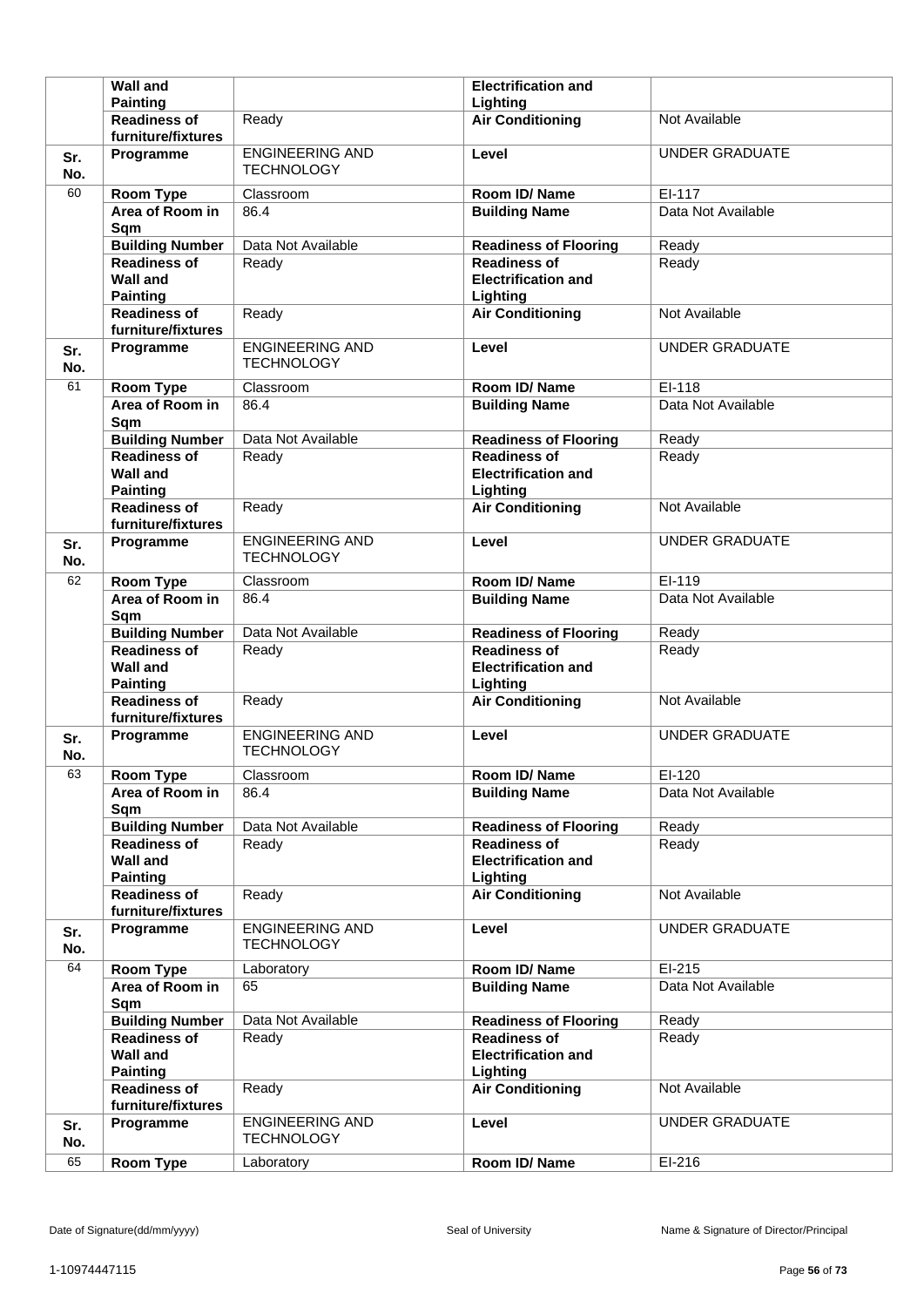|            | Area of Room in<br>Sam                                    | 65                                          | <b>Building Name</b>                                          | Data Not Available    |
|------------|-----------------------------------------------------------|---------------------------------------------|---------------------------------------------------------------|-----------------------|
|            | <b>Building Number</b>                                    | Data Not Available                          | <b>Readiness of Flooring</b>                                  | Ready                 |
|            | <b>Readiness of</b><br><b>Wall and</b><br><b>Painting</b> | Ready                                       | <b>Readiness of</b><br><b>Electrification and</b><br>Lighting | Ready                 |
|            | <b>Readiness of</b><br>furniture/fixtures                 | Ready                                       | <b>Air Conditioning</b>                                       | Not Available         |
| Sr.<br>No. | Programme                                                 | <b>ENGINEERING AND</b><br><b>TECHNOLOGY</b> | Level                                                         | <b>UNDER GRADUATE</b> |
| 66         | <b>Room Type</b>                                          | Laboratory                                  | Room ID/Name                                                  | EI-217                |
|            | Area of Room in<br>Sqm                                    | 65                                          | <b>Building Name</b>                                          | Data Not Available    |
|            | <b>Building Number</b>                                    | Data Not Available                          | <b>Readiness of Flooring</b>                                  | Ready                 |
|            | <b>Readiness of</b><br><b>Wall and</b><br><b>Painting</b> | Ready                                       | <b>Readiness of</b><br><b>Electrification and</b><br>Lighting | Ready                 |
|            | <b>Readiness of</b><br>furniture/fixtures                 | Ready                                       | <b>Air Conditioning</b>                                       | Not Available         |
| Sr.<br>No. | Programme                                                 | <b>ENGINEERING AND</b><br><b>TECHNOLOGY</b> | Level                                                         | <b>UNDER GRADUATE</b> |
| 67         | Room Type                                                 | Laboratory                                  | Room ID/Name                                                  | EI-218                |
|            | Area of Room in<br>Sqm                                    | 65                                          | <b>Building Name</b>                                          | Data Not Available    |
|            | <b>Building Number</b>                                    | Data Not Available                          | <b>Readiness of Flooring</b>                                  | Ready                 |
|            | <b>Readiness of</b><br><b>Wall and</b><br><b>Painting</b> | Ready                                       | <b>Readiness of</b><br><b>Electrification and</b><br>Lighting | Ready                 |
|            | <b>Readiness of</b><br>furniture/fixtures                 | Ready                                       | <b>Air Conditioning</b>                                       | Not Available         |
| Sr.<br>No. | Programme                                                 | <b>ENGINEERING AND</b><br><b>TECHNOLOGY</b> | Level                                                         | <b>UNDER GRADUATE</b> |
| 68         | <b>Room Type</b>                                          | Laboratory                                  | Room ID/Name                                                  | EI-219                |
|            | Area of Room in<br>Sqm                                    | 65                                          | <b>Building Name</b>                                          | Data Not Available    |
|            | <b>Building Number</b>                                    | Data Not Available                          | <b>Readiness of Flooring</b>                                  | Ready                 |
|            | <b>Readiness of</b><br><b>Wall and</b><br><b>Painting</b> | Ready                                       | <b>Readiness of</b><br><b>Electrification and</b><br>Lighting | Ready                 |
|            | <b>Readiness of</b><br>furniture/fixtures                 | Ready                                       | <b>Air Conditioning</b>                                       | Not Available         |
| Sr.<br>No. | Programme                                                 | <b>ENGINEERING AND</b><br><b>TECHNOLOGY</b> | Level                                                         | <b>UNDER GRADUATE</b> |
| 69         | Room Type                                                 | Classroom                                   | Room ID/Name                                                  | EI-220                |
|            | Area of Room in<br>Sqm                                    | 65                                          | <b>Building Name</b>                                          | Data Not Available    |
|            | <b>Building Number</b>                                    | Data Not Available                          | <b>Readiness of Flooring</b>                                  | Ready                 |
|            | <b>Readiness of</b><br><b>Wall and</b><br><b>Painting</b> | Ready                                       | <b>Readiness of</b><br><b>Electrification and</b><br>Lighting | Ready                 |
|            | <b>Readiness of</b><br>furniture/fixtures                 | Ready                                       | <b>Air Conditioning</b>                                       | Not Available         |
| Sr.<br>No. | Programme                                                 | <b>ENGINEERING AND</b><br><b>TECHNOLOGY</b> | Level                                                         | <b>UNDER GRADUATE</b> |
| 70         | <b>Room Type</b>                                          | Laboratory                                  | Room ID/Name                                                  | EI-221                |
|            | Area of Room in<br>Sqm                                    | 65                                          | <b>Building Name</b>                                          | Data Not Available    |
|            | <b>Building Number</b>                                    | Data Not Available                          | <b>Readiness of Flooring</b>                                  | Ready                 |
|            | <b>Readiness of</b><br><b>Wall and</b><br><b>Painting</b> | Ready                                       | <b>Readiness of</b><br><b>Electrification and</b><br>Lighting | Ready                 |
|            | <b>Readiness of</b><br>furniture/fixtures                 | Ready                                       | <b>Air Conditioning</b>                                       | Not Available         |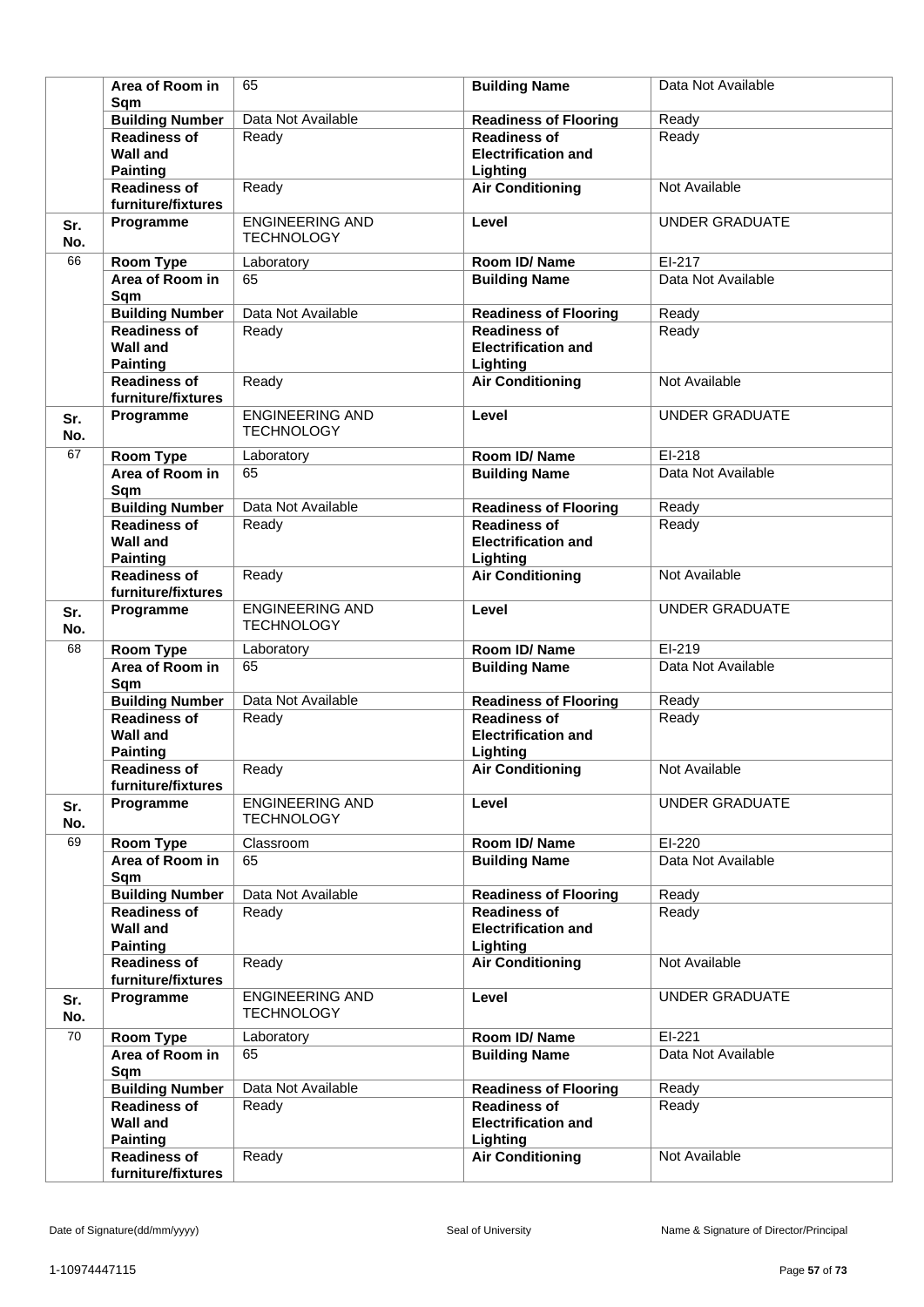| Sr.<br>No. | Programme                                 | <b>ENGINEERING AND</b><br><b>TECHNOLOGY</b> | Level                                  | <b>UNDER GRADUATE</b> |
|------------|-------------------------------------------|---------------------------------------------|----------------------------------------|-----------------------|
| 71         | Room Type                                 | Laboratory                                  | Room ID/Name                           | EI-222                |
|            | Area of Room in                           | 65                                          | <b>Building Name</b>                   | Data Not Available    |
|            | Sqm                                       |                                             |                                        |                       |
|            | <b>Building Number</b>                    | Data Not Available                          | <b>Readiness of Flooring</b>           | Ready                 |
|            | <b>Readiness of</b>                       | Ready                                       | <b>Readiness of</b>                    | Ready                 |
|            | <b>Wall and</b>                           |                                             | <b>Electrification and</b>             |                       |
|            | <b>Painting</b>                           |                                             | Lighting                               |                       |
|            | <b>Readiness of</b><br>furniture/fixtures | Ready                                       | <b>Air Conditioning</b>                | Not Available         |
| Sr.        | Programme                                 | <b>ENGINEERING AND</b>                      | Level                                  | <b>UNDER GRADUATE</b> |
| No.        |                                           | <b>TECHNOLOGY</b>                           |                                        |                       |
| 72         | Room Type                                 | Seminar Hall                                | Room ID/Name                           | <b>IASESH</b>         |
|            | Area of Room in                           | 200                                         | <b>Building Name</b>                   | Data Not Available    |
|            | Sqm<br><b>Building Number</b>             | Data Not Available                          | <b>Readiness of Flooring</b>           | Ready                 |
|            | <b>Readiness of</b>                       | Ready                                       | <b>Readiness of</b>                    | Ready                 |
|            | <b>Wall and</b>                           |                                             | <b>Electrification and</b>             |                       |
|            | <b>Painting</b>                           |                                             | Lighting                               |                       |
|            | <b>Readiness of</b>                       | Ready                                       | <b>Air Conditioning</b>                | Not Available         |
|            | furniture/fixtures                        |                                             |                                        |                       |
| Sr.<br>No. | Programme                                 | <b>ENGINEERING AND</b><br><b>TECHNOLOGY</b> | Level                                  | <b>UNDER GRADUATE</b> |
| 73         | Room Type                                 | Laboratory                                  | Room ID/ Name                          | $LT-201$              |
|            | Area of Room in<br>Sqm                    | 79                                          | <b>Building Name</b>                   | Data Not Available    |
|            | <b>Building Number</b>                    | Data Not Available                          | <b>Readiness of Flooring</b>           | Ready                 |
|            | <b>Readiness of</b>                       | Ready                                       | <b>Readiness of</b>                    | Ready                 |
|            | <b>Wall and</b><br><b>Painting</b>        |                                             | <b>Electrification and</b><br>Lighting |                       |
|            | <b>Readiness of</b><br>furniture/fixtures | Ready                                       | <b>Air Conditioning</b>                | Not Available         |
| Sr.<br>No. | Programme                                 | <b>ENGINEERING AND</b><br><b>TECHNOLOGY</b> | Level                                  | <b>UNDER GRADUATE</b> |
| 74         | Room Type                                 | Laboratory                                  | Room ID/Name                           | $ME-101$              |
|            | Area of Room in<br>Sqm                    | 78                                          | <b>Building Name</b>                   | Data Not Available    |
|            | <b>Building Number</b>                    | Data Not Available                          | <b>Readiness of Flooring</b>           | Ready                 |
|            | <b>Readiness of</b>                       | Ready                                       | <b>Readiness of</b>                    | Ready                 |
|            | <b>Wall and</b>                           |                                             | <b>Electrification and</b>             |                       |
|            | <b>Painting</b><br><b>Readiness of</b>    | Ready                                       | Lighting<br><b>Air Conditioning</b>    | Not Available         |
|            | furniture/fixtures                        |                                             |                                        |                       |
| Sr.<br>No. | Programme                                 | <b>ENGINEERING AND</b><br><b>TECHNOLOGY</b> | Level                                  | <b>UNDER GRADUATE</b> |
| 75         | Room Type                                 | Laboratory                                  | Room ID/Name                           | ME-102                |
|            | Area of Room in                           | 78                                          | <b>Building Name</b>                   | Data Not Available    |
|            | Sqm                                       |                                             |                                        |                       |
|            | <b>Building Number</b>                    | Data Not Available                          | <b>Readiness of Flooring</b>           | Ready                 |
|            | <b>Readiness of</b>                       | Ready                                       | <b>Readiness of</b>                    | Ready                 |
|            | <b>Wall and</b>                           |                                             | <b>Electrification and</b>             |                       |
|            | <b>Painting</b><br><b>Readiness of</b>    | Ready                                       | Lighting<br><b>Air Conditioning</b>    | Not Available         |
|            | furniture/fixtures                        |                                             |                                        |                       |
| Sr.<br>No. | Programme                                 | <b>ENGINEERING AND</b><br><b>TECHNOLOGY</b> | Level                                  | <b>UNDER GRADUATE</b> |
| 76         | Room Type                                 | Classroom                                   | Room ID/Name                           | ME-106                |
|            | Area of Room in<br>Sqm                    | 78                                          | <b>Building Name</b>                   | Data Not Available    |
|            | <b>Building Number</b>                    | Data Not Available                          | <b>Readiness of Flooring</b>           | Ready                 |
|            | Readiness of                              | Ready                                       |                                        | Ready                 |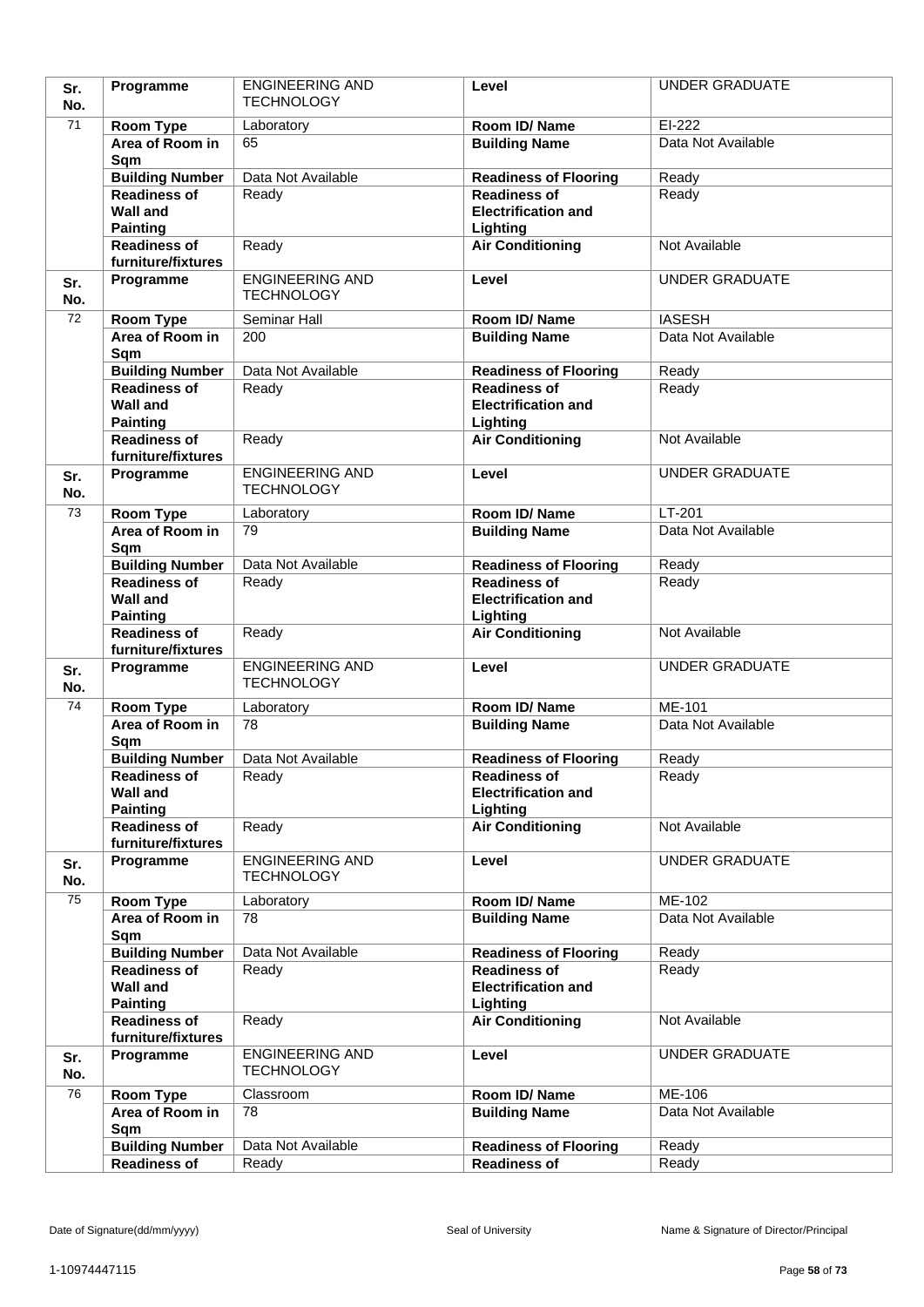|            | <b>Wall and</b><br><b>Painting</b>                           |                                             | <b>Electrification and</b><br>Lighting                        |                       |
|------------|--------------------------------------------------------------|---------------------------------------------|---------------------------------------------------------------|-----------------------|
|            | <b>Readiness of</b>                                          | Ready                                       | <b>Air Conditioning</b>                                       | Not Available         |
|            | furniture/fixtures<br>Programme                              | <b>ENGINEERING AND</b>                      | Level                                                         | <b>UNDER GRADUATE</b> |
| Sr.<br>No. |                                                              | <b>TECHNOLOGY</b>                           |                                                               |                       |
| 77         | Room Type                                                    | Laboratory                                  | Room ID/Name                                                  | ME-107                |
|            | Area of Room in<br>Sqm                                       | 78                                          | <b>Building Name</b>                                          | Data Not Available    |
|            | <b>Building Number</b>                                       | Data Not Available                          | <b>Readiness of Flooring</b>                                  | Ready                 |
|            | <b>Readiness of</b><br><b>Wall and</b><br><b>Painting</b>    | Ready                                       | <b>Readiness of</b><br><b>Electrification and</b><br>Lighting | Ready                 |
|            | <b>Readiness of</b><br>furniture/fixtures                    | Ready                                       | <b>Air Conditioning</b>                                       | Not Available         |
| Sr.<br>No. | Programme                                                    | <b>ENGINEERING AND</b><br><b>TECHNOLOGY</b> | Level                                                         | <b>UNDER GRADUATE</b> |
| 78         | <b>Room Type</b>                                             | Laboratory                                  | Room ID/Name                                                  | <b>ME-110</b>         |
|            | Area of Room in<br>Sqm                                       | 116                                         | <b>Building Name</b>                                          | Data Not Available    |
|            | <b>Building Number</b>                                       | Data Not Available                          | <b>Readiness of Flooring</b>                                  | Ready                 |
|            | <b>Readiness of</b><br><b>Wall and</b><br><b>Painting</b>    | Ready                                       | <b>Readiness of</b><br><b>Electrification and</b><br>Lighting | Ready                 |
|            | <b>Readiness of</b><br>furniture/fixtures                    | Ready                                       | <b>Air Conditioning</b>                                       | Not Available         |
| Sr.<br>No. | Programme                                                    | <b>ENGINEERING AND</b><br><b>TECHNOLOGY</b> | Level                                                         | <b>UNDER GRADUATE</b> |
| 79         | <b>Room Type</b>                                             | Laboratory                                  | Room ID/Name                                                  | ME-112                |
|            | Area of Room in<br>Sqm                                       | 76                                          | <b>Building Name</b>                                          | Data Not Available    |
|            | <b>Building Number</b>                                       | Data Not Available                          | <b>Readiness of Flooring</b>                                  | Ready                 |
|            |                                                              |                                             |                                                               |                       |
|            | <b>Readiness of</b><br><b>Wall and</b>                       | Ready                                       | <b>Readiness of</b><br><b>Electrification and</b>             | Ready                 |
|            | <b>Painting</b><br><b>Readiness of</b><br>furniture/fixtures | Ready                                       | Lighting<br><b>Air Conditioning</b>                           | Not Available         |
| Sr.<br>No. | Programme                                                    | <b>ENGINEERING AND</b><br><b>TECHNOLOGY</b> | Level                                                         | <b>UNDER GRADUATE</b> |
| 80         | <b>Room Type</b>                                             | Laboratory                                  | Room ID/Name                                                  | ME-114                |
|            | Area of Room in<br>Sqm                                       | 88                                          | <b>Building Name</b>                                          | Data Not Available    |
|            | <b>Building Number</b>                                       | Data Not Available                          | <b>Readiness of Flooring</b>                                  | Ready                 |
|            | <b>Readiness of</b><br><b>Wall and</b><br><b>Painting</b>    | Ready                                       | <b>Readiness of</b><br><b>Electrification and</b><br>Lighting | Ready                 |
|            | <b>Readiness of</b><br>furniture/fixtures                    | Ready                                       | <b>Air Conditioning</b>                                       | Not Available         |
| Sr.<br>No. | Programme                                                    | <b>ENGINEERING AND</b><br><b>TECHNOLOGY</b> | Level                                                         | <b>UNDER GRADUATE</b> |
| 81         | Room Type                                                    | Laboratory                                  | Room ID/Name                                                  | ME-116                |
|            | Area of Room in<br>Sqm                                       | 103                                         | <b>Building Name</b>                                          | Data Not Available    |
|            | <b>Building Number</b>                                       | Data Not Available                          | <b>Readiness of Flooring</b>                                  | Ready                 |
|            | <b>Readiness of</b><br><b>Wall and</b>                       | Ready                                       | <b>Readiness of</b><br><b>Electrification and</b>             | Ready                 |
|            | <b>Painting</b><br><b>Readiness of</b>                       | Ready                                       | Lighting<br><b>Air Conditioning</b>                           | Not Available         |
| Sr.<br>No. | furniture/fixtures<br>Programme                              | <b>ENGINEERING AND</b><br><b>TECHNOLOGY</b> | Level                                                         | <b>UNDER GRADUATE</b> |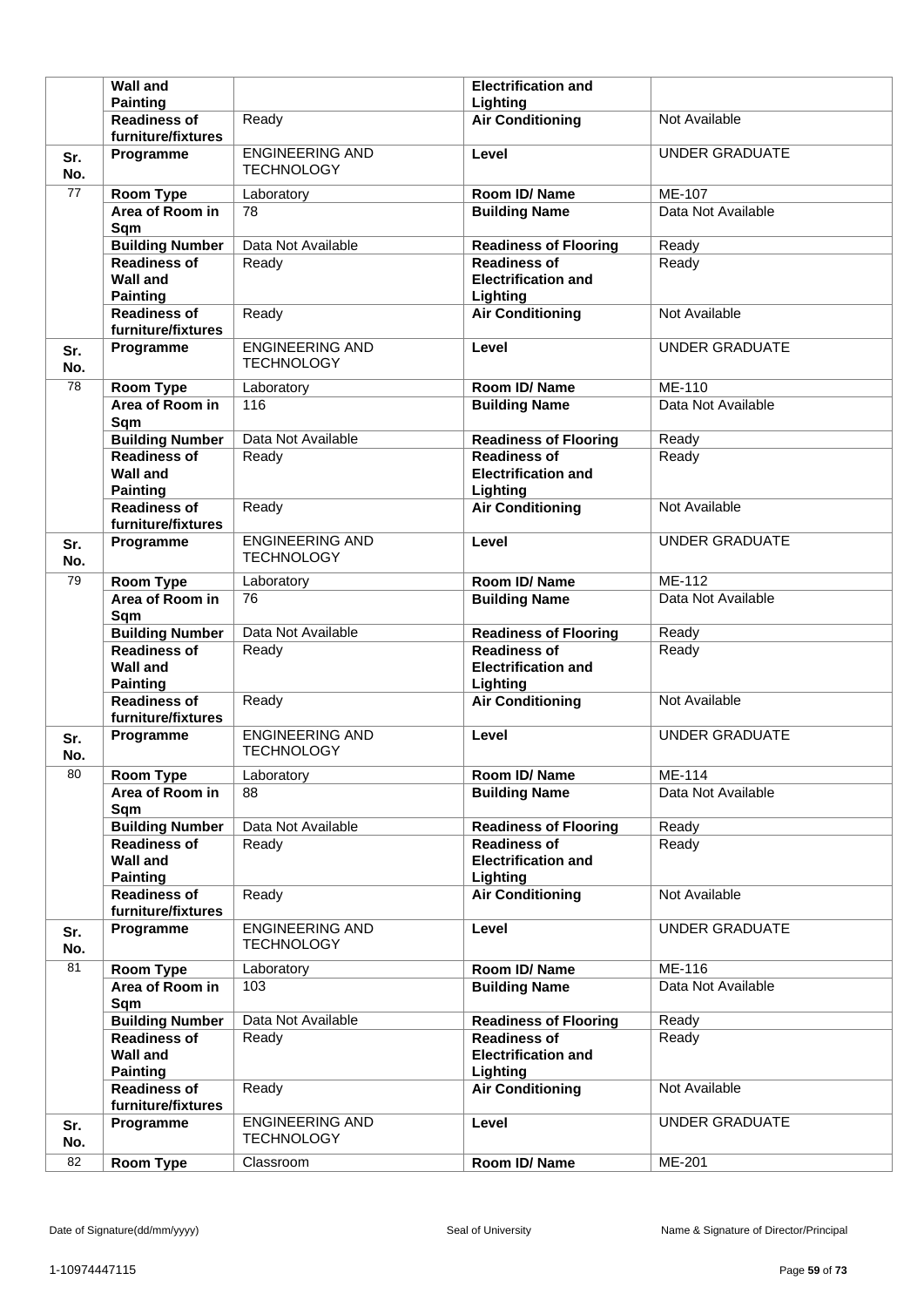|            | Area of Room in                                           | 76                                          | <b>Building Name</b>                                          | Data Not Available    |
|------------|-----------------------------------------------------------|---------------------------------------------|---------------------------------------------------------------|-----------------------|
|            | Sam<br><b>Building Number</b>                             | Data Not Available                          | <b>Readiness of Flooring</b>                                  | Ready                 |
|            | <b>Readiness of</b><br><b>Wall and</b><br><b>Painting</b> | Ready                                       | <b>Readiness of</b><br><b>Electrification and</b><br>Lighting | Ready                 |
|            | <b>Readiness of</b><br>furniture/fixtures                 | Ready                                       | <b>Air Conditioning</b>                                       | Not Available         |
| Sr.<br>No. | Programme                                                 | <b>ENGINEERING AND</b><br><b>TECHNOLOGY</b> | Level                                                         | <b>UNDER GRADUATE</b> |
| 83         | Room Type                                                 | Laboratory                                  | Room ID/Name                                                  | ME-202                |
|            | Area of Room in<br>Sqm                                    | 103.32                                      | <b>Building Name</b>                                          | Data Not Available    |
|            | <b>Building Number</b>                                    | Data Not Available                          | <b>Readiness of Flooring</b>                                  | Ready                 |
|            | <b>Readiness of</b><br><b>Wall and</b><br><b>Painting</b> | Ready                                       | <b>Readiness of</b><br><b>Electrification and</b><br>Lighting | Ready                 |
|            | <b>Readiness of</b><br>furniture/fixtures                 | Ready                                       | <b>Air Conditioning</b>                                       | Not Available         |
| Sr.<br>No. | Programme                                                 | <b>ENGINEERING AND</b><br><b>TECHNOLOGY</b> | Level                                                         | <b>UNDER GRADUATE</b> |
| 84         | Room Type                                                 | Classroom                                   | Room ID/Name                                                  | ME-205                |
|            | Area of Room in<br>Sqm                                    | 76                                          | <b>Building Name</b>                                          | Data Not Available    |
|            | <b>Building Number</b>                                    | Data Not Available                          | <b>Readiness of Flooring</b>                                  | Ready                 |
|            | <b>Readiness of</b><br><b>Wall and</b><br><b>Painting</b> | Ready                                       | <b>Readiness of</b><br><b>Electrification and</b><br>Lighting | Ready                 |
|            | <b>Readiness of</b><br>furniture/fixtures                 | Ready                                       | <b>Air Conditioning</b>                                       | Not Available         |
| Sr.<br>No. | Programme                                                 | <b>ENGINEERING AND</b><br><b>TECHNOLOGY</b> | Level                                                         | <b>UNDER GRADUATE</b> |
| 85         | Room Type                                                 | Laboratory                                  | Room ID/Name                                                  | ME-206                |
|            | Area of Room in<br>Sqm                                    | $\overline{35}$                             | <b>Building Name</b>                                          | Data Not Available    |
|            | <b>Building Number</b>                                    | Data Not Available                          | <b>Readiness of Flooring</b>                                  | Ready                 |
|            | <b>Readiness of</b><br><b>Wall and</b><br><b>Painting</b> | Ready                                       | <b>Readiness of</b><br><b>Electrification and</b><br>Lighting | Ready                 |
|            | <b>Readiness of</b><br>furniture/fixtures                 | Ready                                       | <b>Air Conditioning</b>                                       | Not Available         |
| Sr.<br>No. | Programme                                                 | <b>ENGINEERING AND</b><br><b>TECHNOLOGY</b> | Level                                                         | <b>UNDER GRADUATE</b> |
| 86         | Room Type                                                 | Seminar Hall                                | Room ID/Name                                                  | ME-207                |
|            | Area of Room in<br>Sqm                                    | 87                                          | <b>Building Name</b>                                          | Data Not Available    |
|            | <b>Building Number</b>                                    | Data Not Available                          | <b>Readiness of Flooring</b>                                  | Ready                 |
|            | <b>Readiness of</b><br><b>Wall and</b><br><b>Painting</b> | Ready                                       | <b>Readiness of</b><br><b>Electrification and</b><br>Lighting | Ready                 |
|            | <b>Readiness of</b><br>furniture/fixtures                 | Ready                                       | <b>Air Conditioning</b>                                       | Not Available         |
| Sr.<br>No. | Programme                                                 | <b>ENGINEERING AND</b><br><b>TECHNOLOGY</b> | Level                                                         | <b>UNDER GRADUATE</b> |
| 87         | <b>Room Type</b>                                          | Seminar Hall                                | Room ID/Name                                                  | ME-208                |
|            | Area of Room in<br>Sqm                                    | 87                                          | <b>Building Name</b>                                          | Data Not Available    |
|            | <b>Building Number</b>                                    | Data Not Available                          | <b>Readiness of Flooring</b>                                  | Ready                 |
|            | <b>Readiness of</b><br><b>Wall and</b><br><b>Painting</b> | Ready                                       | <b>Readiness of</b><br><b>Electrification and</b><br>Lighting | Ready                 |
|            | <b>Readiness of</b><br>furniture/fixtures                 | Ready                                       | <b>Air Conditioning</b>                                       | Not Available         |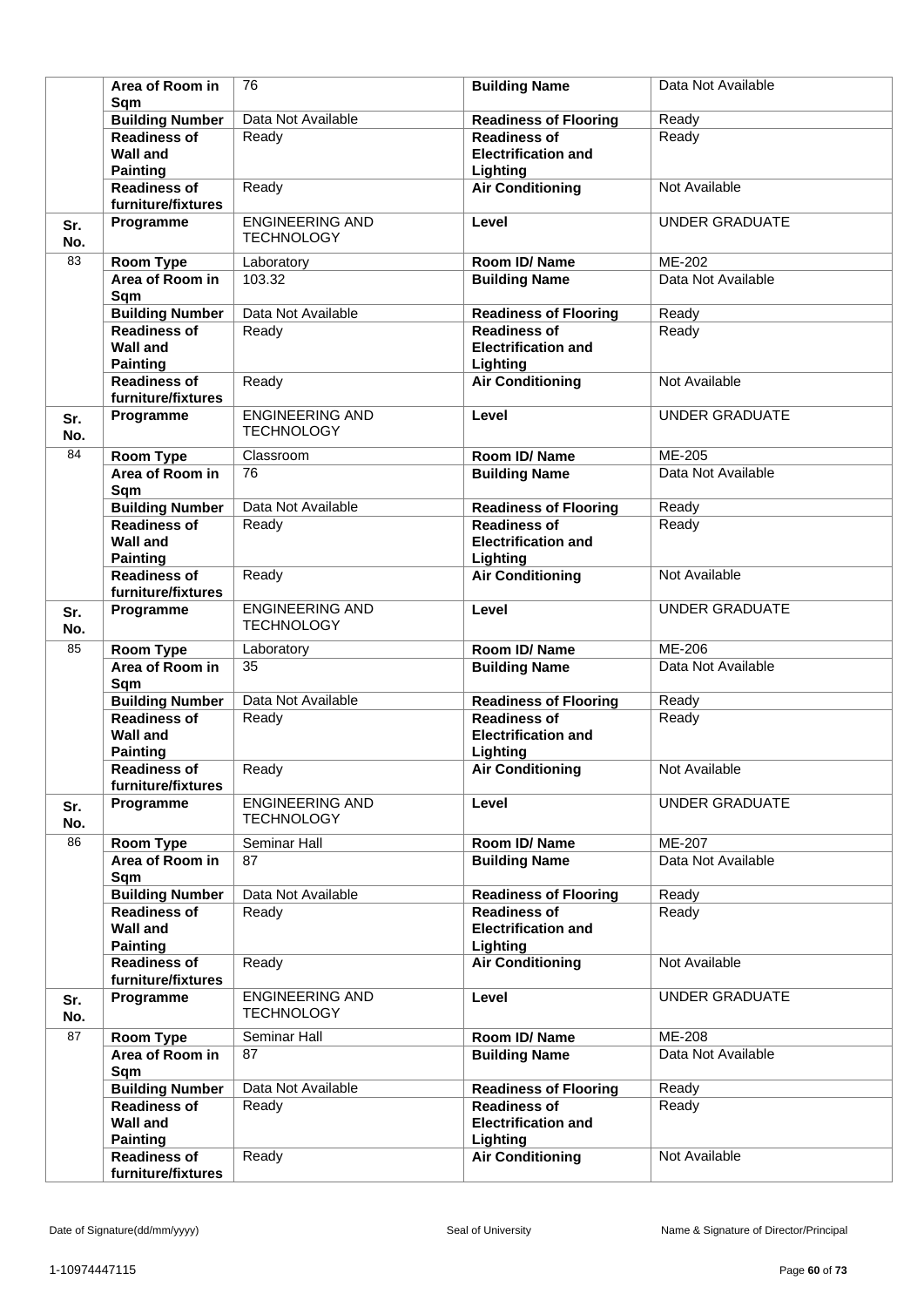| Sr.<br>No. | Programme                                 | <b>ENGINEERING AND</b><br><b>TECHNOLOGY</b> | Level                                               | <b>UNDER GRADUATE</b>        |
|------------|-------------------------------------------|---------------------------------------------|-----------------------------------------------------|------------------------------|
| 88         | Room Type                                 | Classroom                                   | Room ID/Name                                        | ME-213                       |
|            | Area of Room in                           | 76                                          | <b>Building Name</b>                                | Data Not Available           |
|            | Sqm                                       |                                             |                                                     |                              |
|            | <b>Building Number</b>                    | Data Not Available                          | <b>Readiness of Flooring</b>                        | Ready                        |
|            | <b>Readiness of</b>                       | Ready                                       | <b>Readiness of</b>                                 | Ready                        |
|            | <b>Wall and</b>                           |                                             | <b>Electrification and</b>                          |                              |
|            | <b>Painting</b>                           |                                             | Lighting                                            |                              |
|            | <b>Readiness of</b><br>furniture/fixtures | Ready                                       | <b>Air Conditioning</b>                             | Not Available                |
| Sr.        | Programme                                 | <b>ENGINEERING AND</b>                      | Level                                               | <b>UNDER GRADUATE</b>        |
| No.        |                                           | <b>TECHNOLOGY</b>                           |                                                     |                              |
| 89         | Room Type                                 | Classroom                                   | Room ID/Name                                        | ME-214                       |
|            | Area of Room in                           | 98                                          | <b>Building Name</b>                                | Data Not Available           |
|            | Sqm                                       |                                             |                                                     |                              |
|            | <b>Building Number</b>                    | Data Not Available                          | <b>Readiness of Flooring</b>                        | Ready                        |
|            | <b>Readiness of</b>                       | Ready                                       | <b>Readiness of</b>                                 | Ready                        |
|            | <b>Wall and</b>                           |                                             | <b>Electrification and</b>                          |                              |
|            | <b>Painting</b><br><b>Readiness of</b>    | Ready                                       | Lighting<br><b>Air Conditioning</b>                 | Not Available                |
|            | furniture/fixtures                        |                                             |                                                     |                              |
| Sr.        | Programme                                 | <b>ENGINEERING AND</b>                      | Level                                               | <b>UNDER GRADUATE</b>        |
| No.        |                                           | <b>TECHNOLOGY</b>                           |                                                     |                              |
| 90         | Room Type                                 | <b>Tutorial Room</b>                        | Room ID/Name                                        | ME-215                       |
|            | Area of Room in                           | 41                                          | <b>Building Name</b>                                | Data Not Available           |
|            | Sqm                                       |                                             |                                                     |                              |
|            | <b>Building Number</b>                    | Data Not Available                          | <b>Readiness of Flooring</b>                        | Ready                        |
|            | <b>Readiness of</b><br><b>Wall and</b>    | Ready                                       | <b>Readiness of</b><br><b>Electrification and</b>   | Ready                        |
|            | <b>Painting</b>                           |                                             | Lighting                                            |                              |
|            | <b>Readiness of</b>                       | Ready                                       | <b>Air Conditioning</b>                             | Not Available                |
|            | furniture/fixtures                        |                                             |                                                     |                              |
| Sr.        | Programme                                 | <b>ENGINEERING AND</b><br><b>TECHNOLOGY</b> | Level                                               | <b>UNDER GRADUATE</b>        |
| No.<br>91  |                                           |                                             |                                                     |                              |
|            | Room Type<br>Area of Room in              | Laboratory<br>78                            | Room ID/Name<br><b>Building Name</b>                | ME-216<br>Data Not Available |
|            | Sqm                                       |                                             |                                                     |                              |
|            | <b>Building Number</b>                    | Data Not Available                          | <b>Readiness of Flooring</b>                        | Ready                        |
|            | <b>Readiness of</b>                       | Ready                                       | <b>Readiness of</b>                                 | Ready                        |
|            | <b>Wall and</b>                           |                                             | <b>Electrification and</b>                          |                              |
|            | <b>Painting</b>                           |                                             | Lighting                                            | Not Available                |
|            | <b>Readiness of</b><br>furniture/fixtures | Ready                                       | <b>Air Conditioning</b>                             |                              |
| Sr.        | Programme                                 | <b>ENGINEERING AND</b>                      | Level                                               | <b>UNDER GRADUATE</b>        |
| No.        |                                           | <b>TECHNOLOGY</b>                           |                                                     |                              |
| 92         | Room Type                                 | Seminar Hall                                | Room ID/Name                                        | <b>MPH</b>                   |
|            | Area of Room in                           | 1200                                        | <b>Building Name</b>                                | Data Not Available           |
|            | Sqm                                       |                                             |                                                     |                              |
|            | <b>Building Number</b>                    | Data Not Available                          | <b>Readiness of Flooring</b>                        | Ready                        |
|            | <b>Readiness of</b><br><b>Wall and</b>    | Ready                                       | <b>Readiness of</b><br><b>Electrification and</b>   | Ready                        |
|            | <b>Painting</b>                           |                                             | Lighting                                            |                              |
|            | <b>Readiness of</b>                       | Ready                                       | <b>Air Conditioning</b>                             | Not Available                |
|            | furniture/fixtures                        |                                             |                                                     |                              |
| Sr.        | Programme                                 | <b>ENGINEERING AND</b>                      | Level                                               | <b>UNDER GRADUATE</b>        |
| No.        |                                           | <b>TECHNOLOGY</b>                           |                                                     |                              |
| 93         | Room Type                                 | <b>Tutorial Room</b>                        | Room ID/Name                                        | <b>NK-102</b>                |
|            | Area of Room in                           | 55                                          | <b>Building Name</b>                                | Data Not Available           |
|            |                                           |                                             |                                                     |                              |
|            | Sqm                                       |                                             |                                                     |                              |
|            | <b>Building Number</b><br>Readiness of    | Data Not Available<br>Ready                 | <b>Readiness of Flooring</b><br><b>Readiness of</b> | Ready<br>Ready               |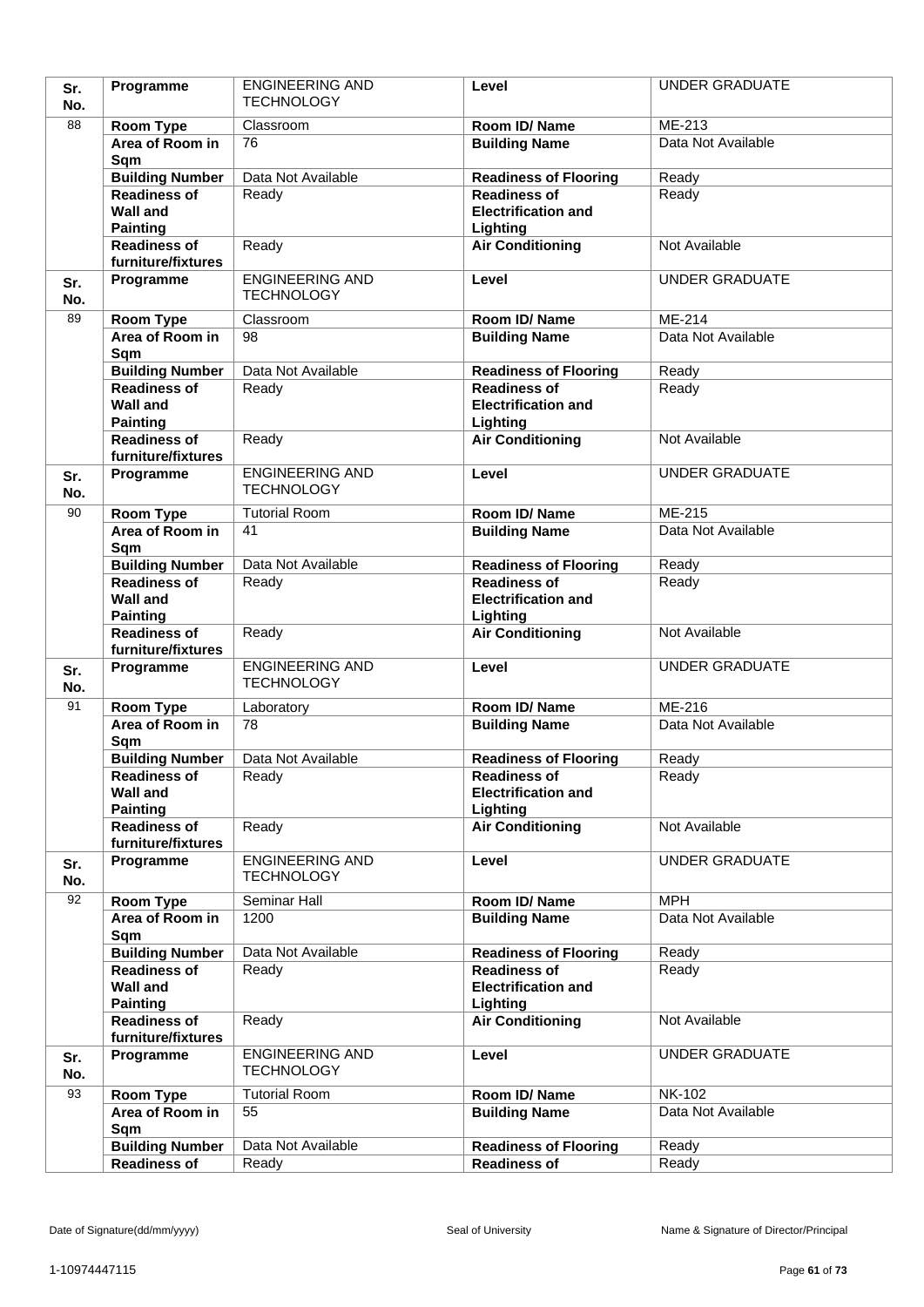|            | <b>Wall and</b>                                              |                                             | <b>Electrification and</b>                                    |                       |
|------------|--------------------------------------------------------------|---------------------------------------------|---------------------------------------------------------------|-----------------------|
|            | <b>Painting</b>                                              |                                             | Lighting                                                      |                       |
|            | <b>Readiness of</b><br>furniture/fixtures                    | Ready                                       | <b>Air Conditioning</b>                                       | Not Available         |
| Sr.<br>No. | Programme                                                    | <b>ENGINEERING AND</b><br><b>TECHNOLOGY</b> | Level                                                         | <b>UNDER GRADUATE</b> |
| 94         | <b>Room Type</b>                                             | <b>Tutorial Room</b>                        | Room ID/Name                                                  | <b>NK-106</b>         |
|            | Area of Room in<br>Sqm                                       | 112                                         | <b>Building Name</b>                                          | Data Not Available    |
|            | <b>Building Number</b>                                       | Data Not Available                          | <b>Readiness of Flooring</b>                                  | Ready                 |
|            | <b>Readiness of</b><br><b>Wall and</b><br><b>Painting</b>    | Ready                                       | <b>Readiness of</b><br><b>Electrification and</b><br>Lighting | Ready                 |
|            | <b>Readiness of</b><br>furniture/fixtures                    | Ready                                       | <b>Air Conditioning</b>                                       | Not Available         |
| Sr.<br>No. | Programme                                                    | <b>ENGINEERING AND</b><br><b>TECHNOLOGY</b> | Level                                                         | <b>UNDER GRADUATE</b> |
| 95         | <b>Room Type</b>                                             | Laboratory                                  | Room ID/Name                                                  | <b>NK-109</b>         |
|            | Area of Room in<br>Sqm                                       | 62                                          | <b>Building Name</b>                                          | Data Not Available    |
|            | <b>Building Number</b>                                       | Data Not Available                          | <b>Readiness of Flooring</b>                                  | Ready                 |
|            | <b>Readiness of</b><br><b>Wall and</b><br><b>Painting</b>    | Ready                                       | <b>Readiness of</b><br><b>Electrification and</b><br>Lighting | Ready                 |
|            | <b>Readiness of</b><br>furniture/fixtures                    | Ready                                       | <b>Air Conditioning</b>                                       | Not Available         |
| Sr.<br>No. | Programme                                                    | <b>ENGINEERING AND</b><br><b>TECHNOLOGY</b> | Level                                                         | <b>UNDER GRADUATE</b> |
| 96         | <b>Room Type</b>                                             | Laboratory                                  | Room ID/Name                                                  | <b>NK-110</b>         |
|            | Area of Room in<br>Sqm                                       | 55                                          | <b>Building Name</b>                                          | Data Not Available    |
|            | <b>Building Number</b>                                       | Data Not Available                          | <b>Readiness of Flooring</b>                                  | Ready                 |
|            |                                                              |                                             |                                                               |                       |
|            | <b>Readiness of</b><br><b>Wall and</b>                       | Ready                                       | <b>Readiness of</b><br><b>Electrification and</b>             | Ready                 |
|            | <b>Painting</b><br><b>Readiness of</b><br>furniture/fixtures | Ready                                       | Lighting<br><b>Air Conditioning</b>                           | Not Available         |
| Sr.<br>No. | Programme                                                    | <b>ENGINEERING AND</b><br><b>TECHNOLOGY</b> | Level                                                         | <b>UNDER GRADUATE</b> |
| 97         | <b>Room Type</b>                                             | Laboratory                                  | Room ID/Name                                                  | <b>NK-116</b>         |
|            | Area of Room in<br>Sqm                                       | 114                                         | <b>Building Name</b>                                          | Data Not Available    |
|            | <b>Building Number</b>                                       | Data Not Available                          | <b>Readiness of Flooring</b>                                  | Ready                 |
|            | <b>Readiness of</b><br><b>Wall and</b><br><b>Painting</b>    | Ready                                       | <b>Readiness of</b><br><b>Electrification and</b><br>Lighting | Ready                 |
|            | <b>Readiness of</b><br>furniture/fixtures                    | Ready                                       | <b>Air Conditioning</b>                                       | Not Available         |
| Sr.<br>No. | Programme                                                    | <b>ENGINEERING AND</b><br><b>TECHNOLOGY</b> | Level                                                         | <b>UNDER GRADUATE</b> |
| 98         | <b>Room Type</b>                                             | Laboratory                                  | Room ID/Name                                                  | <b>NK-118</b>         |
|            | Area of Room in<br>Sqm                                       | 114                                         | <b>Building Name</b>                                          | Data Not Available    |
|            | <b>Building Number</b>                                       | Data Not Available                          | <b>Readiness of Flooring</b>                                  | Ready                 |
|            | <b>Readiness of</b><br><b>Wall and</b>                       | Ready                                       | <b>Readiness of</b><br><b>Electrification and</b>             | Ready                 |
|            | <b>Painting</b><br><b>Readiness of</b><br>furniture/fixtures | Ready                                       | Lighting<br><b>Air Conditioning</b>                           | Not Available         |
| Sr.<br>No. | Programme                                                    | <b>ENGINEERING AND</b><br><b>TECHNOLOGY</b> | Level                                                         | <b>UNDER GRADUATE</b> |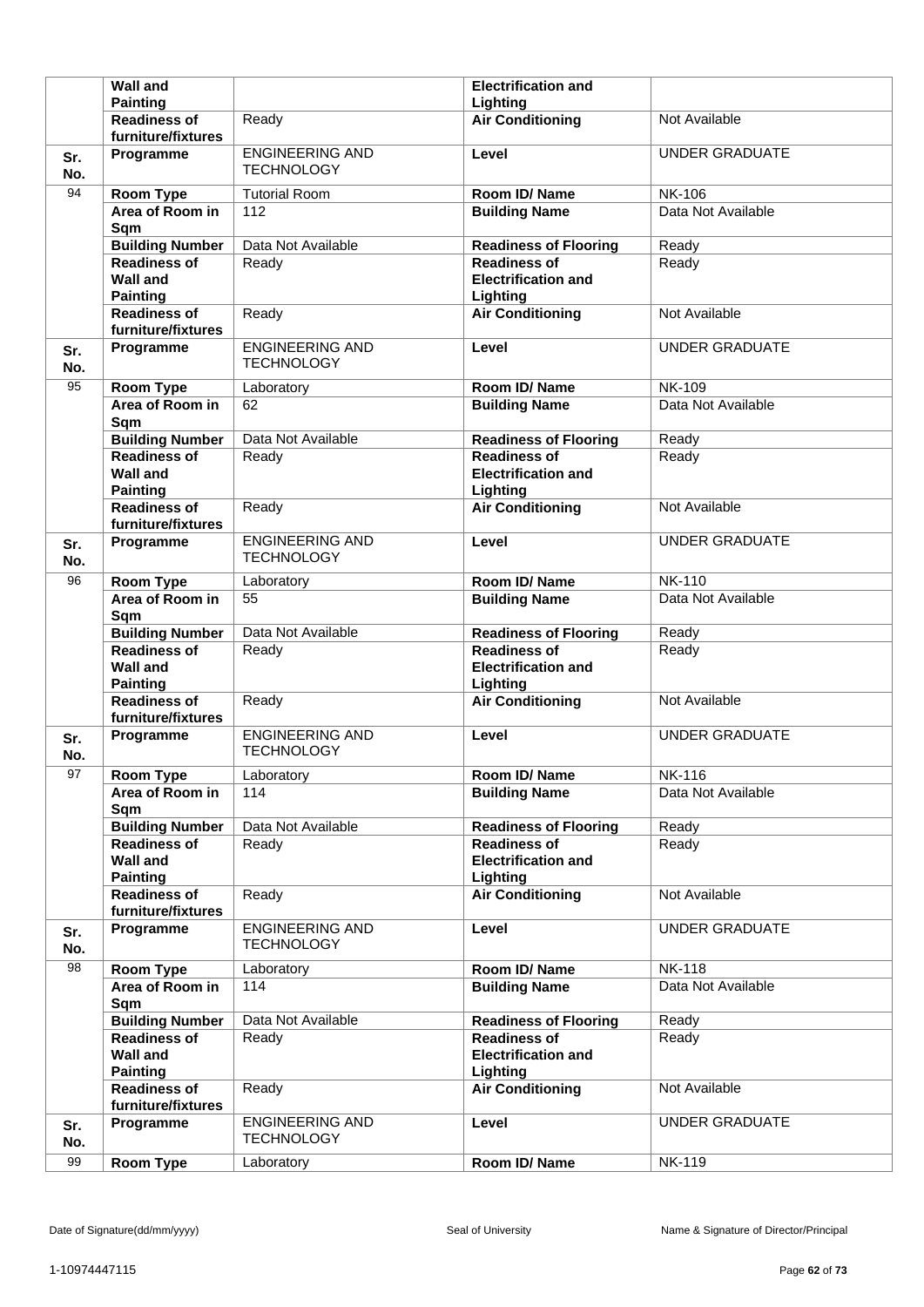|            | Area of Room in<br>Sam                                    | 114                                         | <b>Building Name</b>                                          | Data Not Available    |
|------------|-----------------------------------------------------------|---------------------------------------------|---------------------------------------------------------------|-----------------------|
|            | <b>Building Number</b>                                    | Data Not Available                          | <b>Readiness of Flooring</b>                                  | Ready                 |
|            | <b>Readiness of</b><br><b>Wall and</b><br><b>Painting</b> | Ready                                       | <b>Readiness of</b><br><b>Electrification and</b><br>Lighting | Ready                 |
|            | <b>Readiness of</b><br>furniture/fixtures                 | Ready                                       | <b>Air Conditioning</b>                                       | Not Available         |
| Sr.<br>No. | Programme                                                 | <b>ENGINEERING AND</b><br><b>TECHNOLOGY</b> | Level                                                         | <b>UNDER GRADUATE</b> |
| 100        | <b>Room Type</b>                                          | <b>Tutorial Room</b>                        | Room ID/Name                                                  | <b>NK-203</b>         |
|            | Area of Room in<br>Sqm                                    | 55                                          | <b>Building Name</b>                                          | Data Not Available    |
|            | <b>Building Number</b>                                    | Data Not Available                          | <b>Readiness of Flooring</b>                                  | Ready                 |
|            | <b>Readiness of</b><br><b>Wall and</b><br><b>Painting</b> | Ready                                       | <b>Readiness of</b><br><b>Electrification and</b><br>Lighting | Ready                 |
|            | <b>Readiness of</b><br>furniture/fixtures                 | Ready                                       | <b>Air Conditioning</b>                                       | Not Available         |
| Sr.<br>No. | Programme                                                 | <b>ENGINEERING AND</b><br><b>TECHNOLOGY</b> | Level                                                         | <b>UNDER GRADUATE</b> |
| 101        | Room Type                                                 | Laboratory                                  | Room ID/Name                                                  | <b>NK-204</b>         |
|            | Area of Room in<br>Sqm                                    | 85                                          | <b>Building Name</b>                                          | Data Not Available    |
|            | <b>Building Number</b>                                    | Data Not Available                          | <b>Readiness of Flooring</b>                                  | Ready                 |
|            | <b>Readiness of</b><br><b>Wall and</b><br><b>Painting</b> | Ready                                       | <b>Readiness of</b><br><b>Electrification and</b><br>Lighting | Ready                 |
|            | <b>Readiness of</b><br>furniture/fixtures                 | Ready                                       | <b>Air Conditioning</b>                                       | Not Available         |
| Sr.<br>No. | Programme                                                 | <b>ENGINEERING AND</b><br><b>TECHNOLOGY</b> | Level                                                         | <b>UNDER GRADUATE</b> |
| 102        | <b>Room Type</b>                                          | Laboratory                                  | Room ID/Name                                                  | <b>NK-209</b>         |
|            | Area of Room in<br>Sqm                                    | 55                                          | <b>Building Name</b>                                          | Data Not Available    |
|            | <b>Building Number</b>                                    | Data Not Available                          | <b>Readiness of Flooring</b>                                  | Ready                 |
|            | <b>Readiness of</b><br><b>Wall and</b><br><b>Painting</b> | Ready                                       | <b>Readiness of</b><br><b>Electrification and</b><br>Lighting | Ready                 |
|            | <b>Readiness of</b><br>furniture/fixtures                 | Ready                                       | <b>Air Conditioning</b>                                       | Not Available         |
| Sr.<br>No. | Programme                                                 | <b>ENGINEERING AND</b><br><b>TECHNOLOGY</b> | Level                                                         | <b>UNDER GRADUATE</b> |
| 103        | Room Type                                                 | Laboratory                                  | Room ID/Name                                                  | <b>NK-216</b>         |
|            | Area of Room in<br>Sqm                                    | 55                                          | <b>Building Name</b>                                          | Data Not Available    |
|            | <b>Building Number</b>                                    | Data Not Available                          | <b>Readiness of Flooring</b>                                  | Ready                 |
|            | <b>Readiness of</b><br><b>Wall and</b><br><b>Painting</b> | Ready                                       | <b>Readiness of</b><br><b>Electrification and</b><br>Lighting | Ready                 |
|            | <b>Readiness of</b><br>furniture/fixtures                 | Ready                                       | <b>Air Conditioning</b>                                       | Not Available         |
| Sr.<br>No. | Programme                                                 | <b>ENGINEERING AND</b><br><b>TECHNOLOGY</b> | Level                                                         | <b>UNDER GRADUATE</b> |
| 104        | <b>Room Type</b>                                          | Laboratory                                  | Room ID/Name                                                  | <b>NK-217</b>         |
|            | Area of Room in<br>Sqm                                    | 75                                          | <b>Building Name</b>                                          | Data Not Available    |
|            | <b>Building Number</b>                                    | Data Not Available                          | <b>Readiness of Flooring</b>                                  | Ready                 |
|            | <b>Readiness of</b><br><b>Wall and</b><br><b>Painting</b> | Ready                                       | <b>Readiness of</b><br><b>Electrification and</b><br>Lighting | Ready                 |
|            | <b>Readiness of</b><br>furniture/fixtures                 | Ready                                       | <b>Air Conditioning</b>                                       | Not Available         |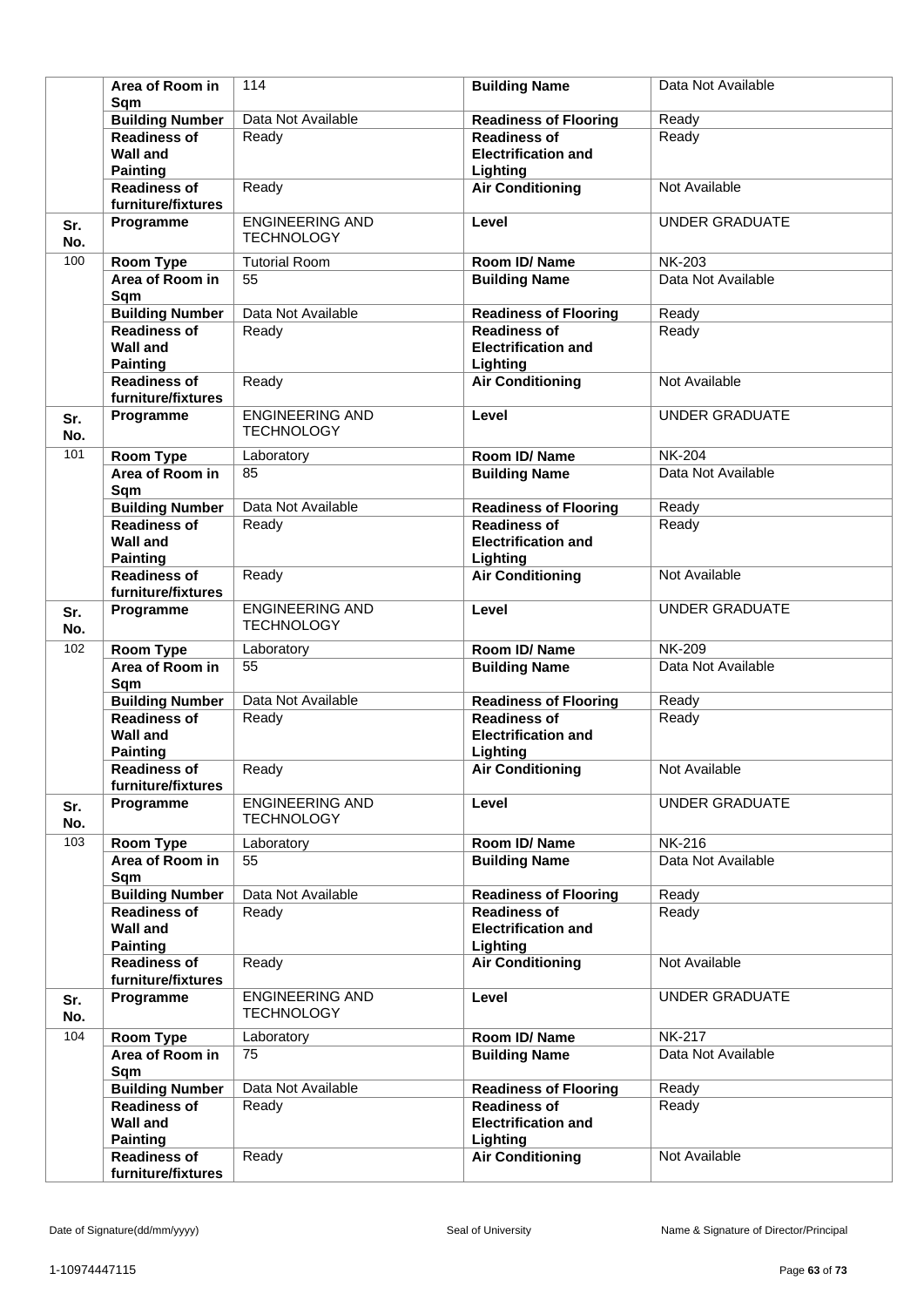| Sr.<br>No. | Programme                                                 | <b>ENGINEERING AND</b><br><b>TECHNOLOGY</b> | Level                                                         | <b>UNDER GRADUATE</b> |
|------------|-----------------------------------------------------------|---------------------------------------------|---------------------------------------------------------------|-----------------------|
| 105        | <b>Room Type</b>                                          | Laboratory                                  | Room ID/Name                                                  | <b>NK-219</b>         |
|            | Area of Room in<br>Sqm                                    | 112                                         | <b>Building Name</b>                                          | Data Not Available    |
|            | <b>Building Number</b>                                    | Data Not Available                          | <b>Readiness of Flooring</b>                                  | Ready                 |
|            | <b>Readiness of</b><br><b>Wall and</b><br><b>Painting</b> | Ready                                       | <b>Readiness of</b><br><b>Electrification and</b><br>Lighting | Ready                 |
|            | <b>Readiness of</b><br>furniture/fixtures                 | Ready                                       | <b>Air Conditioning</b>                                       | Not Available         |
| Sr.<br>No. | Programme                                                 | <b>ENGINEERING AND</b><br><b>TECHNOLOGY</b> | Level                                                         | <b>UNDER GRADUATE</b> |
| 106        | <b>Room Type</b>                                          | Laboratory                                  | Room ID/Name                                                  | <b>NK-221</b>         |
|            | Area of Room in<br>Sqm                                    | 75                                          | <b>Building Name</b>                                          | Data Not Available    |
|            | <b>Building Number</b>                                    | Data Not Available                          | <b>Readiness of Flooring</b>                                  | Ready                 |
|            | Readiness of<br><b>Wall and</b><br><b>Painting</b>        | Ready                                       | <b>Readiness of</b><br><b>Electrification and</b><br>Lighting | Ready                 |
|            | <b>Readiness of</b><br>furniture/fixtures                 | Ready                                       | <b>Air Conditioning</b>                                       | Not Available         |
| Sr.<br>No. | Programme                                                 | <b>ENGINEERING AND</b><br><b>TECHNOLOGY</b> | Level                                                         | <b>UNDER GRADUATE</b> |
| 107        | <b>Room Type</b>                                          | <b>Additional Workshop</b>                  | Room ID/Name                                                  | <b>WS-100</b>         |
|            | Area of Room in<br>Sqm                                    | 837                                         | <b>Building Name</b>                                          | <b>MECH</b>           |
|            | <b>Building Number</b>                                    | $\overline{\text{WS}}$                      | <b>Readiness of Flooring</b>                                  | Ready                 |
|            | <b>Readiness of</b><br><b>Wall and</b><br><b>Painting</b> | Ready                                       | <b>Readiness of</b><br><b>Electrification and</b><br>Lighting | Ready                 |
|            | <b>Readiness of</b><br>furniture/fixtures                 | Ready                                       | <b>Air Conditioning</b>                                       | Not Available         |
| Sr.<br>No. | Programme                                                 | <b>ENGINEERING AND</b><br><b>TECHNOLOGY</b> | Level                                                         | <b>UNDER GRADUATE</b> |
| 108        | Room Type                                                 | Workshop                                    | Room ID/Name                                                  | WS-103                |
|            | Area of Room in<br>Sqm                                    | 165                                         | <b>Building Name</b>                                          | Data Not Available    |
|            | <b>Building Number</b>                                    | Data Not Available                          | <b>Readiness of Flooring</b>                                  | Ready                 |
|            | <b>Readiness of</b><br><b>Wall and</b><br><b>Painting</b> | Ready                                       | <b>Readiness of</b><br><b>Electrification and</b><br>Lighting | Ready                 |
|            | <b>Readiness of</b><br>furniture/fixtures                 | Ready                                       | <b>Air Conditioning</b>                                       | Not Available         |
| Sr.<br>No. | Programme                                                 | <b>ENGINEERING AND</b><br><b>TECHNOLOGY</b> | Level                                                         | <b>UNDER GRADUATE</b> |
| 109        | Room Type                                                 | Drawing Hall                                | Room ID/Name                                                  | <b>WS-202</b>         |
|            | Area of Room in<br>Sqm                                    | 165                                         | <b>Building Name</b>                                          | Data Not Available    |
|            | <b>Building Number</b>                                    | Data Not Available                          | <b>Readiness of Flooring</b>                                  | Ready                 |
|            | <b>Readiness of</b><br><b>Wall and</b><br><b>Painting</b> | Ready                                       | <b>Readiness of</b><br><b>Electrification and</b><br>Lighting | Ready                 |
|            | <b>Readiness of</b><br>furniture/fixtures                 | Ready                                       | <b>Air Conditioning</b>                                       | Not Available         |

# **INSTRUCTIONAL AREA** – **COMMON FACILITIES**

| Sr.<br>No. | Room Type:              | Language Laboratory | Room ID/ Name:                | CC <sub>01</sub> |
|------------|-------------------------|---------------------|-------------------------------|------------------|
|            | Area of Room in<br>Sam: | 70                  | <b>Readiness of Flooring:</b> | Ready            |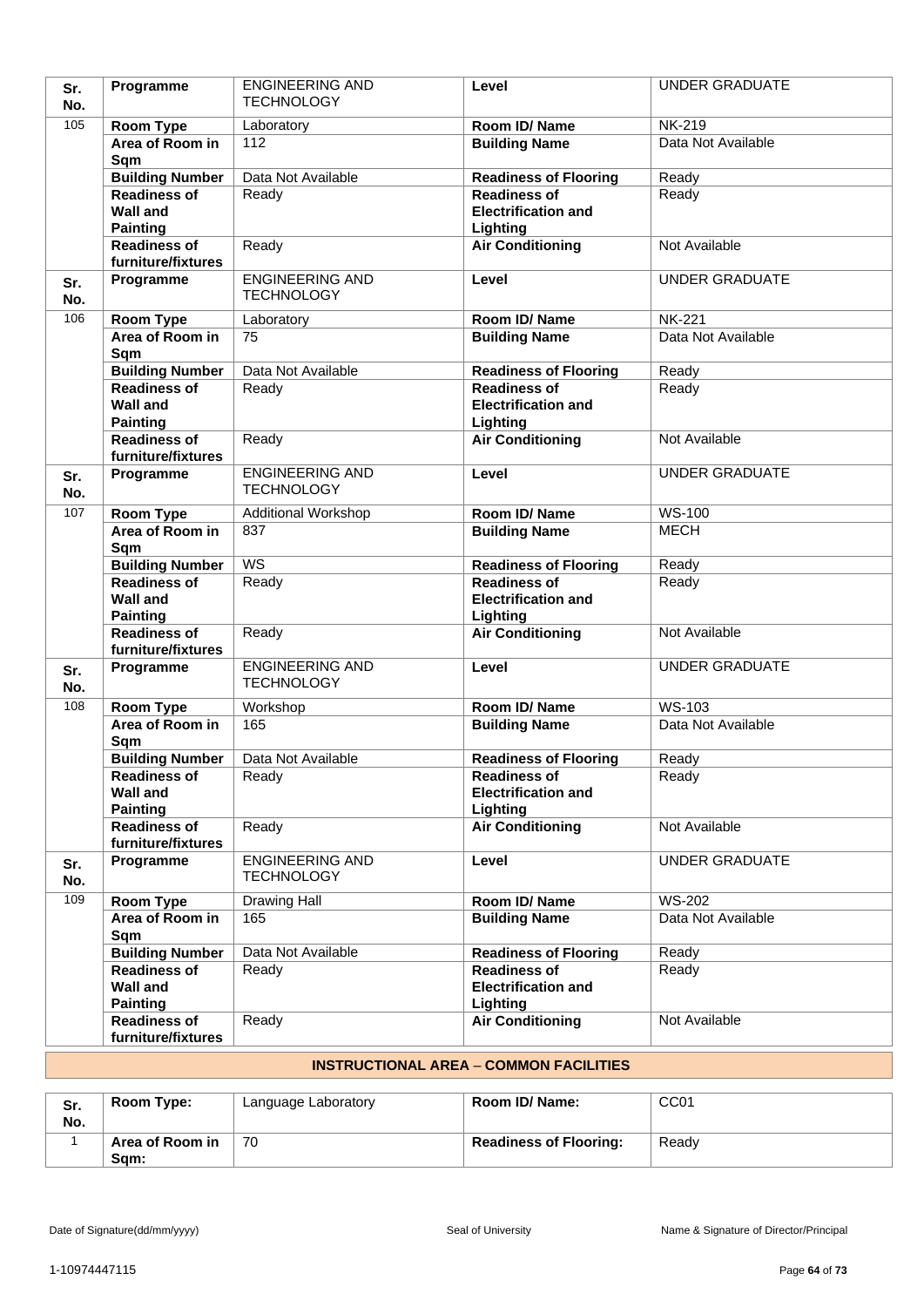|                | <b>Readiness of</b><br><b>Wall and</b><br><b>Painting</b> | Ready                  | <b>Readiness of</b><br><b>Electrification and</b><br>Lighting | Ready              |
|----------------|-----------------------------------------------------------|------------------------|---------------------------------------------------------------|--------------------|
|                | <b>Readiness of</b><br>furniture/fixtures                 | Ready                  | <b>Air Conditioning</b>                                       | Planned            |
|                | <b>Building Name</b>                                      | <b>Computer Center</b> | <b>Building Number:</b>                                       | Data Not Available |
| Sr.<br>No.     | Room Type:                                                | Library&Reading Room   | Room ID/Name:                                                 | CE LIB             |
| $\overline{2}$ | Area of Room in<br>Sqm:                                   | 1000                   | <b>Readiness of Flooring:</b>                                 | Ready              |
|                | <b>Readiness of</b><br><b>Wall and</b><br><b>Painting</b> | Ready                  | <b>Readiness of</b><br><b>Electrification and</b><br>Lighting | Ready              |
|                | <b>Readiness of</b><br>furniture/fixtures                 | Ready                  | <b>Air Conditioning</b>                                       | Not Available      |
|                | <b>Building Name</b>                                      | Data Not Available     | <b>Building Number:</b>                                       | Data Not Available |
| Sr.<br>No.     | Room Type:                                                | <b>Computer Center</b> | Room ID/Name:                                                 | COMP <sub>C</sub>  |
| 3              | Area of Room in<br>Sqm:                                   | 1000                   | <b>Readiness of Flooring:</b>                                 | Ready              |
|                | <b>Readiness of</b><br><b>Wall and</b><br><b>Painting</b> | Ready                  | <b>Readiness of</b><br><b>Electrification and</b><br>Lighting | Ready              |
|                | <b>Readiness of</b><br>furniture/fixtures                 | Ready                  | <b>Air Conditioning</b>                                       | Available          |
|                | <b>Building Name</b>                                      | Data Not Available     | <b>Building Number:</b>                                       | Data Not Available |
| Sr.<br>No.     | Room Type:                                                | Library&Reading Room   | Room ID/ Name:                                                | ME-106             |
| $\overline{4}$ | Area of Room in<br>Sqm:                                   | 160                    | <b>Readiness of Flooring:</b>                                 | Ready              |
|                | <b>Readiness of</b><br><b>Wall and</b><br><b>Painting</b> | Ready                  | <b>Readiness of</b><br><b>Electrification and</b><br>Lighting | Ready              |
|                | <b>Readiness of</b><br>furniture/fixtures                 | Ready                  | <b>Air Conditioning</b>                                       | Not Available      |
|                | <b>Building Name</b>                                      | Data Not Available     | <b>Building Number:</b>                                       | Data Not Available |
| Sr.<br>No.     | Room Type:                                                | Library&Reading Room   | Room ID/Name:                                                 | <b>NK-206</b>      |
| 5              | Area of Room in<br>Sqm:                                   | 115                    | <b>Readiness of Flooring:</b>                                 | Ready              |
|                | <b>Readiness of</b><br><b>Wall and</b><br><b>Painting</b> | Ready                  | <b>Readiness of</b><br><b>Electrification and</b><br>Lighting | Ready              |
|                | <b>Readiness of</b><br>furniture/fixtures                 | Ready                  | <b>Air Conditioning</b>                                       | Not Available      |
|                | <b>Building Name</b>                                      | Data Not Available     | <b>Building Number:</b>                                       | Data Not Available |
| Sr.<br>No.     | Room Type:                                                | Library&Reading Room   | Room ID/Name:                                                 | <b>NK-208</b>      |
| 6              | Area of Room in<br>Sqm:                                   | 86                     | <b>Readiness of Flooring:</b>                                 | Ready              |
|                | <b>Readiness of</b><br><b>Wall and</b><br><b>Painting</b> | Ready                  | <b>Readiness of</b><br><b>Electrification and</b><br>Lighting | Ready              |
|                | <b>Readiness of</b><br>furniture/fixtures                 | Ready                  | <b>Air Conditioning</b>                                       | Not Available      |
|                | <b>Building Name</b>                                      | Data Not Available     | <b>Building Number:</b>                                       | Data Not Available |

# **HOSTEL FACILITIES**

| Sr.<br>No. | <b>Whether Hostel</b><br>facility<br>Available(Y/N)? | Yes | Girl's Hostel (Y/N):    | Yes |
|------------|------------------------------------------------------|-----|-------------------------|-----|
|            | No. of Rooms:                                        | 200 | <b>Hostel Capacity:</b> | 400 |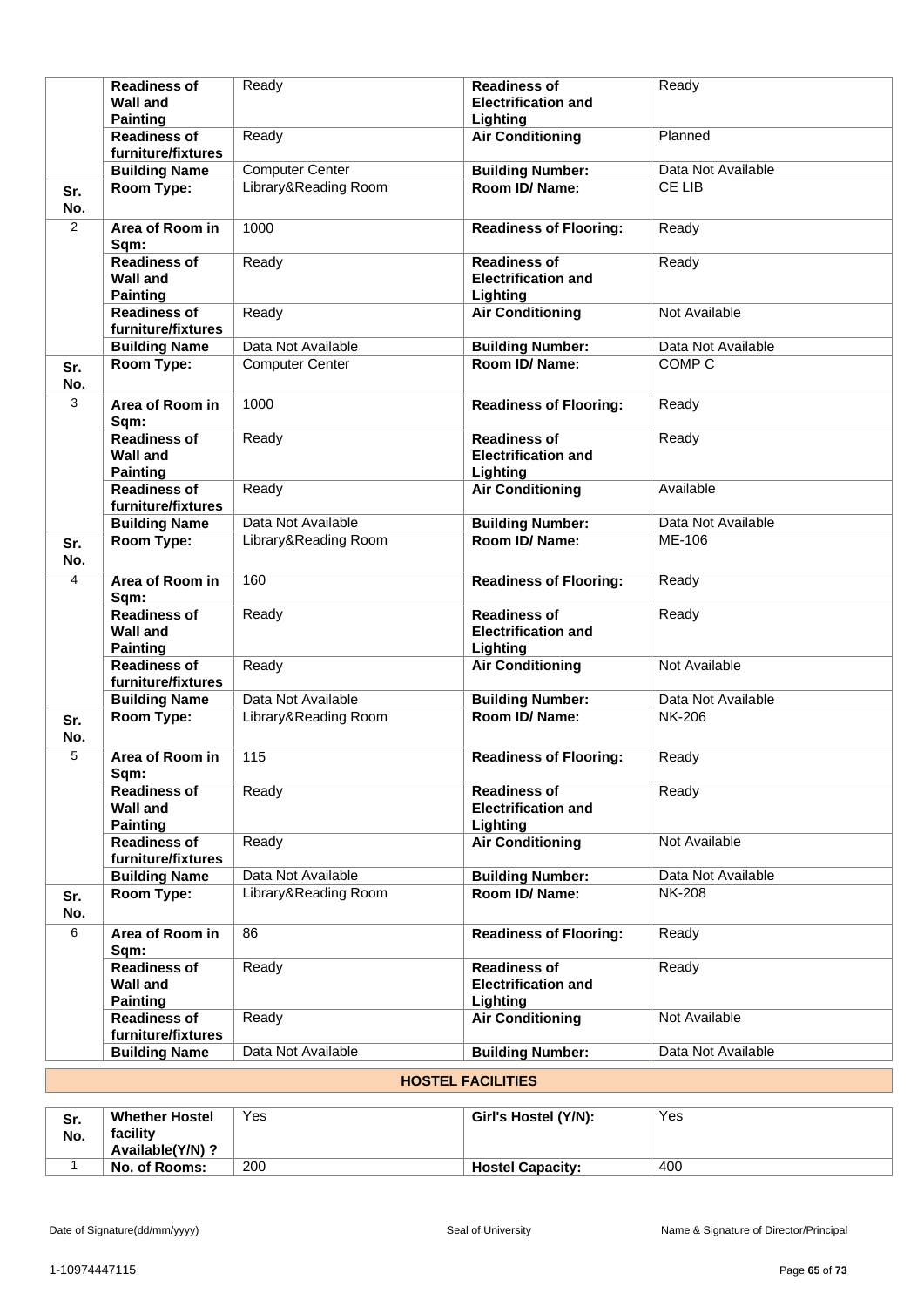| <b>Boy's Hostel:</b>   |                   | $\blacksquare$ No. of Rooms for Bovs? | 550       |
|------------------------|-------------------|---------------------------------------|-----------|
| <b>Total Capacity:</b> | 808               | <b>Apply for Site Change</b>          | <b>No</b> |
| ∟ocation               | Within the Campus | <b>Hostel Facility</b>                |           |

#### **COMPUTATIONAL FACILITIES**

| <b>PCs/Laptop exclusively</b>  | 414                | PCs/Laptop available in        | 4                  |
|--------------------------------|--------------------|--------------------------------|--------------------|
| available to students:         |                    | Library:                       |                    |
| PCs/Laptop available in        | 13                 | <b>PCs/Laptop available to</b> | 60                 |
| <b>Administrative Office:</b>  |                    | <b>Faculty Members:</b>        |                    |
| Number of PCs/Laptop in        | 20                 | Internet Bandwidth in          | 1000               |
| language lab:                  |                    | Mbps:                          |                    |
| <b>Number of Legal</b>         | 20                 | Printers available to          | 60                 |
| <b>Application software:</b>   |                    | student:                       |                    |
| <b>Number of A1 Size Color</b> | $\overline{2}$     | <b>Number of Legal System</b>  | 4                  |
| <b>Printers:</b>               |                    | software:                      |                    |
| <b>Number of Open Source</b>   | Data Not Available | <b>Number of Proprietary</b>   | Data Not Available |
| <b>Software</b>                |                    |                                |                    |

| <b>SOLAR PANEL INSTALLATION DETAILS</b> |             |                              |                                 |
|-----------------------------------------|-------------|------------------------------|---------------------------------|
| <b>Total land available</b>             | 833682      | No. of buildings with roof   | 14                              |
| (Sqm):                                  |             | tops:                        |                                 |
| Land available for placing              | 415340      | <b>Annual electricity</b>    | 553400                          |
| solar photovoltaic panels               |             | consumption No. of units     |                                 |
| (Sqm):                                  |             | during 2021-22:              |                                 |
| Total approximate roof-                 | 8000        | Average rate per unit        | 5.85                            |
| top area available for                  |             | paid during 2021-22 (Rs. /   |                                 |
| placing solar                           |             | unit):                       |                                 |
| photovoltaic panel (Sqm):               |             |                              |                                 |
| <b>Renewable Energy Type</b>            | Solar Panel | Remarks:                     | <b>ENERGY EFFICIENT DEVICES</b> |
|                                         |             |                              | ARE BEING USED.                 |
| Whether a policy has                    | Υ           | <b>Renewable Energy used</b> |                                 |
| been adopted to use only                |             | at present (if any):         | Yes                             |
| <b>LED lamps:</b>                       |             |                              |                                 |

#### **ODL INFRASTRUCTURE**

Data not entered by University

### **OL INFRASTRUCTURE**

Data not entered by University

### **OMBUDSMAN & ANTI-RAGGING**

| <b>OMBUDSMAN DETAILS</b>                     |                              |     |  |  |
|----------------------------------------------|------------------------------|-----|--|--|
| S.No.<br><b>Particulars</b><br><b>Status</b> |                              |     |  |  |
|                                              | <b>Grievance Committee</b>   | Yes |  |  |
|                                              | <b>OMBUDSMAN Appointment</b> | Yes |  |  |

|            | <b>OMBUDSMAN\GRIEVANCE COMMITTEE DETAILS</b> |                     |                                                      |                       |  |  |
|------------|----------------------------------------------|---------------------|------------------------------------------------------|-----------------------|--|--|
| Sr.<br>No. | <b>Committee Type:</b>                       | <b>OMBUDSMAN</b>    | <b>Appointment Order</b><br><b>Reference Number:</b> | RU/TE/2018/20930-37   |  |  |
|            | Date of Appointment:                         | 03/08/2018          | Name of the<br><b>Committee Member:</b>              | Dr. Ravindra Singh    |  |  |
|            | <b>Profession:</b>                           | Teaching            | Address:                                             | <b>MJPRU Bareilly</b> |  |  |
|            | <b>Associated With:</b>                      | University          | <b>Mobile Number:</b>                                | 9412148941            |  |  |
|            | <b>Email Address:</b>                        | r.singh@mjpru.ac.in | Fax No:                                              |                       |  |  |
|            | <b>Designation</b>                           |                     | <b>Department</b>                                    | <b>CSIT</b>           |  |  |
| Sr.<br>No. | <b>Committee Type:</b>                       | <b>OMBUDSMAN</b>    | <b>Appointment Order</b><br><b>Reference Number:</b> | RU/TE/2018/20930-37   |  |  |
| 2          | Date of Appointment:                         | 03/08/2018          | Name of the<br><b>Committee Member:</b>              | Dr. Saleem Khan       |  |  |
|            | <b>Profession:</b>                           | Teaching            | <b>Address:</b>                                      | <b>MJPRU Bareilly</b> |  |  |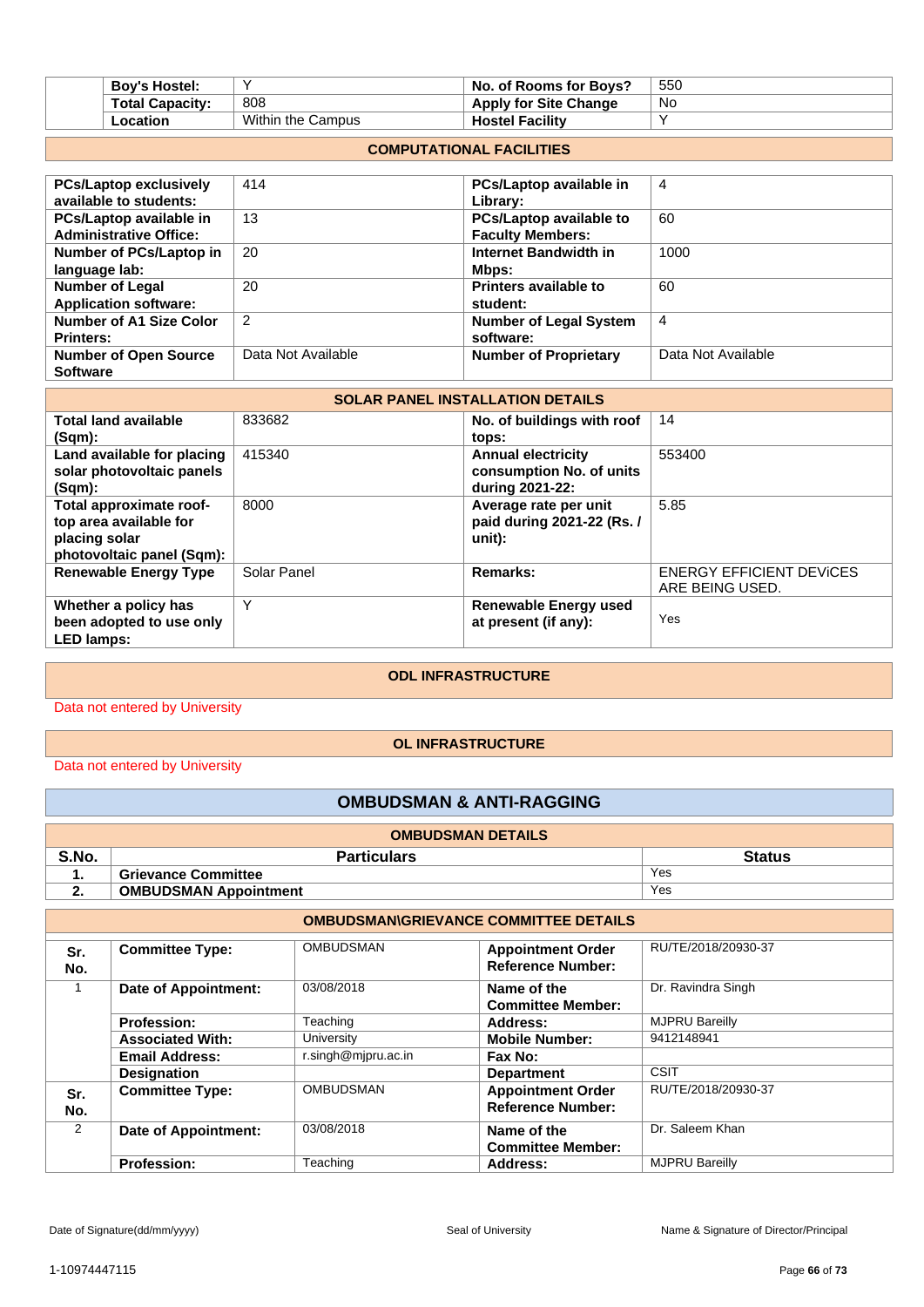|            | <b>Associated With:</b>     | University             | <b>Mobile Number:</b>                                | 9412190613            |
|------------|-----------------------------|------------------------|------------------------------------------------------|-----------------------|
|            | <b>Email Address:</b>       | saleem.hepru@gmail.com | Fax No:                                              |                       |
|            | <b>Designation</b>          |                        | <b>Department</b>                                    | Physics               |
| Sr.<br>No. | <b>Committee Type:</b>      | Grievance Redressal    | <b>Appointment Order</b><br><b>Reference Number:</b> | RU/DSW/2018/5914-19   |
| 3          | Date of Appointment:        | 20/01/2018             | Name of the<br><b>Committee Member:</b>              | Dr. Anita Tyagi       |
|            | <b>Profession:</b>          | Teaching               | Address:                                             | <b>MJPRU Bareilly</b> |
|            | <b>Associated With:</b>     | University             | <b>Mobile Number:</b>                                | 9411699751            |
|            | <b>Email Address:</b>       | dranita9211@gmail.com  | Fax No:                                              |                       |
|            | <b>Designation</b>          |                        | <b>Department</b>                                    | <b>Humanities</b>     |
| Sr.<br>No. | <b>Committee Type:</b>      | Grievance Redressal    | <b>Appointment Order</b><br><b>Reference Number:</b> | RU/TE/2018/20504-16   |
| 4          | <b>Date of Appointment:</b> | 07/07/2018             | Name of the<br><b>Committee Member:</b>              | DR.TULIKA SAXENA      |
|            | <b>Profession:</b>          | <b>TEACHING</b>        | Address:                                             | <b>MJPRU BAREILLY</b> |
|            | <b>Associated With:</b>     | University             | <b>Mobile Number:</b>                                | 9415071763            |
|            | <b>Email Address:</b>       | akg@mjpru.ac.in        | Fax No:                                              |                       |
|            | <b>Designation</b>          |                        | <b>Department</b>                                    | <b>MBA</b>            |

| <b>INTERNAL COMPLAINT COMMITTEE (ICC) DETAILS</b> |  |  |
|---------------------------------------------------|--|--|
|                                                   |  |  |

| Sr. No.        | <b>Committee Type:</b>       | <b>COMPLAINT</b><br><b>COMMITTEE</b>  | <b>Appointment Order</b><br><b>Reference Number:</b> | FET-2051/20-3-2021         |
|----------------|------------------------------|---------------------------------------|------------------------------------------------------|----------------------------|
| $\mathbf{1}$   | <b>Date of Appointment:</b>  | 20/03/2021                            | Name of the Committee<br>Member:                     | Prof. Asha Choubey         |
|                | <b>Profession:</b>           | <b>CHAIR PERSON</b>                   | <b>Associated With:</b>                              | Mjpru                      |
|                | <b>Mobile Number:</b>        | 7017283835                            | <b>Email Address:</b>                                | asha.choubey@gmail.com     |
|                | <b>Committee Designation</b> | <b>PROFESSOR</b>                      | <b>Committee Gender</b>                              | Female                     |
| Sr. No.        | <b>Committee Type:</b>       | <b>COMPLAINT</b><br><b>COMMITTEE</b>  | <b>Appointment Order</b><br><b>Reference Number:</b> | FET-2051/20-3-2021         |
| $\overline{2}$ | <b>Date of Appointment:</b>  | 20/03/2021                            | <b>Name of the Committee</b><br>Member:              | Prof Nivedita Shrivastava  |
|                | <b>Profession:</b>           | <b>MEMBER</b>                         | <b>Associated With:</b>                              | Mjpru                      |
|                | <b>Mobile Number:</b>        | 9415157863                            | <b>Email Address:</b>                                | niveditacdri2000@yahoo.com |
|                | <b>Committee Designation</b> | <b>TEACHING</b><br><b>FACULTY</b>     | <b>Committee Gender</b>                              | Female                     |
| Sr. No.        | <b>Committee Type:</b>       | <b>COMPLAINT</b><br><b>COMMITTEE</b>  | <b>Appointment Order</b><br><b>Reference Number:</b> | FET-2051/20-3-2021         |
| 3              | Date of Appointment:         | 20/03/2021                            | <b>Name of the Committee</b><br>Member:              | Prof. Ravindra Singh       |
|                | <b>Profession:</b>           | <b>MEMBER</b>                         | <b>Associated With:</b>                              | Mipru                      |
|                | <b>Mobile Number:</b>        | 9412148941                            | <b>Email Address:</b>                                | r.singh@mjpru.ac.in        |
|                | <b>Committee Designation</b> | <b>PROFESSOR</b>                      | <b>Committee Gender</b>                              | Male                       |
| Sr. No.        | <b>Committee Type:</b>       | <b>COMPLAINT</b><br><b>COMMITTEE</b>  | <b>Appointment Order</b><br><b>Reference Number:</b> | FET-2051/20-3-2021         |
| 4              | <b>Date of Appointment:</b>  | 20/03/2021                            | <b>Name of the Committee</b><br>Member:              | Dr. Chhavi Sarma           |
|                | <b>Profession:</b>           | <b>MEMBER</b>                         | <b>Associated With:</b>                              | Mipru                      |
|                | <b>Mobile Number:</b>        | 8433199123                            | <b>Email Address:</b>                                | yash_naina@yahoo.com       |
|                | <b>Committee Designation</b> | <b>TEACHING</b><br><b>FACULTY</b>     | <b>Committee Gender</b>                              | Female                     |
| Sr. No.        | <b>Committee Type:</b>       | <b>COMPLAINT</b><br><b>COMMITTEE</b>  | <b>Appointment Order</b><br><b>Reference Number:</b> | FET-2051/20-3-2021         |
| 5              | Date of Appointment:         | 20/03/2021                            | <b>Name of the Committee</b><br>Member:              | Mr. Amar Singh             |
|                | <b>Profession:</b>           | <b>MEMBER</b>                         | <b>Associated With:</b>                              | Mipru                      |
|                | <b>Mobile Number:</b>        | 9457475187                            | <b>Email Address:</b>                                | amarsinghk44@gmail.com     |
|                | <b>Committee Designation</b> | <b>NON TEACHING</b><br><b>FACULTY</b> | <b>Committee Gender</b>                              | Male                       |
| Sr. No.        | <b>Committee Type:</b>       | <b>COMPLAINT</b><br><b>COMMITTEE</b>  | <b>Appointment Order</b><br><b>Reference Number:</b> | FET-2051/20-3-2021         |
| 6              | <b>Date of Appointment:</b>  | 20/03/2021                            | Name of the Committee<br>Member:                     | Mr. Rajesh Shrivastava     |
|                | <b>Profession:</b>           | <b>MEMBER</b>                         | <b>Associated With:</b>                              | Mjpru                      |
|                | <b>Mobile Number:</b>        | 9412372324                            | <b>Email Address:</b>                                | rajeshuchi3122@gmail.com   |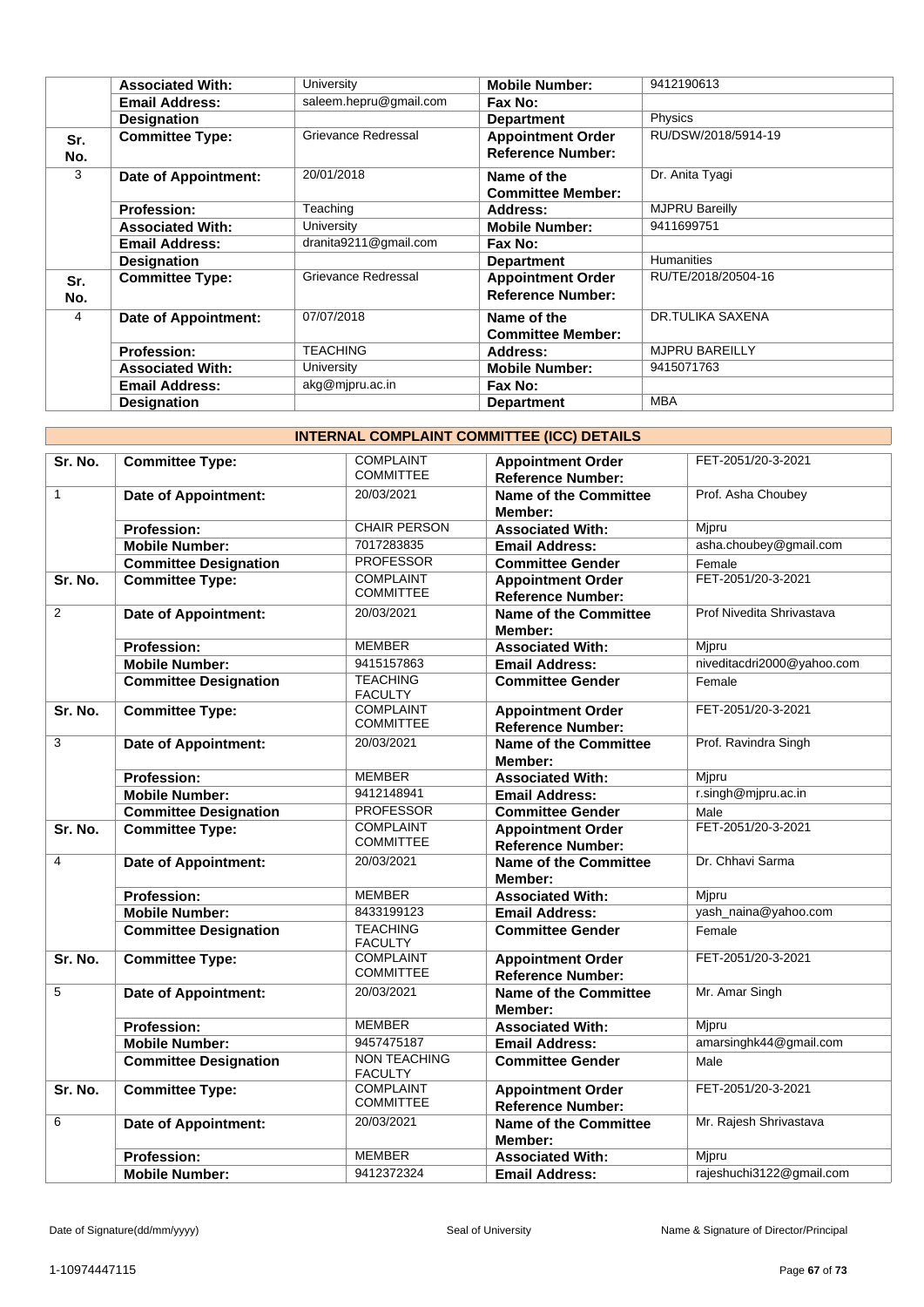|                | <b>Committee Designation</b> | <b>NON TEACHING</b><br><b>FACULTY</b> | <b>Committee Gender</b>                              | Male                      |
|----------------|------------------------------|---------------------------------------|------------------------------------------------------|---------------------------|
| Sr. No.        | <b>Committee Type:</b>       | <b>COMPLAINT</b><br><b>COMMITTEE</b>  | <b>Appointment Order</b><br><b>Reference Number:</b> | FET-2051/20-3-2021        |
| $\overline{7}$ | Date of Appointment:         | 20/03/2021                            | Name of the Committee<br>Member:                     | Ms. Ekta Rani             |
|                | <b>Profession:</b>           | <b>STUDENT</b>                        | <b>Associated With:</b>                              | Mjpru                     |
|                | <b>Mobile Number:</b>        | 9528602974                            | <b>Email Address:</b>                                | ektarani974@gmail.com     |
|                | <b>Committee Designation</b> | <b>STUDENT</b>                        | <b>Committee Gender</b>                              | Female                    |
| Sr. No.        | <b>Committee Type:</b>       | <b>COMPLAINT</b><br><b>COMMITTEE</b>  | <b>Appointment Order</b><br><b>Reference Number:</b> | FET-2051/20-3-2021        |
| 8              | Date of Appointment:         | 20/03/2021                            | Name of the Committee<br>Member:                     | Ms. Gudiya Kumari         |
|                | <b>Profession:</b>           | <b>STUDENT</b>                        | <b>Associated With:</b>                              | Mipru                     |
|                | <b>Mobile Number:</b>        | 8887830817                            | <b>Email Address:</b>                                | gudda886123@gmail.com     |
|                | <b>Committee Designation</b> | <b>STUDENT</b>                        | <b>Committee Gender</b>                              | Female                    |
| Sr. No.        | <b>Committee Type:</b>       | <b>COMPLAINT</b><br><b>COMMITTEE</b>  | <b>Appointment Order</b><br><b>Reference Number:</b> | FET-2051/20-3-2021        |
| 9              | Date of Appointment:         | 20/03/2021                            | Name of the Committee<br>Member:                     | Ms. Swati                 |
|                | <b>Profession:</b>           | <b>STUDENT</b>                        | <b>Associated With:</b>                              | Mipru                     |
|                | <b>Mobile Number:</b>        | 9548301442                            | <b>Email Address:</b>                                | singhswati54726@gmail.com |
|                | <b>Committee Designation</b> | <b>STUDENT</b>                        | <b>Committee Gender</b>                              | Female                    |
| Sr. No.        | <b>Committee Type:</b>       | <b>COMPLAINT</b><br><b>COMMITTEE</b>  | <b>Appointment Order</b><br><b>Reference Number:</b> | RU/RO/2020/451/16-10-2020 |
| 10             | <b>Date of Appointment:</b>  | 16/10/2020                            | Name of the Committee<br>Member:                     | Dr. Kamini Vishwakarma    |
|                | <b>Profession:</b>           | <b>MEMBER</b>                         | <b>Associated With:</b>                              | Mipru                     |
|                | <b>Mobile Number:</b>        | 7376307571                            | <b>Email Address:</b>                                | angelkv21@gmail.com       |
|                | <b>Committee Designation</b> | <b>ASSOCIATE</b><br><b>PROFESSOR</b>  | <b>Committee Gender</b>                              | Female                    |

|  | <b>SC/ST COMMITTEE DETAILS</b> |  |
|--|--------------------------------|--|
|--|--------------------------------|--|

| Sr. No.        | <b>Committee Type:</b>        | <b>SC/SC COMMITTEE</b> | <b>Appointment Order</b><br><b>Reference Number:</b> | FET-2053/20-3-2021           |
|----------------|-------------------------------|------------------------|------------------------------------------------------|------------------------------|
| $\mathbf{1}$   |                               |                        |                                                      |                              |
|                | <b>Date of Appointment:</b>   | 20/03/2021             | Name of the Committee<br>Member:                     | Dr. Manoj Kumar Singh        |
|                | <b>Profession:</b>            | Teaching               | <b>Associated With:</b>                              | Mjpru                        |
|                | <b>Mobile Number:</b>         | 9457113429             | <b>Email Address:</b>                                | manojksiet@gmail.com         |
|                | <b>Committee Designation:</b> |                        | <b>Committee Gender:</b>                             | Male                         |
|                | Caste:                        | <b>Sc</b>              | Gender:                                              | Male                         |
| Sr. No.        | <b>Committee Type:</b>        | <b>SC/SC COMMITTEE</b> | <b>Appointment Order</b><br><b>Reference Number:</b> | FET-2053/20-3-2021           |
| $\overline{2}$ | <b>Date of Appointment:</b>   | 20/03/2021             | Name of the Committee<br>Member:                     | Prof. Vinay Rishiwal         |
|                | <b>Profession:</b>            | Teaching               | <b>Associated With:</b>                              | Mjpru                        |
|                | <b>Mobile Number:</b>         | 9412149229             | <b>Email Address:</b>                                | rishi4u100@gmail.com         |
|                | <b>Committee Designation:</b> |                        | <b>Committee Gender:</b>                             | Male                         |
|                | Caste:                        | <b>Sc</b>              | Gender:                                              | Male                         |
| Sr. No.        | <b>Committee Type:</b>        | <b>SC/SC COMMITTEE</b> | <b>Appointment Order</b><br><b>Reference Number:</b> | FET-2053/20-3-2021           |
| 3              | <b>Date of Appointment:</b>   | 20/03/2021             | <b>Name of the Committee</b><br>Member:              | Mr. Himanshu Katariya        |
|                | <b>Profession:</b>            | Student                | <b>Associated With:</b>                              | Mjpru                        |
|                | <b>Mobile Number:</b>         | 9027351544             | <b>Email Address:</b>                                | himanshukatariya31@gmail.com |
|                | <b>Committee Designation:</b> |                        | <b>Committee Gender:</b>                             | Male                         |
|                | Caste:                        | <b>Sc</b>              | Gender:                                              | Male                         |
| Sr. No.        | <b>Committee Type:</b>        | <b>SC/SC COMMITTEE</b> | <b>Appointment Order</b><br><b>Reference Number:</b> | FET-2053/20-3-2021           |
| 4              | <b>Date of Appointment:</b>   | 20/03/2021             | Name of the Committee<br>Member:                     | Mr. Pankaj                   |
|                | <b>Profession:</b>            | Teaching               | <b>Associated With:</b>                              | Mjpru                        |
|                | <b>Mobile Number:</b>         | 9412294024             | <b>Email Address:</b>                                | pankajmnnit@rediffmail.com   |
|                | <b>Committee Designation:</b> |                        | <b>Committee Gender:</b>                             | Male                         |
|                | Caste:                        | Sc                     | Gender:                                              | Male                         |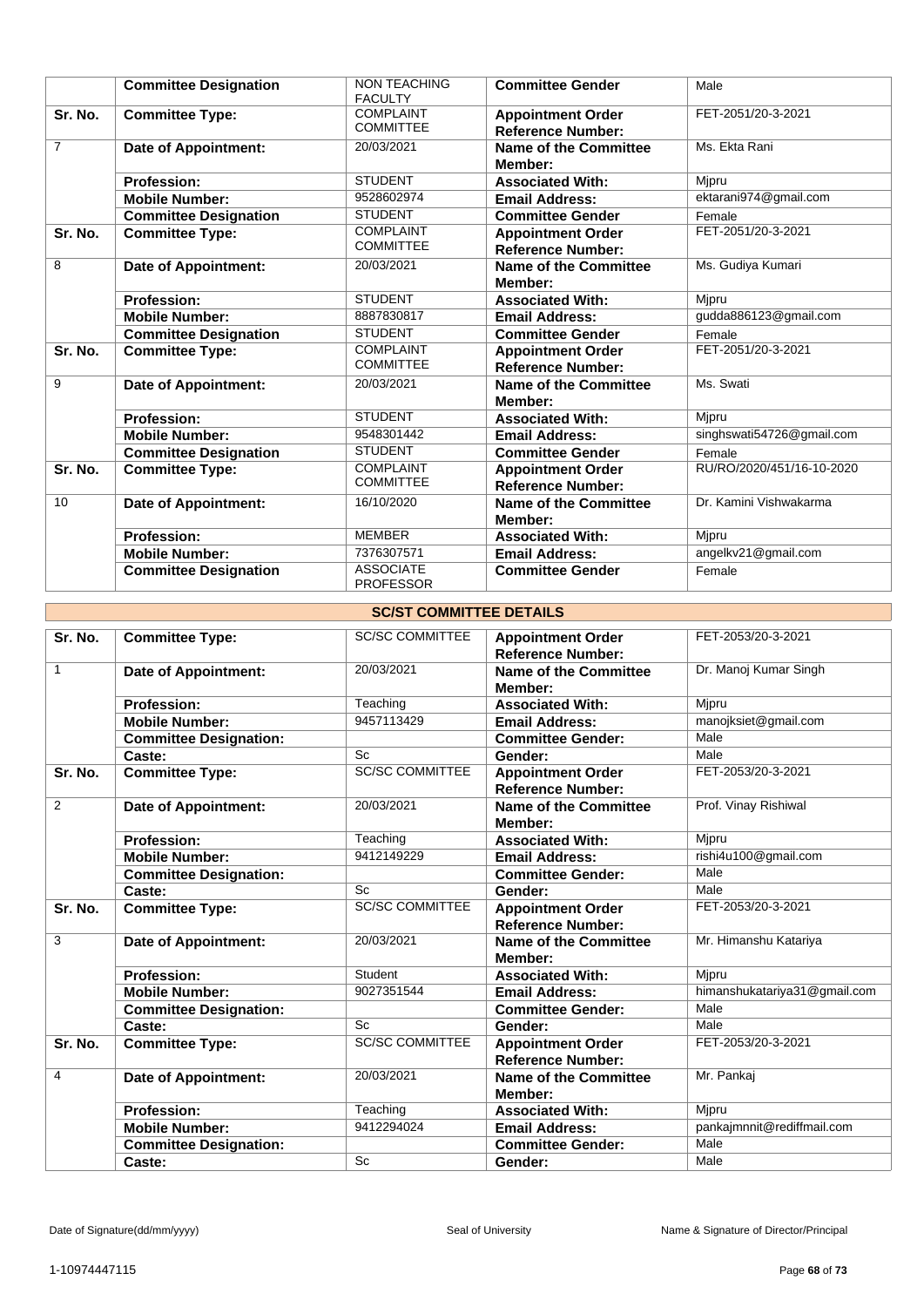| Sr. No. | <b>Committee Type:</b>        | <b>SC/SC COMMITTEE</b> | <b>Appointment Order</b><br><b>Reference Number:</b> | FET-2053/20-3-2021     |
|---------|-------------------------------|------------------------|------------------------------------------------------|------------------------|
| 5       | <b>Date of Appointment:</b>   | 20/03/2021             | Name of the Committee<br>Member:                     | Mr. Amar Singh         |
|         | <b>Profession:</b>            | Teaching               | <b>Associated With:</b>                              | Mjpru                  |
|         | <b>Mobile Number:</b>         | 9457475187             | <b>Email Address:</b>                                | amarsinghk44@gmail.com |
|         | <b>Committee Designation:</b> |                        | <b>Committee Gender:</b>                             | Male                   |
|         | Caste:                        | Sc                     | Gender:                                              | Male                   |
| Sr. No. | <b>Committee Type:</b>        | <b>SC/SC COMMITTEE</b> | <b>Appointment Order</b>                             | FET-2053/20-3-2021     |
|         |                               |                        | <b>Reference Number:</b>                             |                        |
| 6       | Date of Appointment:          | 20/03/2021             | Name of the Committee                                | Ms. Ekta Rani          |
|         |                               |                        | Member:                                              |                        |
|         | <b>Profession:</b>            | Student                | <b>Associated With:</b>                              | Mjpru                  |
|         | <b>Mobile Number:</b>         | 9528609274             | <b>Email Address:</b>                                | ektarani974@gmail.com  |
|         | <b>Committee Designation:</b> |                        | <b>Committee Gender:</b>                             | Female                 |
|         | Caste:                        | Sc                     | Gender:                                              | Female                 |

### **STUDENT COUNSELLOR DETAILS**

| Sr. No.       | <b>Committee Type:</b>      | <b>COUNSELLOR</b><br><b>COMMITTEE</b> | <b>Appointment Order</b><br><b>Reference Number:</b> | FET-2052/20-3-2021      |
|---------------|-----------------------------|---------------------------------------|------------------------------------------------------|-------------------------|
|               | <b>Date of Appointment:</b> | 20/03/2021                            | Name of the Committee<br>Member:                     | Mrs. Inderpreet Kaur    |
|               | <b>Profession:</b>          | Teaching                              | <b>Associated With:</b>                              | Mipru                   |
|               | <b>Mobile Number:</b>       | 7906694211                            | <b>Email Address:</b>                                | amitoj.ekas@gmail.com   |
| Sr. No.       | <b>Committee Type:</b>      | <b>COUNSELLOR</b><br><b>COMMITTEE</b> | <b>Appointment Order</b><br><b>Reference Number:</b> | FET-2052/20-3-2021      |
| $\mathcal{P}$ | <b>Date of Appointment:</b> | 20/03/2021                            | Name of the Committee<br><b>Member:</b>              | Dr. DD Sharma           |
|               | <b>Profession:</b>          | Teaching                              | <b>Associated With:</b>                              | Mipru                   |
|               | <b>Mobile Number:</b>       | 9411471784                            | <b>Email Address:</b>                                | deshdeepak101@gmail.com |

|         | UNIVERSITY-INDUSTRY CELL DETAILS |                                     |                                                      |                      |  |
|---------|----------------------------------|-------------------------------------|------------------------------------------------------|----------------------|--|
| Sr. No. | <b>Committee Type:</b>           | <b>INDUSTRY</b><br><b>COMMITTEE</b> | <b>Appointment Order</b><br><b>Reference Number:</b> | FET-2057/22-03-2021  |  |
|         | Date of Appointment:             | 22/03/2021                          | Name of the Committee<br>Member:                     | VINAY RISHIWAL       |  |
|         | <b>Profession:</b>               | teaching                            | <b>Associated With:</b>                              | Mipru                |  |
|         | <b>Mobile Number:</b>            | 9412149229                          | <b>Email Address:</b>                                | rishi4u100@gmail.com |  |

# **LIBRARY & FACILITIES**

#### **LIBRARY BOOKS**

| Sr.<br>No.     | <b>Programme</b>                          | <b>ENGINEERING AND</b><br><b>TECHNOLOGY</b> | <b>Number of Tiles</b>                          | 45703    |
|----------------|-------------------------------------------|---------------------------------------------|-------------------------------------------------|----------|
| $\overline{1}$ | <b>Number of Volumes</b>                  | 84892                                       | <b>Number of Journals</b><br>published in India | 118      |
|                | Number of Journals<br>published at Abroad | 33                                          | Number of eBook<br><b>Volumes-UG</b>            | $\Omega$ |
|                | Number of eBook<br><b>Volumes-PG</b>      | $\Omega$                                    | Number of eBook<br>Volumes-Diploma              | 131      |
|                | Number of eBook<br><b>Titles-UG</b>       | 0                                           | Number of eBook<br><b>Titles-PG</b>             | 0        |
|                | Number of eBook<br>Titles-Diploma         | 131                                         |                                                 |          |

### **LIBRARY FACILITIES**

| Sr.<br>No. | <b>Working hours from</b><br>to            | 10 a.m. to 5 p.m. | Reprographic<br><b>Facility</b>                   | Yes |
|------------|--------------------------------------------|-------------------|---------------------------------------------------|-----|
|            | <b>Current Annual</b><br><b>Budget Rs.</b> | 1000000           | <b>Bar Code or RF Tab</b><br><b>Book handling</b> | Yes |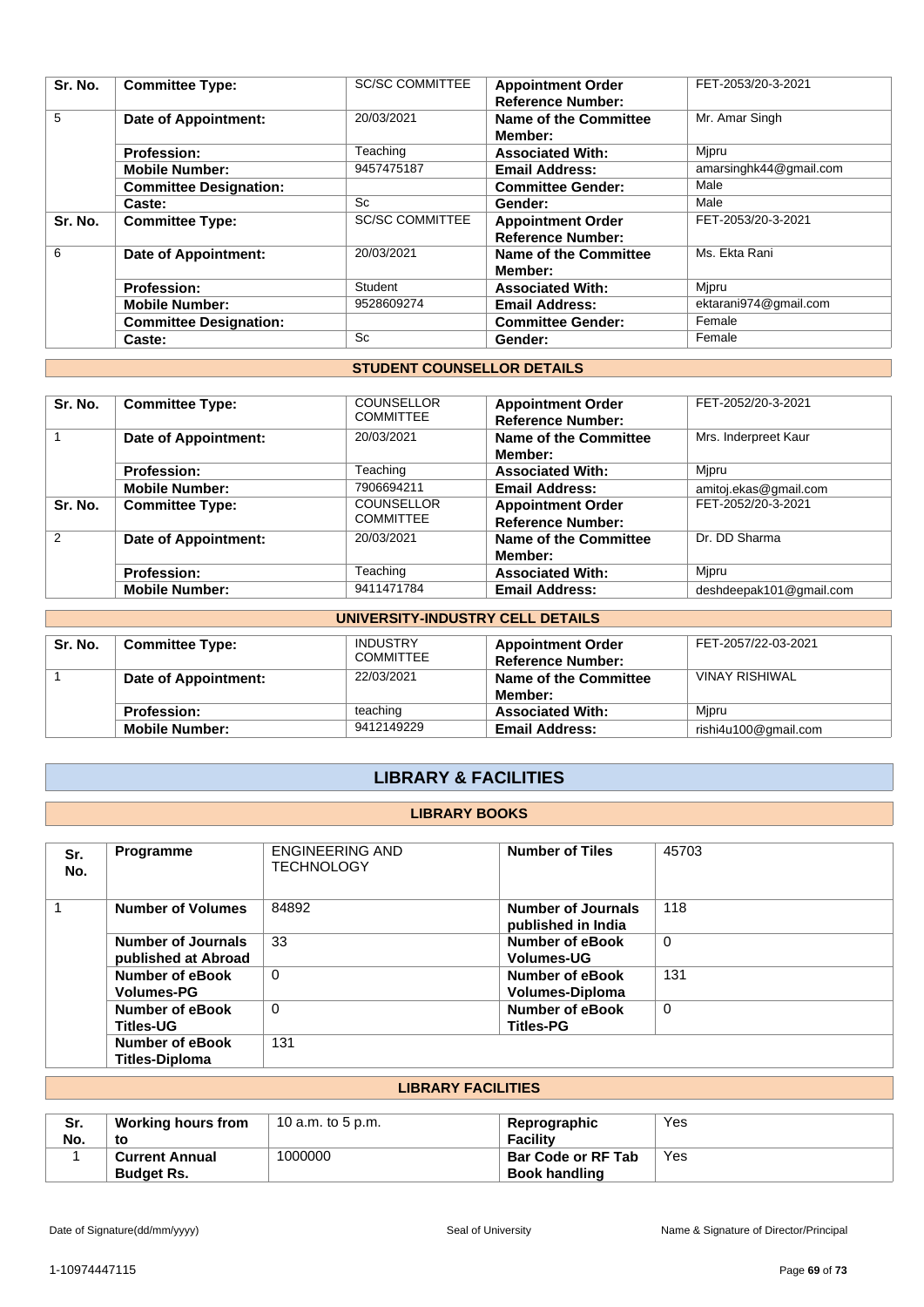| <b>Reading Room</b><br><b>Seating Capacity</b>                                |                                                       |               | 160                                                                              | <b>Library Networking</b>                    |                                              | Data Not Available                                                  |                    |
|-------------------------------------------------------------------------------|-------------------------------------------------------|---------------|----------------------------------------------------------------------------------|----------------------------------------------|----------------------------------------------|---------------------------------------------------------------------|--------------------|
|                                                                               | Name of E Journal<br><b>Subscription</b><br>available |               | <b>UGC INFLIBNET</b>                                                             | <b>Library Management</b><br><b>Software</b> |                                              | Yes                                                                 |                    |
|                                                                               | Number of<br><b>Multimedia PCs</b>                    |               | 20                                                                               | <b>Total Library Area in</b><br>Sqm          |                                              | 1361                                                                |                    |
|                                                                               |                                                       |               | <b>OTHER FACILITIES I</b>                                                        |                                              |                                              |                                                                     |                    |
|                                                                               | <b>Particulars</b>                                    | <b>Status</b> | <b>Particulars</b>                                                               | <b>Status</b>                                |                                              | <b>Particulars</b>                                                  | <b>Status</b>      |
| <b>Potable Water</b><br><b>Supply</b>                                         |                                                       | Yes           | <b>Backup Electric Supply</b>                                                    | Yes                                          |                                              | <b>CCTV Security</b>                                                | Yes                |
| <b>Barrier free</b><br>Environment                                            |                                                       | Yes           | <b>University Web Site</b>                                                       | Yes                                          | <b>Students</b>                              | Insurance for                                                       | Yes                |
|                                                                               | <b>General Insurance</b>                              | Yes           | <b>All Weather Approach</b><br>(Motorized Road)                                  | Yes                                          | <b>Fire and Safety</b><br><b>Certificate</b> |                                                                     | Yes                |
| Post &<br><b>Banking/ATM</b>                                                  |                                                       | Yes           | <b>Projectors in Classrooms</b>                                                  | Yes                                          | <b>Medical &amp;</b>                         | <b>Counselling</b>                                                  | Yes                |
| <b>Staff Quarters</b>                                                         |                                                       | Yes           | <b>Public Announcement System</b>                                                | Yes                                          | <b>Group Insurance</b><br>for Employees      |                                                                     | Yes                |
| <b>Electrical Grid</b><br><b>Power Supply</b><br><b>Connection</b>            |                                                       | Yes           | <b>Telecom &amp; FAX</b>                                                         | Yes                                          |                                              | <b>Safety Provisions</b>                                            | Yes                |
| <b>Rain Water</b><br><b>Harvesting</b>                                        |                                                       | Yes           | <b>ERP Software</b>                                                              | Yes                                          |                                              | <b>Transport Facility</b>                                           | Yes                |
| <b>First Aid</b>                                                              |                                                       | Yes           | <b>Sewage Disposal System</b>                                                    | Yes                                          | <b>Student</b><br><b>Counselor</b>           | <b>Appointment of</b>                                               | Yes                |
|                                                                               | <b>Sports Facilities</b>                              | Yes           | <b>Innovation Cell/Club</b>                                                      | Yes                                          | <b>Innovation</b><br>Ranking                 | <b>Participation in</b><br>the National                             | Yes                |
| <b>Committee For</b><br><b>SC/ST</b>                                          | <b>Establishment of</b>                               | Yes           | <b>Vehicle Parking</b>                                                           | Yes                                          | <b>Committee</b>                             | <b>Establishment of</b><br><b>Anti Ragging</b>                      | Yes                |
| examination<br>reforms                                                        | Implementation of                                     | Yes           | Auditorium                                                                       | Yes                                          | policy                                       | Implementation of<br>teacher training                               | Yes                |
| University-<br><b>Industry Cell</b>                                           |                                                       | Yes           | <b>Media Cell</b>                                                                | Yes                                          |                                              | At least 5 MoUs<br>with Industries                                  | Yes                |
| <b>Intellectual</b><br>Cell                                                   | <b>Property of Right</b>                              | Yes           | <b>Implementation of Startup</b><br><b>Policy</b>                                | Yes                                          |                                              | <b>Internal Quality</b><br><b>Assurance Cell</b>                    | Yes                |
| Implementing<br><b>Standard</b><br>Act, 2006in the<br><b>University</b>       | <b>Food Safety and</b>                                | Yes           | <b>Applied for</b><br><b>Membership of National Digital</b><br>Library           | Yes                                          | <b>Number</b>                                | <b>Enter Membership</b>                                             | hod.ch@mjpru.ac.in |
| <b>Participation in</b><br>the<br><b>National</b><br>Institutional<br>Ranking | Framework (NIRF)                                      | Yes           | <b>Establishment of Online</b><br><b>Grievance Rederssal</b><br><b>Mechanism</b> | Yes                                          | <b>Employees</b>                             | <b>Group Accident</b><br>Policy to be<br>provided by                | Yes                |
| through<br>Swayam                                                             | Provision to watch<br><b>MOOCS Courses</b>            | Yes           | Implementation of<br>the schemes announced by<br><b>Government of India</b>      | Yes                                          | <b>Board and</b>                             | <b>General Notice</b><br><b>Departmental</b><br><b>Notice Board</b> | Yes                |
| <b>Development</b><br>by the Council                                          | <b>Offering of Skill</b><br><b>Courses Approved</b>   | Yes           | Implementation of mandatory<br>internship policy for Students                    | Yes                                          | <b>Internal</b><br>Complaint                 | <b>Establishment of</b><br><b>Committee (ICC)</b>                   | Yes                |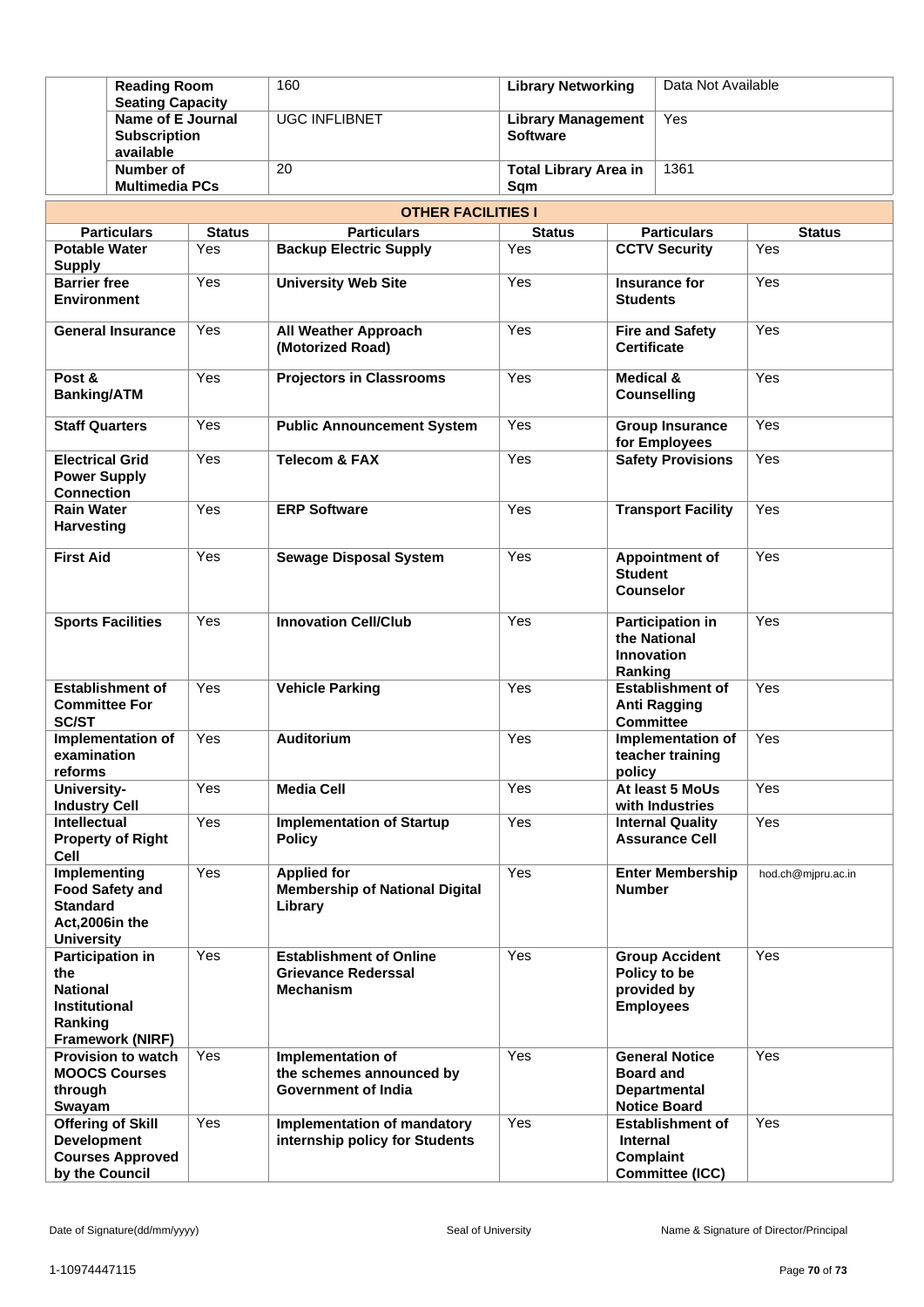|                                                                                                                                           |     |                                                                                                      |     | <b>Committee</b>                                                                                       |     |
|-------------------------------------------------------------------------------------------------------------------------------------------|-----|------------------------------------------------------------------------------------------------------|-----|--------------------------------------------------------------------------------------------------------|-----|
| <b>Compliance of the</b><br><b>National Academic</b><br><b>Depository (NAD)</b><br>as per MHRD<br><b>Directives</b>                       | Yes | <b>Implementation of Unnat Bharat</b><br>Abhiyan/ Saansad Adarsh Gram<br>Yojana (SAGY)               | Yes | Installation of<br><b>Grid Connected</b><br>Solar<br><b>Rooftops/Power</b><br><b>Systems</b>           | Yes |
| Whether the<br>University has<br>implemented<br>Safety and<br><b>Security measures</b><br>in the Campus?                                  | Yes | <b>Fabrication Facility Laboratory</b><br>(FABLAB) Tinkering<br>Laboratory/ Innovation<br>Laboratory | Yes | <b>Digital Payment</b><br>for all Financial<br><b>Transactions</b><br>as per MHRD<br><b>Directives</b> | Yes |
| Whether your<br>University has<br>introduced online<br>Aadhar linked<br><b>Biometric</b><br>attendance for<br>regular faculty<br>members? | Yes | <b>Efforts to encourage Final Year</b><br>students to appear for GATE<br><b>Examination</b>          | Yes | In the classrooms<br>available, at least<br>ONE shall be a<br>smart Classroom<br>per Department        | Yes |

| <b>OTHER FACILITIES II</b> |                                                                                                                                                                                                     |               |  |  |
|----------------------------|-----------------------------------------------------------------------------------------------------------------------------------------------------------------------------------------------------|---------------|--|--|
| Sr. No.                    | <b>Particulars</b>                                                                                                                                                                                  | <b>Status</b> |  |  |
| 1.                         | Copies of AICTE Approvals (LOA and EOA of subsequent years) obtained since Inception of<br>University till date shall be placed in the Website of the University                                    | Yes.          |  |  |
| 2.                         | Display Board within the premises as well as in the Website of the University Indicating the<br>Feedback Facility of Students and Faculty Members Available in the AICTE Web Portal                 | Yes           |  |  |
| 3.                         | Establishment of Grievance Redressal Committee in the University and Appointment of<br><b>OMBUDSMAN by the University</b>                                                                           | Yes           |  |  |
| 4.                         | Display of Course(s) and "Approved Intake" in the University at the entrance of the<br>University. Course(s) taken through duly recognized MOOCs shall be used as<br><b>Supplementary Course(s)</b> | Yes           |  |  |
| 5.                         | Availability of quality sanitary napkins through sanitary napkin vending machines and<br>ensuring safe and environment friendly disposal of used sanitary napkin                                    | Yes.          |  |  |
| 6.                         | Display of information submitted to AICTE (including the accreditation status and Board of<br>Governors) along with mandatory disclosures in the Web site of the University                         | Yes           |  |  |
| 7.                         | Display of Course(s) and "Approved Intake" in the University at the entrance of the<br><b>University</b>                                                                                            | Yes           |  |  |

|  | <b>OTHER FACILITIES III</b> |  |
|--|-----------------------------|--|
|  |                             |  |

| 9 H I FINT AVIET HEY III |                                                                                                                                        |                       |  |  |  |
|--------------------------|----------------------------------------------------------------------------------------------------------------------------------------|-----------------------|--|--|--|
| Sr. No.                  | <b>Particulars</b>                                                                                                                     | <b>Status</b>         |  |  |  |
| 1.                       | Whether mandatory disclosure is uploaded in University's website?                                                                      | Yes                   |  |  |  |
| 2.                       | Whether the University following ICAI (Institute of Chartered Accountants of India)<br><b>Accounting Formats?</b>                      | Yes                   |  |  |  |
| 3.                       | Fees to be charged, Reservation policy, Admission policy and Document retention policy are<br>duly approved by State Govt?             | Yes                   |  |  |  |
| 4.                       | Fees to be charged, Reservation policy, Admission policy and Document retention policy are<br>duly approved by Affiliating University? | Yes                   |  |  |  |
| 5.                       | Fees to be charged, Reservation policy, Admission policy and Document retention policy are<br>uploaded in University's Website?        | Yes                   |  |  |  |
| 6.                       | Courses/Approved Intake displayed at the entrance of the University?                                                                   | Yes                   |  |  |  |
| 7.                       | Is the Cafeteria shared among other University?                                                                                        | No.                   |  |  |  |
| 8.                       | Is Library and Reading Room shared among other University?                                                                             | No.                   |  |  |  |
| 9.                       | Is the Computer Centre shared among other University?                                                                                  | No.                   |  |  |  |
| 10 <sub>1</sub>          | Whether University is operating from Permanent Site/Temporary Site?                                                                    | <b>Permanent Site</b> |  |  |  |
| 11.                      | Whether you are registered on NAD?                                                                                                     | Yes                   |  |  |  |
|                          | Whether all the students documents are uploaded or not?                                                                                | Yes                   |  |  |  |
|                          | Whether your University is having approval for EWS Quota from your State?                                                              | Yes                   |  |  |  |

# **BANK DETAILS, INCOME & EXPENDITURE**

| <b>TAILS</b><br>DF   |     |                  |                               |  |
|----------------------|-----|------------------|-------------------------------|--|
| <b>Bank</b><br>Name: | UBI | ^^<br>50.<br>- - | - ^ ^<br>` או<br>.INIC<br>uzu |  |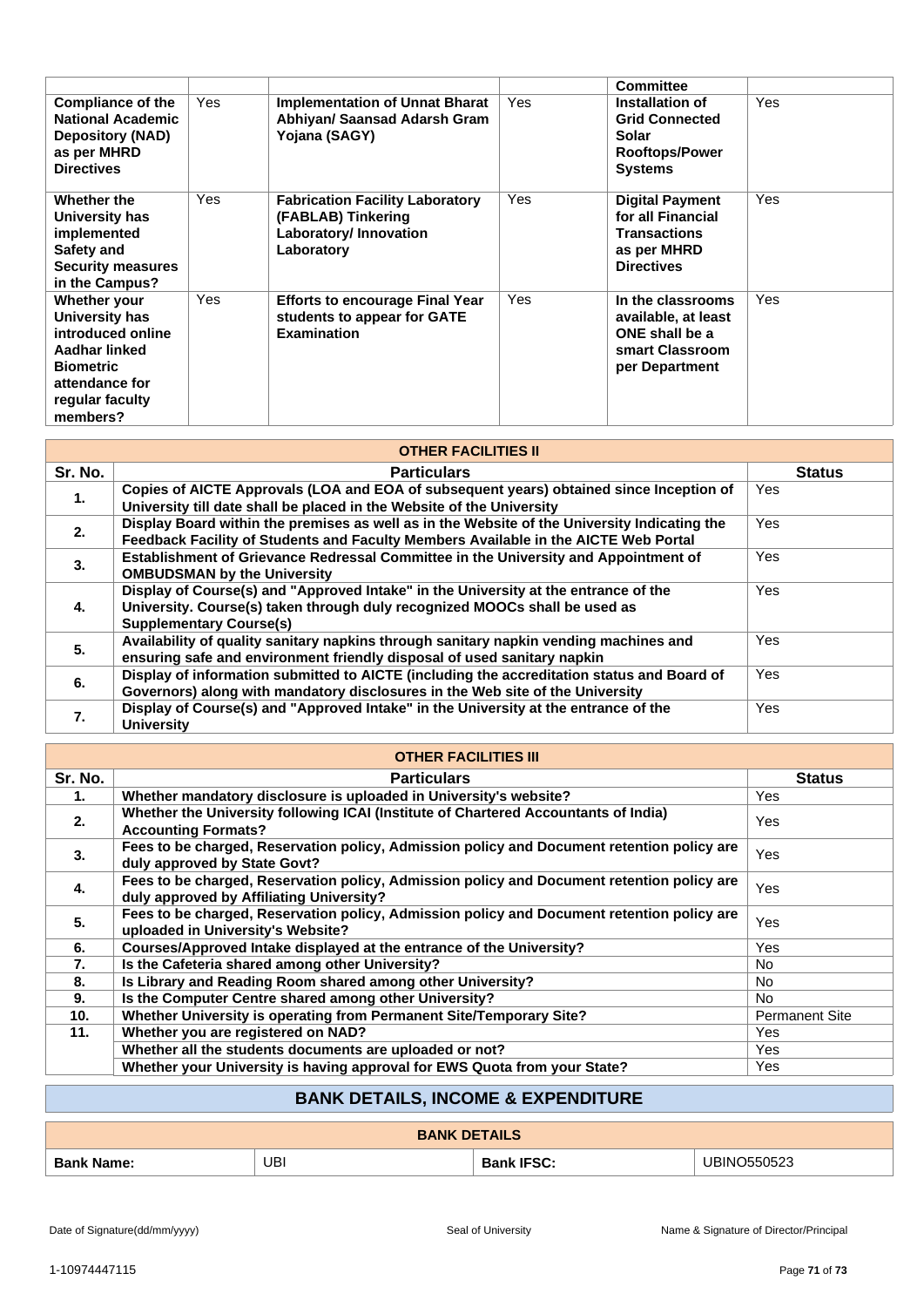| <b>Bank Account:</b>              | 4094 |           |
|-----------------------------------|------|-----------|
| Do You wish to change Bank Name?: |      | <b>No</b> |

| <b>INCOME &amp; EXPENDITURE DETAILS</b> |                                                           |                                         |          |  |  |
|-----------------------------------------|-----------------------------------------------------------|-----------------------------------------|----------|--|--|
| <b>INCOME</b>                           |                                                           |                                         |          |  |  |
| <b>Income from Central Govt:</b>        | 30000000                                                  | <b>Income from State</b><br>Government: | 0        |  |  |
| Income from Student Fees:               | 104578421                                                 | <b>Income from Donations:</b>           | 0        |  |  |
| Income from UGC:                        | $\Omega$                                                  | Income from Other Bodies:               | 12857589 |  |  |
| <b>Total Income:</b>                    | 147436010                                                 |                                         |          |  |  |
|                                         |                                                           | <b>EXPENDITURE</b>                      |          |  |  |
| <b>Salary Teaching Staff:</b>           | <b>Salary Non-Teaching Staff:</b><br>8396183<br>125071464 |                                         |          |  |  |
| Library:                                | 0                                                         | Equipment:                              | 0        |  |  |
| <b>Building Maintenance:</b>            | 0                                                         | <b>Other Expenditure:</b>               | 15477403 |  |  |
| <b>Total Expenditure:</b><br>148945050  |                                                           |                                         |          |  |  |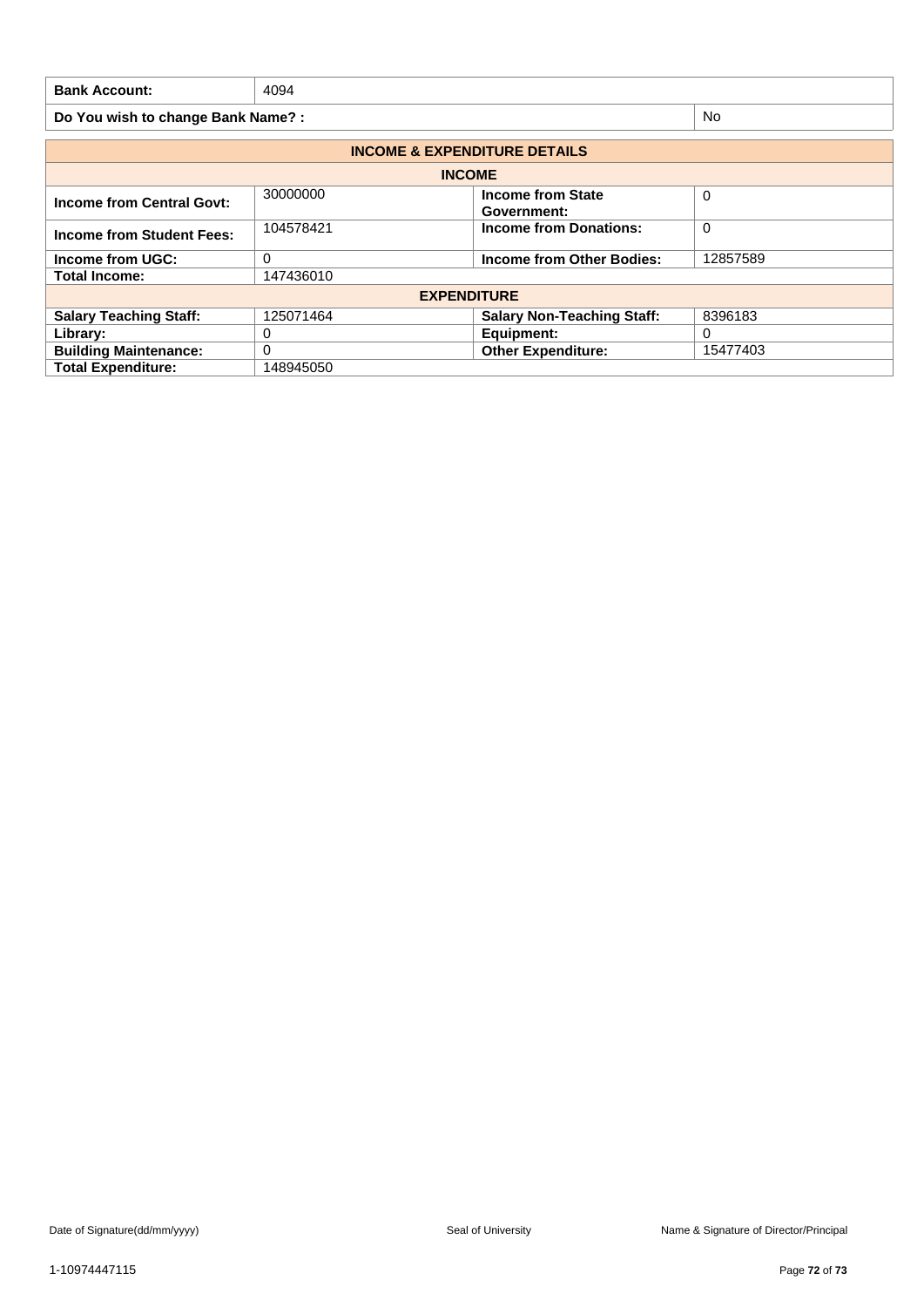### **DECLARATION**

# **BY THE AUTHORIZED SIGNATORY OF THE UNIVERSITY DEPARTMENT**

**I, as the Head of the Deemed to be University, hereby declare that:**

- a) I have carefully gone through the AICTE Regulations 2021, published in the Gazette of India Extraordinary Part III, Section- 4 dated 04th **February, 2021, also all provisions mentioned in the Approval Process Handbook 2022-23.**
- b) I am fully aware of the data uploaded by me in respect of my University on the web portal.
- c) I am aware that there is no provision for correction of data, alteration of data, subsequent editing and appeal etc. for the online application **once submitted on the web portal.**
- d) I am also aware that application for seeking Extension of Approval(EOA), Increase/Reduction of intake, Addition of new courses, Change of site, Closure of course, Supernumerary Seats under FN/Gulf quota Approval status/OCI, NRI, Change of name, and Conversion of women Institution into Co-ed University and vice versa (as applicable), shall be processed as per relevant provisions enumerated in the Approval **Process Hand Book 2022-23.**
- e) I am aware of the Deficiencies (if any) pointed out in the Report generated online, based on the factual data uploaded by my University on **the portal.**
- f) I am also aware that University is eligible for grant of Extension of Approval to the Existing University, Extended EoA(if Applicable as per APH 2022-23), only on fulfillment of prescribed norms & requirements as mentioned in the Approval Process Hand Book 2022-23.

**Signature of Authorized Signatory**

**Name :**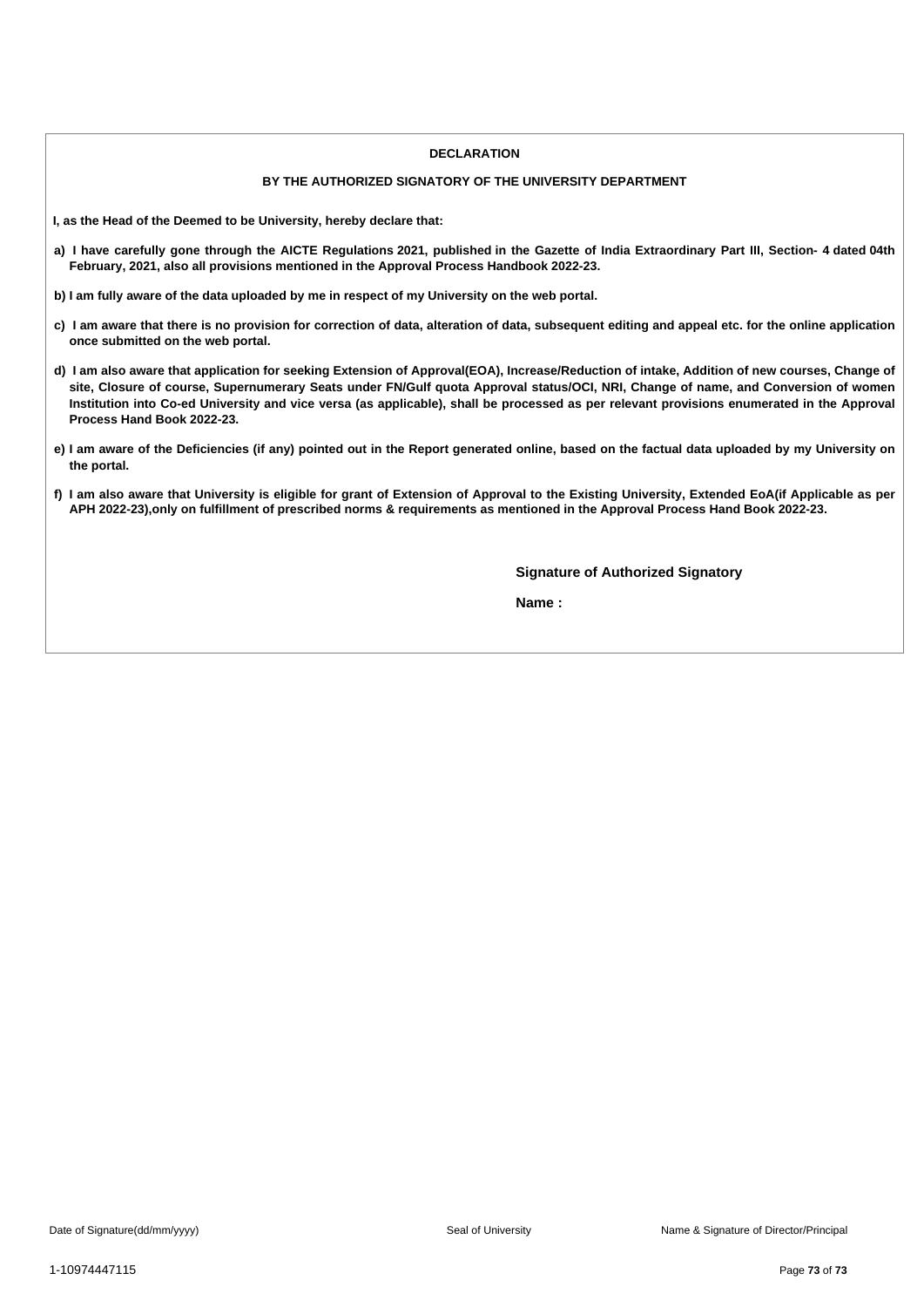

# **APPROVAL PROCESS 2022-23**

# **APPLICATION REPORT**

### **UNIVERSITY DETAILS**

|                                                 | UNIVERSITY DETAILS: BASIC DETAILS |                                                 |                             |
|-------------------------------------------------|-----------------------------------|-------------------------------------------------|-----------------------------|
| <b>Current Application</b><br><b>Number</b>     | 1-10974447115                     | <b>Application Type</b>                         | Extension-Expansion-Closure |
| <b>Current Status</b>                           | Submitted                         | <b>Sub Status</b>                               | Payment Not Applicable      |
| <b>Permanent</b><br>University ID               | 1-18440821                        | <b>Academic Year</b>                            | 2022-2023                   |
| <b>Approval Status of</b><br><b>Application</b> | Data Not Available                | <b>Application Opened</b><br>Date               | 30/03/2022                  |
| <b>Application</b><br><b>Submitted Date</b>     | 12/04/2022                        | <b>Attend Scrutiny</b><br><b>Committee Date</b> | Data Not Available          |
| <b>Appeal Requested</b><br>Date                 | Data Not Available                | <b>Application</b><br><b>Reopened Date</b>      | Data Not Available          |
| <b>Overall Deficiency</b>                       | No.                               |                                                 |                             |

|                                                                                                                         | UNIVERSITY DETAILS: ADDITIONAL INFORMATION                                 |                                                            |                       |
|-------------------------------------------------------------------------------------------------------------------------|----------------------------------------------------------------------------|------------------------------------------------------------|-----------------------|
| <b>Name of University</b>                                                                                               | Institute Of Engineering & Technology, Mjp<br><b>Rohilkhand University</b> | <b>Address of</b><br><b>University</b>                     | Pilibhit By Pass Road |
| State/ UT                                                                                                               | <b>Uttar Pradesh</b>                                                       | <b>District</b>                                            | Bareilly              |
| Town/ City/ Village                                                                                                     | <b>Bareilly</b>                                                            | <b>AICTE Region</b>                                        | Northern              |
| <b>PIN</b>                                                                                                              | 243006                                                                     | <b>Women's University</b>                                  | <b>No</b>             |
| <b>University Type</b>                                                                                                  | <b>State Government University</b>                                         | <b>Any Self- Financed</b><br>Course                        | <b>No</b>             |
| <b>Percentage Grant</b><br><b>Received from</b><br>Government                                                           | $\mathbf 0$                                                                | Are you a University<br>for PWD Students                   | No                    |
| <b>Whether University</b><br>is NAAC Accredited<br>?                                                                    | Y                                                                          | <b>NAAC CGPA</b>                                           | $2.51 - 2.75$         |
| <b>Letter Grade</b>                                                                                                     | $B+$                                                                       | <b>NAAC Status</b>                                         | Accredited            |
| <b>Minority University</b>                                                                                              | No                                                                         | <b>Type of Minority</b>                                    | <b>NA</b>             |
| <b>Minority Name, if</b><br>Linguistic                                                                                  | <b>NA</b>                                                                  | Name of the<br><b>Minority</b>                             | <b>NA</b>             |
| <b>Minority Certificate</b><br><b>Issued Date</b>                                                                       | Data Not Available                                                         | <b>Minority Certificate</b><br><b>Valid Till</b>           | Data Not Available    |
| <b>Approval Year of</b><br><b>First Course</b>                                                                          | 1995                                                                       | <b>Mandatory</b><br><b>Disclosure Link</b>                 | www.mjpru.ac.in       |
| <b>AISHE Prefix</b>                                                                                                     | U                                                                          | <b>AISHE Numeric</b><br>Code                               | 0525                  |
| <b>AISHE Code</b>                                                                                                       | $U-0525$                                                                   | <b>Whether University</b><br>is Graded<br><b>Autonomy?</b> | Category 3            |
| <b>NBA Accreditation</b><br><b>Points</b>                                                                               | $\Omega$                                                                   | <b>NBA Points Valid</b><br><b>Till</b>                     | Data Not Available    |
| Whether your<br>University has been<br>recognized as an<br>Institute of<br><b>Eminence by</b><br>MHRD?<br><b>COA Id</b> | $\mathsf{N}$<br>Data Not Available                                         | <b>PCI Id</b>                                              | Data Not Available    |
|                                                                                                                         |                                                                            |                                                            |                       |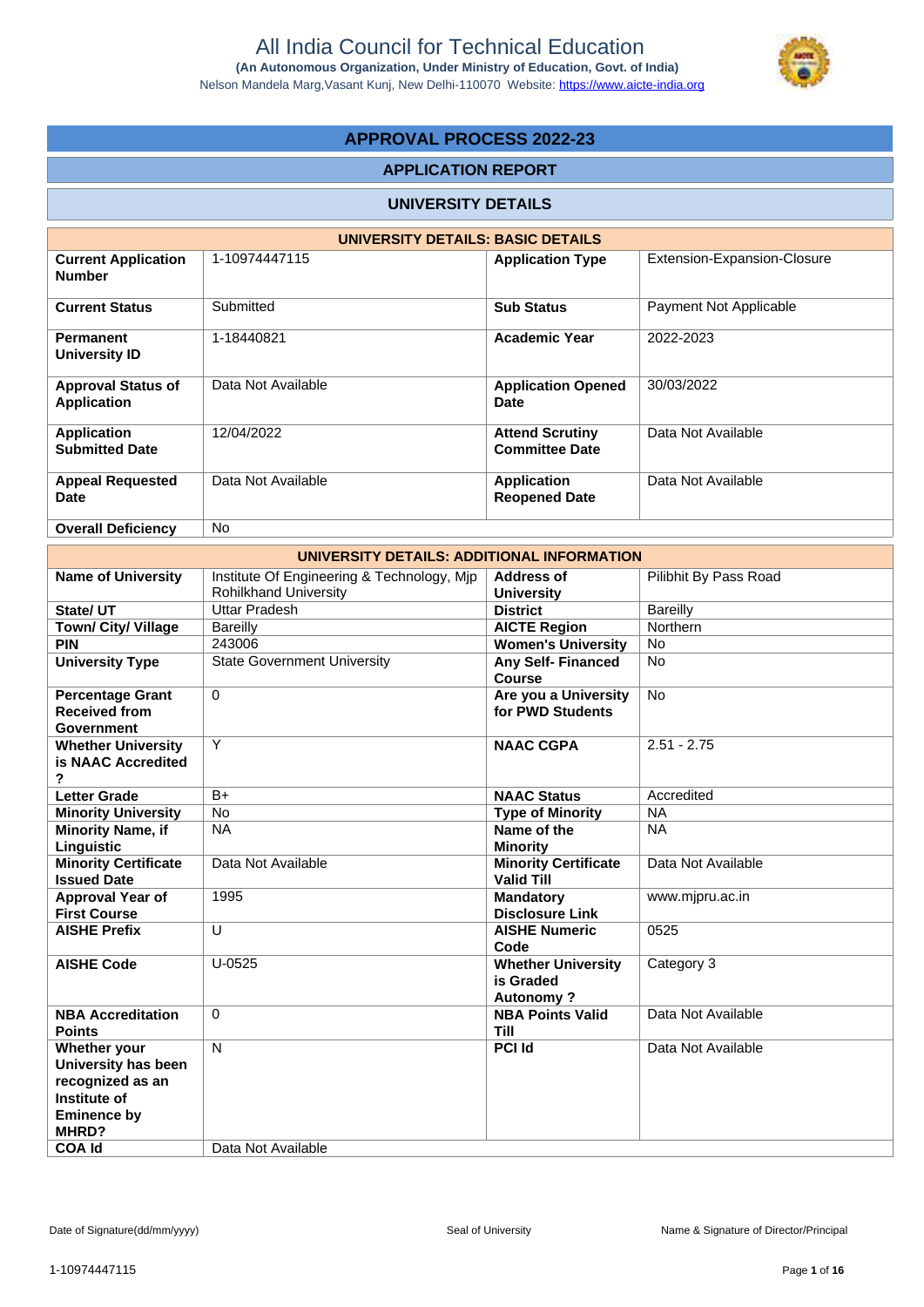|                                                | <b>HOI &amp; Faculty Members</b>      |                                                   |                        |
|------------------------------------------------|---------------------------------------|---------------------------------------------------|------------------------|
|                                                | <b>PRINCIPAL / DIRECTOR</b>           |                                                   |                        |
|                                                | <b>PERSONAL DETAILS</b>               |                                                   |                        |
| <b>Surname/Family name</b>                     | Panday                                | <b>First Name</b>                                 | Sharad Kumar           |
| <b>Father's Name</b>                           | Lt Sh Rajendra Nath Pandey            | <b>Mother's Name</b>                              | Mrs Krishnawati Pandey |
| Date of Birth                                  | 01/01/1967                            | <b>Mobile Number</b>                              | 9412485450             |
| STD code                                       | 581                                   | <b>Land Phone Number</b>                          | 2524232                |
| Email                                          | hod.ch@mjpru.ac.in                    | <b>PAN</b>                                        | AEGPP3108Q             |
|                                                | <b>EDUCATIONAL DETAILS</b>            |                                                   |                        |
| <b>Doctorate Degree</b>                        | Yes                                   | <b>Master's Degree</b>                            | M.Sc.                  |
| <b>Bachelor's Degree</b>                       | B.Sc.                                 | <b>Other Qualifications</b>                       | <b>NIL</b>             |
| <b>International Certification (If</b><br>Any) | Nil                                   | <b>Field of Specialization</b>                    | <b>CHEMISTRY</b>       |
|                                                | <b>DETAILS RELATED TO PROFFESSION</b> |                                                   |                        |
| Date of joining the University                 | 29/02/1996                            | <b>Appointment Type</b>                           | Regular                |
| <b>Exact Designation</b>                       | Director                              |                                                   |                        |
|                                                | <b>WORK EXPERIENCE DETAILS</b>        |                                                   |                        |
| <b>Teaching Experience (Years)</b>             | 25                                    | <b>Research Experience (Years)</b>                | 33                     |
| <b>Industry Experience (Years)</b>             | 1                                     |                                                   |                        |
|                                                | <b>OTHER DETAILS</b>                  |                                                   |                        |
| <b>Research Projects Guided - UG</b>           | $\Omega$                              | <b>Research Projects Guided -</b><br>PG           | 20                     |
| <b>Research Projects Guided -</b><br>PhD       | 2                                     | <b>Number of Books Published</b>                  | 3                      |
| <b>Papers Published - National</b>             | 5                                     | <b>Papers Published -</b><br><b>International</b> | 19                     |
|                                                | <b>EACHLITY NODMO AND DAV COALE</b>   |                                                   |                        |

| <b>FACULTY NORMS AND PAY SCALE</b>                                                   |     |
|--------------------------------------------------------------------------------------|-----|
| Are all Approved teaching Faculty Members being paid as per present AICTE pay scale? | Yes |
| Are all the teaching Faculty Members, as per AICTE/UGC Norms?                        | Yes |
| List of Faculty Members and data uploaded on the University's web portal.            | Yes |

|                          |                  |                                  |                                  |              |       |               |               |                          | <b>FACULTY MEMBERS LIST</b><br>Details available as on AICTE Web Portal |                         |               |                 |                   |                         |              |             |                                                   |              |
|--------------------------|------------------|----------------------------------|----------------------------------|--------------|-------|---------------|---------------|--------------------------|-------------------------------------------------------------------------|-------------------------|---------------|-----------------|-------------------|-------------------------|--------------|-------------|---------------------------------------------------|--------------|
| Sr. No.                  | Faculty ID       | Programme                        | Course                           | Faculty Type | FT/PT | First Name    | Surname       | <b>Exact Designation</b> | Date of Joining the<br>University                                       | <b>Appointment Type</b> | Doctorate     | Master's Degree | Bachelor's Degree | Qualifications<br>Other | Aadhar Card  | Card<br>MAR | the Last Financial Year<br>Total Gross Salary for | Scale<br>Pay |
| $\overline{\phantom{0}}$ | 1-3373015591     | AND<br>ENGINEERING<br>TECHNOLOGY | <b>MECHANICAL</b><br>ENGINEERING |              | 눈     | <b>SHASHI</b> | LATA          | ASST PROFESSOR           | 16/08/2017                                                              | Contract                | ş             | M.TECH          | <b>B.TECH</b>     | $\circ$                 | 487773059357 | ARUPL0186D  | 189000                                            | Consolidated |
| $\sim$                   | -3565864950<br>÷ | AND<br>ENGINEERING<br>TECHNOLOGY | CHEMICAL<br>ENGINEERING          |              | 뉸     | AKANSHA       | <b>PANDEY</b> | ASST PROFESSOR           | 16/08/2017                                                              | Contract                | $\frac{1}{2}$ | M.TECH.         | B.TECH            | $\circ$                 | 545862814097 | DDBPP5500H  | 189000                                            | Consolidated |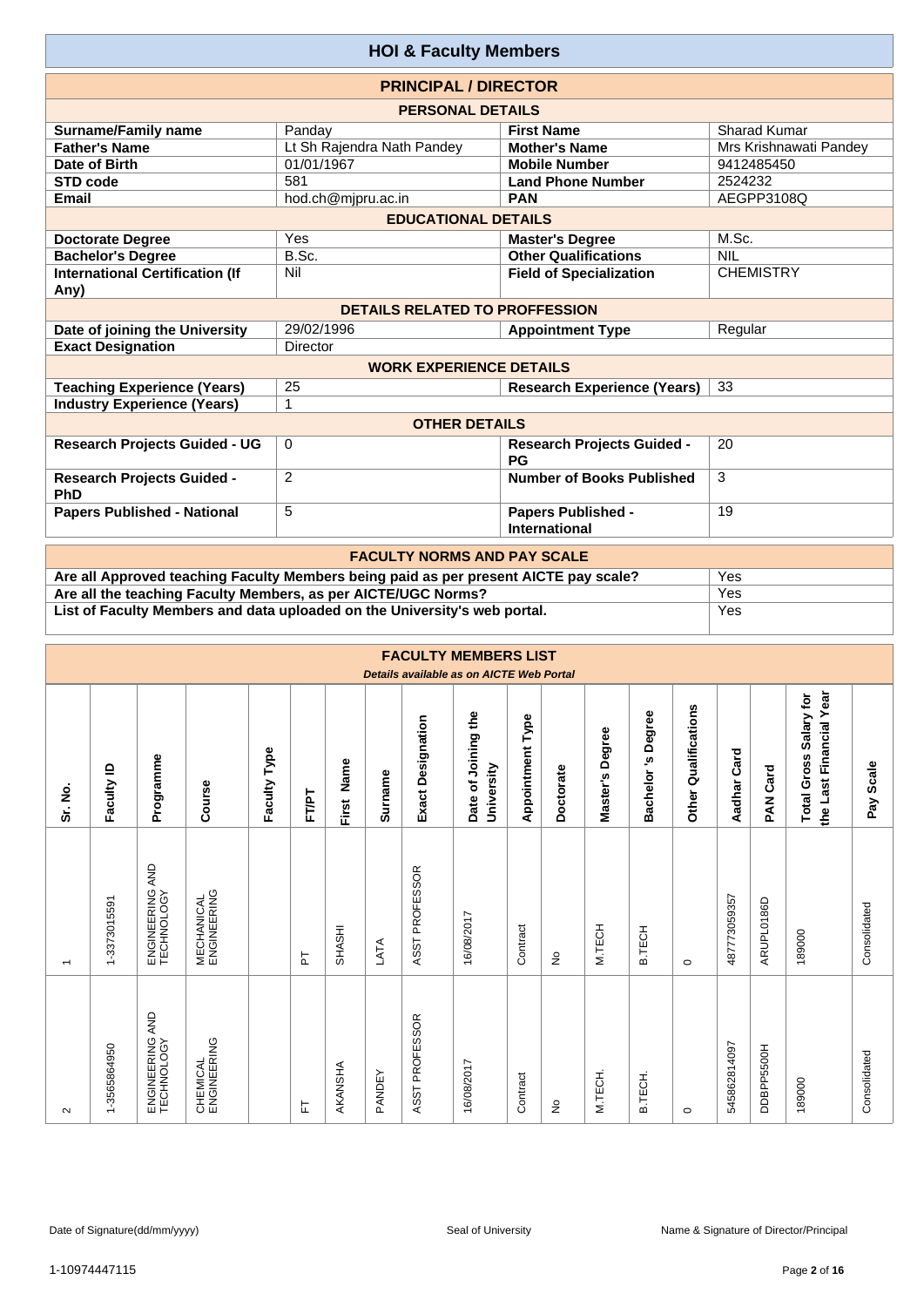|                   | 1-7361437121 | ENGINEERING AND<br>TECHNOLOGY | APPLIED PHYSICS                  |          |                |                 | ASST PROFESSOR |            |          |                            |  |  | BSIPS3581F |  |
|-------------------|--------------|-------------------------------|----------------------------------|----------|----------------|-----------------|----------------|------------|----------|----------------------------|--|--|------------|--|
| S                 |              |                               |                                  | 눈        | <b>DURGESH</b> | SHARMA          |                | 19/08/2019 | Contract | $\hat{\mathsf{z}}$         |  |  |            |  |
| 4                 | 1-7361437127 | ENGINEERING AND<br>TECHNOLOGY | APPLIED PHYSICS                  | 눈        | AMIT           | <b>KUMAR</b>    | ASST PROFESSOR | 19/08/2019 | Contract | $\stackrel{\mathtt{o}}{z}$ |  |  | CNAPK5052K |  |
| Ю                 | 1-7361437555 | ENGINEERING AND<br>TECHNOLOGY | CHEMICAL<br>ENGINEERING          | 눕        | ROHIT          | PAL             | ASST PROFESSOR | 11/11/2019 | Contract | $\stackrel{\mathtt{o}}{z}$ |  |  | CXZPP6749R |  |
| $\mathbf  \omega$ | 1-7361437741 | ENGINEERING AND<br>TECHNOLOGY | CHEMICAL<br>ENGINEERING          | 눈        | SHAFALI        | GOEL            | ASST PROFESSOR | 01/08/2019 | Contract | $\hat{z}$                  |  |  | BKEPG5611A |  |
| $\overline{ }$    | 1-7361437747 | ENGINEERING AND<br>TECHNOLOGY | CHEMICAL<br>ENGINEERING          | 눈        | SADAF          | FATIMA          | ASST PROFESSOR | 01/08/2019 | Contract | $\stackrel{\mathtt{o}}{z}$ |  |  | ACBPF6280A |  |
| $\infty$          | 1-7361647013 | ENGINEERING AND<br>TECHNOLOGY | CHEMICAL<br>ENGINEERING          | 눈        | ASHVINI        | <b>UPADHYAY</b> | ASST PROFESSOR | 09/09/2019 | Contract | $\hat{z}$                  |  |  | ADYPU0213A |  |
| თ                 | 1-7362832425 | ENGINEERING AND<br>TECHNOLOGY | <b>MECHANICAL</b><br>ENGINEERING | <b>F</b> | <b>ADITYA</b>  | PRAKASH         | ASST PROFESSOR | 22/08/2019 | Contract | $\hat{z}$                  |  |  | DRPPP1979G |  |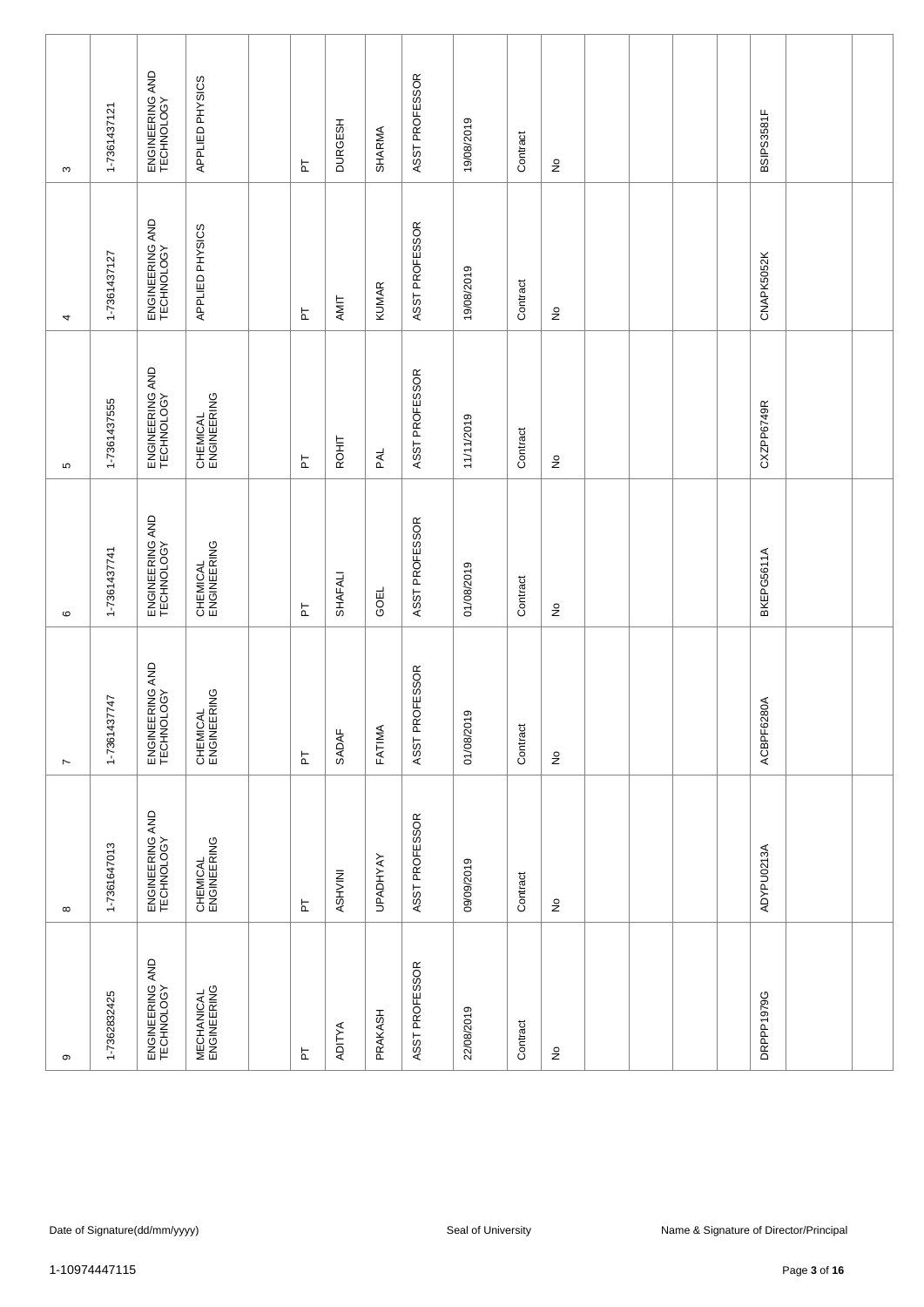| $\frac{6}{5}$                 | 15                            | $\frac{4}{3}$                 | $\tilde{c}$                   | $\overline{c}$                | $\overline{a}$                   | $\overline{\phantom{0}}$      |
|-------------------------------|-------------------------------|-------------------------------|-------------------------------|-------------------------------|----------------------------------|-------------------------------|
| 1-9314475024                  | 1-9314474941                  | 1-9313674788                  | 1-9313674781                  | 1-9312976271                  | 1-7408863322                     | 1-7374272831                  |
| ENGINEERING AND<br>TECHNOLOGY | ENGINEERING AND<br>TECHNOLOGY | ENGINEERING AND<br>TECHNOLOGY | ENGINEERING AND<br>TECHNOLOGY | ENGINEERING AND<br>TECHNOLOGY | ENGINEERING AND<br>TECHNOLOGY    | ENGINEERING AND<br>TECHNOLOGY |
| CHEMICAL<br>ENGINEERING       | CHEMICAL<br>ENGINEERING       | CHEMICAL<br>ENGINEERING       | CHEMICAL<br>ENGINEERING       | ELECTRICAL<br>ENGINEERING     | <b>MECHANICAL</b><br>ENGINEERING | APPLIED CHEMISTRY             |
|                               |                               |                               |                               |                               |                                  |                               |
|                               |                               |                               |                               |                               | 눈                                | 눈                             |
| <b>KHUSHBOO</b>               | SATYA                         | <b>NUSRAT</b>                 | KARUNA                        | DESH                          | ANKIT                            | NISHTHA                       |
| SINGH                         | VERMA                         | PARVEEN                       | SRIKANTIAH                    | SHARMA                        | VARSHNEY                         | SAXENA                        |
| ASST PROFESSOR                | ASST PROFESSOR                | ASST PROFESSOR                | ASST PROFESSOR                | ASSOCIATE<br>PROFESSOR        | ASST PROFESSOR                   | ASST PROFESSOR                |
| 02/12/2020                    | 04/12/2020                    | 15/12/2020                    | 26/12/1997                    | 13/09/2001                    | 02/01/2018                       | 19/08/2019                    |
| Contract                      | Contract                      | Contract                      | Regular                       | Regular                       | Contract                         | Contract                      |
| $\frac{\circ}{\sim}$          | $\frac{\circ}{\sim}$          | $\stackrel{\mathtt{o}}{z}$    | $\frac{\circ}{\sim}$          | Yes                           | $\stackrel{\mathtt{o}}{z}$       | $\frac{\circ}{\sim}$          |
|                               |                               |                               |                               |                               |                                  |                               |
|                               |                               |                               |                               |                               |                                  |                               |
|                               |                               |                               |                               |                               |                                  |                               |
|                               |                               |                               |                               |                               |                                  |                               |
| ECYPS3668J                    | ANOPV4727G                    | BLQPP6106E                    | ADNPK0100D                    | AULPS8213N                    | AJAPV0626J                       | JZAPS3722P                    |
|                               |                               |                               |                               |                               |                                  |                               |
|                               |                               |                               |                               |                               |                                  |                               |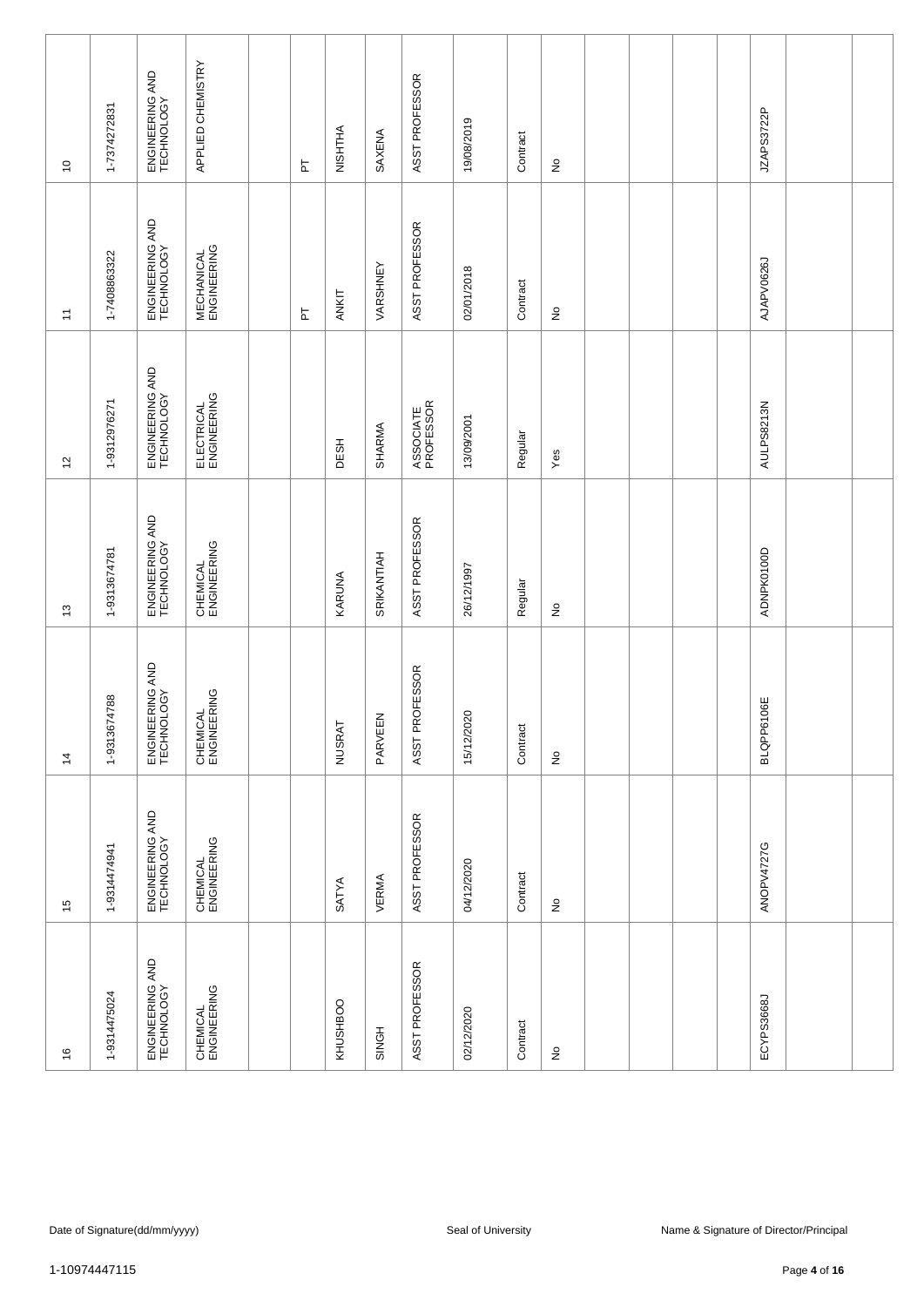| $22\,$                        | $\overline{\mathsf{S}}$       | $\overline{c}$                | $\overline{6}$                | $\overset{\circ}{\phantom{a}}$                   | 17                                               |
|-------------------------------|-------------------------------|-------------------------------|-------------------------------|--------------------------------------------------|--------------------------------------------------|
| 1-9314785438                  | 1-9314785335                  | 1-9314785282                  | 1-9314785046                  | 1-9314475310                                     | 1-9314475167                                     |
| ENGINEERING AND<br>TECHNOLOGY | ENGINEERING AND<br>TECHNOLOGY | ENGINEERING AND<br>TECHNOLOGY | ENGINEERING AND<br>TECHNOLOGY | ENGINEERING AND<br>TECHNOLOGY                    | ENGINEERING AND<br>TECHNOLOGY                    |
| APPLIED CHEMISTRY             | APPLIED CHEMISTRY             | APPLIED CHEMISTRY             | APPLIED CHEMISTRY             | ELECTRONICS AND<br>COMMUNICATIONS<br>ENGINEERING | ELECTRONICS AND<br>COMMUNICATIONS<br>ENGINEERING |
|                               |                               |                               |                               |                                                  |                                                  |
|                               |                               |                               |                               |                                                  |                                                  |
| ARCHANA                       | PRAVENDRA                     | SNEH                          | PRAMENDRA                     | <b>HARI</b>                                      | <b>INDERPREET</b>                                |
| SINGH                         | <b>KUMAR</b>                  | LATA                          | <b>KUMAR</b>                  | <b>SINGH</b>                                     | KAUR                                             |
| ASST PROFESSOR                | ASST PROFESSOR                | ASST PROFESSOR                | ASSOCIATE<br>PROFESSOR        | ASST PROFESSOR                                   | ASST PROFESSOR                                   |
| 07/12/2020                    | 03/12/2020                    | 04/12/2020                    | 05/10/2002                    | 28/08/2008                                       | 28/08/2008                                       |
| Contract                      | Contract                      | Contract                      | Regular                       | Regular                                          | Regular                                          |
| $\frac{\circ}{\sim}$          | $\stackrel{\mathtt{o}}{z}$    | $\frac{1}{2}$                 | $\stackrel{\mathtt{o}}{z}$    | $\stackrel{\mathtt{o}}{z}$                       | $\frac{\circ}{\sim}$                             |
|                               |                               |                               |                               |                                                  |                                                  |
|                               |                               |                               |                               |                                                  |                                                  |
|                               |                               |                               |                               |                                                  |                                                  |
|                               |                               |                               |                               |                                                  |                                                  |
| DGPPS7499P                    | FRGPK3415M                    | AKMPL8973B                    | AKMPK5627M                    | AUPPS1890P                                       | BMWPK0392Q                                       |
|                               |                               |                               |                               |                                                  |                                                  |
|                               |                               |                               |                               |                                                  |                                                  |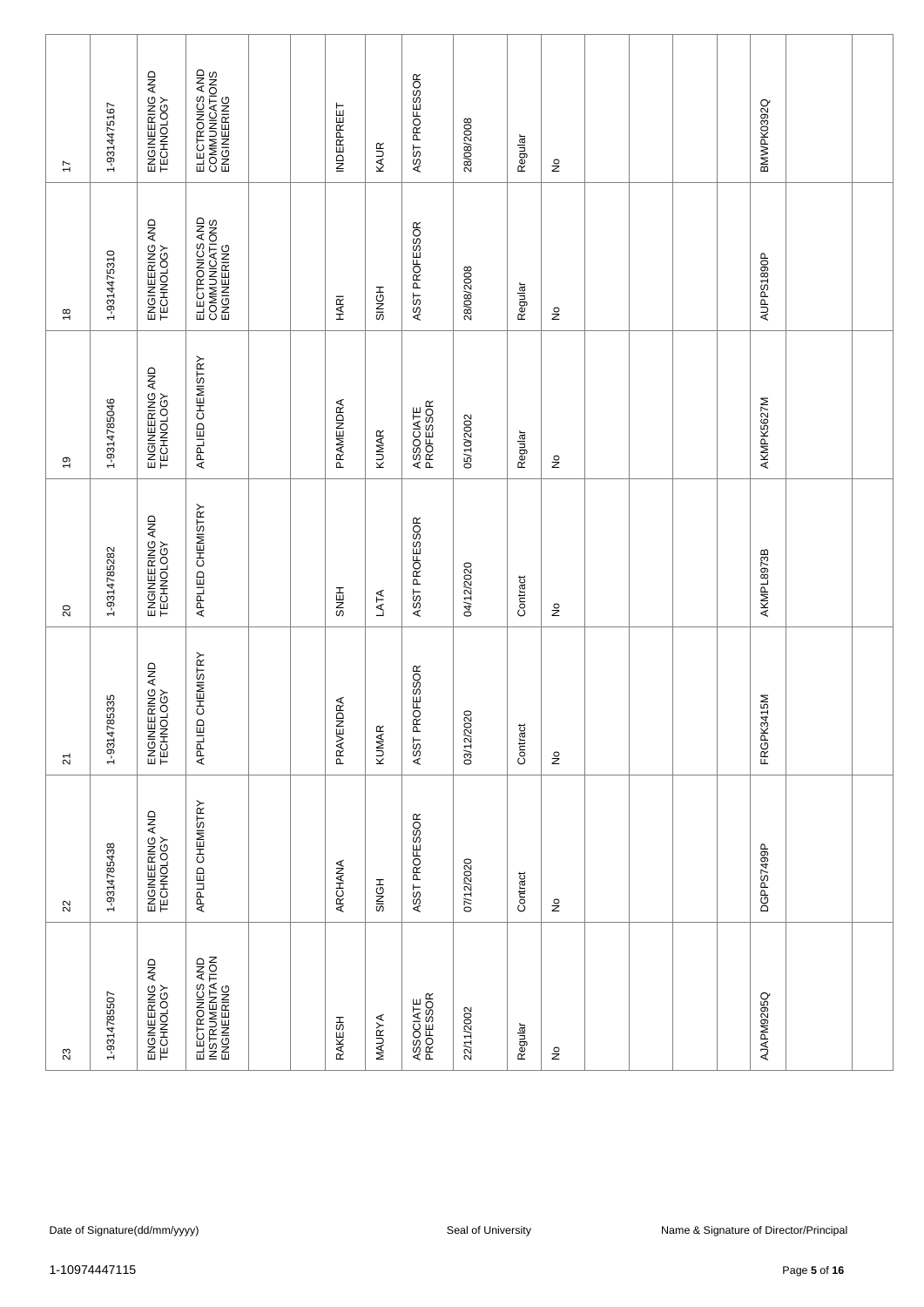| 80                                                | 29                            | 28                            | $\overline{27}$                  | 26                            | 25                            | 24                            |
|---------------------------------------------------|-------------------------------|-------------------------------|----------------------------------|-------------------------------|-------------------------------|-------------------------------|
| 1-9315035486                                      | 1-9315035401                  | 1-9315035328                  | 1-9315035265                     | 1-9315035202                  | 1-9315034819                  | 1-9314785730                  |
| ENGINEERING AND<br>TECHNOLOGY                     | ENGINEERING AND<br>TECHNOLOGY | ENGINEERING AND<br>TECHNOLOGY | ENGINEERING AND<br>TECHNOLOGY    | ENGINEERING AND<br>TECHNOLOGY | ENGINEERING AND<br>TECHNOLOGY | ENGINEERING AND<br>TECHNOLOGY |
| COMPUTER SCIENCE<br>AND INFORMATION<br>TECHNOLOGY | HUMANITIES                    | APPLIED MATHEMATICS           | <b>MECHANICAL</b><br>ENGINEERING | APPLIED PHYSICS               | APPLIED PHYSICS               | APPLIED PHYSICS               |
|                                                   |                               |                               |                                  |                               |                               |                               |
|                                                   |                               |                               |                                  |                               |                               |                               |
| <b>IRAM</b>                                       | ANITA                         | <b>PARUL</b>                  | VISHAL                           | <b>SUDHIR</b>                 | MOHAMMAD                      | MOHD                          |
| NAIM                                              | TYAGI                         | AGARWAL                       | SAXENA                           | <b>KUMAR</b>                  | KHAN                          | SIDDIQUE                      |
| ASST PROFESSOR                                    | ASSOCIATE<br>PROFESSOR        | ASST PROFESSOR                | ASST PROFESSOR                   | PROFESSOR                     | PROFESSOR                     | ASST PROFESSOR                |
| 01/12/2008                                        | 28/09/2002                    | 01/12/2020                    | 19/05/2004                       | 20/02/1996                    | 30/09/2002                    | 03/12/2020                    |
| Regular                                           | Regular                       | Contract                      | Regular                          | Regular                       | Regular                       | Contract                      |
| $\hat{\mathsf{z}}$                                | $\hat{z}$                     | $\frac{1}{2}$                 | $\hat{z}$                        | Yes                           | $\stackrel{\mathtt{o}}{z}$    | $\hat{z}$                     |
|                                                   |                               |                               |                                  |                               |                               |                               |
|                                                   |                               |                               |                                  |                               |                               |                               |
|                                                   |                               |                               |                                  |                               |                               |                               |
|                                                   |                               |                               |                                  |                               |                               |                               |
| AIRPN1842N                                        | ADMPT7480Q                    | AMUPA5845P                    | AXNPS6330F                       | ADYPK3248D                    | AIQPK8971L                    | GPMPS2926N                    |
|                                                   |                               |                               |                                  |                               |                               |                               |
|                                                   |                               |                               |                                  |                               |                               |                               |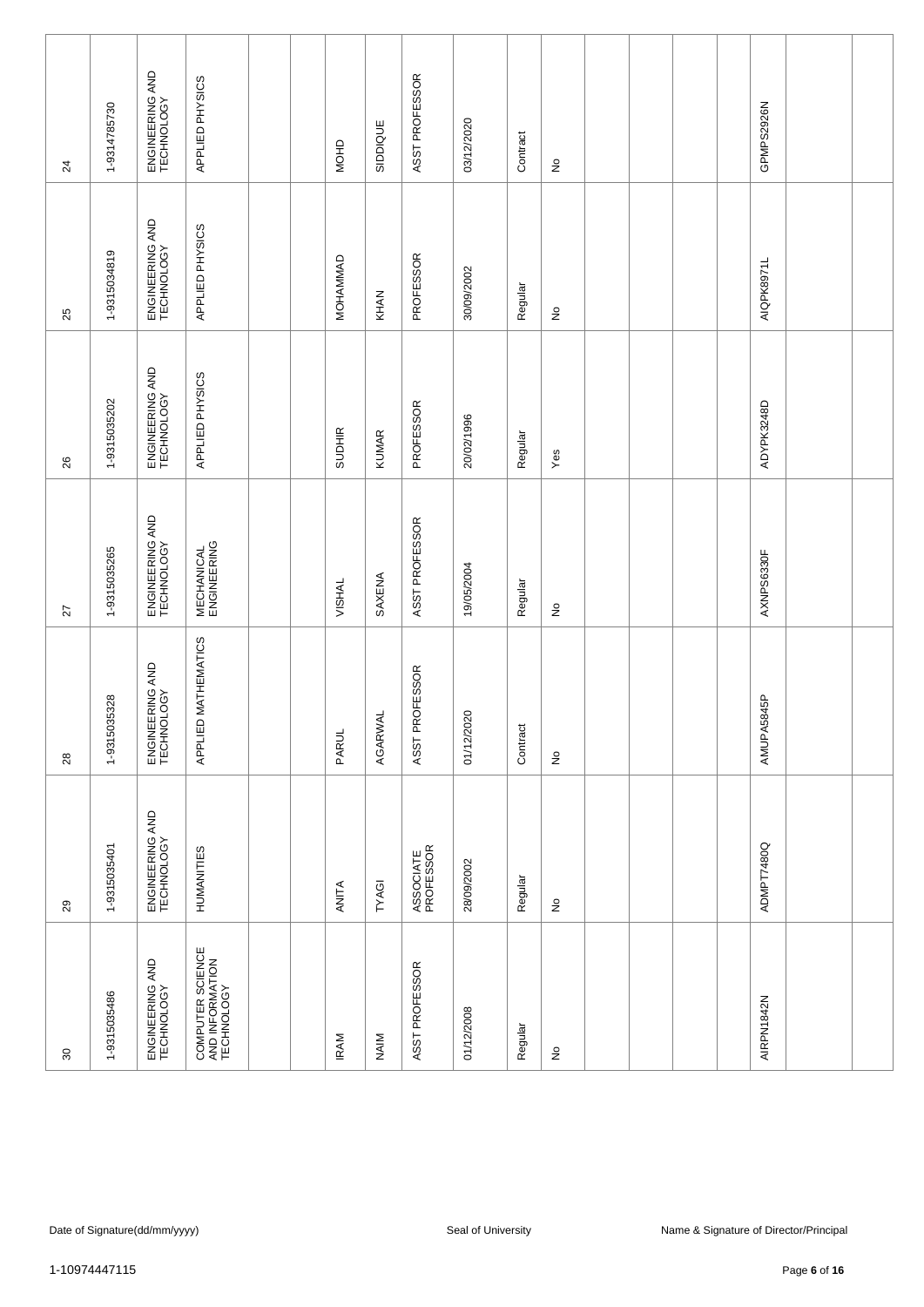| 57                            | 36                            | 35                               | 34                               | $33\,$                        | 32                            | $\overline{\mathcal{E}}$                          |
|-------------------------------|-------------------------------|----------------------------------|----------------------------------|-------------------------------|-------------------------------|---------------------------------------------------|
| 1-9315263592                  | 1-9315263489                  | 1-9315263376                     | 1-9315263173                     | 1-9315262818                  | 1-9315218958                  | 1-9315035729                                      |
| ENGINEERING AND<br>TECHNOLOGY | ENGINEERING AND<br>TECHNOLOGY | ENGINEERING AND<br>TECHNOLOGY    | ENGINEERING AND<br>TECHNOLOGY    | ENGINEERING AND<br>TECHNOLOGY | ENGINEERING AND<br>TECHNOLOGY | ENGINEERING AND<br>TECHNOLOGY                     |
| ELECTRICAL<br>ENGINEERING     | APPLIED CHEMISTRY             | <b>MECHANICAL</b><br>ENGINEERING | <b>MECHANICAL</b><br>ENGINEERING | ELECTRICAL<br>ENGINEERING     | APPLIED MATHEMATICS           | COMPUTER SCIENCE<br>AND INFORMATION<br>TECHNOLOGY |
|                               |                               |                                  |                                  |                               |                               |                                                   |
|                               |                               |                                  |                                  |                               |                               |                                                   |
| <b>MOHD</b>                   | <b>SHARAD</b>                 | ANURAG                           | MUNENDRA                         | PRANJAL                       | SHIKHA                        | SARABJEET                                         |
| ANSARI                        | PANDAY                        | MAHESWARI                        | SINGH                            | SAXENA                        | BHARDWAJ                      | BEDI                                              |
| ASST PROFESSOR                | PROFESSOR                     | ASST PROFESSOR                   | ASST PROFESSOR                   | ASST PROFESSOR                | ASST PROFESSOR                | PROFESSOR                                         |
| 11/10/2001                    | 29/02/1996                    | 04/01/2018                       | 04/12/2020                       | 29/09/2018                    | 17/12/2020                    | 26/12/1997                                        |
| Regular                       | Regular                       | Contract                         | Contract                         | Contract                      | Contract                      | Regular                                           |
| $\hat{\mathsf{z}}$            | $\hat{\mathsf{z}}$            | $\stackrel{\mathtt{o}}{z}$       | ş                                | $\stackrel{\circ}{\simeq}$    | $\stackrel{\mathtt{o}}{z}$    | $\frac{\circ}{\sim}$                              |
|                               |                               |                                  |                                  |                               |                               |                                                   |
|                               |                               |                                  |                                  |                               |                               |                                                   |
|                               |                               |                                  |                                  |                               |                               |                                                   |
|                               |                               |                                  |                                  |                               |                               |                                                   |
| ADVPA9041P                    | AEGPP3108Q                    | CTAPM7953B                       | CMZPS5792J                       | <b>EKJPS8807J</b>             | ECGPB0718A                    | AEYPB1825L                                        |
|                               |                               |                                  |                                  |                               |                               |                                                   |
|                               |                               |                                  |                                  |                               |                               |                                                   |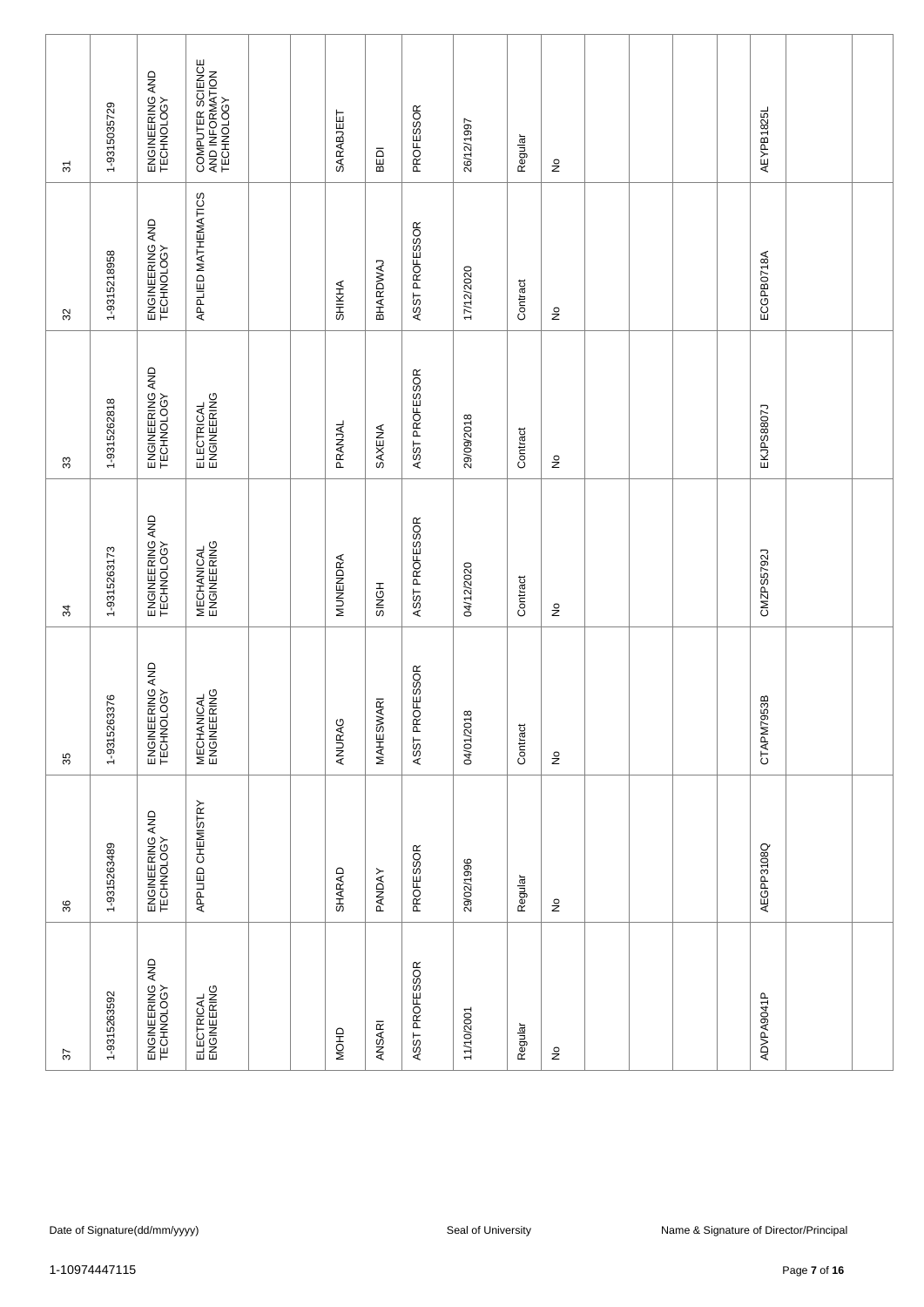| $\frac{4}{3}$                 | $\boldsymbol{\mathcal{L}}$    | 42                               | $\frac{4}{3}$                                     | $\overline{4}$                                   | 39                            | 38                            |
|-------------------------------|-------------------------------|----------------------------------|---------------------------------------------------|--------------------------------------------------|-------------------------------|-------------------------------|
| 1-10981502262                 | 1-10981502238                 | 1-10981502214                    | 1-10981502191                                     | 1-9316151361                                     | 1-9315263708                  | 1-9315263645                  |
| ENGINEERING AND<br>TECHNOLOGY | ENGINEERING AND<br>TECHNOLOGY | ENGINEERING AND<br>TECHNOLOGY    | ENGINEERING AND<br>TECHNOLOGY                     | ENGINEERING AND<br>TECHNOLOGY                    | ENGINEERING AND<br>TECHNOLOGY | ENGINEERING AND<br>TECHNOLOGY |
| ELECTRICAL<br>ENGINEERING     | ELECTRICAL<br>ENGINEERING     | <b>MECHANICAL</b><br>ENGINEERING | COMPUTER SCIENCE<br>AND INFORMATION<br>TECHNOLOGY | ELECTRONICS AND<br>COMMUNICATIONS<br>ENGINEERING | ELECTRICAL<br>ENGINEERING     | ELECTRICAL<br>ENGINEERING     |
|                               |                               |                                  |                                                   |                                                  |                               |                               |
| PAYAL                         | ROHIT                         | FARKHUNDA                        | RITURAJ                                           | SUMIT                                            | <b>ASHISH</b>                 | <b>ATUL</b>                   |
| GOSWAMI                       | VERMA                         | <b>REHMAN</b>                    | <b>TIXID</b>                                      | SRIVASTAVA                                       | SANKHWAR                      | KATIYAR                       |
| ASST PROFESSOR                | ASST PROFESSOR                | ASST PROFESSOR                   | LECTURER                                          | ASST PROFESSOR                                   | ASST PROFESSOR                | ASST PROFESSOR                |
| 29/11/2001                    | 29/11/2021                    | 29/11/2021                       | 07/12/2020                                        | 28/08/2008                                       | 29/08/2008                    | 29/09/2008                    |
| Contract                      | Contract                      | Contract                         | Contract                                          | Regular                                          | Regular                       | Regular                       |
| $\frac{\circ}{\sim}$          | $\frac{\circ}{\sim}$          | $\stackrel{\mathtt{o}}{z}$       | ş                                                 | $\stackrel{\mathtt{o}}{z}$                       | $\stackrel{\mathtt{o}}{z}$    | $\frac{\circ}{\sim}$          |
|                               |                               |                                  |                                                   |                                                  |                               |                               |
|                               |                               |                                  |                                                   |                                                  |                               |                               |
|                               |                               |                                  |                                                   |                                                  |                               |                               |
|                               |                               |                                  |                                                   |                                                  |                               |                               |
| CGZPG1687G                    | ATBPV5930E                    | DCQPR5939J                       | AMCPD9552G                                        | AVNPS6078C                                       | BLYPS8354P                    | AYKPK3992R                    |
|                               |                               |                                  |                                                   |                                                  |                               |                               |
|                               |                               |                                  |                                                   |                                                  |                               |                               |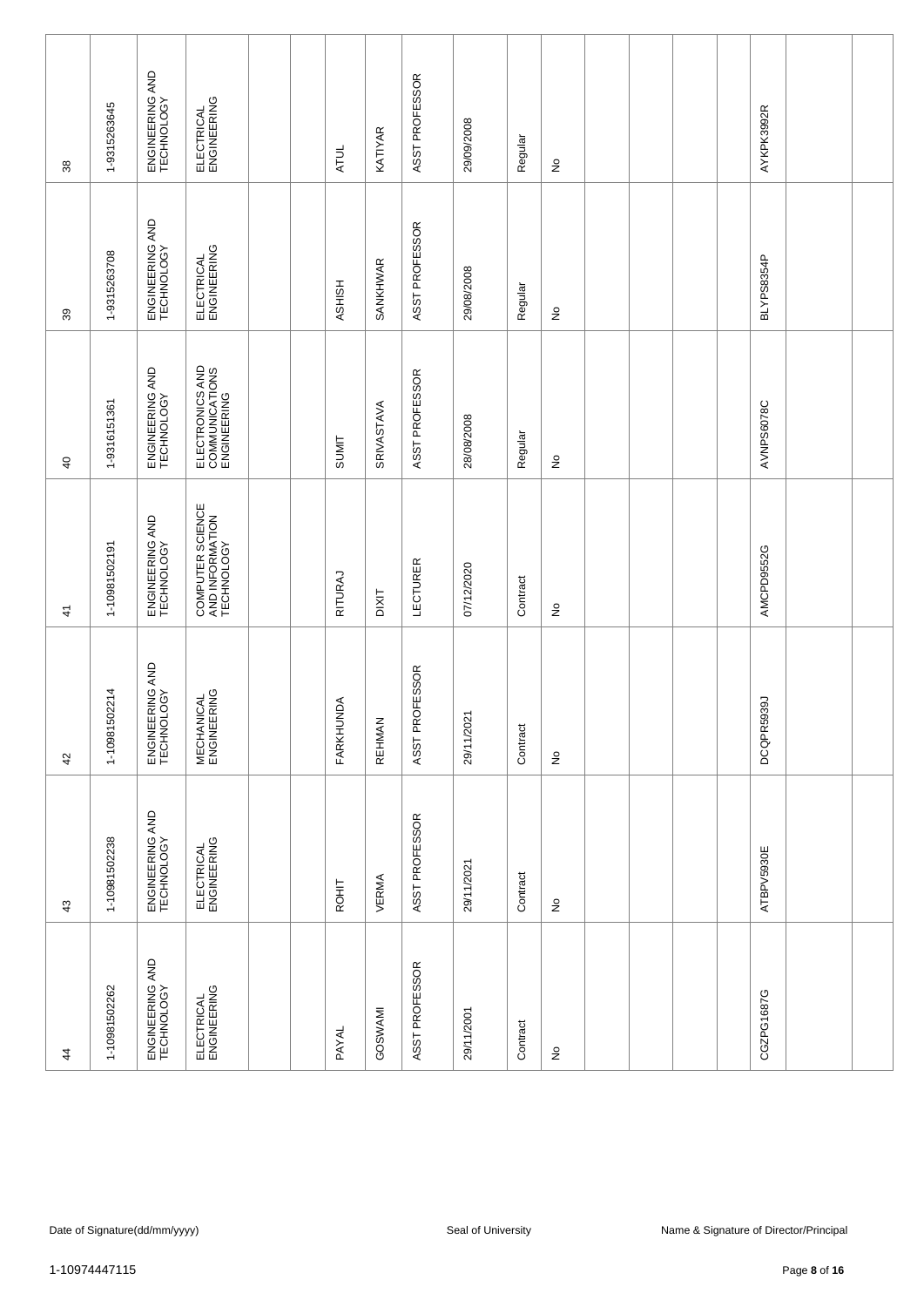| 51                            | ${\tt S0}$                    | 49                            | $\frac{48}{5}$                | $\ddot{4}$                    | 46                            | 45                                                |
|-------------------------------|-------------------------------|-------------------------------|-------------------------------|-------------------------------|-------------------------------|---------------------------------------------------|
| 1-10993611610                 | 1-10993611598                 | 1-10993611574                 | 1-10993611552                 | 1-10993611528                 | 1-10993611521                 | 1-10981502274                                     |
| ENGINEERING AND<br>TECHNOLOGY | ENGINEERING AND<br>TECHNOLOGY | ENGINEERING AND<br>TECHNOLOGY | ENGINEERING AND<br>TECHNOLOGY | ENGINEERING AND<br>TECHNOLOGY | ENGINEERING AND<br>TECHNOLOGY | ENGINEERING AND<br>TECHNOLOGY                     |
| TEXTILE CHEMISTRY             | TEXTILE CHEMISTRY             | TEXTILE CHEMISTRY             | <b>TEXTILE CHEMISTRY</b>      | TEXTILE CHEMISTRY             | TEXTILE CHEMISTRY             | ELECTRONICS AND<br>INSTRUMENTATION<br>ENGINEERING |
|                               |                               |                               |                               |                               |                               |                                                   |
|                               |                               |                               |                               |                               |                               |                                                   |
| SHRISHTI                      | ANSHIKA                       | SHIVANGI                      | SHIFA                         | RENU                          | <b>NEHA</b>                   | MANEESH                                           |
| SAXENA                        | AGARWAL                       | VERMA                         | KHANAM                        | <b>BHASKAR</b>                | GANGWAR                       | <b>UPADHYAY</b>                                   |
| ASST PROFESSOR                | ASST PROFESSOR                | ASST PROFESSOR                | ASST PROFESSOR                | ASST PROFESSOR                | ASST PROFESSOR                | ASST PROFESSOR                                    |
| 01/12/2001                    | 01/12/2021                    | 29/11/2021                    | 25/10/2021                    | 30/11/2021                    | 01/12/2021                    | 29/11/2021                                        |
| Contract                      | Contract                      | Contract                      | Contract                      | Contract                      | Contract                      | Contract                                          |
| $\hat{\mathsf{z}}$            | $\hat{\mathsf{z}}$            | $\stackrel{\mathtt{o}}{z}$    | $\frac{1}{2}$                 | $\stackrel{\mathtt{o}}{z}$    | $\stackrel{\mathtt{o}}{z}$    | $\frac{\circ}{\sim}$                              |
|                               |                               |                               |                               |                               |                               |                                                   |
|                               |                               |                               |                               |                               |                               |                                                   |
|                               |                               |                               |                               |                               |                               |                                                   |
|                               |                               |                               |                               |                               |                               |                                                   |
| GJMPS7869N                    | CAGPA3841P                    | BNFPV6430A                    | KHIPK6612P                    | ARAPB9475F                    | CEPVG6606R                    | MOPU2049M                                         |
|                               |                               |                               |                               |                               |                               |                                                   |
|                               |                               |                               |                               |                               |                               |                                                   |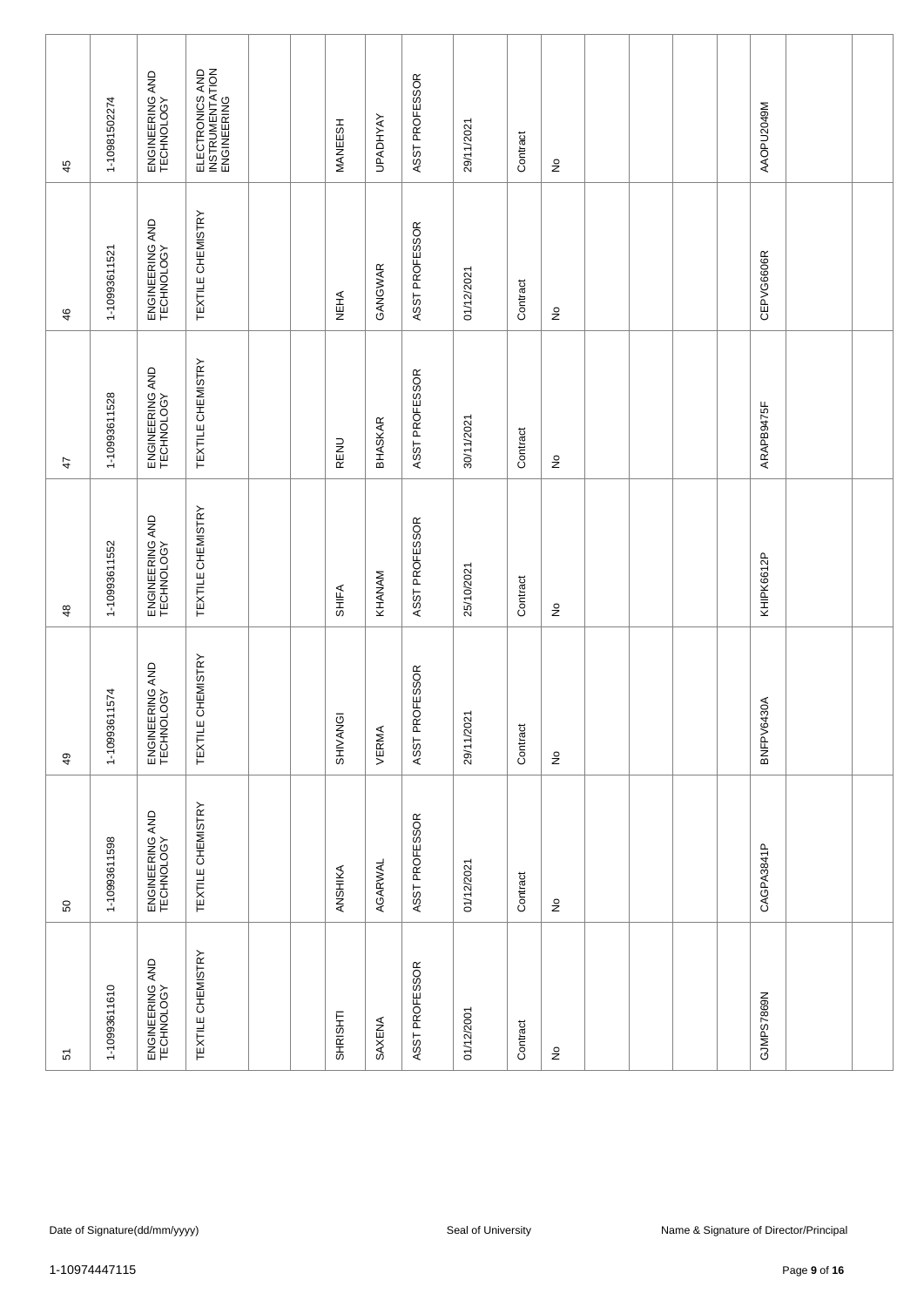| 52     | 1-10993611632 | ENGINEERING AND<br>TECHNOLOGY | TEXTILE CHEMISTRY         |             |   | SHRINKHALA     | GANGWAR       | ASST PROFESSOR | 29/11/2021         | Contract         | $\hat{\mathsf{z}}$                  |        |     |             |              | DASPG8235C |                                                         |                 |
|--------|---------------|-------------------------------|---------------------------|-------------|---|----------------|---------------|----------------|--------------------|------------------|-------------------------------------|--------|-----|-------------|--------------|------------|---------------------------------------------------------|-----------------|
| 53     | 1-10999359128 | ENGINEERING AND<br>TECHNOLOGY | CHEMICAL<br>ENGINEERING   |             |   | LOPAMUDRA      | DAS           | ASST PROFESSOR | 01/12/2021         | Contract         | $\stackrel{\mathtt{o}}{z}$          |        |     |             |              | CASPD9347R |                                                         |                 |
| 54     | 1-10999359140 | ENGINEERING AND<br>TECHNOLOGY | CHEMICAL<br>ENGINEERING   |             |   | HIBA           | <b>ROSHAN</b> | ASST PROFESSOR | 27/11/2021         | Contract         | $\stackrel{\mathtt{o}}{\mathsf{z}}$ |        |     |             |              | EKHPR8401M |                                                         |                 |
| 55     | 1-10999359196 | ENGINEERING AND<br>TECHNOLOGY | ENGINEERING PHYSICS       |             |   | ABID           | HUSAIN        | ASST PROFESSOR | 28/10/2021         | Contract         | $\hat{z}$                           |        |     |             |              | ARKPH4863K |                                                         |                 |
| 56     | 1-10999359221 | ENGINEERING AND<br>TECHNOLOGY | ENGINEERING PHYSICS       |             |   | <b>JAUHARI</b> | <b>MRINAL</b> | ASST PROFESSOR | 23/01/2021         | Contract         | $\stackrel{\mathtt{o}}{z}$          |        |     |             |              | AZCPJ9785C |                                                         |                 |
| 57     | 1-10999359233 | ENGINEERING AND<br>TECHNOLOGY | ENGINEERING PHYSICS       |             |   | <b>PAWAN</b>   | <b>KUMAR</b>  | ASST PROFESSOR | 23/10/2021         | Contract         | $\frac{\circ}{\sim}$                |        |     |             |              | GWTPK5259Q |                                                         |                 |
| $58\,$ | 1-405864499   | ENGINEERING AND<br>TECHNOLOGY | ELECTRICAL<br>ENGINEERING | $\mathbb S$ | L | NIVHSA         | <b>GUPTA</b>  | PROFESSOR      | 19/09/2001         | Regular/Approved | Yes                                 | M.TECH | B.E | <b>P.HD</b> | 637812615245 | AATPG0627L | 2259915                                                 | Viith Pay Scale |
|        |               |                               |                           |             |   |                |               |                |                    |                  |                                     |        |     |             |              |            |                                                         |                 |
|        | 1-10974447115 | Date of Signature(dd/mm/yyyy) |                           |             |   |                |               |                | Seal of University |                  |                                     |        |     |             |              |            | Name & Signature of Director/Principal<br>Page 10 of 16 |                 |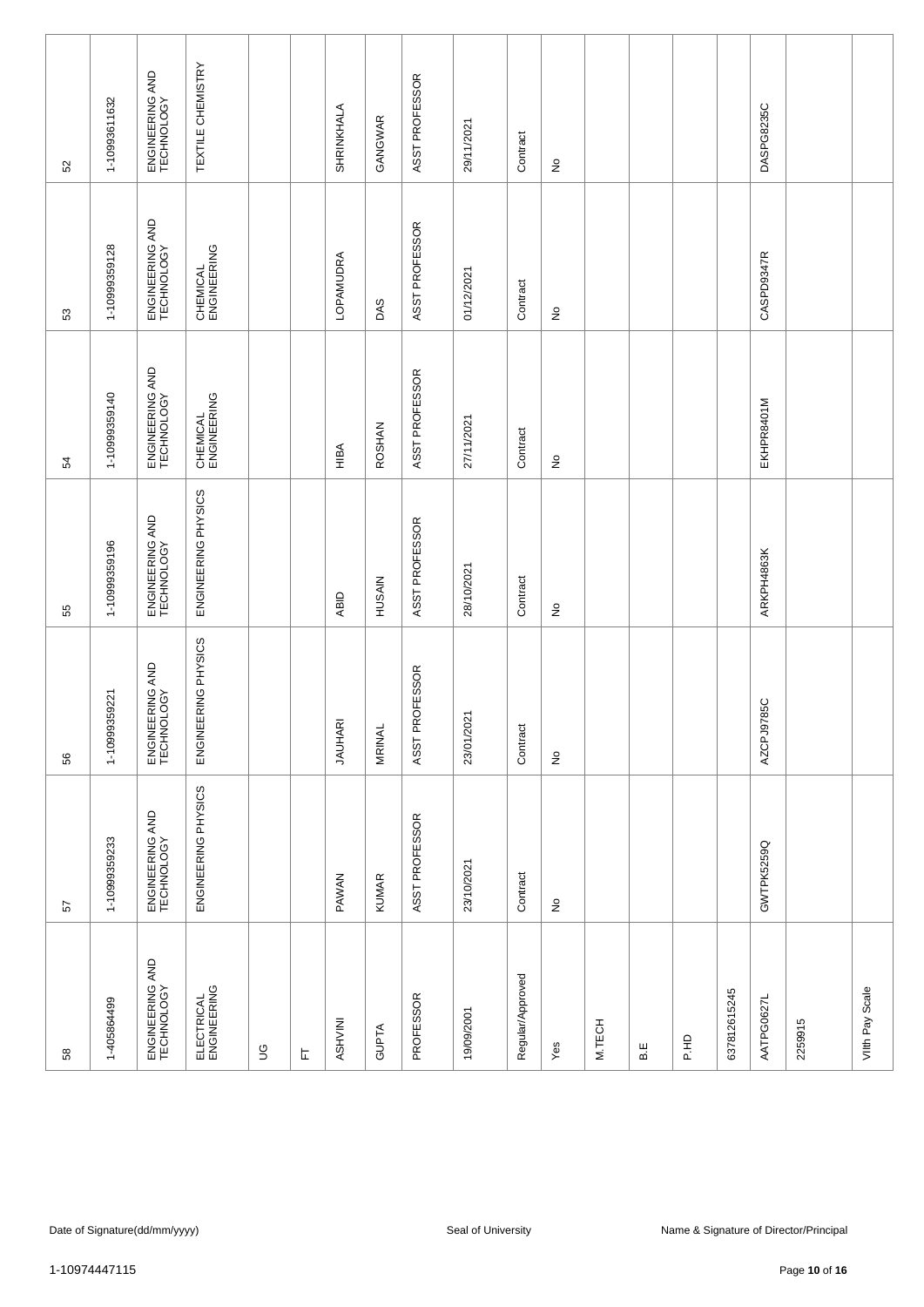| 59            | 1-411309051                                                                                                    | ENGINEERING AND<br>TECHNOLOGY | <b>MECHANICAL</b><br>ENGINEERING |  | 匸                          | $\mathsf{M}$    | <b>UPADHYAY</b> | ASSOCIATE<br>PROFESSOR | 03/06/1996 | Regular/Approved | Yes                        | M.SC.   | B.SC.   | $\circ$ | 785159392480 | AAFPU3554Q | 1215585 | VIIth Pay Scale    |
|---------------|----------------------------------------------------------------------------------------------------------------|-------------------------------|----------------------------------|--|----------------------------|-----------------|-----------------|------------------------|------------|------------------|----------------------------|---------|---------|---------|--------------|------------|---------|--------------------|
| 60            | 1-411309059                                                                                                    | ENGINEERING AND<br>TECHNOLOGY | <b>MECHANICAL</b><br>ENGINEERING |  | 눈                          | SHAILESH        | CHAURASIA       | ASST PROFESSOR         | 30/09/2002 | Regular/Approved | $\stackrel{\mathtt{o}}{z}$ | M.TECH  | В.      | $\circ$ | 716045126229 | AEOPC2117C | 921191  | VIIth Pay Scale    |
| 61            | 1-411309223                                                                                                    | ENGINEERING AND<br>TECHNOLOGY | <b>MECHANICAL</b><br>ENGINEERING |  | 匸                          | MANOJ           | SINGH           | ASSOCIATE<br>PROFESSOR | 28/09/2002 | Regular/Approved | Yes                        | M.TECH. | B.TECH. | $\circ$ | 256311330717 | AUNPS0200P | 1124549 | VIIth Pay Scale    |
| 8             | 1-413793349                                                                                                    | ENGINEERING AND<br>TECHNOLOGY | APPLIED MATHEMATICS              |  | 匸                          | <b>MADAN</b>    | <b>JAL</b>      | ASST PROFESSOR         | 06/07/2007 | Regular/Approved | Yes                        | M.SC.   | B.SC.   | $\circ$ | 958534691426 | ADLPL6897Q | 838748  | VIIth Pay Scale    |
| $\mathbb{G}3$ | 1-415345516                                                                                                    | ENGINEERING AND<br>TECHNOLOGY | APPLIED CHEMISTRY                |  | $\overleftarrow{\text{L}}$ | NIVEDITA        | SRIVASTAVA      | PROFESSOR              | 10/10/2002 | Regular/Approved | Yes                        | M.SC.   | B.SC.   | $\circ$ | 224860953390 | ASOPS4911Q | 1080194 | Scale<br>VIIth Pay |
| 64            | 1-415355661                                                                                                    | ENGINEERING AND<br>TECHNOLOGY | APPLIED CHEMISTRY                |  | $\overline{\mathbb{F}}$    | SUNDEEP         | <b>KUMAR</b>    | ASST PROFESSOR         | 25/11/2002 | Regular/Approved | $\frac{\circ}{\sim}$       | M.SC    | B.SC    | $\circ$ | 665463315267 | AKTPK9746Q | 921325  | VIIth Pay Scale    |
| 65            | 1-415355665                                                                                                    | ENGINEERING AND<br>TECHNOLOGY | APPLIED CHEMISTRY                |  | $\overline{\mathtt{h}}$    | <b>SUSHMITA</b> | <b>GUPTA</b>    | ASST PROFESSOR         | 11/07/2007 | Regular/Approved | Yes                        | M.SC.   | B.SC.   | $\circ$ | 529308980570 | AMPPG7882B | 879232  | Viith Pay Scale    |
|               |                                                                                                                |                               |                                  |  |                            |                 |                 |                        |            |                  |                            |         |         |         |              |            |         |                    |
| 1-10974447115 | Date of Signature(dd/mm/yyyy)<br>Seal of University<br>Name & Signature of Director/Principal<br>Page 11 of 16 |                               |                                  |  |                            |                 |                 |                        |            |                  |                            |         |         |         |              |            |         |                    |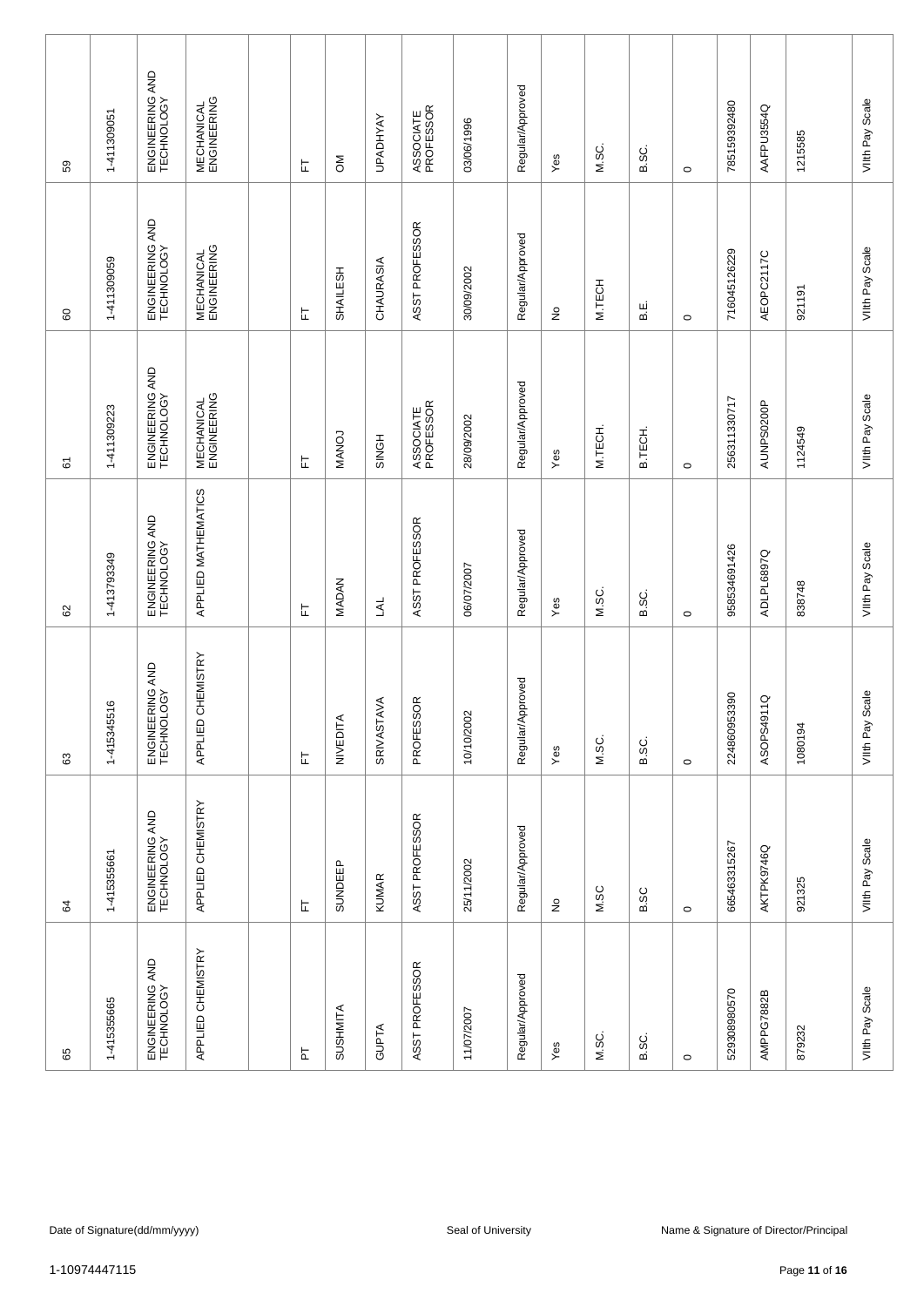| 8                        | 1-416727653   | ENGINEERING AND<br>TECHNOLOGY | ELECTRICAL<br>ENGINEERING                         | 匸 | SANJAY        | SINGH        | ASST PROFESSOR         | 02/01/1998         | Regular/Approved | $\frac{\circ}{\sim}$       | $M.E$                 | 띪             | $\circ$ | 476310075897 | ANQPS9619C        | 1160388                                                 | VIIth Pay Scale   |
|--------------------------|---------------|-------------------------------|---------------------------------------------------|---|---------------|--------------|------------------------|--------------------|------------------|----------------------------|-----------------------|---------------|---------|--------------|-------------------|---------------------------------------------------------|-------------------|
| 57                       | 1-416727689   | ENGINEERING AND<br>TECHNOLOGY | ELECTRICAL<br>ENGINEERING                         | 는 | <b>ATUL</b>   | SAROJWAL     | ASST PROFESSOR         | 28/08/2008         | Regular/Approved | $\stackrel{\mathtt{o}}{z}$ | $\circ$               | <b>BTECH</b>  | $\circ$ | 716619166685 | <b>BMLPS6765G</b> | 855442                                                  | VIIth Pay Scale   |
| 89                       | 1-416775661   | ENGINEERING AND<br>TECHNOLOGY | ELECTRONICS &<br>COMMUNICATION ENGG               | 匸 | <b>MANISH</b> | RAI          | PROFESSOR              | 04/06/1996         | Regular/Approved | Yes                        | M.TECH.               | B.TECH.       | $\circ$ | 308589093306 | ADBPR8391K        | 1167236                                                 | VIIth Pay Scale   |
| 69                       | 1-416775665   | ENGINEERING AND<br>TECHNOLOGY | ELECTRONICS &<br>COMMUNICATION ENGG               | 匸 | <b>JANAK</b>  | KAPOOR       | LECTURER               | 28/08/2008         | Regular/Approved | $\stackrel{\circ}{\simeq}$ | M.TECH. (PRUSUING)    | B.TECH        | $\circ$ | 890264236986 | AWJPK0485E        | 863842                                                  | VIIth Pay Scale   |
| $\sqrt{2}$               | 1-416775683   | ENGINEERING AND<br>TECHNOLOGY | ELECTRONICS &<br>COMMUNICATION ENGG               | 눈 | CHHAVI        | SHARMA       | ASST PROFESSOR         | 28/08/2008         | Regular/Approved | $\stackrel{\mathtt{o}}{z}$ | $\mathrel{\mathop:}=$ | ΒE            | $\circ$ | 766857983504 | <b>BANPS3182B</b> | 855442                                                  | Scale<br>Vith Pay |
| $\overline{\mathcal{L}}$ | 1-416792636   | ENGINEERING AND<br>TECHNOLOGY | ELECTRONICS AND<br>INSTRUMENTATION<br>ENGINEERING | 匸 | <b>REENA</b>  | PANT         | ASSOCIATE<br>PROFESSOR | 28/09/2002         | Regular/Approved | Yes                        | $\circ$               | B.SC. (ENGG.) | $\circ$ | 766732783928 | AJZPP7322A        | 1013366                                                 | VIIth Pay Scale   |
| $72\,$                   | 1-416792640   | ENGINEERING AND<br>TECHNOLOGY | ELECTRONICS AND<br>INSTRUMENTATION<br>ENGINEERING | 匸 | <b>AJAY</b>   | <b>YADAV</b> | ASST PROFESSOR         | 28/08/2008         | Regular/Approved | $\frac{\circ}{\sim}$       | $\circ$               | щ<br>ഥ        |         | 929070149076 | ACJPY2267L        | 855442                                                  | Viith Pay Scale   |
|                          |               |                               |                                                   |   |               |              |                        |                    |                  |                            |                       |               |         |              |                   |                                                         |                   |
|                          | 1-10974447115 | Date of Signature(dd/mm/yyyy) |                                                   |   |               |              |                        | Seal of University |                  |                            |                       |               |         |              |                   | Name & Signature of Director/Principal<br>Page 12 of 16 |                   |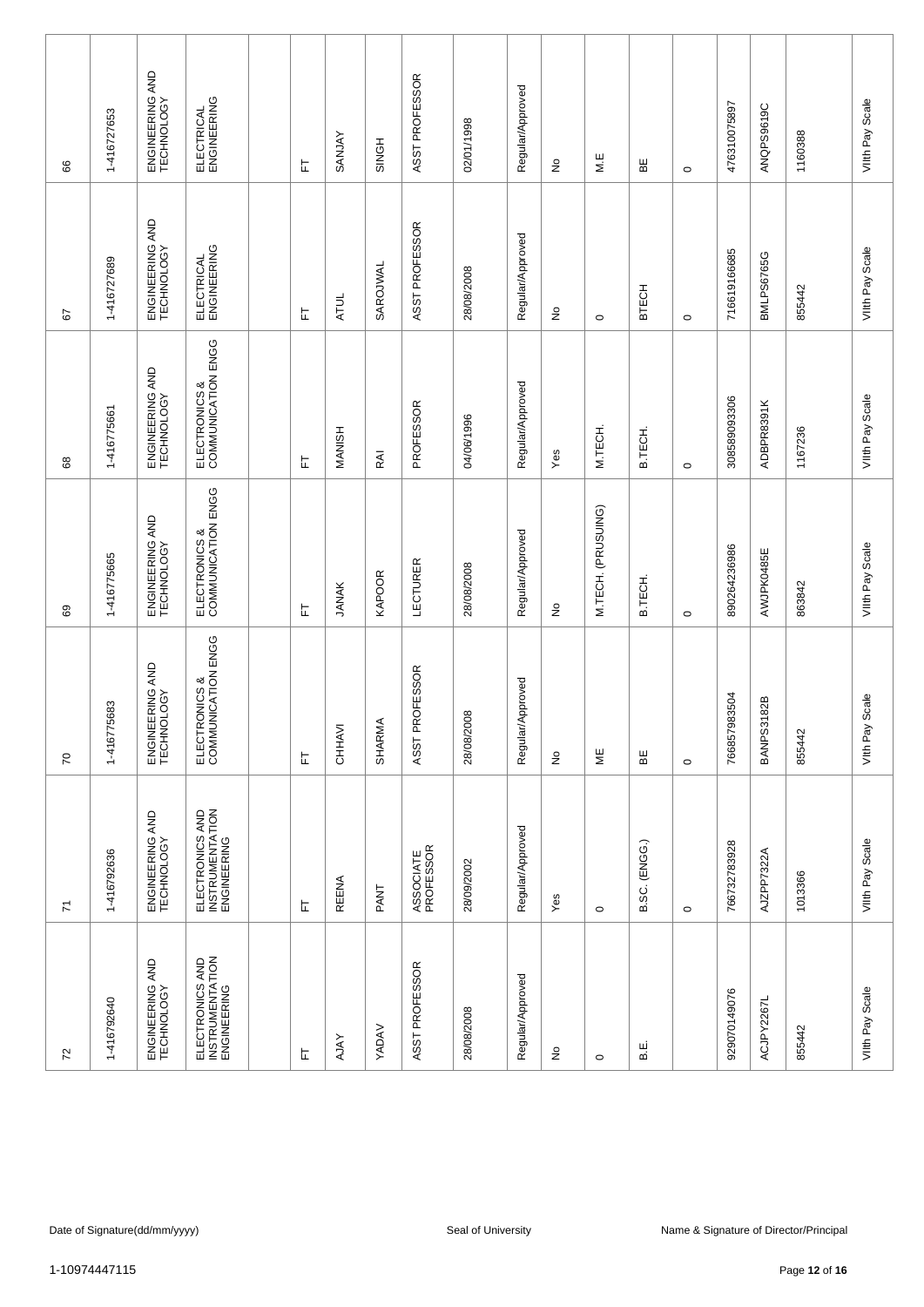| 73             | 1-416792664                                                                                   | ENGINEERING AND<br>TECHNOLOGY | ELECTRONICS AND<br>INSTRUMENTATION<br>ENGINEERING |  | 匸 | YATENDRA                    | <b>KUMAR</b> | ASSOCIATE<br>PROFESSOR | 30/09/2002 | Regular/Approved | ş                    | M. TECH | TECH<br>ക്    | $\circ$ | 204467067313 | AKXPK8772G | 1207385       | VIIth Pay Scale    |
|----------------|-----------------------------------------------------------------------------------------------|-------------------------------|---------------------------------------------------|--|---|-----------------------------|--------------|------------------------|------------|------------------|----------------------|---------|---------------|---------|--------------|------------|---------------|--------------------|
| $\overline{7}$ | 1-416792668                                                                                   | ENGINEERING AND<br>TECHNOLOGY | ELECTRONICS AND<br>INSTRUMENTATION<br>ENGINEERING |  | 는 | <b>ASHISH</b>               | <b>NIAL</b>  | ASST PROFESSOR         | 10/10/2002 | Regular/Approved | ş                    | M.E.    | نه<br>ه       | $\circ$ | 985940202453 | ADVPJ9704A | 992411        | VIIth Pay Scale    |
| 75             | 1-416792692                                                                                   | ENGINEERING AND<br>TECHNOLOGY | ELECTRONICS AND<br>INSTRUMENTATION<br>ENGINEERING |  | ᄂ | <b>ANIL</b>                 | SINGH        | ASSOCIATE<br>PROFESSOR | 28/09/2002 | Regular/Approved | Yes                  | $\circ$ | B.TECH        | $\circ$ | 916236765819 | AVSPS2453E | 1013269       | VIIth Pay Scale    |
| 76             | 1-416792700                                                                                   | ENGINEERING AND<br>TECHNOLOGY | ELECTRONICS AND<br>INSTRUMENTATION<br>ENGINEERING |  | 匸 | YOGRAJ                      | <b>DUKSH</b> | ASSOCIATE<br>PROFESSOR | 29/09/2008 | Regular/Approved | Yes                  | M.TECH  | B.SC.         | $\circ$ | 898529285558 | AGLPD7362B | 1198985       | VIIth Pay Scale    |
| 77             | 1-421095107                                                                                   | ENGINEERING AND<br>TECHNOLOGY | PHYSICS<br>APPLIED                                |  | 岀 | ARCHANA                     | <b>GUPTA</b> | SOR<br>PROFES          | 28/02/1996 | Regular/Approved | Yes                  | M.SC.   | B.SC.         | $\circ$ | 786439637547 | ACUPG4798F | 1837648       | Scale<br>VIIth Pay |
| $78$           | 1-421253671                                                                                   | ENGINEERING AND<br>TECHNOLOGY | ELECTRICAL<br>ENGINEERING                         |  | 上 | ASIM                        | ANSARI       | ASST PROFESSOR         | 28/08/2008 | Regular/Approved | $\frac{\circ}{\sim}$ | M. TECH | B. TECH       | $\circ$ | 864816323388 | ARHPA0835H | 855442        | Viith Pay Scale    |
| $\mathcal{S}$  | 1-421398327                                                                                   | ENGINEERING AND<br>TECHNOLOGY | ELECTRONICS &<br>COMMUNICATION ENGG               |  | 上 | $rac{1}{\sqrt{1+\epsilon}}$ | <b>TOMAR</b> | PROFESSOR              | 13/06/1996 | Regular/Approved | Yes                  | M.TECH. | <b>B.TECH</b> | $\circ$ | 393716797077 | ABDPT6001G | 2040398       | Viith Pay Scale    |
|                |                                                                                               |                               |                                                   |  |   |                             |              |                        |            |                  |                      |         |               |         |              |            |               |                    |
|                | Name & Signature of Director/Principal<br>Date of Signature(dd/mm/yyyy)<br>Seal of University |                               |                                                   |  |   |                             |              |                        |            |                  |                      |         |               |         |              |            |               |                    |
|                | 1-10974447115                                                                                 |                               |                                                   |  |   |                             |              |                        |            |                  |                      |         |               |         |              |            | Page 13 of 16 |                    |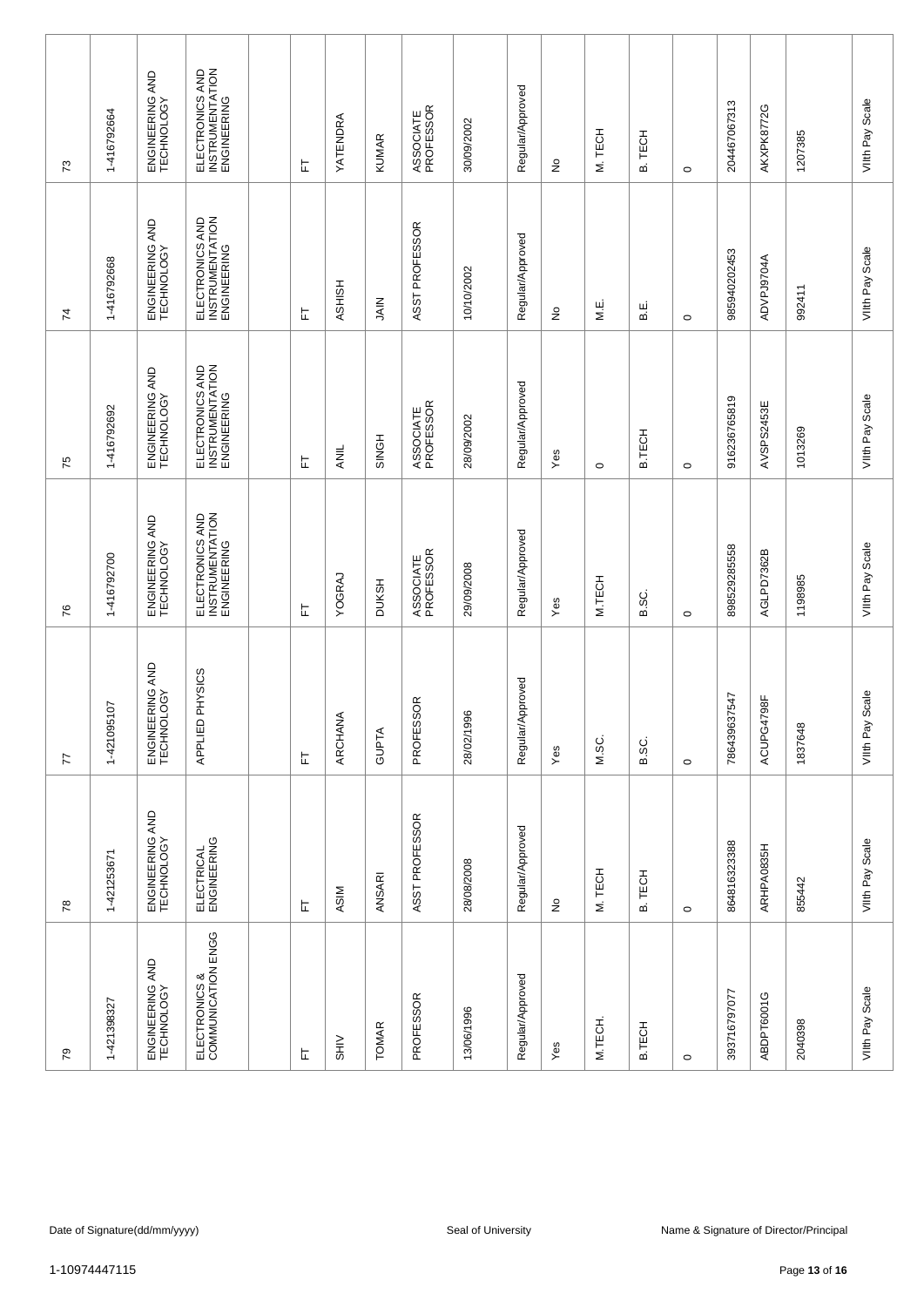| $\pmb{\mathbb{S}}$      | 1-423114161                                                                                   | ENGINEERING AND<br>TECHNOLOGY | COMPUTER SCIENCE<br>AND INFORMATION<br>TECHNOLOGY |               | 匸 | RAVENDRA       | SINGH        | PROFESSOR              | 27/12/1997 | Regular/Approved | Yes                        | $\blacksquare$ | ші<br>ഥാ      | $\circ$ | 980416411918 | ANRPS3238E | 1904113       | VIIth Pay Scale    |
|-------------------------|-----------------------------------------------------------------------------------------------|-------------------------------|---------------------------------------------------|---------------|---|----------------|--------------|------------------------|------------|------------------|----------------------------|----------------|---------------|---------|--------------|------------|---------------|--------------------|
| $\overline{\mathbf{8}}$ | 1-423185235                                                                                   | ENGINEERING AND<br>TECHNOLOGY | COMPUTER SCIENCE<br>AND INFORMATION<br>TECHNOLOGY |               | 는 | ANIL           | <b>BISHT</b> | ASST PROFESSOR         | 08/09/2008 | Regular/Approved | $\stackrel{\circ}{\simeq}$ | PERSUING       | BTECH         | $\circ$ | 395335644663 | ANQPB4113J | 855442        | VIIth Pay Scale    |
| 82                      | 1-423187362                                                                                   | ENGINEERING AND<br>TECHNOLOGY | COMPUTER SCIENCE<br>AND INFORMATION<br>TECHNOLOGY |               | ᄂ | BHAGVANT       | AMBEDKAR     | LECTURER               | 28/08/2008 | Regular/Approved | $\stackrel{\circ}{\simeq}$ | M.TECH         | <b>B.TECH</b> | $\circ$ | 351746054152 | AIUPA2042C | 823500        | VIIth Pay Scale    |
| 83                      | 1-423187370                                                                                   | ENGINEERING AND<br>TECHNOLOGY | COMPUTER SCIENCE<br>AND INFORMATION<br>TECHNOLOGY | $\mathbb S$   | 匸 | AKHTAR         | HUSAIN       | ASSOCIATE<br>PROFESSOR | 01/10/2002 | Regular/Approved | Yes                        | МË.            | نه<br>ه       | $\circ$ | 533465369889 | ABHPH0036P | 1065468       | VIIth Pay Scale    |
| 84                      | 1-423189249                                                                                   | ENGINEERING AND<br>TECHNOLOGY | COMPUTER SCIENCE<br>AND INFORMATION<br>TECHNOLOGY | $\mathcal{S}$ | 눈 | POOJA          | YADAV        | ASST PROFESSOR         | 27/12/2008 | Regular/Approved | $\stackrel{\mathtt{o}}{z}$ | M.TECH         | <b>B.TECH</b> | $\circ$ | 348182253821 | AENPY6340Q | 855442        | Scale<br>VIIth Pay |
| 85                      | 1-425724465                                                                                   | ENGINEERING AND<br>TECHNOLOGY | COMPUTER SCIENCE<br>AND INFORMATION<br>TECHNOLOGY |               | 匸 | <b>BRAJESH</b> | <b>KUMAR</b> | ASSOCIATE<br>PROFESSOR | 09/10/2002 | Regular/Approved | Yes                        | M. TECH        | B.SC.         | $\circ$ | 823561710952 | AKWPK4924B | 1198985       | VIIth Pay Scale    |
| 86                      | 1-429658426                                                                                   | ENGINEERING AND<br>TECHNOLOGY | COMPUTER SCIENCE<br>AND INFORMATION<br>TECHNOLOGY |               | 눈 | PREETI         | <b>YADAV</b> | ASST PROFESSOR         | 30/08/2008 | Regular/Approved | ş                          | M.TECH.        | B.TECH.       | $\circ$ | 997672034029 | ADDPY0940M | 855442        | Viith Pay Scale    |
|                         |                                                                                               |                               |                                                   |               |   |                |              |                        |            |                  |                            |                |               |         |              |            |               |                    |
|                         | Date of Signature(dd/mm/yyyy)<br>Seal of University<br>Name & Signature of Director/Principal |                               |                                                   |               |   |                |              |                        |            |                  |                            |                |               |         |              |            |               |                    |
|                         | 1-10974447115                                                                                 |                               |                                                   |               |   |                |              |                        |            |                  |                            |                |               |         |              |            | Page 14 of 16 |                    |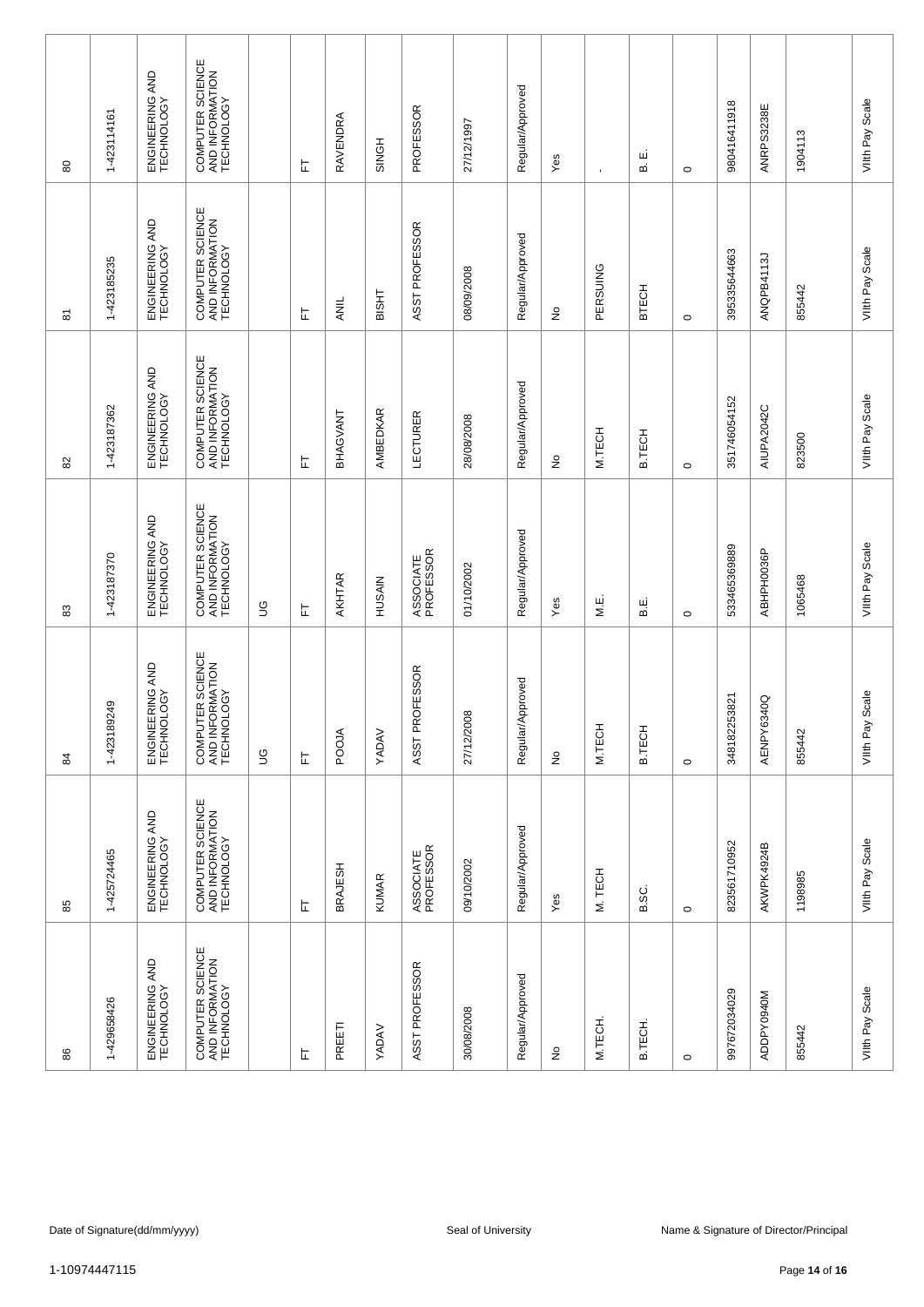| $\sqrt{8}$ | 1-436260275                                                  | ENGINEERING AND<br>TECHNOLOGY | COMPUTER SCIENCE<br>AND INFORMATION<br>TECHNOLOGY |  | $\mathbbmss{}$ | VINAY | RISHIWAL | PROFESSOR | 28/09/2002         | Regular/Approved | Yes | $\lessgtr$ | B.E. | $\circ$ | 927814196922 | AFYPR9632L | 1108009                                | Vilth Pay Scale |
|------------|--------------------------------------------------------------|-------------------------------|---------------------------------------------------|--|----------------|-------|----------|-----------|--------------------|------------------|-----|------------|------|---------|--------------|------------|----------------------------------------|-----------------|
|            | <b>ODL FACULTY DETAILS</b><br>Data not entered by University |                               |                                                   |  |                |       |          |           |                    |                  |     |            |      |         |              |            |                                        |                 |
|            |                                                              |                               |                                                   |  |                |       |          |           | OL FACULTY DETAILS |                  |     |            |      |         |              |            |                                        |                 |
|            |                                                              |                               | Data not entered by University                    |  |                |       |          |           |                    |                  |     |            |      |         |              |            |                                        |                 |
|            |                                                              |                               |                                                   |  |                |       |          |           |                    |                  |     |            |      |         |              |            |                                        |                 |
|            |                                                              |                               |                                                   |  |                |       |          |           |                    |                  |     |            |      |         |              |            |                                        |                 |
|            |                                                              |                               |                                                   |  |                |       |          |           |                    |                  |     |            |      |         |              |            |                                        |                 |
|            |                                                              |                               |                                                   |  |                |       |          |           |                    |                  |     |            |      |         |              |            |                                        |                 |
|            |                                                              |                               |                                                   |  |                |       |          |           |                    |                  |     |            |      |         |              |            |                                        |                 |
|            |                                                              |                               |                                                   |  |                |       |          |           |                    |                  |     |            |      |         |              |            |                                        |                 |
|            |                                                              |                               |                                                   |  |                |       |          |           |                    |                  |     |            |      |         |              |            |                                        |                 |
|            |                                                              |                               |                                                   |  |                |       |          |           |                    |                  |     |            |      |         |              |            |                                        |                 |
|            |                                                              |                               |                                                   |  |                |       |          |           |                    |                  |     |            |      |         |              |            |                                        |                 |
|            |                                                              |                               |                                                   |  |                |       |          |           |                    |                  |     |            |      |         |              |            |                                        |                 |
|            |                                                              |                               |                                                   |  |                |       |          |           |                    |                  |     |            |      |         |              |            |                                        |                 |
|            |                                                              |                               |                                                   |  |                |       |          |           |                    |                  |     |            |      |         |              |            |                                        |                 |
|            |                                                              |                               |                                                   |  |                |       |          |           |                    |                  |     |            |      |         |              |            |                                        |                 |
|            |                                                              |                               |                                                   |  |                |       |          |           |                    |                  |     |            |      |         |              |            |                                        |                 |
|            |                                                              |                               |                                                   |  |                |       |          |           |                    |                  |     |            |      |         |              |            |                                        |                 |
|            |                                                              |                               |                                                   |  |                |       |          |           |                    |                  |     |            |      |         |              |            |                                        |                 |
|            |                                                              |                               |                                                   |  |                |       |          |           |                    |                  |     |            |      |         |              |            |                                        |                 |
|            |                                                              |                               |                                                   |  |                |       |          |           |                    |                  |     |            |      |         |              |            |                                        |                 |
|            |                                                              |                               |                                                   |  |                |       |          |           |                    |                  |     |            |      |         |              |            |                                        |                 |
|            |                                                              |                               |                                                   |  |                |       |          |           |                    |                  |     |            |      |         |              |            |                                        |                 |
|            |                                                              |                               |                                                   |  |                |       |          |           |                    |                  |     |            |      |         |              |            |                                        |                 |
|            | Date of Signature(dd/mm/yyyy)                                |                               |                                                   |  |                |       |          |           | Seal of University |                  |     |            |      |         |              |            | Name & Signature of Director/Principal |                 |
|            | 1-10974447115                                                |                               |                                                   |  |                |       |          |           |                    |                  |     |            |      |         |              |            | Page 15 of 16                          |                 |